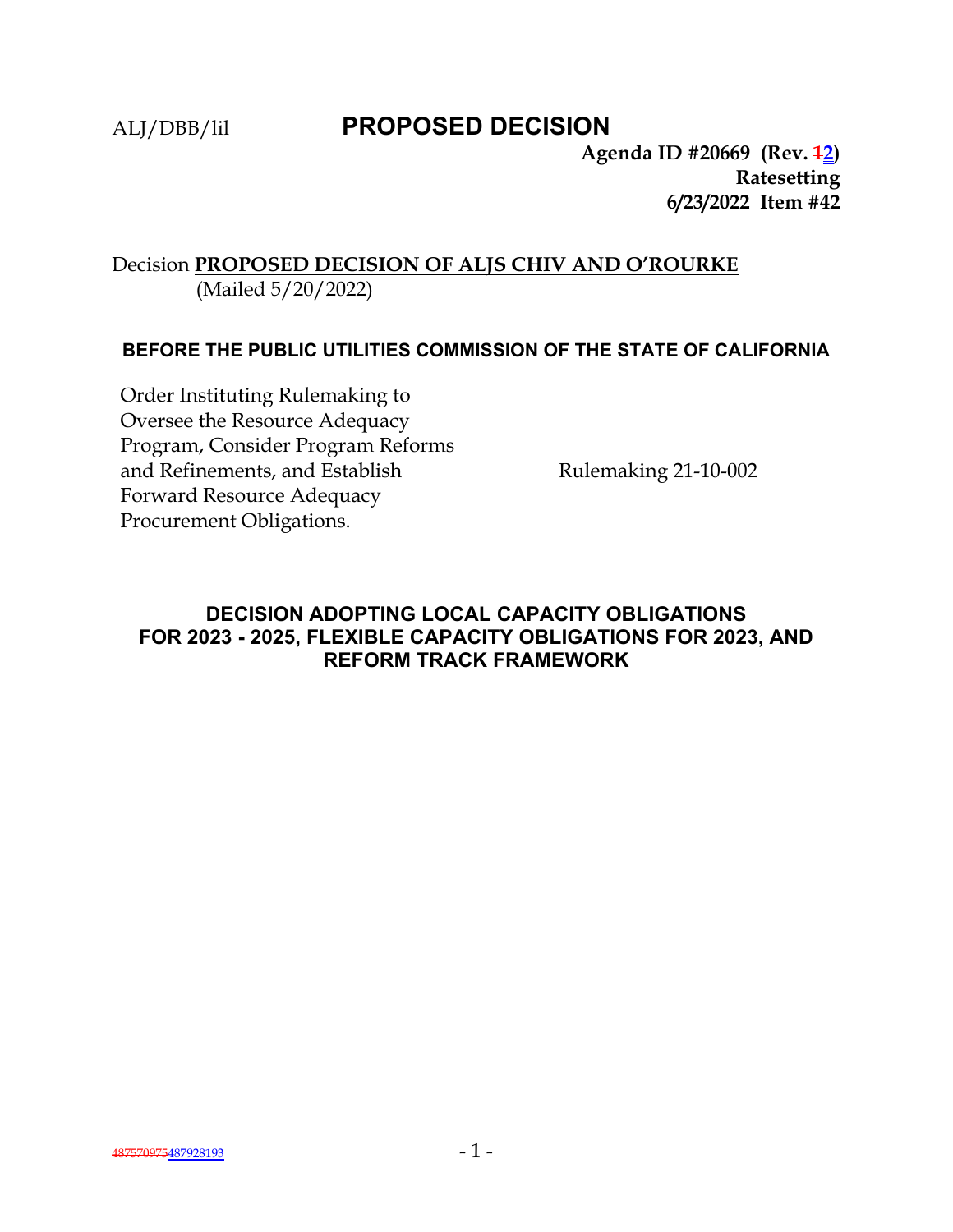# **TABLE OF CONTENTS**

#### **Title Page**

|    |  |  | DECISION ADOPTING LOCAL CAPACITY OBLIGATIONS FOR 2023 - 2025,   |  |  |  |  |
|----|--|--|-----------------------------------------------------------------|--|--|--|--|
|    |  |  | FLEXIBLE CAPACITY OBLIGATIONS FOR 2023, AND REFORM TRACK        |  |  |  |  |
|    |  |  |                                                                 |  |  |  |  |
|    |  |  |                                                                 |  |  |  |  |
| 1. |  |  |                                                                 |  |  |  |  |
|    |  |  | 1.1. Procedural History of Phase 2 of the Implementation Track3 |  |  |  |  |
|    |  |  |                                                                 |  |  |  |  |
| 2. |  |  |                                                                 |  |  |  |  |
|    |  |  |                                                                 |  |  |  |  |
|    |  |  |                                                                 |  |  |  |  |
| 3. |  |  |                                                                 |  |  |  |  |
|    |  |  |                                                                 |  |  |  |  |
|    |  |  |                                                                 |  |  |  |  |
|    |  |  |                                                                 |  |  |  |  |
|    |  |  | 3.3. Planning Reserve Margin and Effective Load Carrying        |  |  |  |  |
|    |  |  |                                                                 |  |  |  |  |
|    |  |  |                                                                 |  |  |  |  |
|    |  |  |                                                                 |  |  |  |  |
|    |  |  |                                                                 |  |  |  |  |
|    |  |  | 3.4. Qualifying Capacity of Demand Response Resources25         |  |  |  |  |
|    |  |  |                                                                 |  |  |  |  |
|    |  |  |                                                                 |  |  |  |  |
|    |  |  |                                                                 |  |  |  |  |
|    |  |  |                                                                 |  |  |  |  |
|    |  |  | 3.6. Qualifying Capacity for Behind-the-Meter Resources45       |  |  |  |  |
|    |  |  |                                                                 |  |  |  |  |
|    |  |  |                                                                 |  |  |  |  |
|    |  |  |                                                                 |  |  |  |  |
| 4. |  |  |                                                                 |  |  |  |  |
|    |  |  |                                                                 |  |  |  |  |
|    |  |  |                                                                 |  |  |  |  |
|    |  |  |                                                                 |  |  |  |  |
|    |  |  |                                                                 |  |  |  |  |
|    |  |  |                                                                 |  |  |  |  |
|    |  |  |                                                                 |  |  |  |  |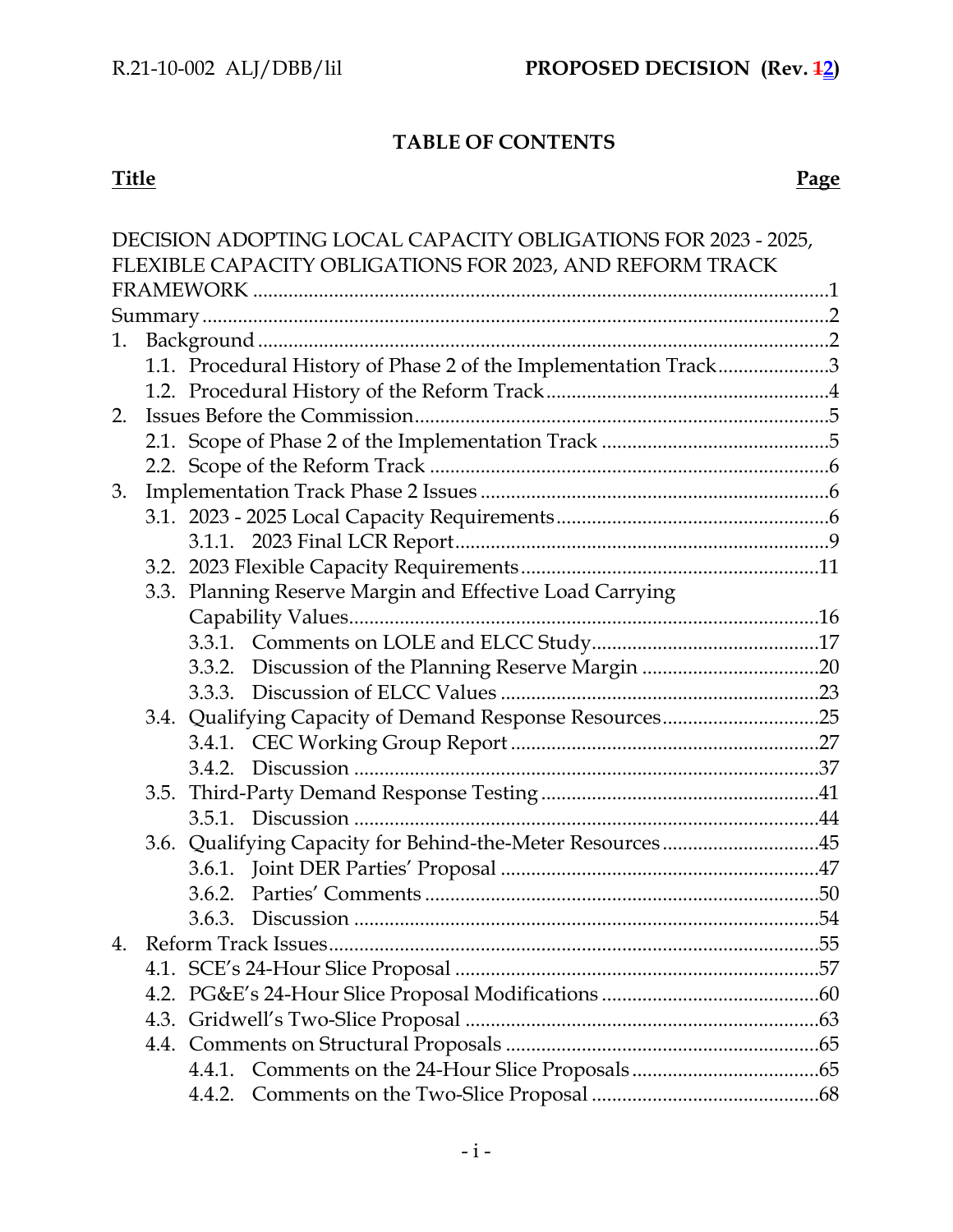# **TABLE OF CONTENTS**

## **Title Page**

|  |        | 4.6.4. Energy Storage and Long-Duration Energy Storage |  |  |
|--|--------|--------------------------------------------------------|--|--|
|  |        |                                                        |  |  |
|  | 4.6.5. |                                                        |  |  |
|  |        |                                                        |  |  |
|  |        |                                                        |  |  |
|  |        |                                                        |  |  |
|  |        |                                                        |  |  |
|  |        |                                                        |  |  |
|  |        |                                                        |  |  |
|  |        | 4.6.12. Elimination of the MCC Buckets and Flexible RA |  |  |
|  |        |                                                        |  |  |
|  |        |                                                        |  |  |
|  |        |                                                        |  |  |
|  |        |                                                        |  |  |
|  |        |                                                        |  |  |
|  |        |                                                        |  |  |
|  |        |                                                        |  |  |
|  |        |                                                        |  |  |
|  |        |                                                        |  |  |
|  |        |                                                        |  |  |
|  |        |                                                        |  |  |
|  |        |                                                        |  |  |

**APPENDIX A -** 24-Hour Slice Framework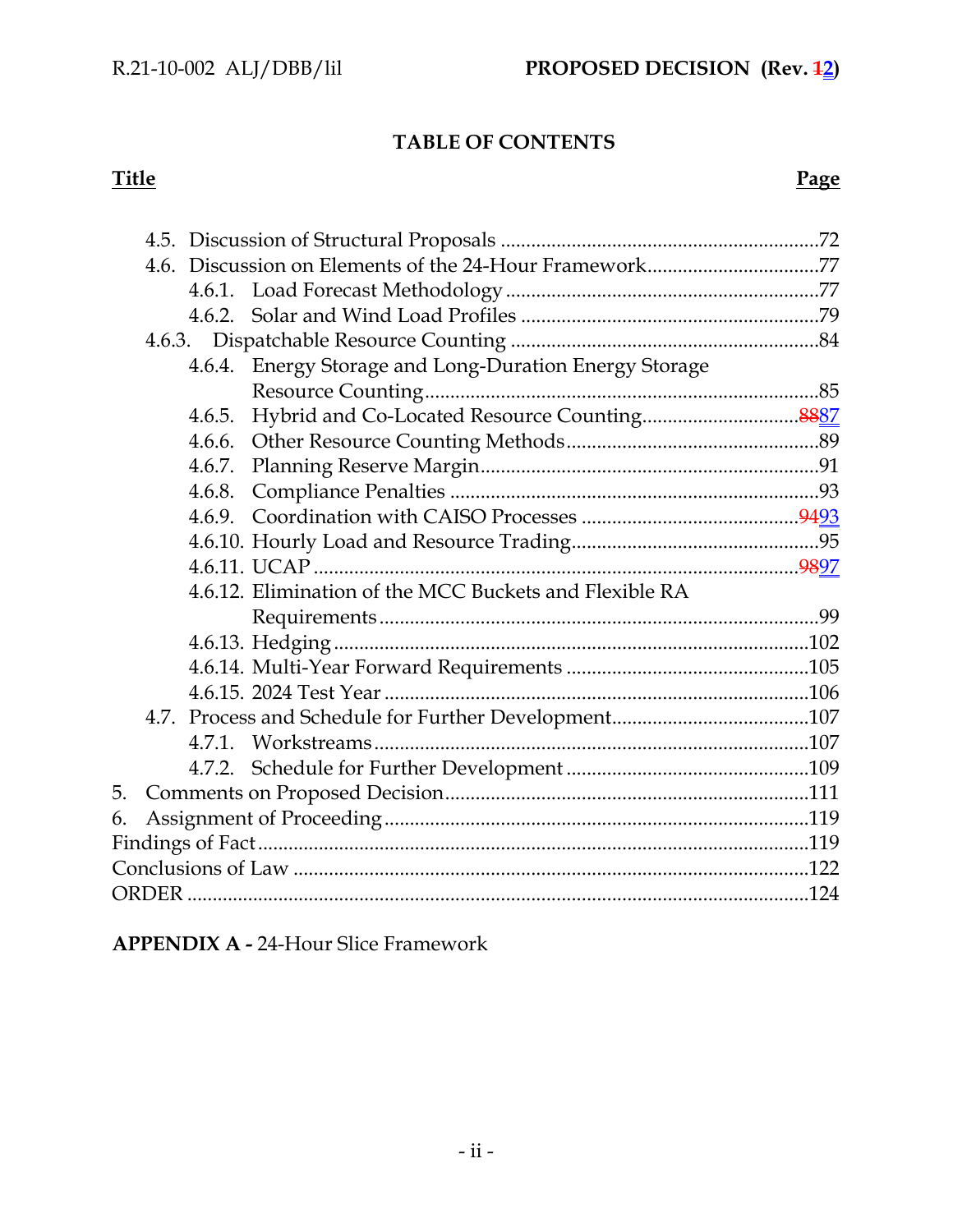# **DECISION ADOPTING LOCAL CAPACITY OBLIGATIONS FOR 2023 - 2025, FLEXIBLE CAPACITY OBLIGATIONS FOR 2023, AND REFORM TRACK FRAMEWORK**

#### **Summary**

This decision adopts local capacity requirements for 2023 - 2025, flexible capacity requirements for 2023, and refinements to the Resource Adequacy program scoped as Phase 2 of the Implementation Track. The decision also adopts Southern California Edison Company's 24-hour slice Reform Track framework, with modifications.

This proceeding remains open.

#### **1. 1. Background**

On October 7, 2021, the Commission issued the Order Instituting Rulemaking (OIR) to oversee the Resource Adequacy (RA) program, consider program reforms and refinements, and establish forward RA procurement obligations applicable to Commission-jurisdictional load-serving entities (LSEs). This proceeding is the successor to Rulemaking (R.) 19-11-009, which addressed these topics over the preceding two years. Additional information on the procedural history of this proceeding is provided in the OIR.

A Scoping Memo and Ruling (Scoping Memo) for this proceeding was issued on December 2, 2021. The Scoping Memo identified the issues to be addressed in this proceeding, and set forth a schedule and process for addressing those issues. In addition, the Scoping Memo established two tracks for this proceeding: the Implementation Track and the Reform Track. Under the Implementation Track, the Scoping Memo divided the track into Phases 1, 2, and 3. Issues scoped as Phase 1 of the Implementation Track were addressed in Decision (D.) 22-03-034. This decision resolves issues scoped as Phase 2 of the Implementation Track and issues scoped as the Reform Track.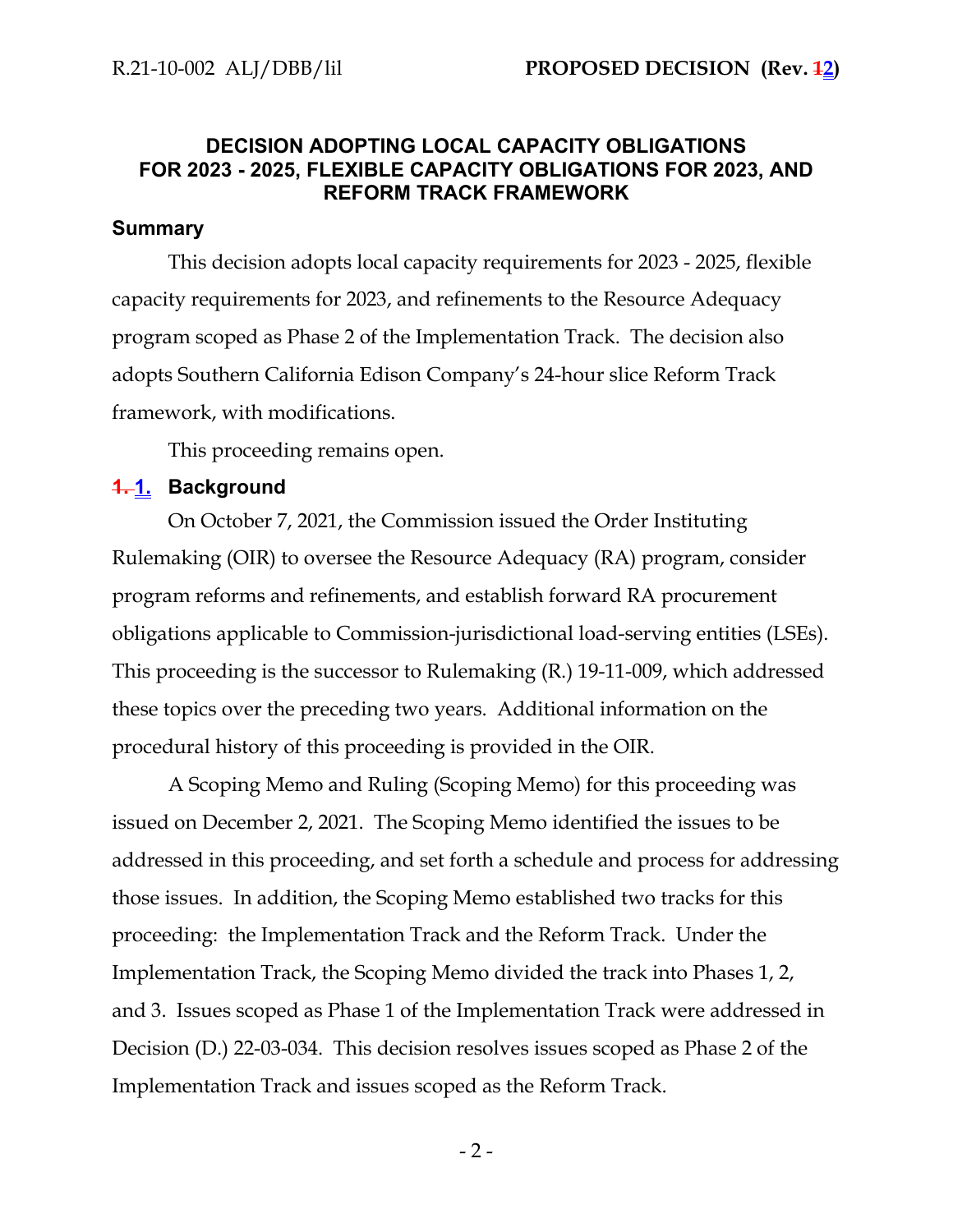## **1.1. Procedural History of Phase 2 of the Implementation Track**

Phase 2 proposals were submitted on January 21, 2022 by: California Independent System Operator (CAISO); California Energy Storage Alliance (CESA), California Solar & Storage Association (CalSSA), Enel X North America, Inc. (Enel X), and Sunrun Inc. (Sunrun) (collectively, Joint Distributed Energy Provider (DER) Parties); Middle River Power LLP (MRP); Pacific Gas and Electric Company (PG&E); and San Diego Gas & Electric Company (SDG&E). The Commission's Energy Division's Phase 2 proposal was filed by an Administrative Law Judge (ALJ) ruling. A workshop on Phase 2 proposals was held on February 4, 2022.

Opening comments on Phase 2 proposals were filed on February 14, 2022 by: Advanced Energy Economy (AEE); CAISO; California Community Choice Association (CalCCA); Calpine Corporation (Calpine); Center for Energy Efficiency and Renewable Technologies (CEERT); California Large Energy Consumers Association (CLECA); California Efficiency + Demand Management Council (CEDMC), Enel X, and Leapfrog Power, Inc. (collectively, Demand Response (DR) Coalition); Green Power Institute (GPI); MRP; OhmConnect Inc. (OhmConnect); PG&E; Southern California Edison Company (SCE); SDG&E; and the Solar Energy Industries Association (SEIA).

Reply comments on Phase 2 proposals were filed on February 24, 2022 by: AEE, CEERT, DR Coalition, Joint DER Parties, MRP, PG&E, and SCE.

On February 18, 2022, an ALJ ruling attached and filed the California Energy Commission's (CEC) Qualifying Capacity of Supply-Side Demand Response Working Group Report and Energy Division's loss of load expectation (LOLE) study. On February 28, 2022, CalCCA and PG&E, jointly as co-leads,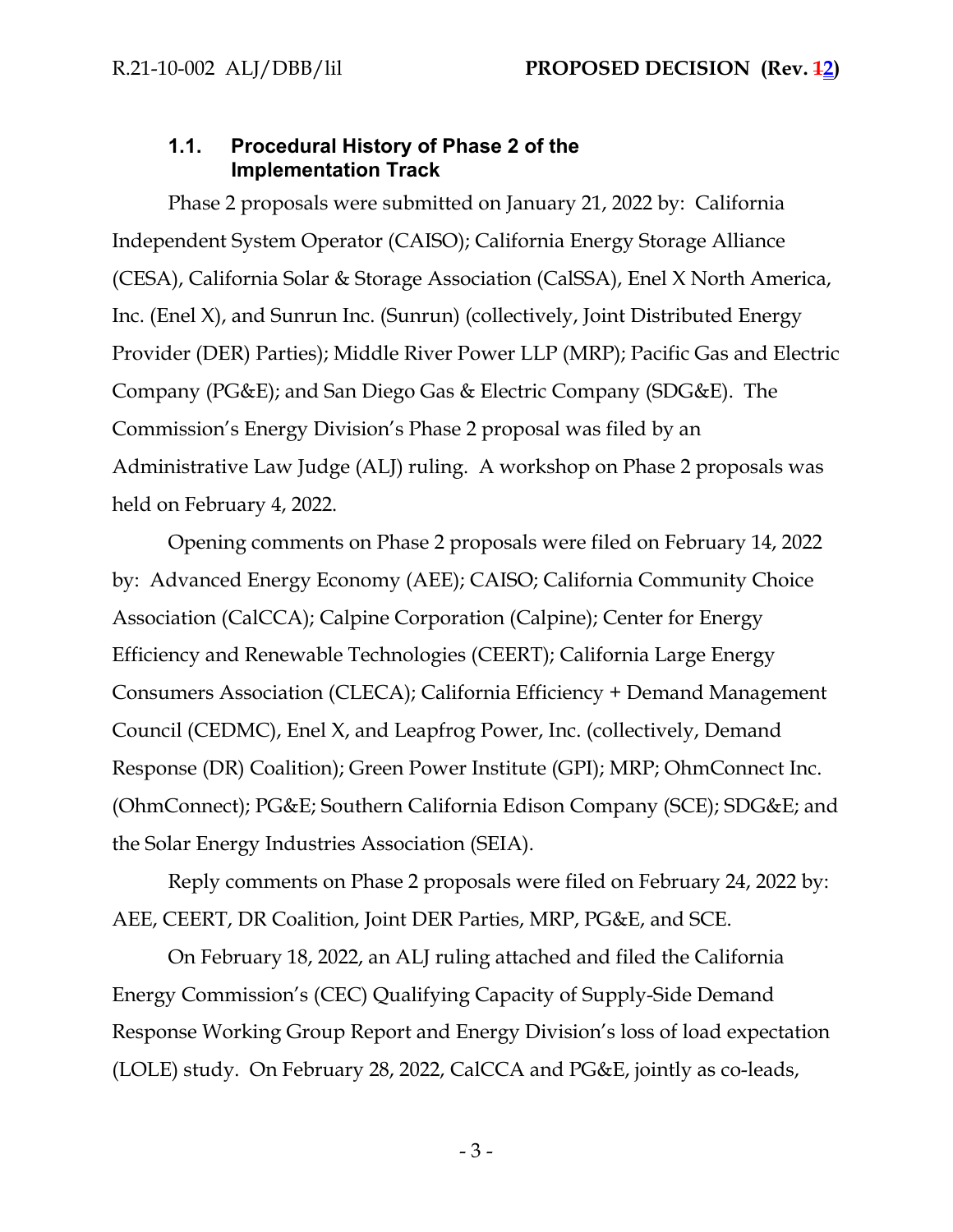filed the Local Capacity Requirement (LCR) Working Group Report. A workshop on the LOLE study was held on March 3, 2022.

Opening comments on the LCR Working Group Report, CEC Working Group Report, and LOLE study were filed on March 14, 2022 by: American Clean Power – California (ACP-CA), AEE, Alliance for Retail Energy Markets (AReM), CAISO, CalCCA, California Environmental Justice Alliance (CEJA), Calpine, CESA, CLECA, DR Coalition, Independent Energy Producers Association (IEP), MRP, National Resources Defense Council (NRDC), OhmConnect, PG&E, Public Advocates Office (Cal Advocates), REV Renewables, LLC (REV), Southwestern Power Group II, LLC (SWPG) and Pattern Energy Group LP (Pattern), jointly, SCE, SDG&E, San Jose Clean Energy (SJCE), Shell Energy North America (US), L.P. (Shell Energy), Sunrun, Union of Concerned Scientists (UCS), Vistra Corp. (Vistra), and Western Power Trading Forum (WPTF).

Reply comments were filed on March 22, 2022 by: AEE, AReM, CAISO, Cal Advocates, CalCCA, Calpine, California Wind Energy Association (CalWEA), CESA, CLECA, DR Coalition, IEP, MRP, OhmConnect, PG&E, SCE, and WPTF.

#### **1.2. Procedural History of the Reform Track**

On February 28, 2022, the Future of Resource Adequacy Working Group Report was submitted by IEP, on behalf of co-facilitators of the Reform Track Working Group.

Opening comments were filed on March 24, 2022 by: ACP; CAISO; Cal Advocates; CalCCA; Calpine; CalWEA; CEDMC; CEERT; CEJA/UCS; Central Coast Community Energy, City and County of San Francisco, San Diego Community Power, Silicon Valley Clean Energy Authority, and Valley Clean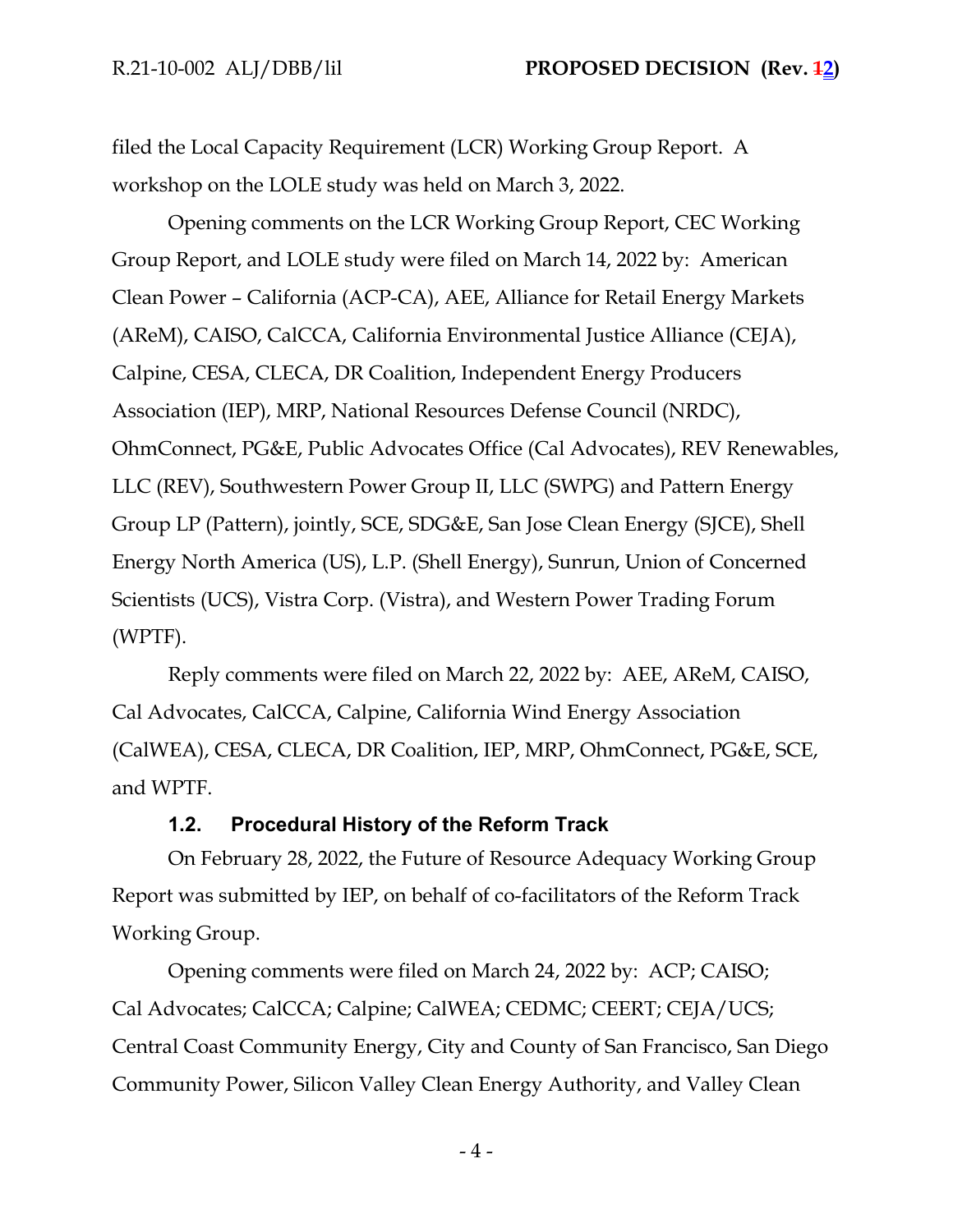Energy Alliance (collectively, Joint CCAs); CESA; CLECA; Form Energy, Inc. (Form Energy); GPI; Hydrostor, Inc. (Hydrostor); IEP; Long Duration Energy Storage Association of California (LDESC); MRP; NRDC; PG&E; SCE; SDG&E; SEIA and Large-scale Solar Association (LSA); Shell Energy; and WPTF.

Reply comments were filed on April 1, 2022 by: AReM, CAISO, CalCCA, Calpine, CalWEA, CEERT, CESA, CLECA, GPI, Hydrostor, IEP, MRP, NRDC, PG&E, SCE, SDG&E, and SEIA/LSA.

# **2. Issues Before the Commission**

# **2.1. Scope of Phase 2 of the Implementation Track**

The scope of Phase 2 of the Implementation Track, as adopted in the

December 2, 2021 Scoping Memo, is summarized below:

- 1. Adoption of the 2023 2025 Local Capacity Requirements (LCR).
	- a. This issue encompasses consideration of how the study's process, parameters, methods, assumptions, and timeline might be improved, including consideration of the LCR Working Group Report, as directed in D.21-06-029.
- 2. Adoption of the 2023 Flexible Capacity Requirements (FCR).
- 3. Modifications to the Planning Reserve Margin (PRM). This issue considers modifications to the PRM, including Energy Division's LOLE study.
- 4. Consider Qualifying Capacity Counting Conventions, including proposals from:
	- a. The CEC Working Group Report, as directed in D.21-06-029;
	- b. The behind-the-meter hybrid Working Group, as discussed in D.21-06-029;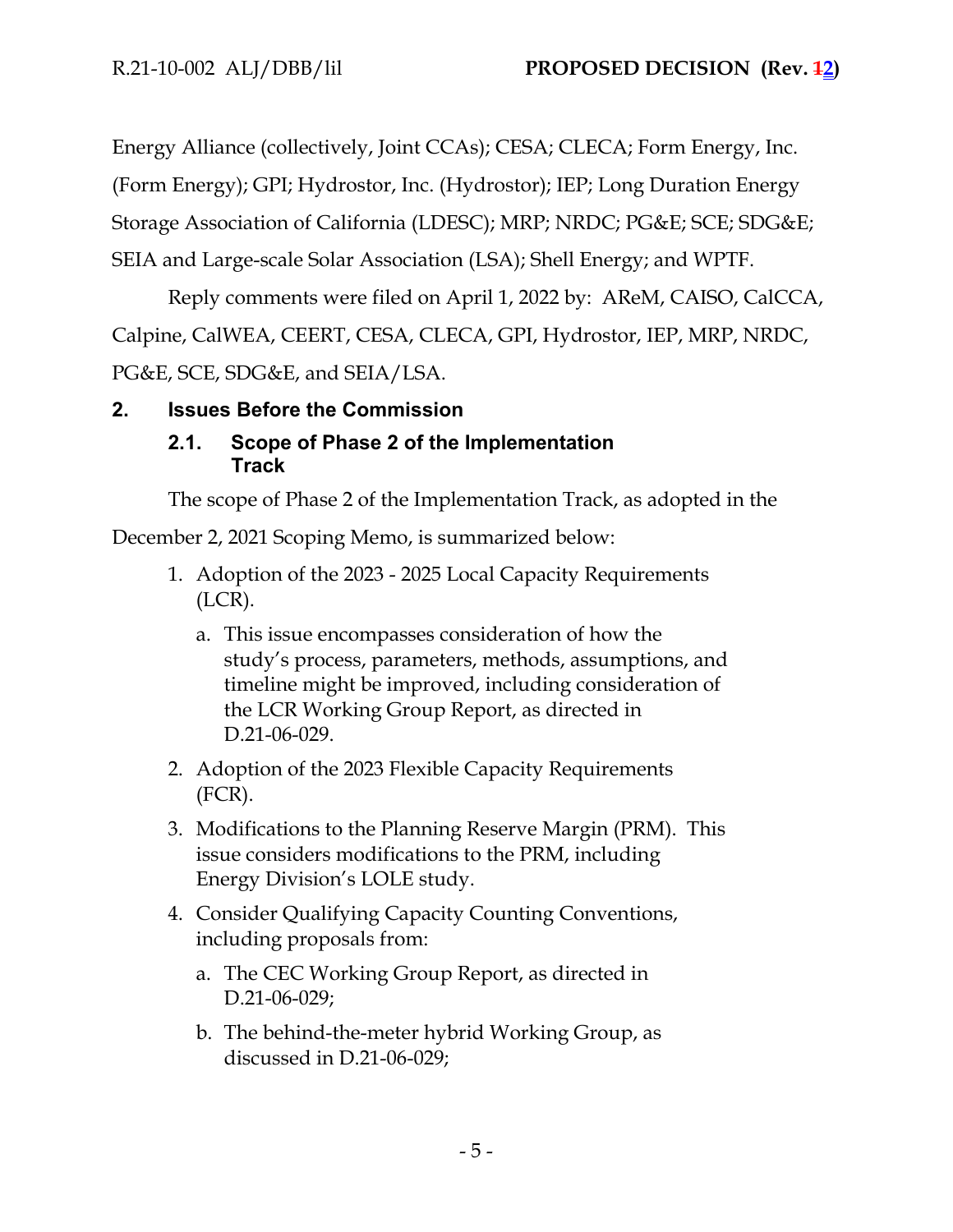- c. The Supply Side DR Working Group, addressing enhancements to the Load Impact Protocols (LIPs) methodology and process, as directed in D.20-06-031; and
- d. Energy Division's biennial update to the Effective Load Carrying Capability (ELCC) values for wind and solar resources, including development of regional values for wind resources, as directed in D.21-06-029.

# **2.2. Scope of the Reform Track**

The scope of issues in the Reform Track are:

- In D.21-07-014, the Commission established a process and timeline for developing a final restructuring proposal based on PG&E's "slice-of-day" proposal. Parties were directed to undertake a minimum of five workshops to develop implementation details for: (1) Structural Elements; (2) Resource Counting; (3) Need Determination and Allocation; (4) Hedging Component; and (5) Unforced Capacity Evaluation (UCAP) and Multi-Year Requirement Proposals.
- The track encompasses consideration of a final proposed framework and the Workshop Report.

All proposals and comments submitted by parties in Phase 2 and the Reform Track were considered; however, given the large number of parties and volume of comments in this proceeding, some proposals or comments may receive little or no discussion in this decision. Issues within the scope of the proceeding that are not addressed or only partially addressed in this decision may be addressed in a future phase of this proceeding.

## **3. Implementation Track Phase 2 Issues**

# **3.1. 2023 - 2025 Local Capacity Requirements**

In D.06-06-064, the Commission established the local RA framework and adopted local procurement obligations for 2007. The Commission determined that a study of LCR, performed by CAISO, would form the basis for the local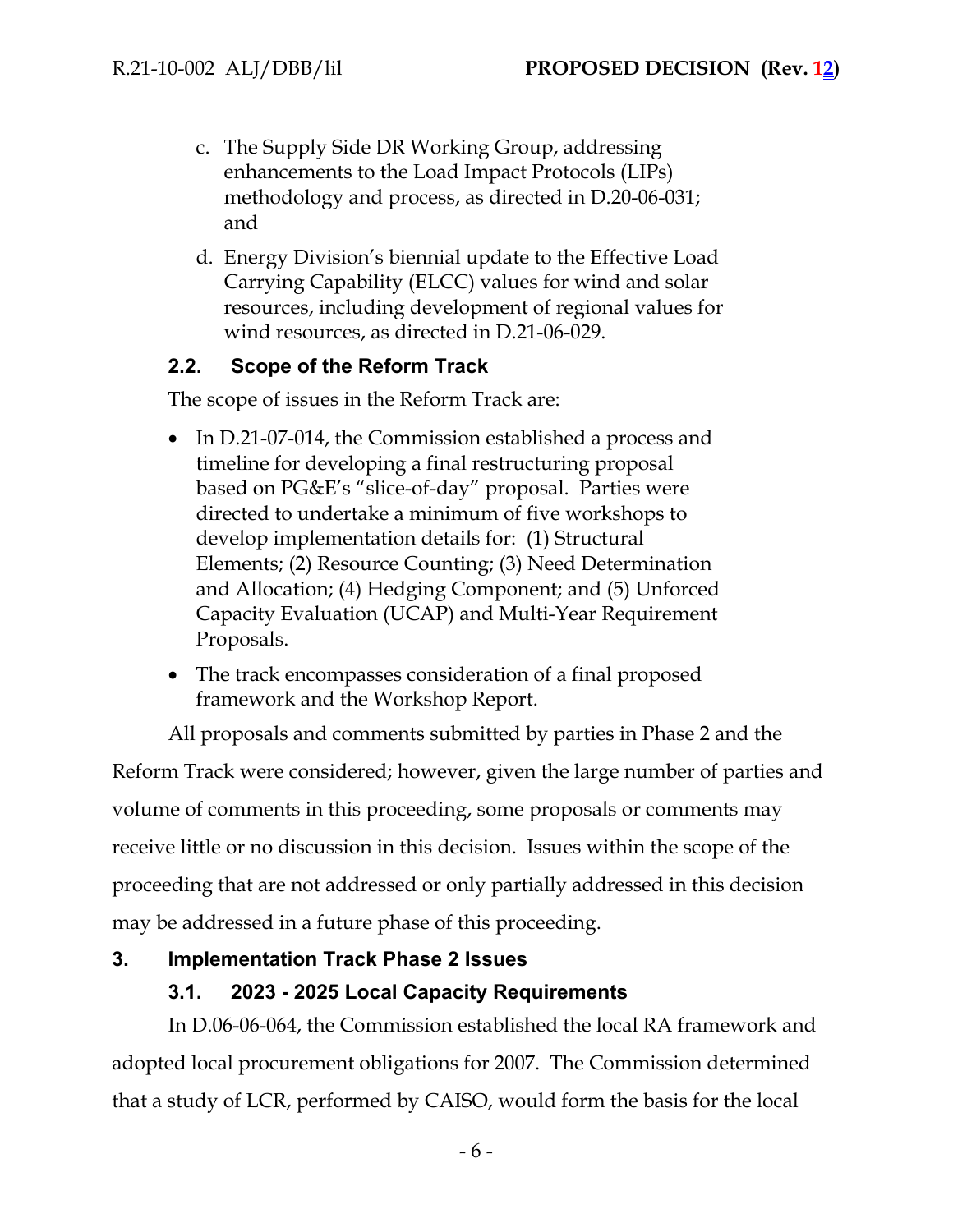RA program and that the local requirements should be based on a level of reliability described as "Option 2" in CAISO's LCR study report.<sup>1</sup> CAISO conducts an annual LCR study and the Commission resets local procurement obligations each year after a review and approval of CAISO's recommendations. A series of subsequent decisions (most recently in D.21-06-029) established local procurement obligations for 2008 through 2024. In D.19-02-022, multi-year local RA requirements were adopted for a three-year duration beginning with the 2020 compliance year.

In PG&E's and SCE's service territories, beginning for the 2023 RA compliance year, a central procurement entity framework was adopted and local requirements are no longer allocated to LSEs in PG&E's and SCE's distribution service areas. In SDG&E's service area, local RA requirements are still allocated to Commission-jurisdictional LSEs and each LSE must procure sufficient RA capacity resources in each local area to meet its obligations.

Each year from 2007 to 2019, CAISO used the Option 2 reliability criteria as the basis for the annual LCR study. In 2020, CAISO changed its LCR study methodology by updating the LCR criteria to align with current mandatory reliability standards developed by the North American Electric Reliability Corporation (NERC), the Western Electricity Coordinating Council (WECC), and CAISO.<sup>2</sup>

In D.20-06-031, the Commission expressed concern that CAISO's updated reliability criteria had not been fully vetted by the Commission and directed a working group to evaluate CAISO's updated criteria and other LCR related

<sup>1</sup> D.06-06-064 at 17.

<sup>&</sup>lt;sup>2</sup> CAISO Notice of Availability, 2021 Final Local Capacity Technical Study, May 1, 2020, at Section 1.5.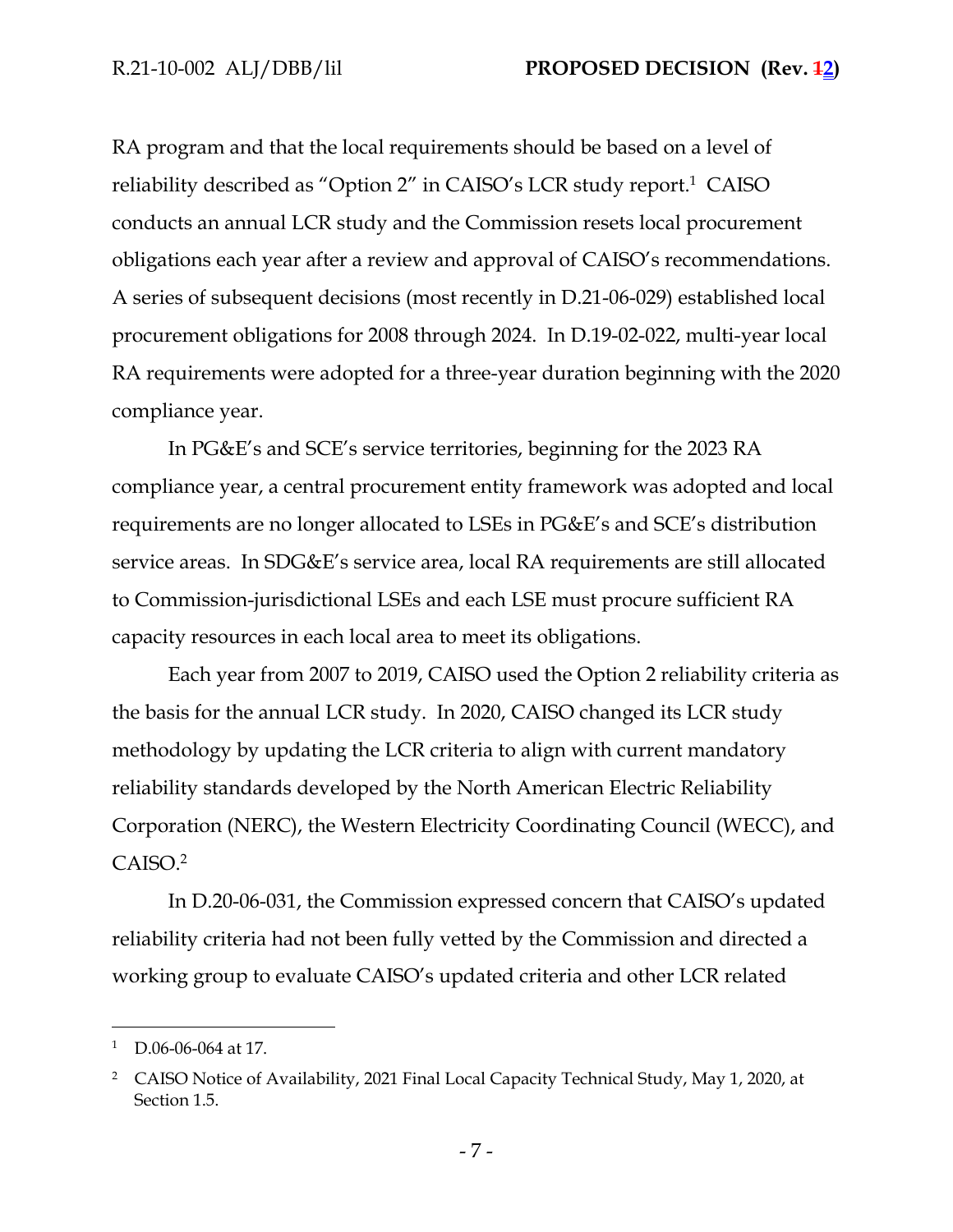issues.<sup>3</sup> With little progress made through the initial working group, in

D.21-06-029, the Commission recommended that PG&E and CalCCA co-lead the

LCR Working Group to evaluate and make recommendations on the following issues:<sup>4</sup>

- (1) Potential modifications to the current LCR timeline or processes to allow more meaningful vetting of LCR study results;
- (2) Inclusion of energy storage limits in the LCR report and its implications on future resource procurement; and
- (3) How best to harmonize the Commission's and CAISO's local resource accounting rules.

On February 28, 2022, PG&E and CalCCA submitted the LCR Working Group Report. The Working Group Report provided an overview from CAISO about the LCR stakeholder process, the interplay between the LCR process and the Transmission Planning Process (TPP), the factors that influenced the increases to the Greater Bay Area LCR, and changes to the LCR criteria. The Working Group Report also provided an overview of how the LCR study process evaluates the need to sufficiently charge storage in local areas. The LCR Working Group Report did not put forth any recommendations.<sup>5</sup>

In comments, CalCCA recommends coordination between the Commission's Integrated Resource Plan (IRP) process and CAISO's TPP processes to address questions, including where new resources should be located to be more effective, and what are the transmission alternatives and costs compared to a large increase in LCR or a new resource at a more effective

<sup>3</sup> D.20-06-031 at 8.

<sup>4</sup> D.21-06-029 at Ordering Paragraph (OP) 5.

<sup>&</sup>lt;sup>5</sup> LCR Working Group Report at Attachment 1-10.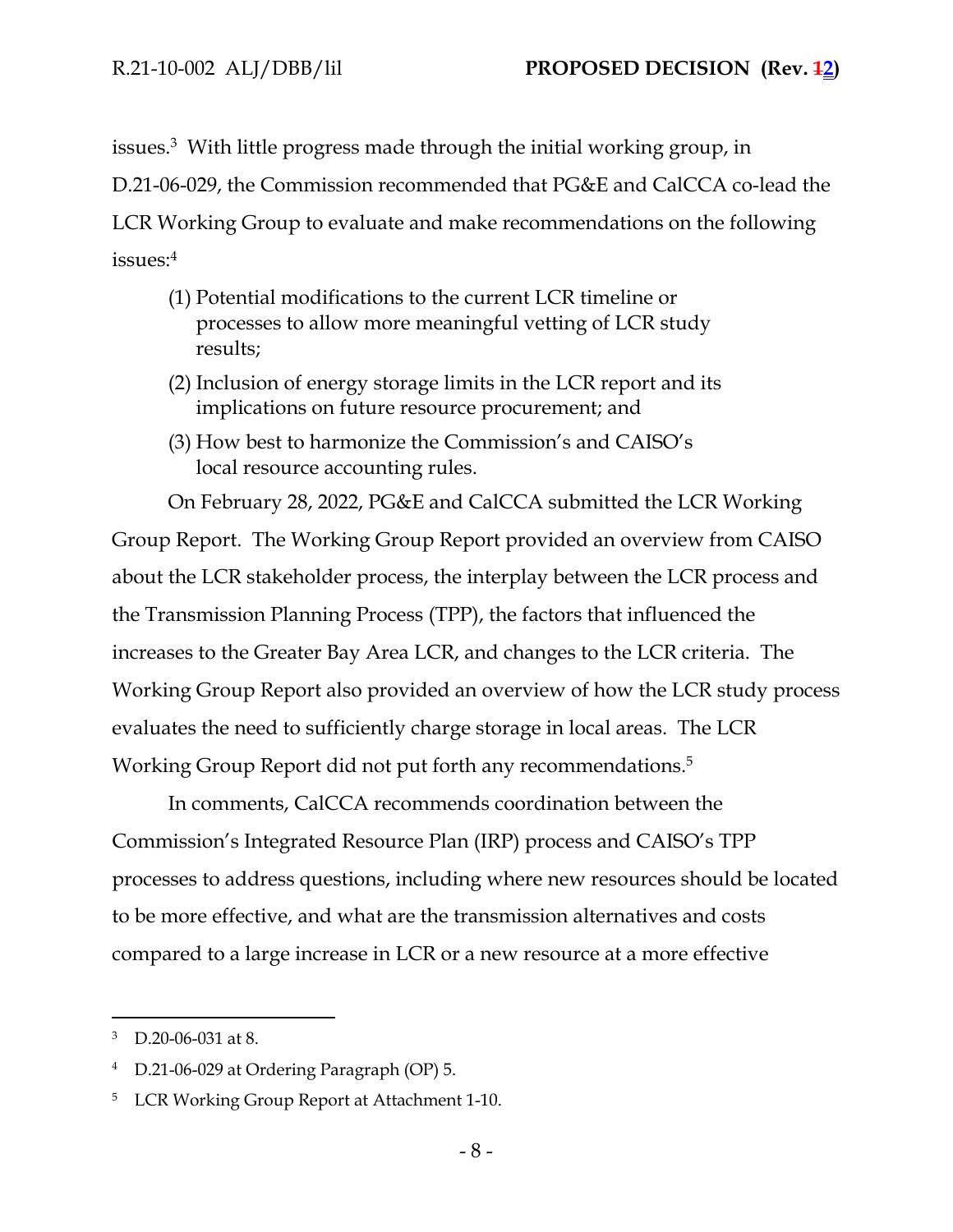location.<sup>6</sup> CEJA, CESA, and PG&E support this coordination.<sup>7</sup> CAISO, CalCCA, and MRP suggest the Commission and CAISO coordinate to provide notice of CAISO's stakeholder process to the service list in the RA proceeding.<sup>8</sup> MRP recommends the Commission take no further action on modifications to the LCR criteria other than participating in CAISO's LCR stakeholder process.

The Commission appreciates the effort put forth by the LCR Working Group. We acknowledge that it has been two years since D.20-06-031 established the LCR Working Group and that no recommendations to modify the LCR criteria or process have come to light. Without any proposals to consider, the Commission determines that no further action to modify the LCR criteria is necessary at this time.<sup>2</sup> Parties are encouraged to participate in CAISO's LCR stakeholder process to address potential changes. We request that Energy Division and CAISO coordinate to ensure that information about CAISO's stakeholder process is noticed to the service list in the RA proceeding.

# **3.1.1. 2023 Final LCR Report**

CAISO's Draft 2023 LCR Report was received on April 7, 2022. No comments on the Draft LCR Report were filed. CAISO's 2023 Final LCR Report

CAISO Comments on LCR Report, March 14, 2022, at 16.

<sup>&</sup>lt;sup>7</sup> CEJA Reply Comments on LCR Report, March 22, 2022, at 3; CESA Comments on LCR Report, March 14, 2022, at 19; PG&E Comments on LCR Report, March 14, 2022, at 2.

<sup>&</sup>lt;sup>8</sup> CAISO Comments on LCR Report, March 14, 2022, at 11; CalCCA Comments on LCR Report, March 14, 2022, at 18; MRP Comments on LCR Report, March 14, 2022, at 5.

<sup>&</sup>lt;sup>9</sup> The Commission appreciates the need for and recognizes the existing coordination between the IRP and CAISO TPP. For instance, as detailed in the Commission's Decision Adopting 2021 Preferred System Plan (PSP), Commission Staff will update its busbar mapping of the PSP portfolio if the 2021-2022 TPP outputs identify preferable locations for out of state renewable resources to be mapped. *See* D.22-02-004, Conclusion of Law 22.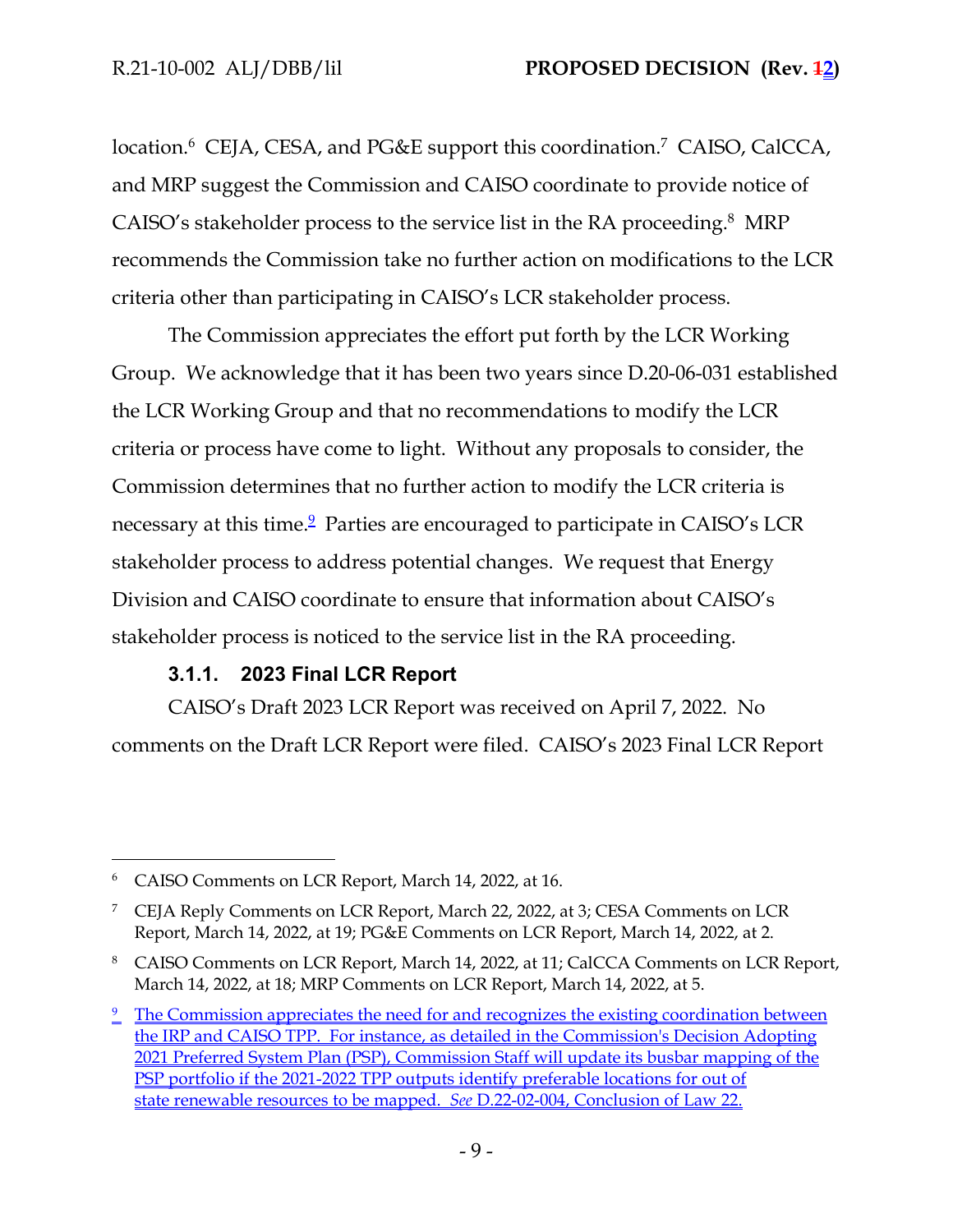was submitted on April 29, 2022. No comments on the Final LCR Report were filed.

The CAISO's recommended 2023 - 2025 LCR values are summarized in the following table, with the recommended 2022 - 2024 LCR values provided for comparison.

| <b>Local Area Name</b>    | 2023  | 2024   | 2025  |
|---------------------------|-------|--------|-------|
| Humboldt                  | 141   | 143    | 144   |
| North Coast/North Bay     | 857   | 899*   | 911*  |
| Sierra                    | 1150* | 1199*  | 1248* |
| Stockton                  | 579*  | 579*   | 579*  |
| Greater Bay               | 7312* | 7369*  | 7426* |
| Greater Fresno            | 1870* | 1947*  | 2025* |
| Kern                      | 439*  | $316*$ | 318*  |
| Big Creek/Ventura         | 2240  | 2258   | 2275  |
| LA Basin                  | 7529  | 5851   | 5944  |
| San Diego/Imperial Valley | 3332  | 3341   | 3351  |
| Total                     | 25449 | 23902  | 24221 |

section [of the LCR Report]. Resource deficient areas and sub-area implies that in order to comply with the criteria, at summer peak, load may be shed immediately after the first contingency.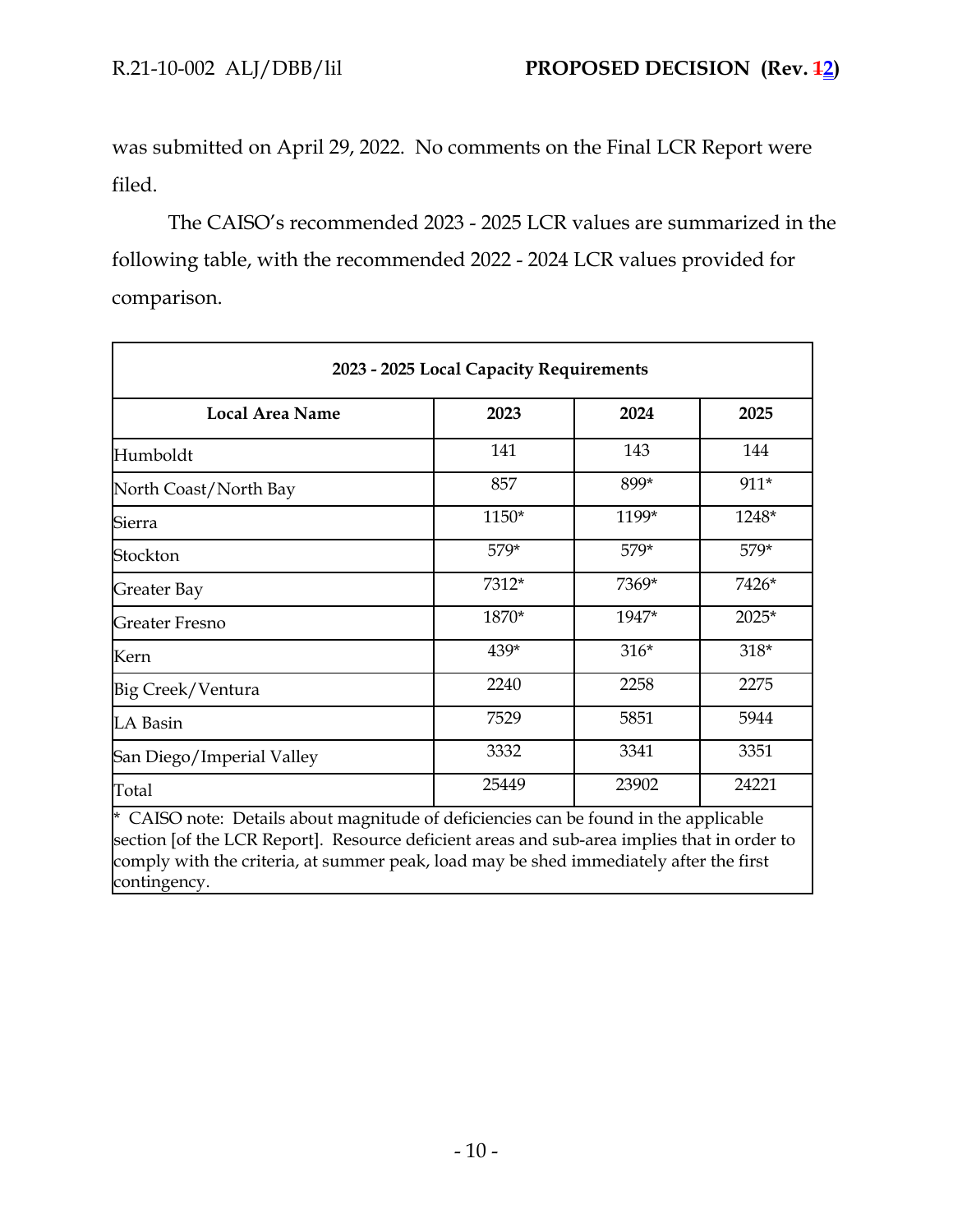| 2022 - 2024 Local Capacity Requirements                                                 |        |        |         |  |  |
|-----------------------------------------------------------------------------------------|--------|--------|---------|--|--|
| <b>Local Area Name</b>                                                                  | 2022   | 2023   | 2024    |  |  |
| Humboldt                                                                                | 111    | 115    | 120     |  |  |
| North Coast/North Bay                                                                   | 834*   | 834*   | 834*    |  |  |
| Sierra                                                                                  | 1220*  | 1338*  | 1455*   |  |  |
| Stockton                                                                                | $562*$ | $562*$ | $562*$  |  |  |
| Greater Bay                                                                             | 7231*  | 7418*  | 7605*   |  |  |
| Greater Fresno                                                                          | 1987*  | 2069*  | $2151*$ |  |  |
| Kern                                                                                    | $356*$ | 375*   | 394*    |  |  |
| Big Creek/Ventura                                                                       | 2173   | 935    | 951     |  |  |
| LA Basin                                                                                | 6646   | 6196   | 6251    |  |  |
| San Diego/Imperial Valley                                                               | 3993   | 3540   | 3330    |  |  |
| Total                                                                                   | 25113  | 23382  | 23653   |  |  |
| *<br>CAISO note: Details about magnitude of deficiencies can be found in the applicable |        |        |         |  |  |

section [of the LCR Report]. Resource deficient areas and sub-area implies that in order to comply with the criteria, at summer peak, load may be shed immediately after the first contingency.

The Commission finds the recommended LCR values for 2023 – 2025 to be reasonable. Accordingly, CAISO's recommended 2023 – 2025 LCR values set forth in the table above are adopted.

# **3.2. 2023 Flexible Capacity Requirements**

D.13-06-024 and D.14-06-050 adopted a flexible capacity requirement to begin in 2015 and defined implementation guidelines. D.13-06-024 recognized a need for flexible capacity in the RA fleet and defined flexible capacity need:

"Flexible capacity need" is defined as the quantity of resources needed by the CAISO to manage grid reliability during the greatest three-hour continuous ramp in each month. Resources will be considered as "flexible capacity" if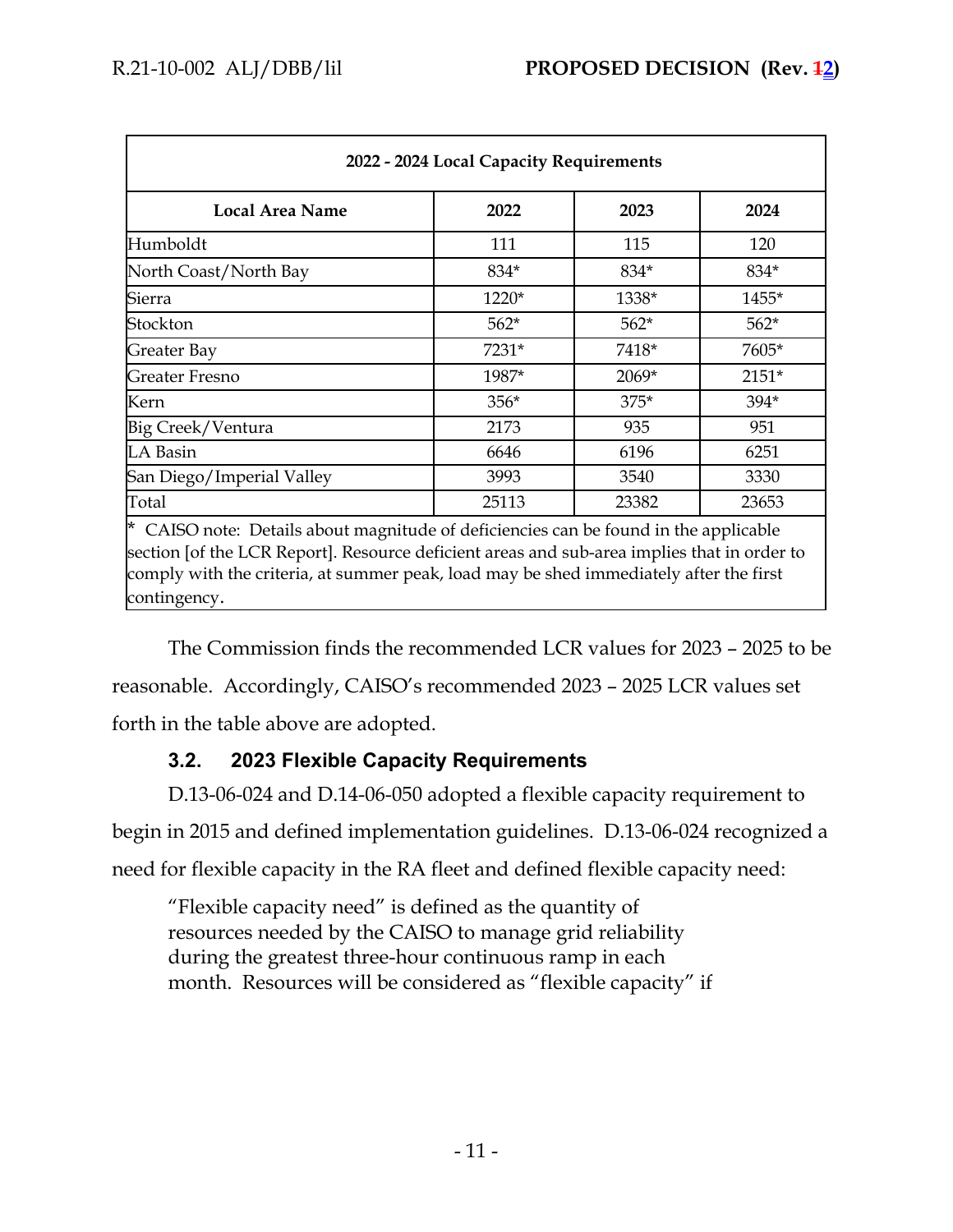they can sustain or increase output, or reduce ramping needs, during the hours of "flexible need."<sup>910</sup>

This year, on April 7, 2022, CAISO notified the Commission that both the draft and final Flexible Capacity Needs Assessment for 2023 (Final FCR Report) would be delayed and that the Final FCR Report would not be filed until mid-May. On April 28, 2022, an ALJ's ruling was issued that shortened the time for comments on the Final FCR Report and removed reply comments from the schedule. The ruling stated that once CAISO filed the Final FCR Report into the proceeding, parties would have until the end of the second business day to file responsive comments.

The Final FCR Report was filed on May 17, 2022. No Comments on the Final FCR Report were filed by CEDMC and CPower, jointly, on May 19, 2022. The Final FCR Report contains the following figures for 2023, with the 2022 FCR figures provided for comparison.

 $\frac{910}{2}$  D.13-06-024 at 2.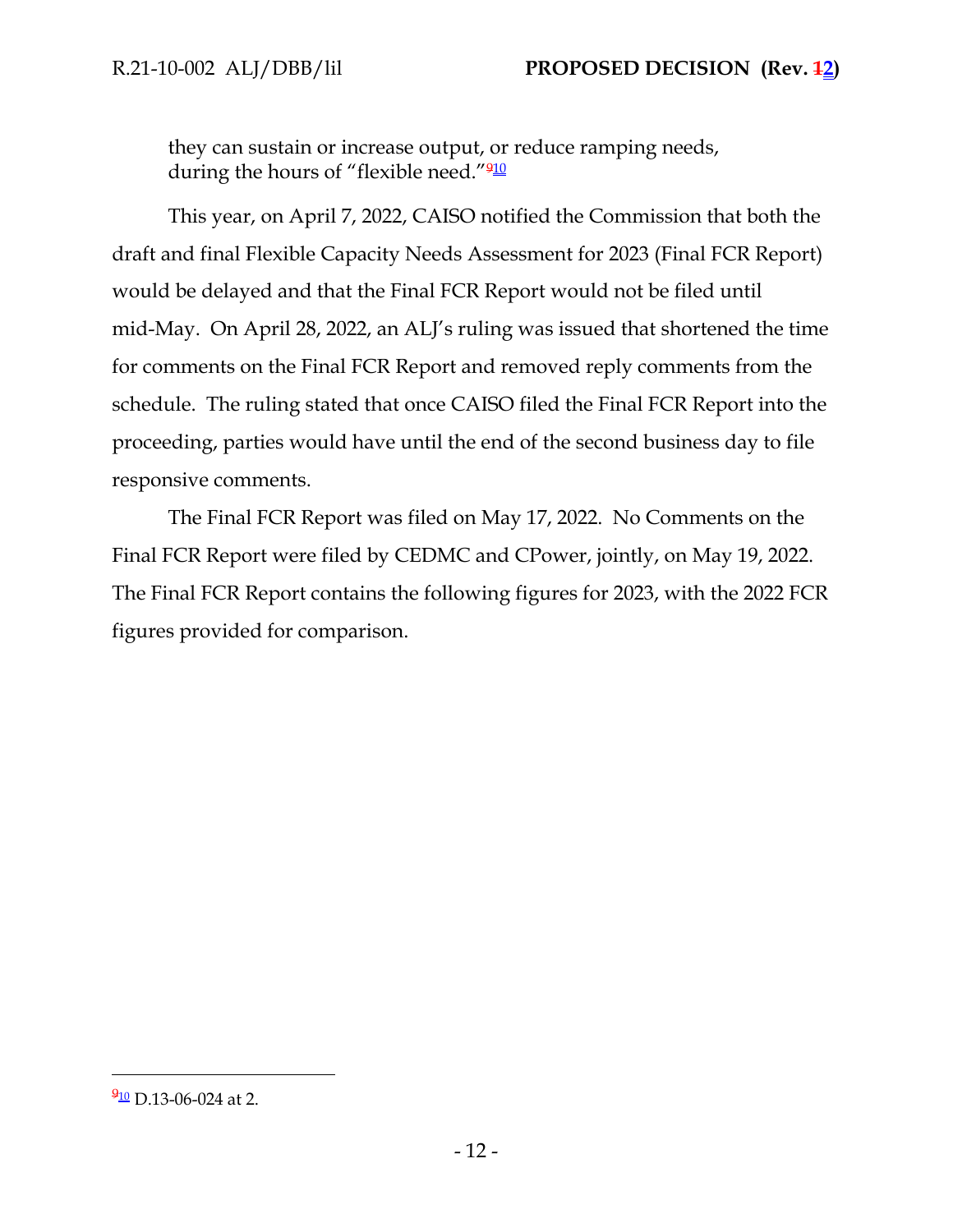| 2023 Flexible Capacity Requirements   |                                                          |                                        |                         |                                             |                         |  |
|---------------------------------------|----------------------------------------------------------|----------------------------------------|-------------------------|---------------------------------------------|-------------------------|--|
| <b>NOTE: All</b>                      | <b>CAISO</b><br><b>System</b><br>Flexible<br>Requirement | <b>CPUC</b><br>Flexible<br>Requirement | <b>CPUC</b>             |                                             |                         |  |
| numbers<br>are in<br><b>Megawatts</b> |                                                          |                                        | Category 1<br>(minimum) | Category 2<br>$(100\%$ less<br>Cat. $1 & 3$ | Category 3<br>(maximum) |  |
| January                               | 21507                                                    | 20487                                  | 6609                    | 12854                                       | 1024                    |  |
| February                              | 23815                                                    | 22696                                  | 7321                    | 14240                                       | 1135                    |  |
| March                                 | 24625                                                    | 23313                                  | 7520                    | 14627                                       | 1166                    |  |
| April                                 | 24250                                                    | 22879                                  | 7380                    | 14355                                       | 1144                    |  |
| May                                   | 22757                                                    | 21433                                  | 9800                    | 10561                                       | 1072                    |  |
| June                                  | 21403                                                    | 20177                                  | 9226                    | 9942                                        | 1009                    |  |
| July                                  | 19034                                                    | 17971                                  | 8217                    | 8855                                        | 899                     |  |
| August                                | 20451                                                    | 19318                                  | 8833                    | 9519                                        | 966                     |  |
| September                             | 22437                                                    | 21345                                  | 9760                    | 10518                                       | 1067                    |  |
| October                               | 24443                                                    | 23238                                  | 7496                    | 14580                                       | 1162                    |  |
| November                              | 24732                                                    | 23448                                  | 7564                    | 14712                                       | 1172                    |  |
| December                              | 22321                                                    | 21167                                  | 6828                    | 13281                                       | 1058                    |  |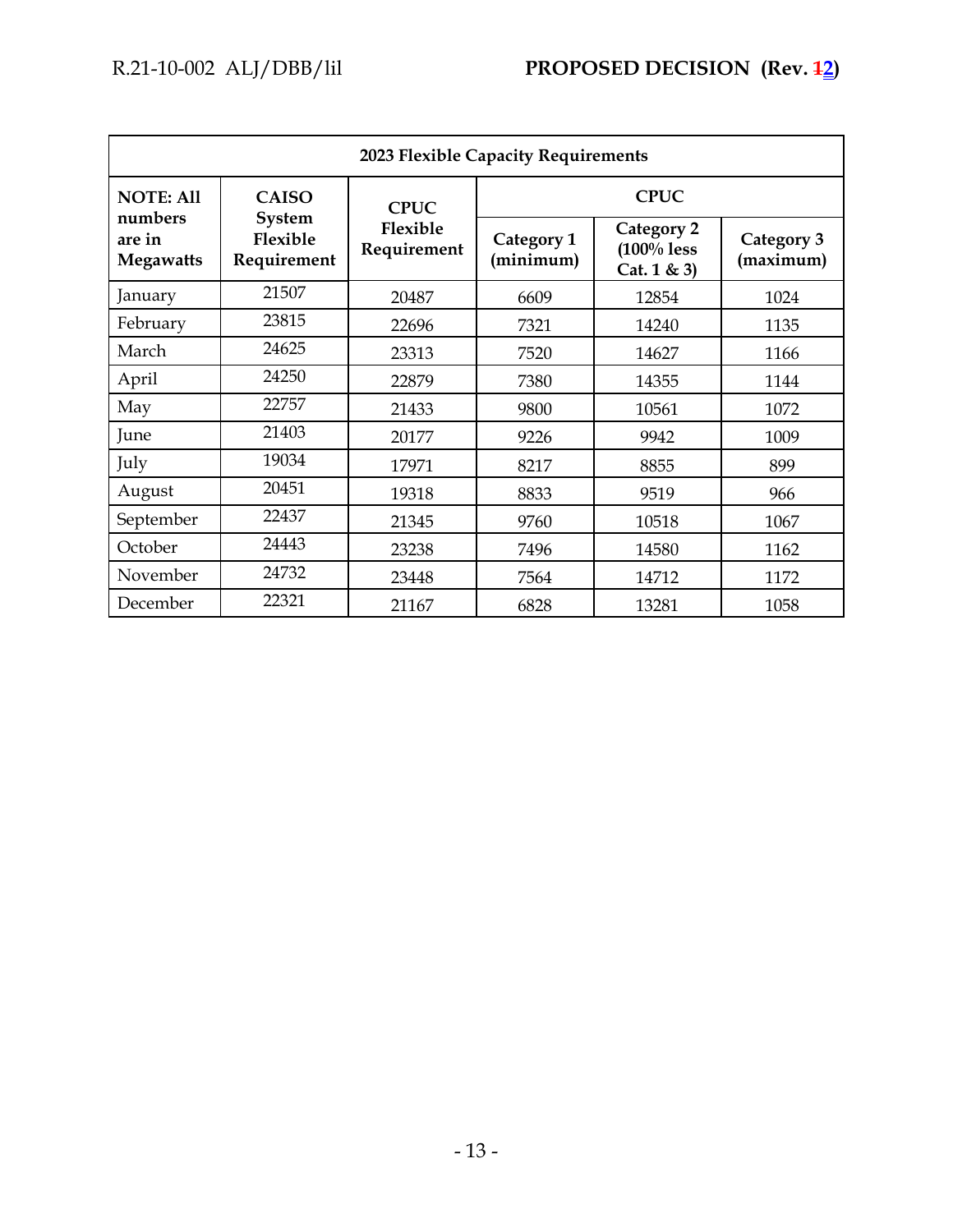| 2022 Flexible Capacity Requirements   |                                                          |                                        |                         |                                             |                         |  |
|---------------------------------------|----------------------------------------------------------|----------------------------------------|-------------------------|---------------------------------------------|-------------------------|--|
| <b>NOTE: All</b>                      | <b>CAISO</b><br><b>System</b><br>Flexible<br>Requirement | <b>CPUC</b><br>Flexible<br>Requirement | <b>CPUC</b>             |                                             |                         |  |
| numbers<br>are in<br><b>Megawatts</b> |                                                          |                                        | Category 1<br>(minimum) | Category 2<br>$(100\%$ less<br>Cat. $1 & 3$ | Category 3<br>(maximum) |  |
| January                               | 19,140                                                   | 18,532                                 | 7,393                   | 10,212                                      | 927                     |  |
| February                              | 19,584                                                   | 18,742                                 | 7,477                   | 10,328                                      | 937                     |  |
| March                                 | 19,362                                                   | 18,694                                 | 7,458                   | 10,301                                      | 935                     |  |
| April                                 | 19,527                                                   | 18,853                                 | 7,521                   | 10,389                                      | 943                     |  |
| May                                   | 20,180                                                   | 19,378                                 | 9,613                   | 8,796                                       | 969                     |  |
| June                                  | 17,318                                                   | 16,552                                 | 8,211                   | 7,513                                       | 828                     |  |
| July                                  | 16,648                                                   | 15,924                                 | 7,900                   | 7,228                                       | 796                     |  |
| August                                | 16,956                                                   | 16,198                                 | 8,036                   | 7,352                                       | 810                     |  |
| September                             | 17,030                                                   | 16,453                                 | 8,162                   | 7,468                                       | 823                     |  |
| October                               | 19,707                                                   | 18,912                                 | 7,545                   | 10,421                                      | 946                     |  |
| November                              | 19,300                                                   | 18,740                                 | 7,476                   | 10,327                                      | 937                     |  |
| December                              | 19,819                                                   | 19,321                                 | 7,708                   | 10,647                                      | 966                     |  |

CAISO maintains a must-offer obligation (MOO) under which an RA resource must be available for dispatch during standard hours under CAISO's Resource Adequacy Availability Incentive Mechanism (RAAIM). CAISO is required to annually determine the daily five-hour range for the standard hours, known as "availability assessment hours" (AAHs). AAHs are intended to correspond with the hours in which high demand conditions typically occur and thus, when RA resources are most critical to maintaining system reliability.

Likewise, the Commission identifies RA "measurement hours" to establish Qualifying Capacity (QC) values for select resources, particularly nondispatchable and demand response resources. The current RA measurement hours were adopted in D.10-06-036 and revised in D.18-06-030. Currently, the CAISO AAHs and RA measurement hours are 4:00-9:00 PM year-round. These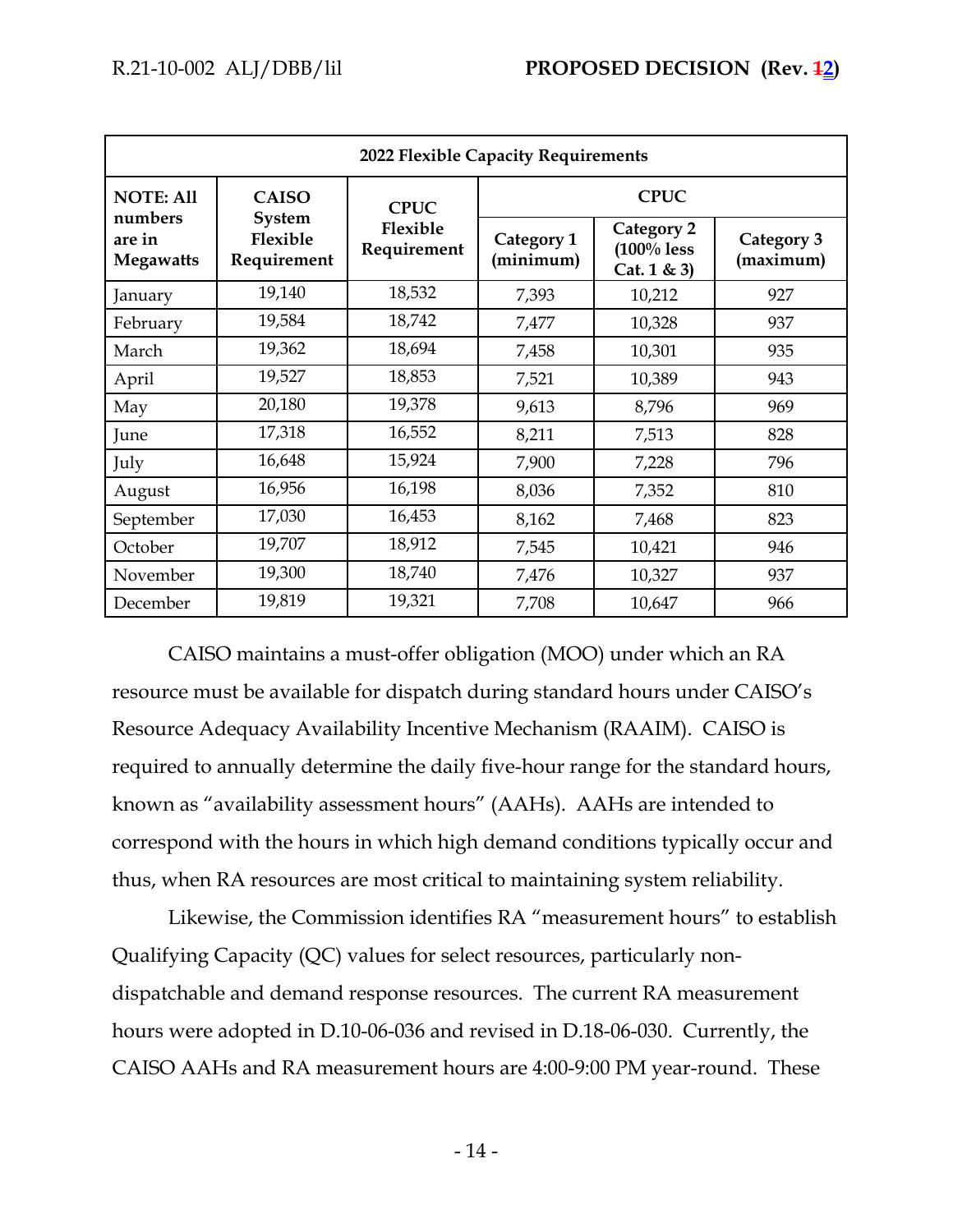hours have also been used to determine when use-limited resources are required to be available under the maximum cumulative capacity (MCC) bucket structure.

In CAISO's 2022 Final FCR Report, CAISO states that based on its analysis of the distribution of the top five percent of load hours within each month from 2023 to 2025, it is necessary to introduce a spring season for the months of March and April and that since the peak spring hours are shifting later in the day, the spring AAH should be 5:00–10:00 PM.<sup>1011</sup> CAISO recommends that the AAH for winter and summer months (January to February and May to December) should remain 4:00-9:00 PM for 2023.

CEDMC/CPower state that the MCC buckets should be revised to reflect the CAISO's updated AAHs for March and April.<sup>1112</sup> They also suggest that the DR bucket should be adjusted to apply to all months, rather than only May through September, and Saturday availability should not be required for the DR Bucket and buckets 1-3 since the AAHs do not include Saturday. CEDMC/CPower state that updates to the DR Bucket should be delayed until 2024 since load impact evaluations for 2023 have been submitted and providers have executed contracts for 2023 delivery based on the current AAHs.

In light of the brief review period available for the Final FCR Report, the Commission finds that the FCR figures appear reasonable. Accordingly, CAISO's recommended values set forth in the table above are adopted.

In addition, the Commission finds CAISO's revised AAHs for the spring months of March and April to be reasonable and adopts the same revised hours for the RA measurement hours. This modification ensures that the

 $\frac{1011}{101}$  CAISO Final Flexible Capacity Needs Assessment for 2023, May 17, 2022, at 27-30.

<sup>&</sup>lt;sup>1112</sup> CEDMC/CPower Comments on CAISO FCR Report, May 19, 2022, at 2.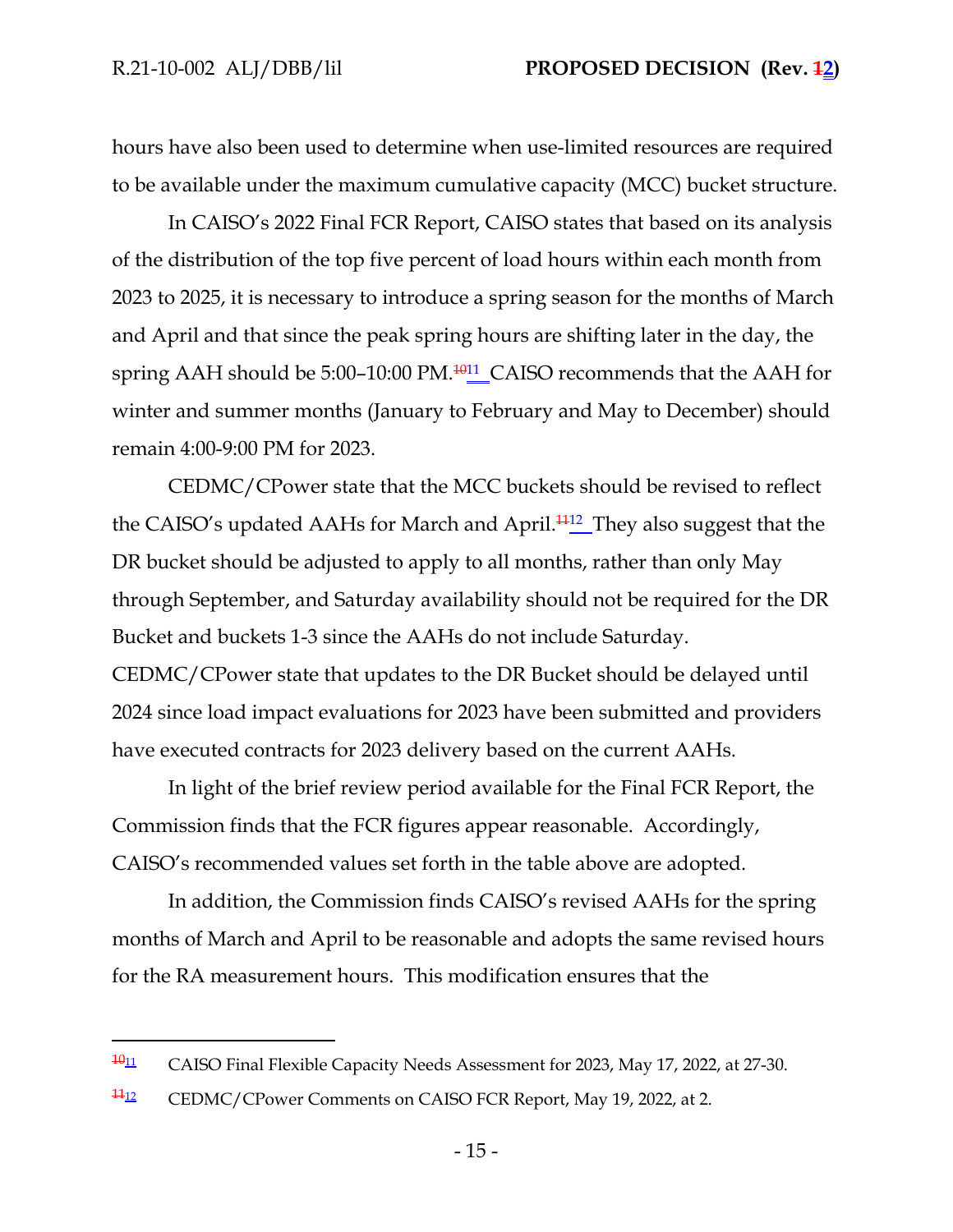Commission's measurement hours remain aligned with the CAISO's AAHs. Accordingly, the RA measurement hours shall be 5:00-10:00 PM for March and April, and 4:00–9:00 PM for all other months beginning in the 2023 RA compliance year.

MCC bucket categories 1, 2, and 3 are based on the existing measurement hours of 4:00–9:00 PM. As such, it is also necessary to adjust the hours for MCC buckets 1, 2, and 3 to reflect the new revised measurement hours. Accordingly, MCC buckets 1, 2, and 3 are modified to reflect the newly adopted measurement hours, as follows:

| Category       | Availability                                                                                                                                                                                                                                                           | Maximum<br><b>Cumulative Capacity</b><br>for Bucket and<br><b>Buckets Above</b> |
|----------------|------------------------------------------------------------------------------------------------------------------------------------------------------------------------------------------------------------------------------------------------------------------------|---------------------------------------------------------------------------------|
| <b>DR</b>      | Varies by contract or tariff provisions, but must be<br>available Monday - Saturday, 4 consecutive hours<br>between 4 PM and 9 PM, and at least 24 hours per month<br>from May - September.                                                                            | 8.3%                                                                            |
| $\mathbf{1}$   | Monday - Saturday, at least 100 hours per month. For<br>the month of February, total availability is at least 96<br>hours. January - February, May - December, 4<br>consecutive hours between 4 PM - 9 PM. March - April, 4<br>consecutive hours between 5 PM - 10 PM. | 17.0%                                                                           |
| $\overline{2}$ | Every Monday - Saturday. January - February, May -<br>December, 8 consecutive hours that include 4 PM - 9 PM.<br>March-April, 8 consecutive hours that include 5 PM - 10<br>PM.                                                                                        | 24.9%                                                                           |
| 3              | Every Monday - Saturday. January-February, May -<br>December, 16 consecutive hours that include 4 PM - 9<br>PM. March-April, 16 consecutive hours that include 5 PM<br>$-10$ PM.                                                                                       | 34.8%                                                                           |
| $\overline{4}$ | Every day of the month. Dispatchable resources must be<br>available all 24 hours.                                                                                                                                                                                      | 100% (at least 56.1%)<br>available all 24 hours)                                |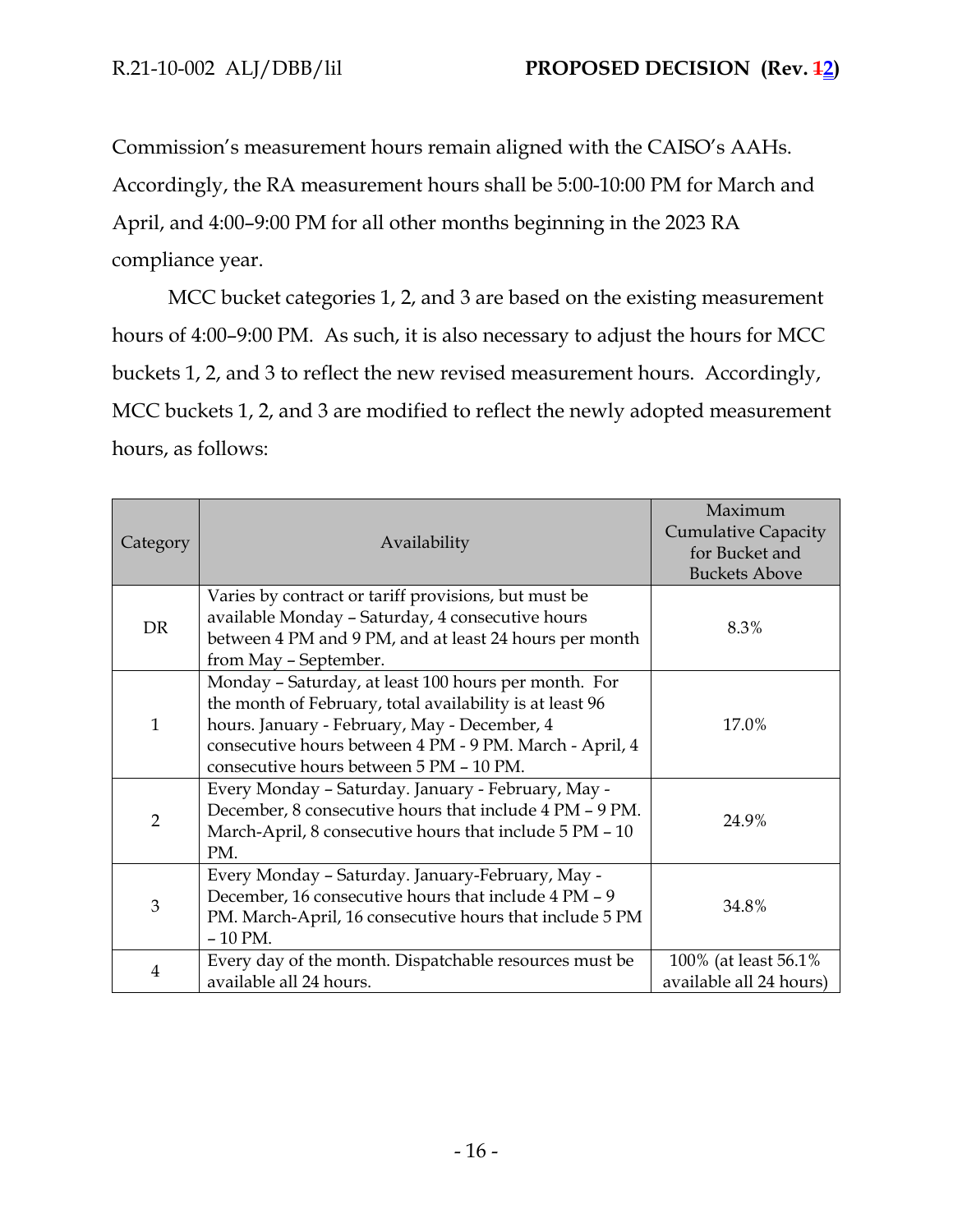## **3.3. Planning Reserve Margin and Effective Load Carrying Capability Values**

In D.20-06-031, the Commission stated that given the extensive changes to the grid and the mix of generating resources since the PRM was established in D.04-01-050, it is appropriate to review the PRM through an LOLE study performed by Energy Division.<sup>1213</sup> In D.21-06-029, the Commission adopted a biennial schedule for updates to ELCC values for wind and solar resources and stated that the first update would occur in 2022 for the 2023 RA year, with subsequent updates occurring in every even year.<sup>1314</sup> Energy Division was also directed to develop regional ELCC values for wind resources for consideration.<sup>1415</sup>

On February 18, 2022, Energy Division's LOLE and ELCC Study (LOLE study) was submitted into the proceeding. The LOLE study presents results for the 2024 RA year in order to align with the Reform Track timeline and to allow time for consideration of the results and modifications to LSE positions prior to potential implementation.<sup>1516</sup> For purposes of the study, Energy Division assumed a high penetration of variable and use-limited resources and removed Diablo Canyon and some cogeneration resources from the system in order to surface LOLE events and test the reliability contribution of different resource types through an ELCC study. $\frac{1617}{2}$  While the portfolio may not be entirely consistent with assumptions of past reliability modeling, such as the CEC's

- $\frac{1516}{15}$  Energy Division LOLE Study at 2.
- $\frac{1617}{16}$  *Id.*

 $\frac{12}{13}$  D.20-06-031 at 21, OP 9.

 $\frac{1314}{12}$  D.21-06-029 at OP 14.

<sup>14</sup><sup>15</sup> *Id*. at OP 15.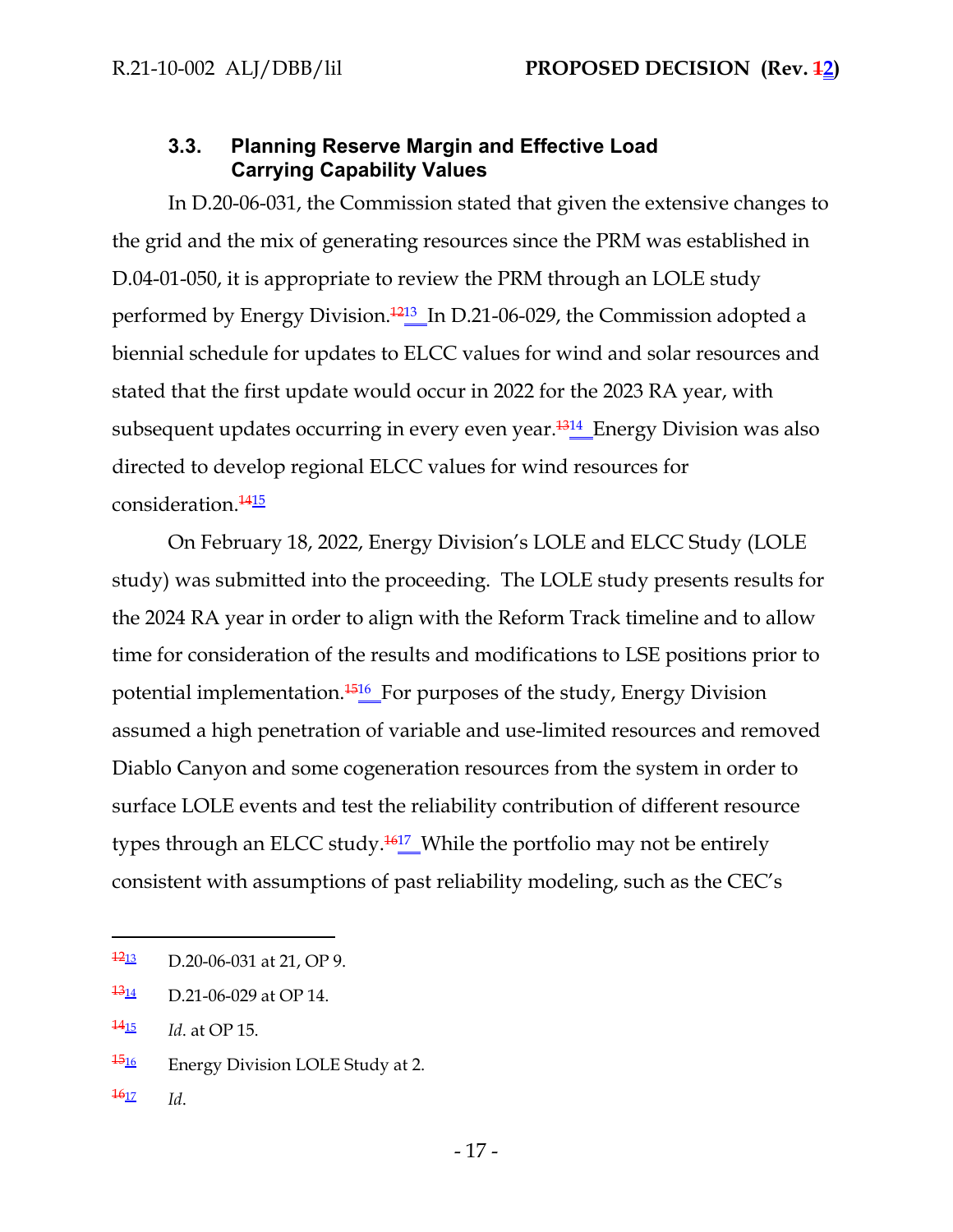recent mid-term reliability analysis, Energy Division notes that its results are generally consistent. The study's results were provided at the monthly level to mirror the current monthly RA construct, in contrast to the annual results presented in other studies, including in the IRP proceeding.

The LOLE study results indicate that a 19 to 21 percent PRM is needed in the peak months (July through September) when utilizing the study's ELCC results for solar, wind, hybrid, and storage resources. These results do not include a forced outage derate for thermal resources (or UCAP). Accounting for forced outages through UCAP results in a PRM reduction of 2.5 to 4.5 percent depending on the month. For peak months, the UCAP PRM is 16 to 17 percent.

In addition, Energy Division's study reports ELCC values across a range of scenarios, given the rapidly changing portfolio of the generator fleet and uncertainty about when and how many new resources will come online. $\frac{1718}{12}$  The base scenario includes the existing fleet plus all resources reported in LSE IRP plans and additional capacity selected in the RESOLVE capacity expansion modeling conducted in the IRP proceeding. Alternate scenarios for 2024 include cases with no new online capacity, and with all or half of the resources from LSE IRP plans (Scenarios A-C). A portfolio meant to represent the 2023 fleet (Scenario D) is also included.

## **3.3.1. Comments on LOLE and ELCC Study**

Numerous parties raise concerns about the inputs and assumptions used in the LOLE model, including AReM, CAISO, CalCCA, Cal Advocates, CalWEA,

 $\frac{1718}{17}$  Energy Division LOLE Study at 23.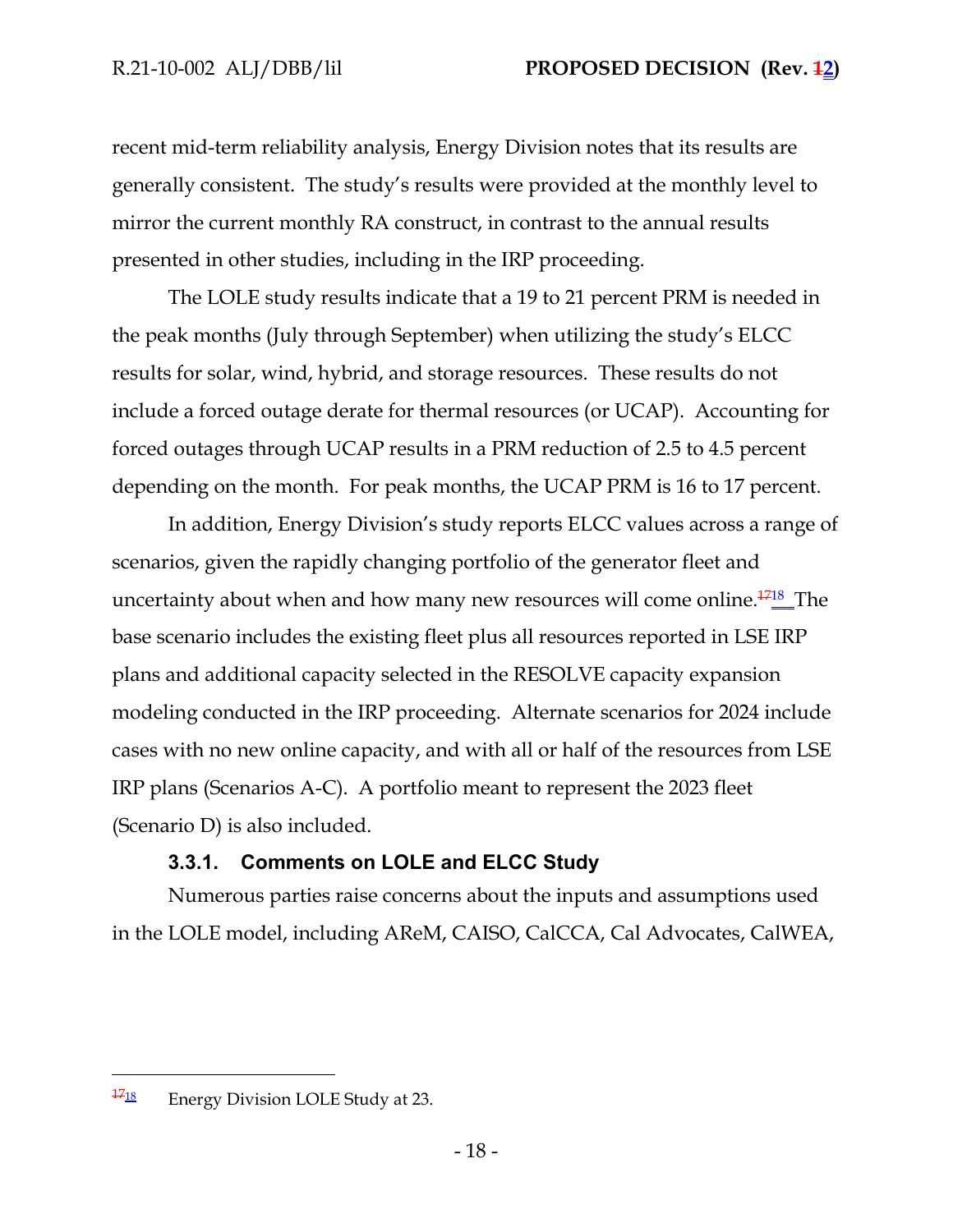CESA, Pattern, PG&E, SCE, and SJCE.<sup>1819</sup> Parties seek additional information or adjustments to the model prior to implementation, with key concerns including: the composition of the base portfolio (particularly, the use of resources selected by the RESOLVE capacity expansion model in the IRP proceeding), the lack of recent weather data in the model, and the limit of imports to 4,000 megawatts (MW) during peak hours.<sup>1920</sup> CAISO, IEP, and UCS express confusion regarding the Modified Delta method and its application in allocating the diversity benefit to each resource type to arrive at resource ELCC values.<sup>2021</sup>\_MRP and SCE question the choice to remove nuclear and combined heat and power units to surface loss of load, and note that when units are removed on a monthly basis, the resulting annual LOLE sums to 0.16, rather than the standard reliability target of  $0.1<sup>2422</sup>$ 

 $\frac{1819}{1812}$  AReM Comments on LOLE Study, March 14, 2022, at 3; CAISO Comments on LOLE Study, March 14, 2022, at 6; Cal Advocates Comments on LOLE Study, March 14, 2022, at 3; CalCCA Comments on LOLE Study, March 14, 2022, at 5; CalWEA Comments on LOLE Study, March 14, 2022, at 3; CESA Reply Comments on LOLE Study, March 22, 2022, at 3; Pattern Comments on LOLE Study, March 14, 2022, at 2; PG&E Comments on LOLE Study, March 14, at 3; SCE Comments on LOLE Study, March 14, 2022, at 3; SJCE Comments on LOLE Study, March 14, 2022, at 1.

<sup>19</sup><sup>20</sup> *See, e.g.*, AReM Comments on LOLE Study, March 14, 2022, at 5; CAISO Comments on LOLE Study, March 14, 2022, at 10; Cal Advocates Comments on LOLE Study, March 14, 2022, at 8, 11, 16; Cal Advocates Reply Comments on LOLE Study, March 22, 2022, at 4; CalCCA Comments on LOLE Study, March 14, 2022, at 5; IEP Comments on LOLE Study, March 14, 2022, at 2; MRP Comments on LOLE Study, March 14, 2022, at 3; NRDC Comments on LOLE Study, March 14, 2022, at 3; Pattern Comments on LOLE Study, March 14, 2022, at 2; PG&E Comments LOLE Study, March 14, 2022, at 4; UCS Comments on LOLE Study, March 14, 2022, at 6; WPTF Comments on LOLE Study, March 14, 2022, at 4.

 $2021$  CAISO Comments on LOLE Study, March 14, 2022, at 8; IEP Comments on LOLE Study, March 14, 2022, at 5; UCS Comments on LOLE Study, March 14, 2022, at 1.

 $\frac{2422}{21}$  MRP Comments on LOLE Study, March 14, 2022, at 2; SCE Comments on LOLE Study, March 14, 2022, at 7.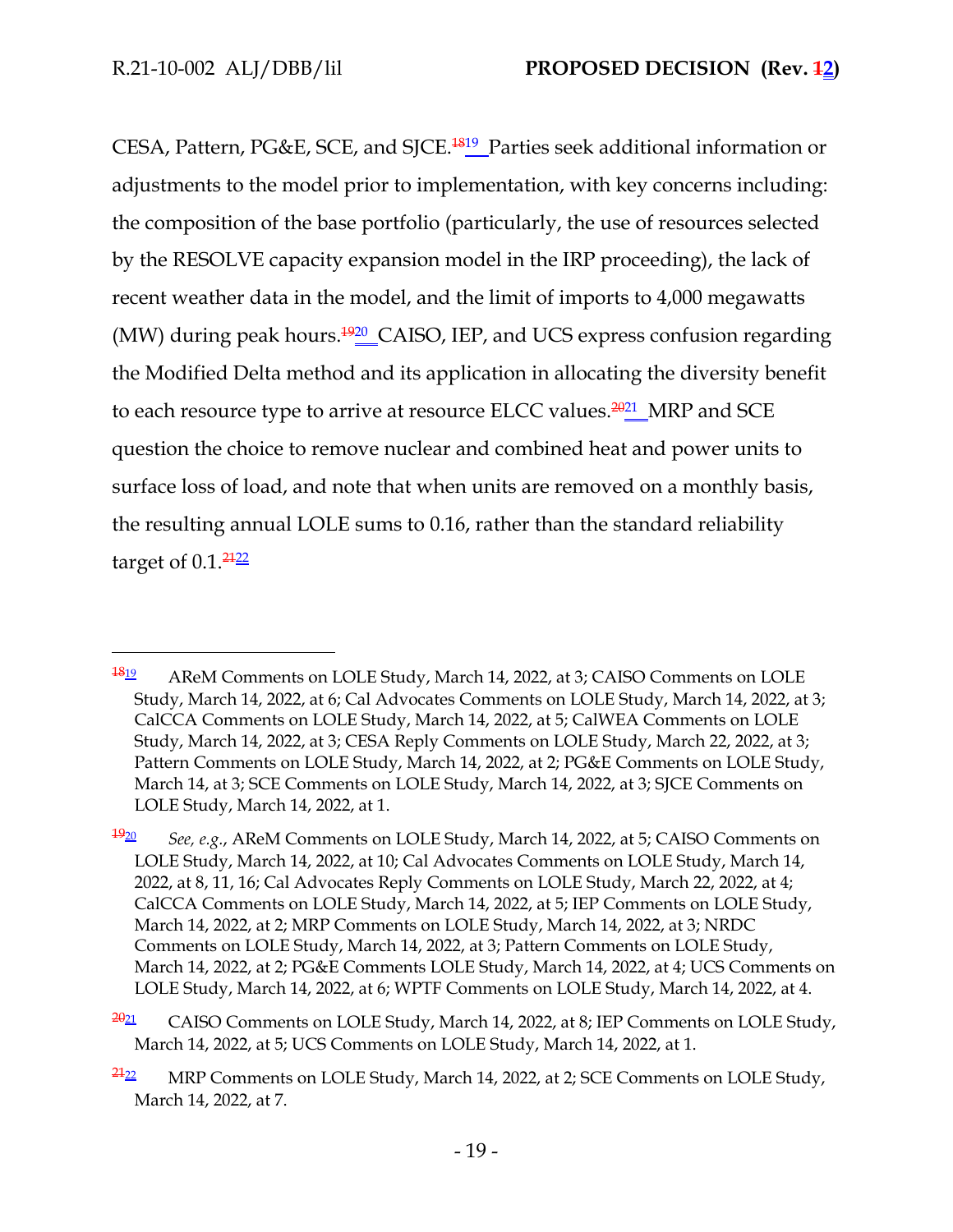Multiple parties, such as AReM, Calpine, CalCCA, NRDC, PG&E, REV, SCE, and SDG&E, voice concerns over the study's compatibility with the slice-of-day framework and the Commission's decisions in R.20-11-003, the OIR to Ensure Reliable Electric Service in the Event of an Extreme Weather Event (Summer Reliability proceeding).<sup>2223</sup> AReM and PG&E advocate for considering modifications to the PRM after a decision on the Reform Track framework.<sup>2324</sup> AReM remarks that changes to the PRM are not necessary for 2023 because the Commission already addressed 2023 via the effective PRM adopted in the Summer Reliability proceeding. CalCCA states that the Commission should demonstrate that the total net qualifying capacity (NQC) of resources available in the market will cover the MWs needed to meet a new PRM.<sup>2425</sup>

CESA notes that Energy Division only partially complied with D.21-06-029 as the analysis fails to provide increased granularity for the ELCC values of variable energy resources (VERs). $\frac{2526}{\pi}$ PG&E and SCE comment that the only changes that should be adopted for 2023 are granular ELCC values for wind resources, and Vistra and Pattern support regional wind ELCCs.<sup>2627</sup>

 $\frac{2223}{2}$  AReM Comments on LOLE Study, March 14, 2022, at 6; CalCCA Comments on LOLE Study, March 14, 2022, at 8; Calpine Comments on LOLE Study, March 14, 2022, at 4; NRDC Comments on LOLE Study, March 14, 2022, at 2; PG&E Comments on LOLE Study, March 14, 2022, at 3; REV Comments on LOLE Study, March 14, 2022, at 4; SCE Comments on LOLE Study, March 14, 2022, at 2; SDG&E Comments on LOLE Study, March 14, 2022, at 1.

<sup>&</sup>lt;sup>23</sup><sup>24</sup> AReM Reply Comments on LOLE Study, March 22, 2022, at 3; PG&E Reply Comments on LOLE Study, March 22, 2022, at 2.

 $2425$  CalCCA Reply Comments on LOLE Study, March 22, 2022, at 3.

 $2526$  CESA Comments on LOLE Study, March 14, 2022, at 4.

 $2627$  PG&E Reply Comments on LOLE Study, March 22, 2022, at 3; SCE Reply Comments on LOLE Study, March 22, 2022, at 2; Pattern Comments on LOLE Study, March 14, 2022, at 3; Vistra Comments on LOLE Study, March 14, 2022, at 3.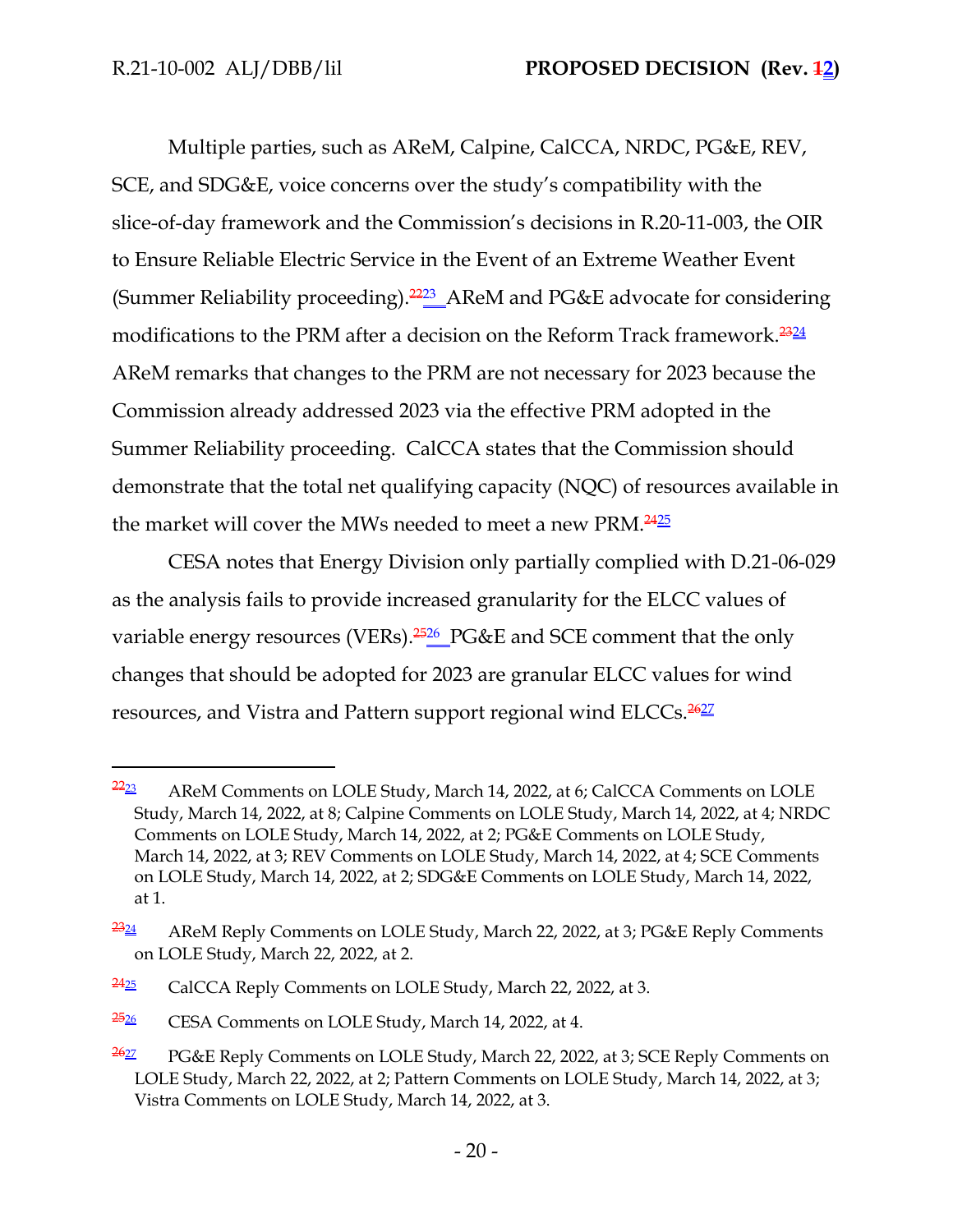Several parties support increasing the PRM and updating ELCC values for 2023, including Calpine, IEP, MRP, Shell Energy, and WPTF.<sup>2728</sup> CAISO states that establishing the appropriate PRM is critical to maintaining a safe, reliable grid and reducing reliance on non-RA or contingency measures.<sup>2829</sup> IEP reasons that the current ELCC values are outdated and continued reliance on the values could threaten reliability for  $2023.\frac{2930}{\sim}$  IEP states that the LOLE study demonstrates the pressing need to adopt a higher PRM and that a PRM of 20 - 21 percent for 2023 is reasonable. MRP contends that the PRM must be modified as the supply mix has changed profoundly in the 17 years since the RA program began and the initial PRM has yet to been reexamined.<sup>3031</sup>\_MRP supports a 21 percent PRM for 2023, consistent with the study, if the associated ELCC values are also adopted; if ELCC is not adopted for storage and hybrid, a 28 percent PRM would be appropriate.

## **3.3.2. Discussion of the Planning Reserve Margin**

In D.04-01-050, the Commission first adopted the requirement that LSEs procure system RA capacity based on an LSE's share of the monthly peak load plus a PRM of 15 to 17 percent.<sup>3132</sup> While the Commission has considered

 $27_{28}$  Calpine Reply Comments on LOLE Study, March 22, 2022, at 1; IEP Reply Comments on LOLE Study, March 22, 2022, at 2; MRP Reply Comments on LOLE Study, March 22, 2022, at 2; Shell Energy Reply Comments on LOLE Study, March 22, 2022, at 3; WPTF Reply Comments on LOLE Study, March 22, 2022, at 3.

 $28_{22}$  CAISO Reply Comments on LOLE Study, March 22, 2022, at 1.

 $2930$  IEP Reply Comments on LOLE Study, March 22, 2022, at 1.

 $\frac{3031}{1}$  MRP Comments on LOLE Study, March 14, 2022, at 1, 4.

 $\frac{3432}{1004}$  D.04-01-050 at 11.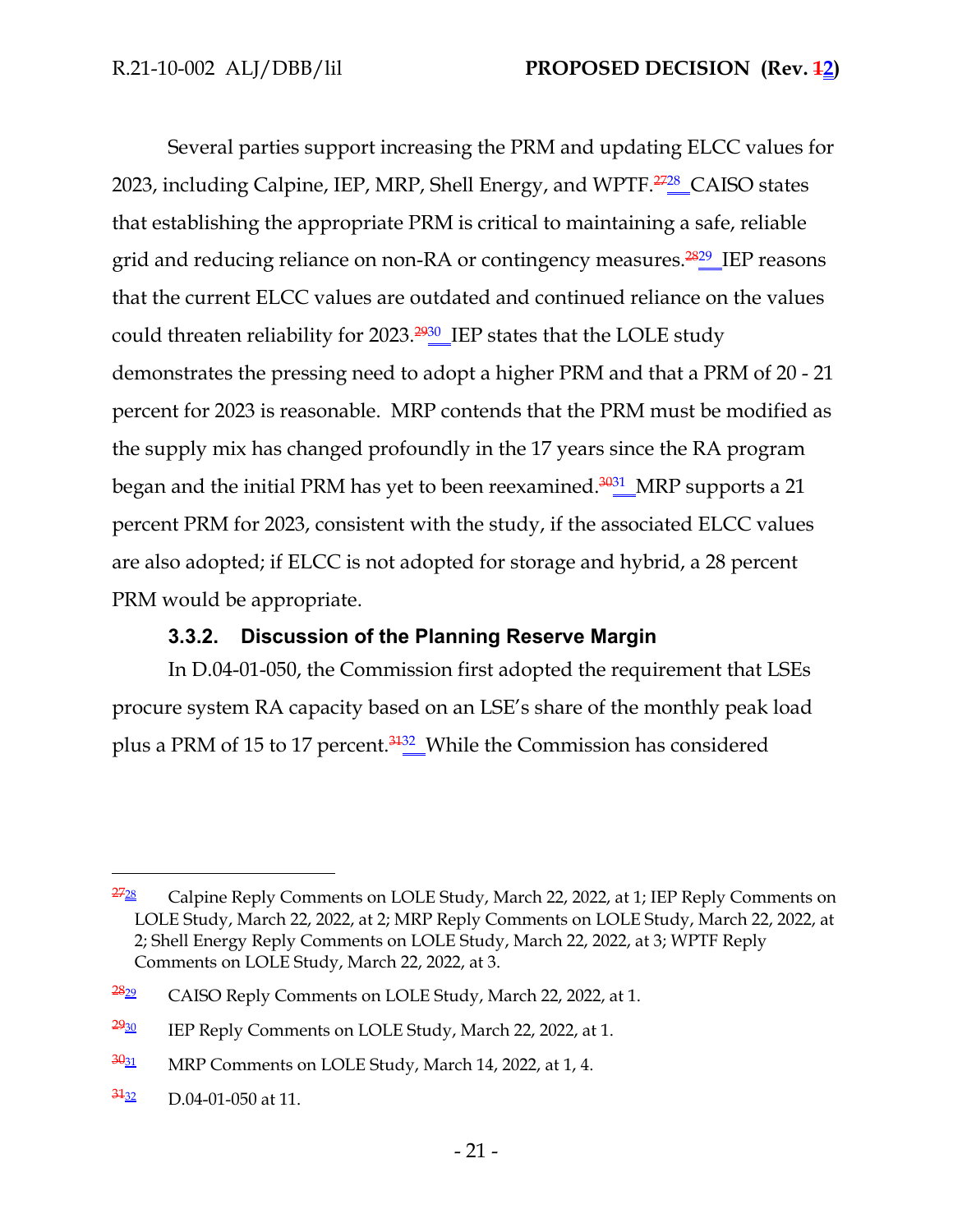revising the PRM in the intervening years,  $3233$  the PRM adopted in D.04-01-050 has yet to be modified. In D.21-12-015, issued in the Summer Reliability proceeding, the Commission adopted an "effective PRM" of 20 to 22.5 percent for summers 2022 and 2023.<sup>33<u>34</u></sup>

The Commission concurs with multiple parties that further vetting of the modeling inputs and assumptions in Energy Division's LOLE study is necessary. As part of the IRP process, the same model is currently being updated by Energy Division and the Commission anticipates that these updates may include several of parties' recommendations, including incorporation of the most recent load forecast and weather data. A reliability study using that modeling tool is currently planned to inform the IRP proceeding and is anticipated to cover a planning horizon to 2030 and potentially beyond. Energy Division should consider inclusion of a near-term year, such as 2024, in that modeling effort. We encourage parties to engage in the vetting process in the IRP proceeding, including participating in the Modeling Advisory Group. We also believe parties may benefit from further education on Energy Division's modeling methods and recommend that Energy Division engage in more stakeholder process regarding its modeling methods.

The Commission agrees with parties that support increasing the PRM for 2023. While we recognize that additional modeling on the LOLE study should be undertaken, we agree with CAISO and other parties that state that the LOLE study results directionally support the effective PRM adopted in the Summer

<sup>32</sup><sup>33</sup> *See e.g.*, R.08-04-012, OIR to Consider Revisions to the Planning Reserve Margin for Reliable and Cost-Effective Electric Service.

 $\frac{3334}{9}$  D.21-12-015 at OP 3.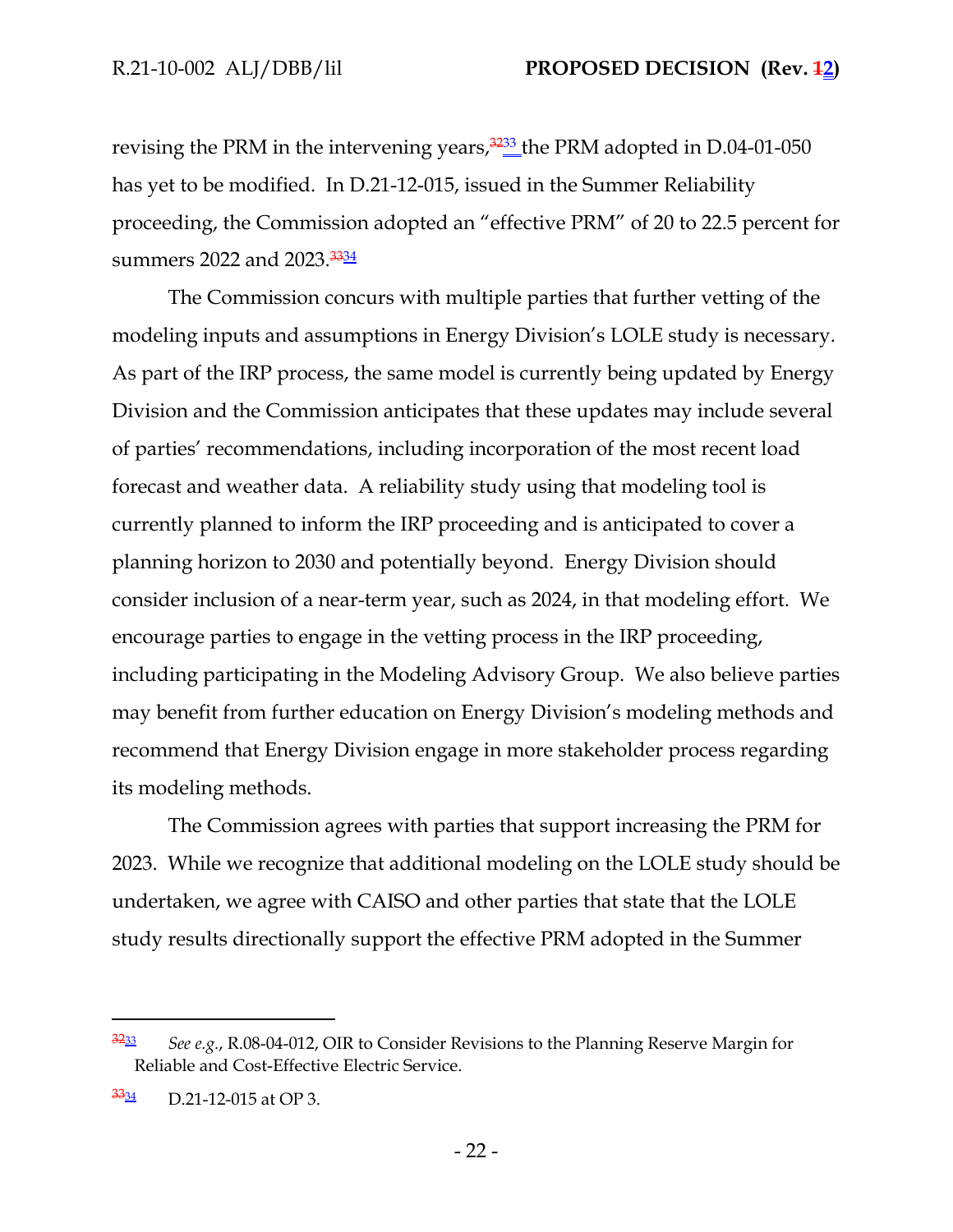Reliability proceeding and demonstrate the urgent need for a higher PRM in 2023.

As noted in D.21-12-015, the acceleration of climate change has resulted in more frequent and intense extreme weather events across the West in the form of severe heat events, droughts, and wildfires.<sup>3435</sup> Moreover, the composition of the generator fleet has changed significantly over the past ten years and continues to rapidly evolve with the growth of energy storage and an aging thermal fleet. For these reasons, and as indicated by the LOLE study, failure to adopt an increased PRM may undermine grid reliability.

To balance the recognized and urgent need to increase the PRM for 2023 with the acknowledgement that additional LOLE modeling must be undertaken, the Commission finds it prudent to adopt a marginally increased PRM for 2023 and 2024 that falls within the 15 to 17 percent PRM range initially adopted in D.04-01-050. The Commission finds it appropriate to adopt a PRM of 16 percent for the 2023 RA year and a minimum 17 percent PRM for the 2024 RA year; accordingly, we adopt these requirements here.

A 16 percent PRM for 2023 does not change the contingency resource target of 2,000 to 3,000 MWs that the investor-owned utilities (IOU) were directed to procure for summer 2023 in D.21-12-015. Rather, IOUs will continue to target the same MW totals for contingency resources, despite the change in LSE RA requirements. We note, however, that D.21-12-015 provided that "[o]nly costs associated with RA resources in excess of an IOU's own 15% PRM should be charged to all benefiting customers in the IOU's service territory via the Cost

 $\frac{3435}{12}$  D.21-12-029 at 5, 14.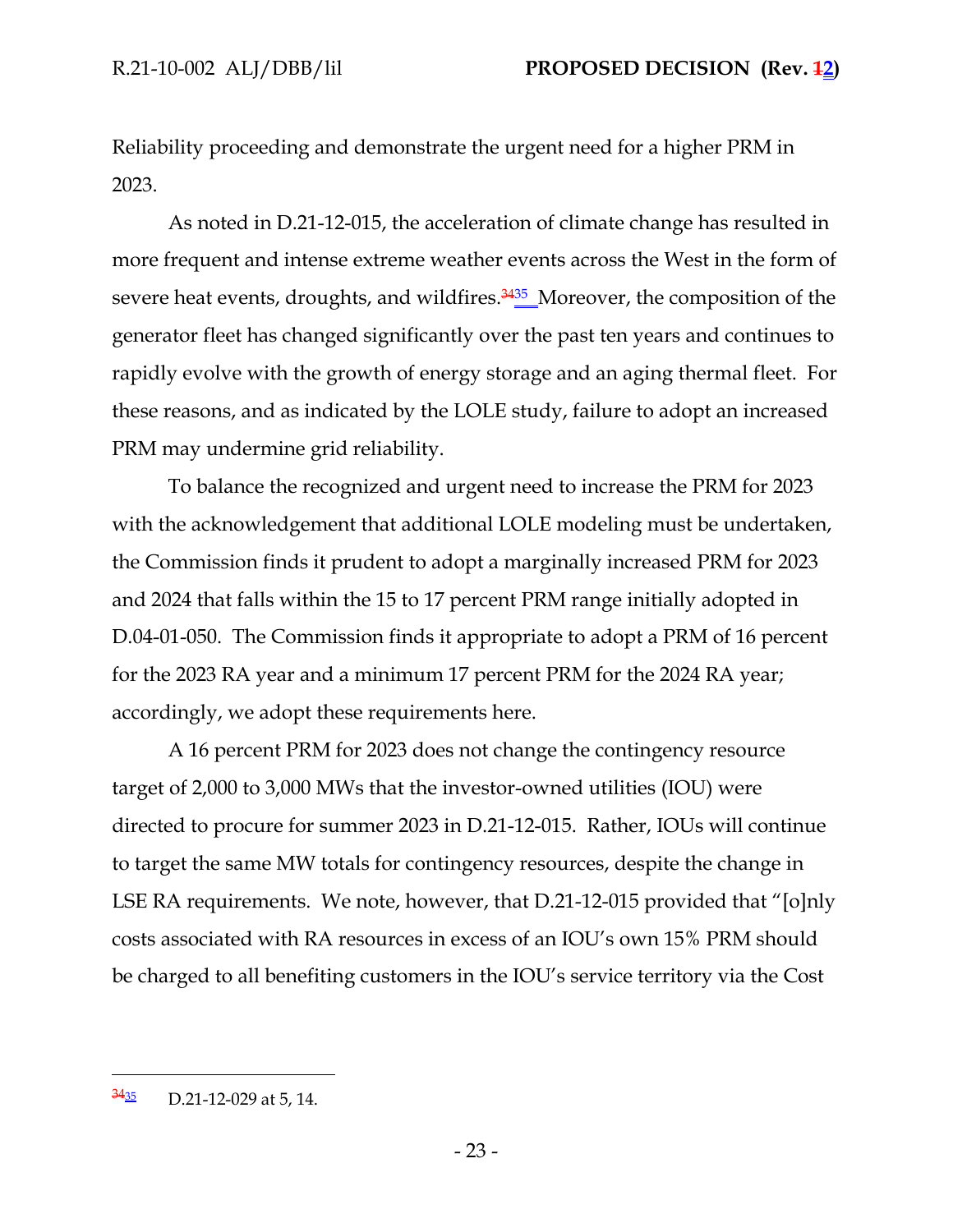Allocation Mechanism."<sup>3536</sup> Based on the revised PRM adopted in this decision, Ordering Paragraph 70 of D.21-12-015 shall be modified to reflect that only costs associated with RA resources in excess of an IOU's own PRM, as adopted in the RA program, should be charged to all benefiting customers in the IOU's service territory via the Cost Allocation Mechanism (CAM).

We note that the PRM for the 2024 RA year may be further revised in a June 2023 decision, after a review of Energy Division's updates to the LOLE modeling by stakeholders and the Commission.

#### **3.3.3. Discussion of ELCC Values**

The current ELCC values for solar and wind were adopted in 2019 (for implementation in 2020) and have been in place for three years. Particularly given the rapid growth of solar, storage, and wind resources, we agree with parties that it is necessary to update the ELCC values for 2023 to more accurately account for resources' reliability contribution. The Commission finds that the ELCC values in Scenario D are the best representation of resources likely to be online for 2023 because Scenario D is based on the IRP's 2023 Preferred System Plan (PSP) while the base scenario and Scenarios A-C are based on the 2024 PSP. Therefore, we find Scenario D's values to be appropriate to apply to solar and wind resources beginning in the 2023 RA year.<sup>3637</sup>\_Accordingly, Scenario D's ELCC values are adopted, as follows:

 $\frac{3536}{10}$  D.21-12-015 at OP 70.

 $\frac{3637}{2}$  Energy Division LOLE Study at 26.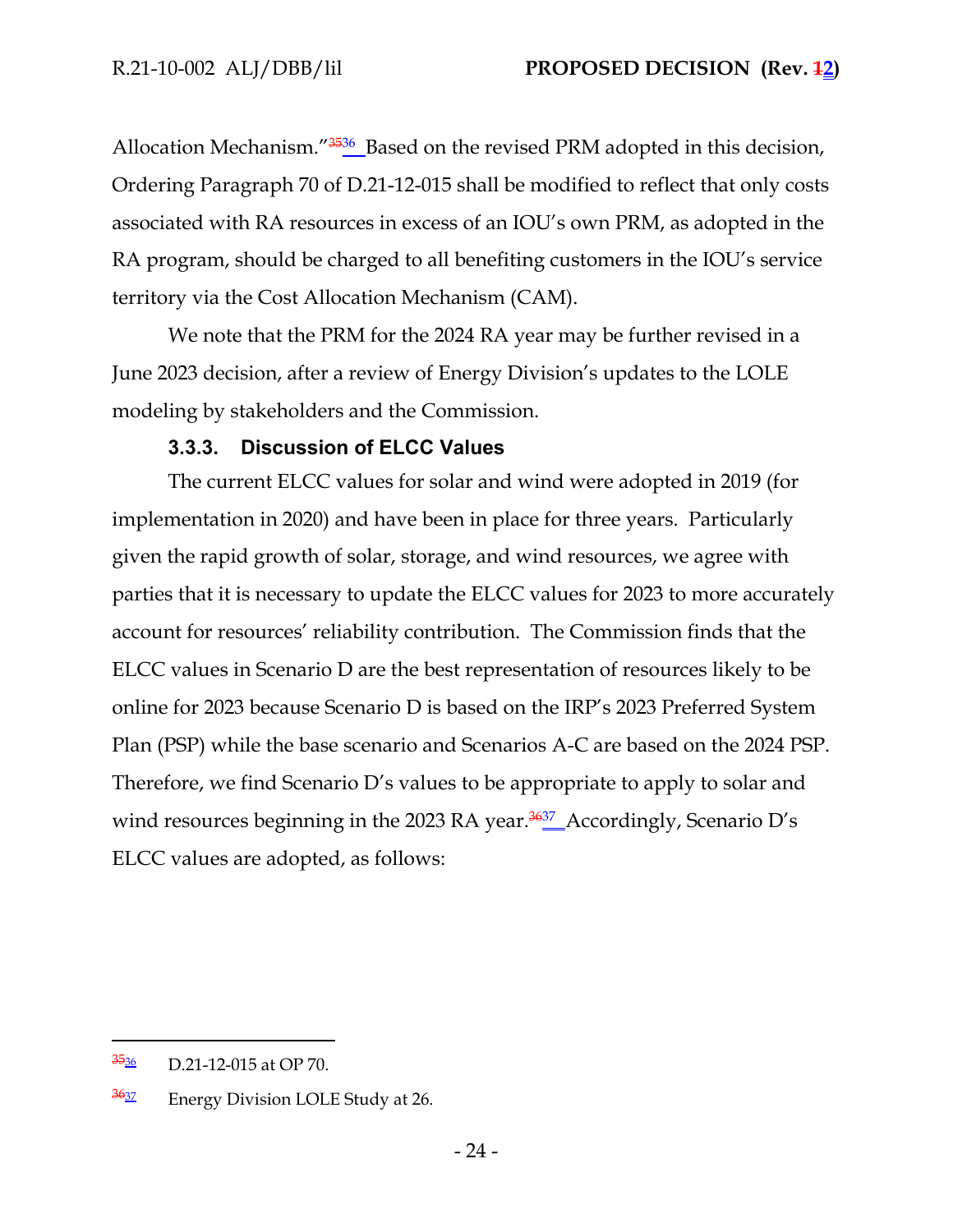| 2023 ELCC Values       |       |       |  |  |  |  |
|------------------------|-------|-------|--|--|--|--|
| Solar<br>Wind<br>Month |       |       |  |  |  |  |
| January                | 0.4%  | 21.9% |  |  |  |  |
| February               | 3.0%  | 23.4% |  |  |  |  |
| March                  | 3.5%  | 20.7% |  |  |  |  |
| April                  | 4.4%  | 20.7% |  |  |  |  |
| May                    | 6.4%  | 21.8% |  |  |  |  |
| June                   | 13.1% | 18.2% |  |  |  |  |
| July                   | 14.4% | 16.6% |  |  |  |  |
| August                 | 12.4% | 13.8% |  |  |  |  |
| September              | 11.1% | 14.2% |  |  |  |  |
| October                | 7.4%  | 12.6% |  |  |  |  |
| November               | 5.7%  | 16.5% |  |  |  |  |
| December               | 3.5%  | 20.5% |  |  |  |  |

In addition, the Commission agrees with parties that regional ELCC values for wind should be considered, as directed in D.21-06-029. Energy Division's Regional Wind Effective Load Carry Capability study results were issued by ALJ ruling in this proceeding on June 1, 2022. After parties have an opportunity to comment on the results, the Commission endeavors to adopt regional wind values for the 2023 RA year.

Although updated ELCC values for solar and wind are adopted in this decision, the Commission is not persuaded to expand ELCC values to storage and hybrid resources at this time. In light of the adoption of a new RA framework in the Reform Track, expanding the use of the ELCC methodology to additional resources on a temporary basis is not prudent and may create unnecessary market confusion. As such, for hybrid and storage resources, the

- 25 -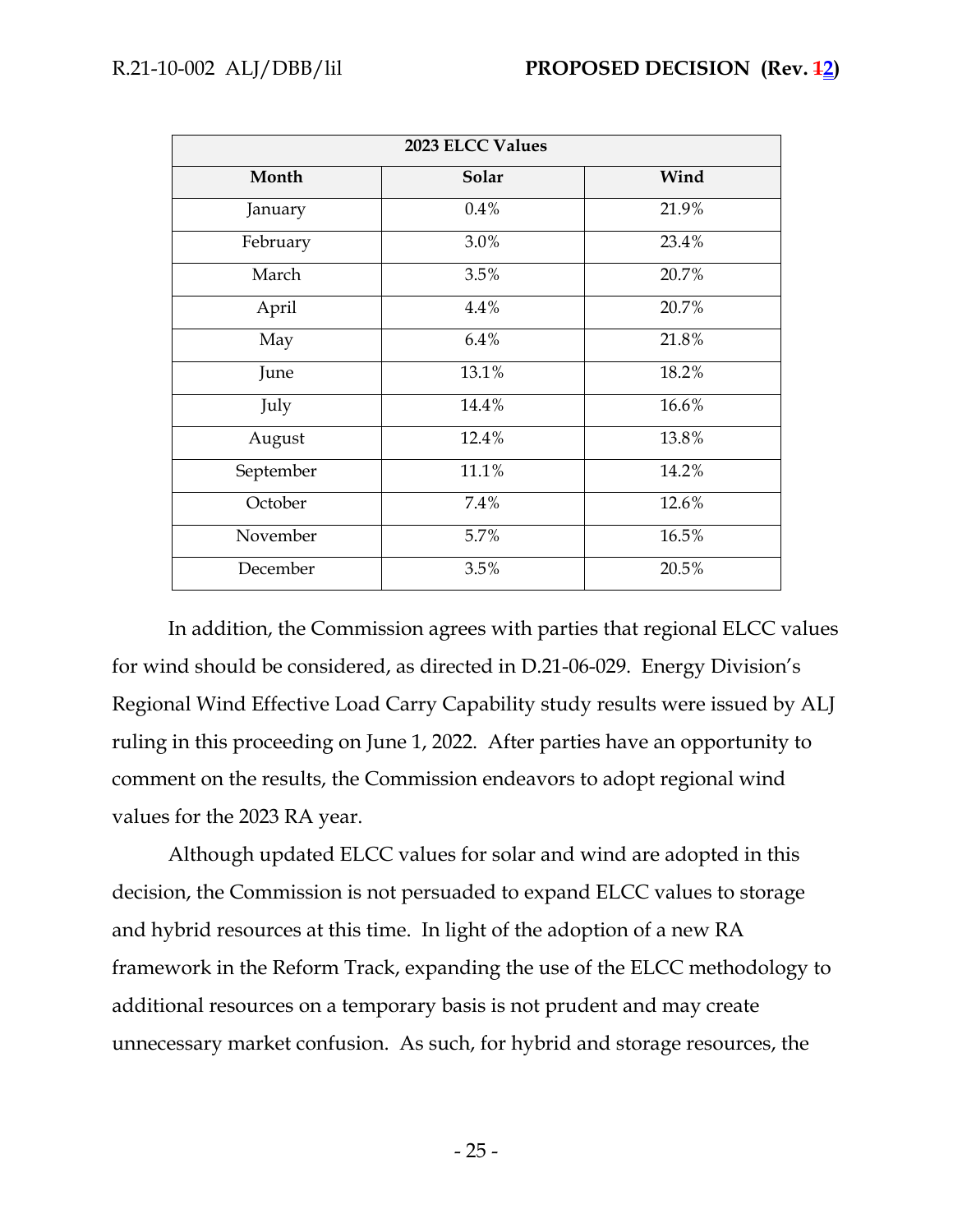current QC methodologies will remain in place unless superseded by another decision.

# **3.4. Qualifying Capacity of Demand Response Resources**

In D.21-06-029, the Commission discussed CAISO's initiation of proposed revision request (PRR) 1280 to its Business Practice Manual. The Commission stated that:

The revision would reject any non-net neutral credits that lower an RA requirement without the resource being shown on a CAISO Supply Plan. Implementation of PRR 1280 would effectively mean that DR credits allocated to LSEs by the Commission would no longer be accepted by CAISO. PRR 1280 was held in abeyance until August 1, 2021 to provide time for CAISO and the Commission to work collaboratively to resolve RA issues.<sup>3738</sup>

In a prior RA rulemaking, R.19-11-009, CAISO maintained that because credited DR resources administered by IOUs are not shown on CAISO Supply Plans and are not subject to CAISO tariff provisions, these resources do not allow CAISO to meet reliability needs and are not subject to RAAIM charges if they fail to perform.<sup>3839</sup> CAISO initially proposed an ELCC methodology to determine the QC of variable-output DR, rather than the LIPs, as CAISO stated that LIPs do not consider use limitations and portfolio interactions, and thus overvalue DR resources' contributions to reliability. The current QC value of DR resources is based on LIPs, which is informed and adjusted by historic DR performance.

<sup>37</sup><sup>38</sup> D.21-06-029 at 27. CAISO subsequently withdrew PRR 1280 on August 30, 2021. *See* [http://www.caiso.com/Documents/ProposedRevisionRequest1280WithdrawalCall091321.h](http://www.caiso.com/Documents/ProposedRevisionRequest1280WithdrawalCall091321.html) [tml.](http://www.caiso.com/Documents/ProposedRevisionRequest1280WithdrawalCall091321.html)

 $\frac{3839}{10}$  D.21-06-029 at 27.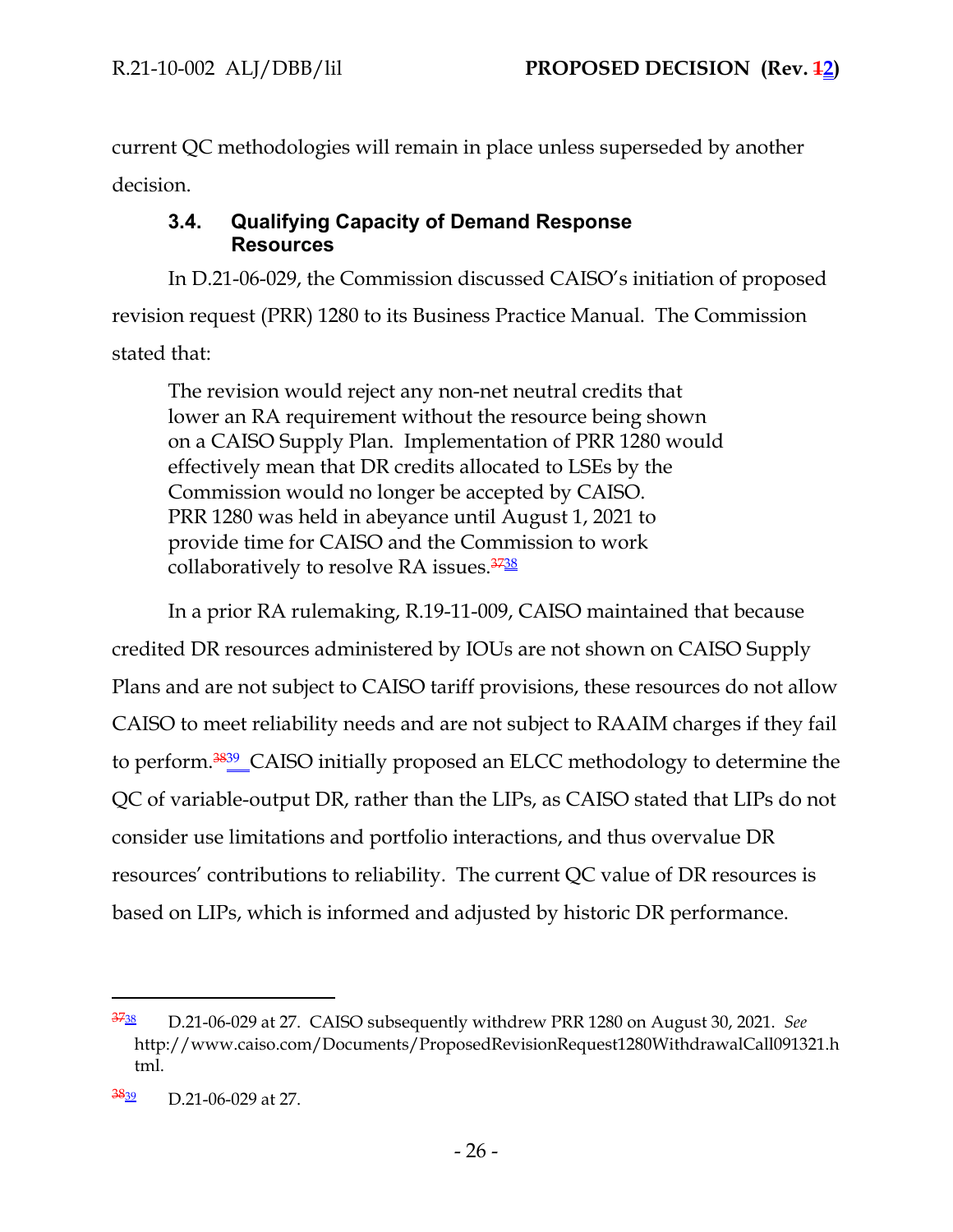In D.21-06-029, the Commission declined to adopt an ELCC methodology for DR counting and determined that "implementing a new interim ELCC approach for 2022 is rife with uncertainties and unanswered questions that must be addressed."<sup>3940</sup>\_The Commission added:

We also see validity in Joint DR Parties' comment that the E3 ELCC study was intended to be conceptual, and that the proposed methodology represents an abrupt change from the longstanding use of the LIP process, which is currently underway and evaluates the historic performance of DR resources on an *ex post* basis using robust analysis. We find that ELCC has not at this point been proven to be superior to LIPs or any other methodology at this time for DR. Further, the Commission cannot adopt a study or methodology that has not been thoroughly reviewed. $4041$ 

Rather, the Commission adopted a working group process led by the CEC to develop a DR QC counting methodology. $\frac{4142}{2}$  We requested that the CEC develop recommendations for a comprehensive and consistent measurement and verification (M&V) strategy, including a new counting methodology for DR addressing *ex post* and *ex ante* load impacts for implementation as early as practicable. The CEC was requested to launch a working group in the 2021 Integrated Energy Policy Report (IEPR) and make recommendations on the following issues:

(1) Whether CAISO's ELCC proposal is reasonable and appropriate to determine DR QC and/or what modifications, if any, should be considered;

 $\frac{3940}{1}$  *Id.* at 37.

 $\frac{4\theta_{11}}{1d}$  *Id.* 

 $\frac{442}{2}$  *Id.* at OP 11.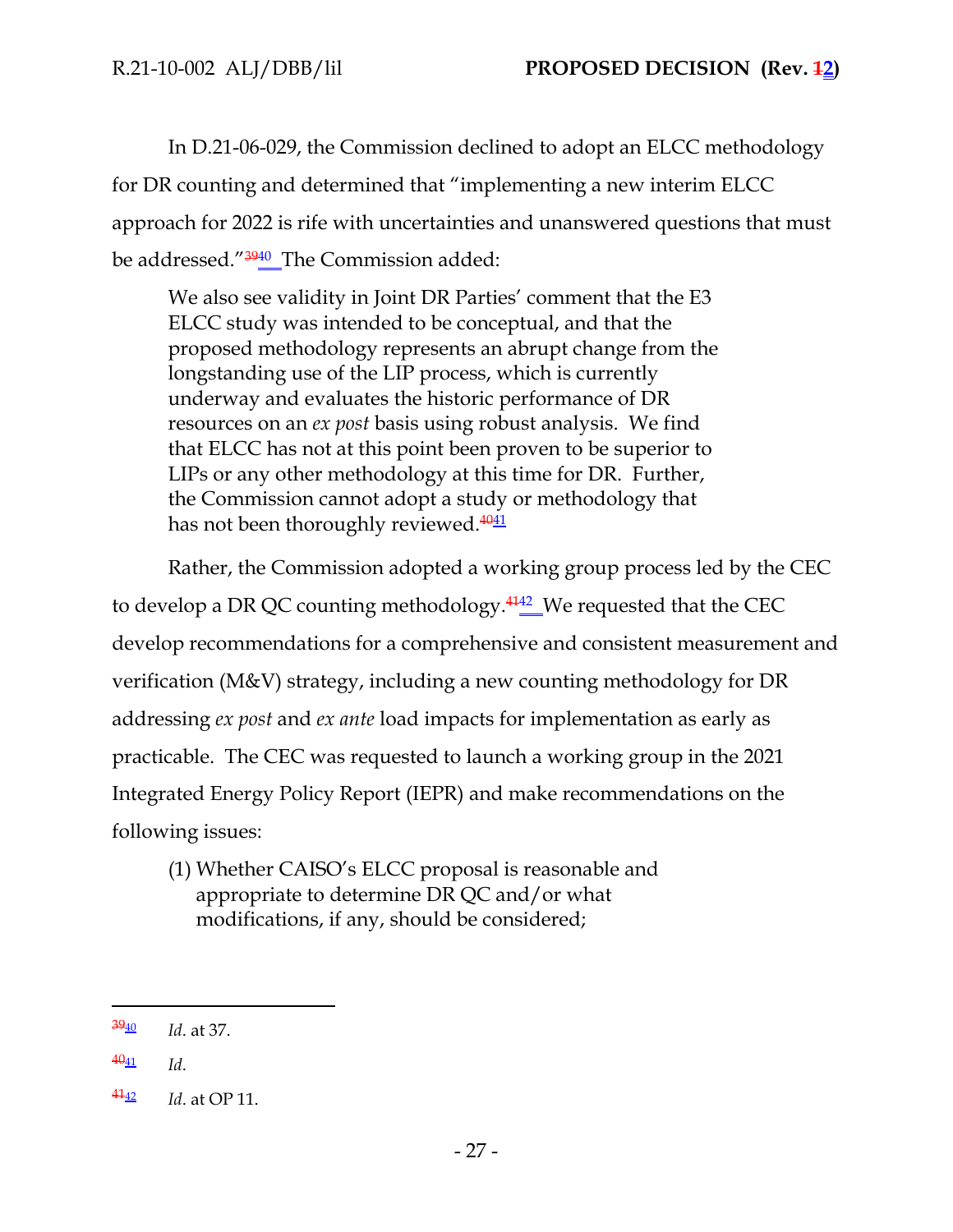- (2) Whether the LIP + ELCC proposal is reasonable and appropriate to determine DR QC and/or what modifications, if any, should be considered;
- (3) Whether other proposals that may be presented in the CEC's stakeholder process are reasonable and appropriate to determine DR QC;
- (4) Whether and to what extent alignment of DR M&V methods in the operational space for CAISO market settlement purposes with methods to determine RA QC in the planning space should be achieved, and if so, how;
- (5) Whether, and if so what, enhancements to intra-cycle adjustments to DR QC during the RA compliance year, as adopted in D.20-06-031, are feasible and appropriate to account for variability in the DR resource in the month-ahead and operational space;
- (6) Whether implementation of any elements of DR QC methodology modifications that might be adopted by the Commission should be phased in over time; and
- (7) Whether, and if so how, any changes to DR adders should be reflected in DR QC methodology.<sup>4243</sup>

The CEC was requested to submit recommendations for implementation

for the 2023 RA compliance year.

# **3.4.1. CEC Working Group Report**

The CEC submitted the Qualifying Capacity of Supply-Side Demand Response Working Group Report (CEC Report) on February 18, 2022. The CEC Report notes that there was insufficient time to develop a permanent QC methodology for the 2023 RA year and that stakeholders asserted that the Working Group should await the outcome of the Reform Track process before making a recommendation.<sup>4344</sup>\_The CEC Report submits interim

<sup>4243</sup>*Id*.

<sup>4344</sup> CEC Report at 34.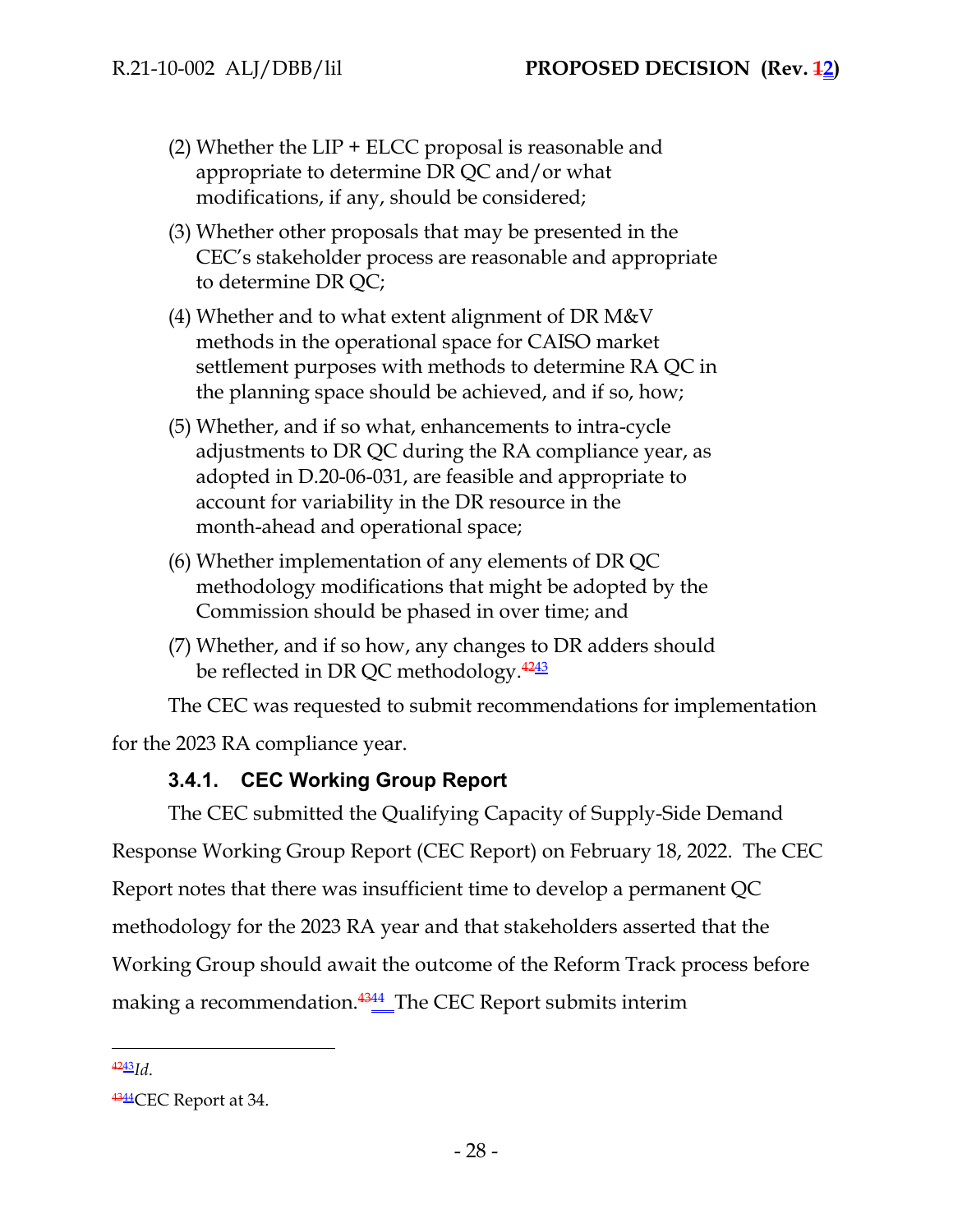recommendations for the 2023 RA year but notes that a consensus was not reached on the proposed methodologies. The CEC Report discusses three proposed interim approaches, and other recommendations, summarized below.

## **3.4.1.1. LIP-informed ELCC Proposal**

PG&E and SCE propose using the LIP analysis to inform the QC of the ELCC methodology, referred to as LIP-informed ELCC.<sup>4445</sup> The methodology is said to apply the same logic and principles as bid-informed ELCC but use LIP profiles as the input for the ELCC model. The proposal assumes Commission Staff would calculate the ELCC values in the SERVM model.

For the ELCC calculations, the proposal would require Commission Staff to develop hourly availability profiles for DR programs using either a larger period of historical weather conditions (*e.g.*, 20 years) or a set of representative days. After collecting various inputs from DR providers (DRPs), calculations would be run on: (1) the aggregate portfolio of ELCC of all intermittent and energy-limited resources, (2) "First-in" ELCC for each resource class, (3) "Last-in" ELCC for each resource class, (4) "First-in" ELCC for each DR program, and (5) "Last-in" ELCC for each DR program.<sup>4546</sup> Then, the "Portfolio ELCC" would be allocated to each resource class using "interactive effects" and the "Last-in ELCC" value to calculate a final ELCC value.

The CEC Staff recommends that for the 2023 RA year, the proposal should be adopted on an interim basis for IOU resources. The CEC Staff notes that due to time constraints, it is unlikely Energy Division Staff can perform the modeling

<sup>4445</sup>*See id*. at 35.

 $4546$  DR ELCC Guide: Using LIP-Informed Profiles to Calculate DR ELCC in SERVM, at 7; available at: [https://efiling.energy.ca.gov/GetDocument.aspx?tn=241246&DocumentContentId=75092.](https://efiling.energy.ca.gov/GetDocument.aspx?tn=241246&DocumentContentId=75092)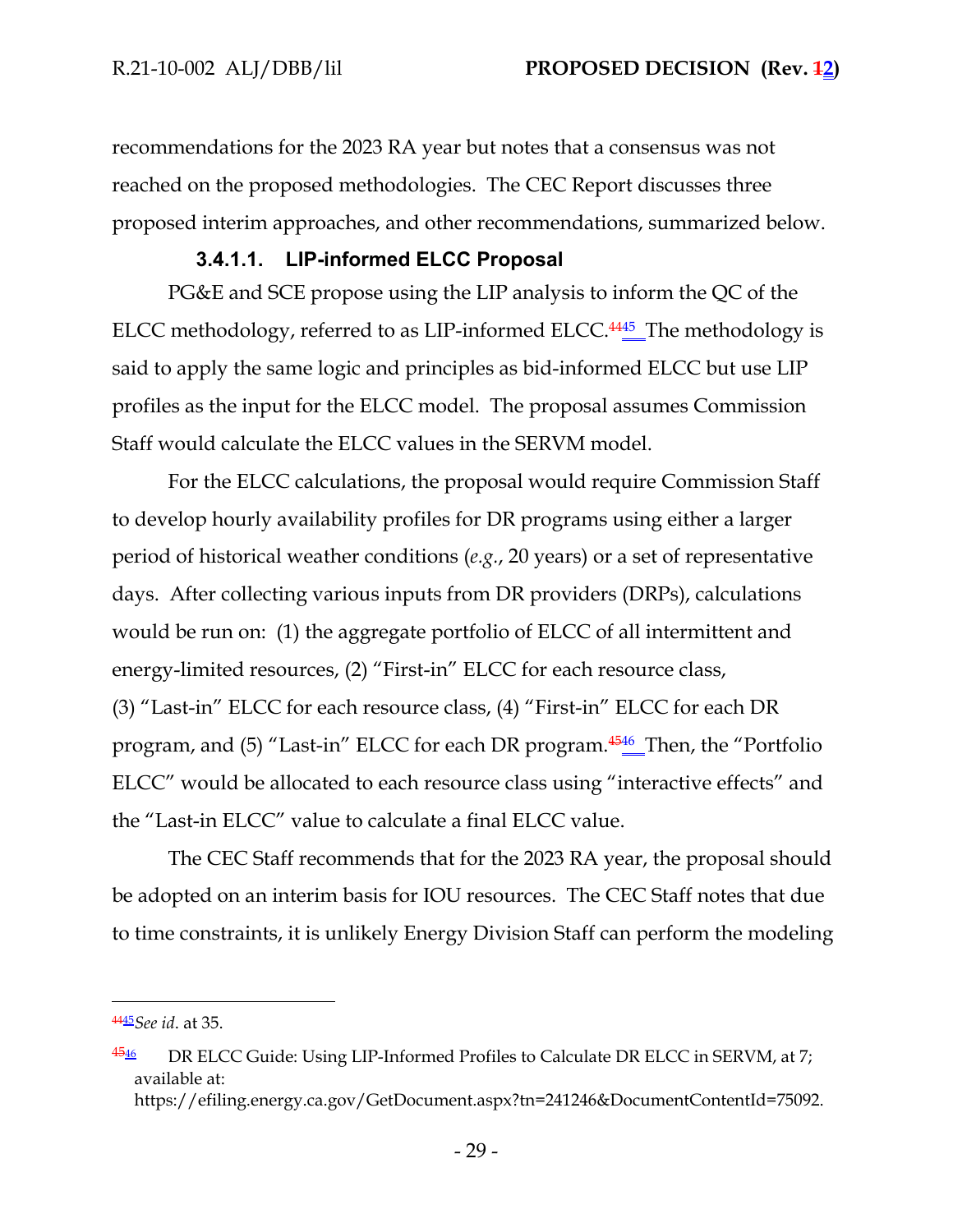for third-party DRPs as well. The CEC Staff remarks that the proposal "meets the principles stated by the California ISO and adopting this method should better reflect contribution of DR to reliability."<sup>4647</sup> The CEC Staff recognizes that the proposal requires an additional step of developing LIP profiles as an input to the ELCC model, which may create technical and timing challenges for implementation.

CAISO, PG&E and SCE support the proposal as an interim approach for the 2023 RA year.<sup>4748</sup> CAISO states that if this proposal is adopted, CAISO would support an exemption from RAAIM charges. CAISO states that it is working with Energy and Environmental Economics (E3) and IOUs to develop implementation details. SCE supports the proposal as an interim solution but maintains that running SERVM to calculate components is time-consuming and not transparent to IOUs and third-party DRPs. PG&E recognizes that the proposal would require more load impact data than currently required for LIPs, making it difficult to implement for 2023. OhmConnect asserts that the proposal addresses gaps in bid-informed ELCC, including using LIP *ex ante* projections as the input in ELCC modeling, which allows a DR provider to forecast changes in customer growth.<sup>4849</sup> OhmConnect suggests that the methodology should be available to third-party DRPs, as well as IOUs.

CLECA and SDG&E oppose the proposal and generally state that there is insufficient detail and transparency about the data inputs, such as when the

 $\frac{4647}{464}$  CEC Report at 36.

 $4748$  CAISO Comments on CEC Report, March 14, 2022, at 1; PG&E Comments on CEC Report, March 14, 2022, at 2; SCE Comments on CEC Report, March 14, 2022, at 2.

 $4849$  OhmConnect Comments on CEC Report, March 14, 2022, at 6.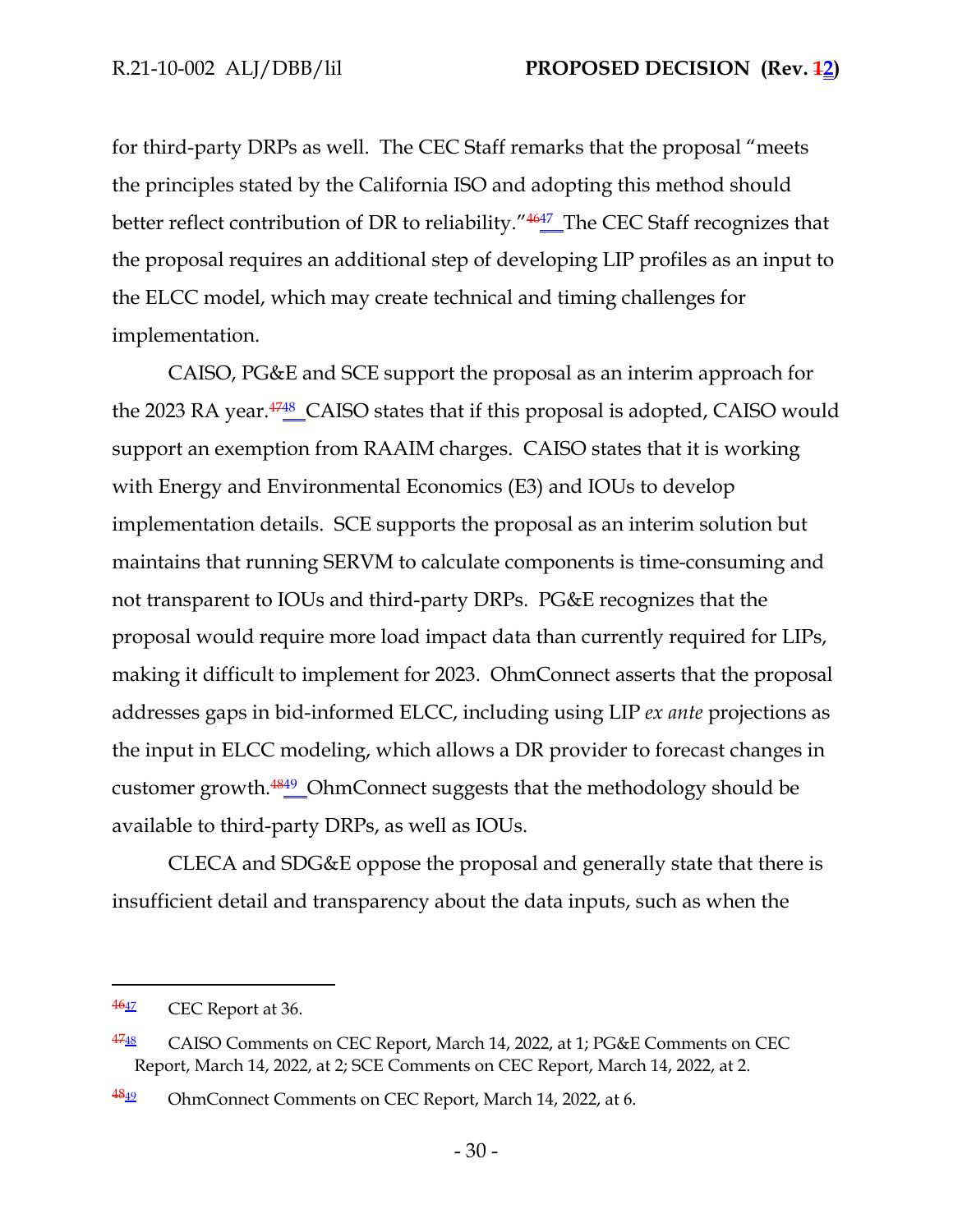ELCC results and hourly load impacts would be provided.<sup>4950</sup> SDG&E highlights concerns with the use of E3's ELCC modeling, which SDG&E claims produced very low QC values without transparency about the inputs and assumptions used. CLECA asserts that there is insufficient time to validate results and implement the proposal for 2023, especially because Energy Division has never performed this modeling. CLECA also comments that the proposal runs counter to D.21-06-029 in which the Commission stated it cannot adopt a methodology that has not been thoroughly reviewed. DR Coalition and SDG&E assert that stakeholders have yet to see the results of this approach and that the results should be evaluated to determine whether the proposal is superior to LIPs.<sup>5051</sup> CESA expresses concern about the lack of granularity of the ELCC modeling to recognize individual attributes, as well as the feasibility of annual ELCC modeling, which is necessary to ensure DR portfolios are accurately valued.<sup>5452</sup>

# **3.4.1.2. Incentive-Based Proposal**

CEDMC proposes an incentive-based approach modeled in part by approaches used by the PJM Interconnection and the New York Independent System Operator.<sup>5253</sup> On a quarterly basis, DRPs would estimate the capability of their resources and claim a corresponding QC value using any proprietary analytical tool. DRPs would submit claimed QC values and supporting documentation to Energy Division for review, after which Energy Division

 $4950$  CLECA Comments on CEC Report, March 14, 2022, at 3; SDG&E Comments on CEC Report, March 14, 2022, at 2.

 $\frac{5051}{20}$  SDG&E Comments on CEC Report, March 14, 2022, at 13; DR Coalition Comments on CEC Report, March 14, 2022, at 15.

<sup>54&</sup>lt;sub>52</sub> CESA Comments on CEC Report, March 14, 2022, at 15.

 $\frac{5253}{2}$  CEC Report at 36.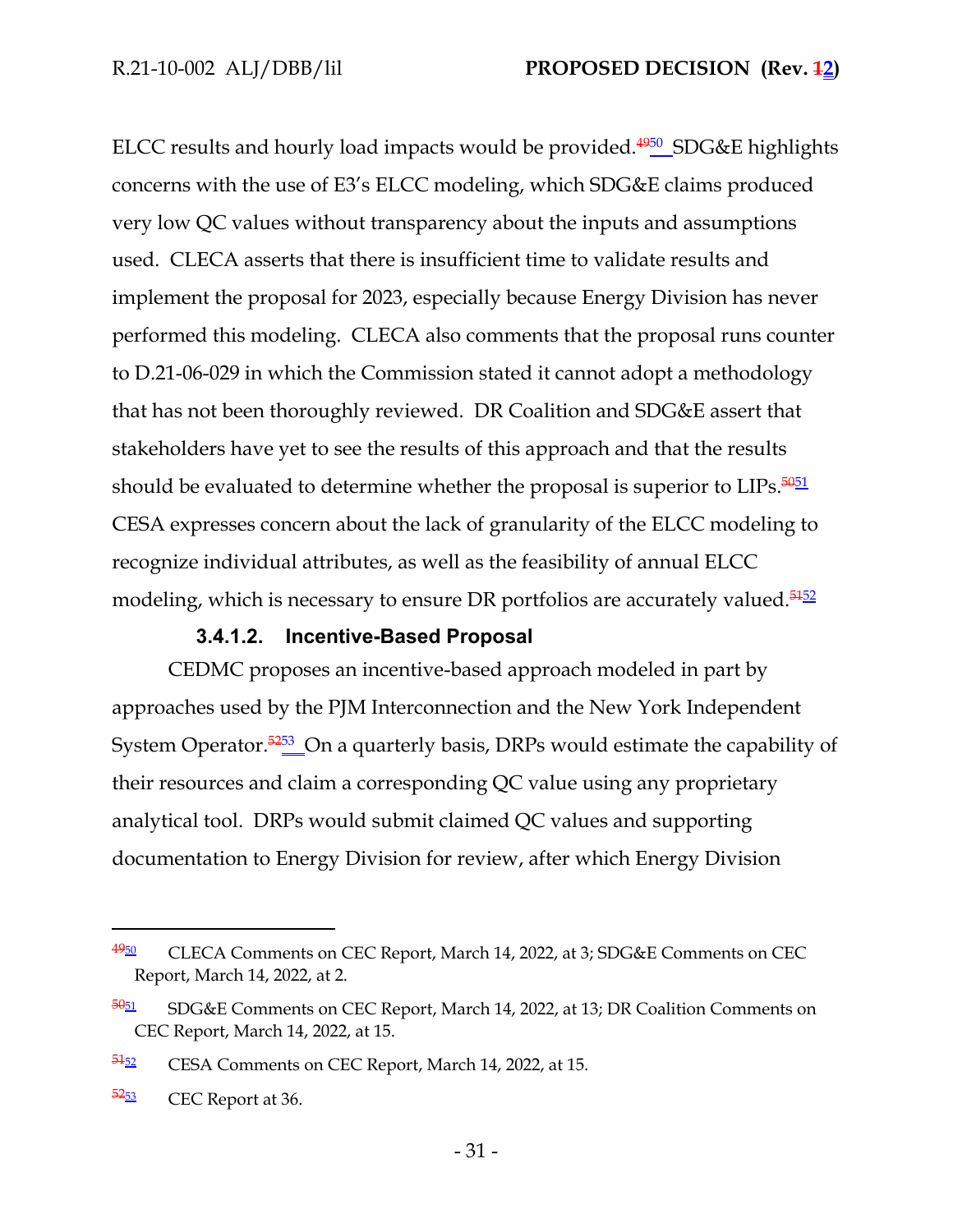would determine the approved amount.<sup>5354</sup> Each DR provider would provide a \$2,500/MW-year collateral payment to Energy Division to be held in escrow based on the amount of NQC contracted. A resource's performance would be evaluated against the provider's monthly supply plan to determine underperformance. A financial penalty structure would be based on PG&E's Capacity Bidding Program (CBP), where penalties are issued if providers deliver less than 75 percent of the contracted amount.

The CEC Staff recommends the proposal be adopted on an interim basis for third-party DRPs for the 2023 RA year.<sup>5455</sup> The CEC Staff states that the proposal uses the same counting method for *ex post* evaluation as the LIP process uses for *ex ante* QC valuation, which the CEC deems to be a rough estimate of reliability contribution. However, the CEC Staff asserts that the proposed penalty structure may be insufficient to ensure performance for DR because a provider only incurs a penalty if delivering less than 75 percent of the contracted amount. The CEC Staff recommends a penalty structure based on PG&E's CBP structure and the Demand Response Auction Mechanism (DRAM) penalty structure, where penalties would be triggered if a DR resource performs below 90 percent of contracted capacity.

CESA, DR Coalition, and OhmConnect support CEDMC's proposal as an interim solution.<sup>5556</sup> DR Coalition claims the proposal is much simpler than the current LIP process and other proposals but criticizes the modified penalty

 $\frac{5354}{2}$  CEDMC Interim DR Qualifying Capacity Methodology Proposal, at 4, available at: [https://efiling.energy.ca.gov/GetDocument.aspx?tn=241266&DocumentContentId=75112.](https://efiling.energy.ca.gov/GetDocument.aspx?tn=241266&DocumentContentId=75112)

 $\frac{5455}{2}$  CEC Report at 37.

<sup>55&</sup>lt;sub>56</sub> CESA Reply Comments on CEC Report, March 22, 2022, at 7; DR Coalition Comments on CEC Report, March 14, 2022, at 5; OhmConnect Comments on CEC Report, March 14, 2022, at 7.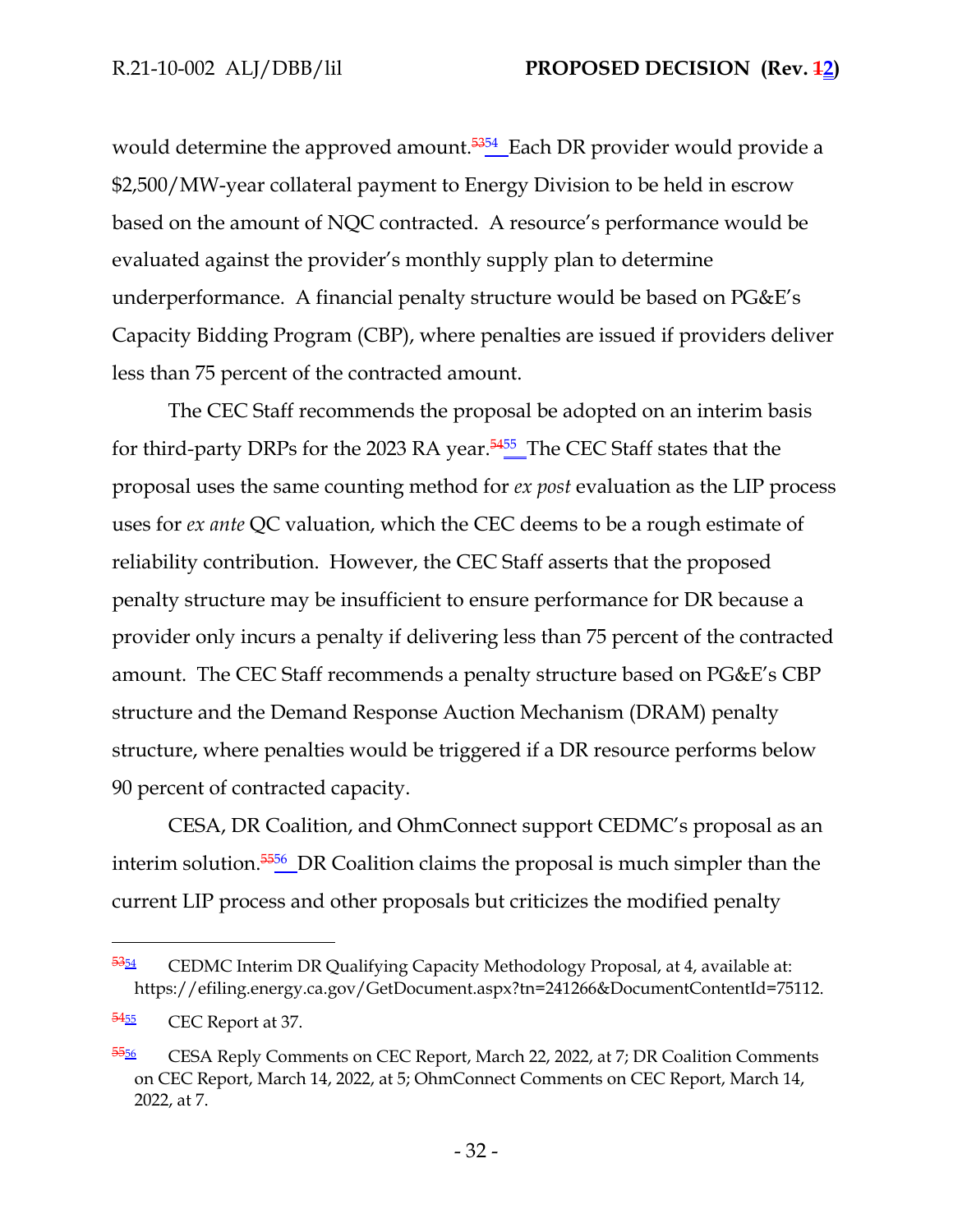structure because the CEC does not explain why the CBP structure is ineffective for third-party DR but effective for IOU CBP programs. CESA states that the proposal offers more flexibility for different types of DR and an incentive to accurately claim capacity and thus, should be less burdensome on the Commission to validate claimed capacity.

Several parties oppose the proposal, including Cal Advocates, CAISO, PG&E, and SCE,<sup>5657</sup> and take issue with the penalty structure. Cal Advocates points out that the proposal compares performance to month-ahead supply plans, not year-ahead, and does not compare performance between monthly and yearly supply plans, which would require replacing capacity shortfalls. Cal Advocates believes the penalties fail to improve the accuracy of calculated DR values as there is no incentive to accurately bid in months that a DRP is not required to dispatch. CAISO observes the penalties to be very low compared to recent average system RA prices and recommends an analysis on whether the penalty structure provides sufficient incentives to reasonably estimate QC values. PG&E contends that the proposal assesses a higher penalty for higher performance because the penalty is tied to demonstrated capacity rather than undelivered contracted capacity. SCE adds that the proposal requires a process to hold funds in escrow and deduct penalties, which may result in implementation challenges.

CAISO expresses concern that the proposal allows a DRP to calculate QC values with limited upfront validation. SCE comments that using any proprietary tool to estimate QC may result in wide variability across IOUs and

<sup>&</sup>lt;sup>5657</sup> Cal Advocates Comments on CEC Report, March 14, 2022, at 24; CAISO Comments on CEC Report, March 14, 2022, at 5; PG&E Comments on CEC Report, March 14, 2022, at 3; SCE Comments on CEC Report, March 14, 2022, at 4.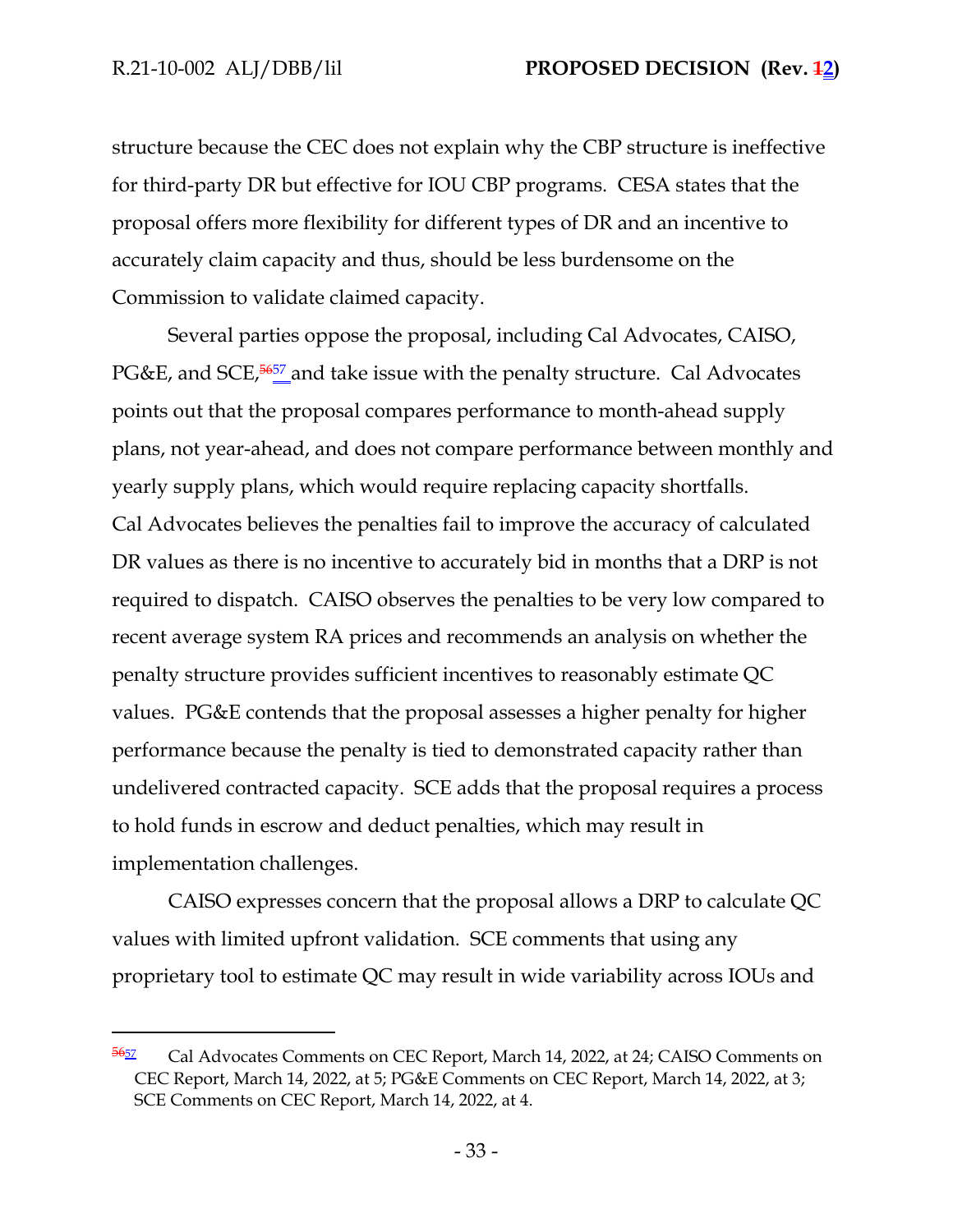third-party DRPs. PG&E and Cal Advocates posit that the proposal is overly burdensome on Energy Division Staff because it requires Staff to evaluate DRPs' capacity self-assessments on a quarterly basis and to request justifications for claimed capacity when the information is already submitted in the LIP process. Cal Advocates argues that Staff would be required to master a large number of new, non-standard forecasting models in a short period of time, whereas LIP is based on standard, well-understood statistical methods.

# **3.4.1.3. Loss of Load Probability (LOLP)-weighted LIP Proposal**

CLECA proposes to use relative LOLP as hourly weights to apply to the LIPs (rather than using a simple average), referred to as the LOLP-weighted LIP proposal.<sup>5758</sup> The proposal recognizes the difference in contribution to reliability of load impacts in different hours by weighting those impacts by the relative likelihood of loss of load events. The reliability model will run multiple scenarios for load (based upon historical weather patterns) and resource availability, and will yield the unserved energy for each scenario.<sup>5859</sup> For each hour of each month, the LOLP is calculated by dividing the number of unserved energy events that occurred in that hour by the total number of model runs. To develop the proposed weights, LOLP would be converted to a relative hourly LOLE by summing the LOLP for a particular hour across all months and dividing by the total LOLP for the year. Summing across all months should address concerns that loss of load events can occur in any summer month, even if

<sup>57&</sup>lt;sub>58</sub> CEC Report at 38.

 $\frac{5859}{2}$  CLECA Alternative LIP + LOLE Approach Proposal, at 1, available at: [https://efiling.energy.ca.gov/GetDocument.aspx?tn=241485&DocumentContentId=75442.](https://efiling.energy.ca.gov/GetDocument.aspx?tn=241485&DocumentContentId=75442)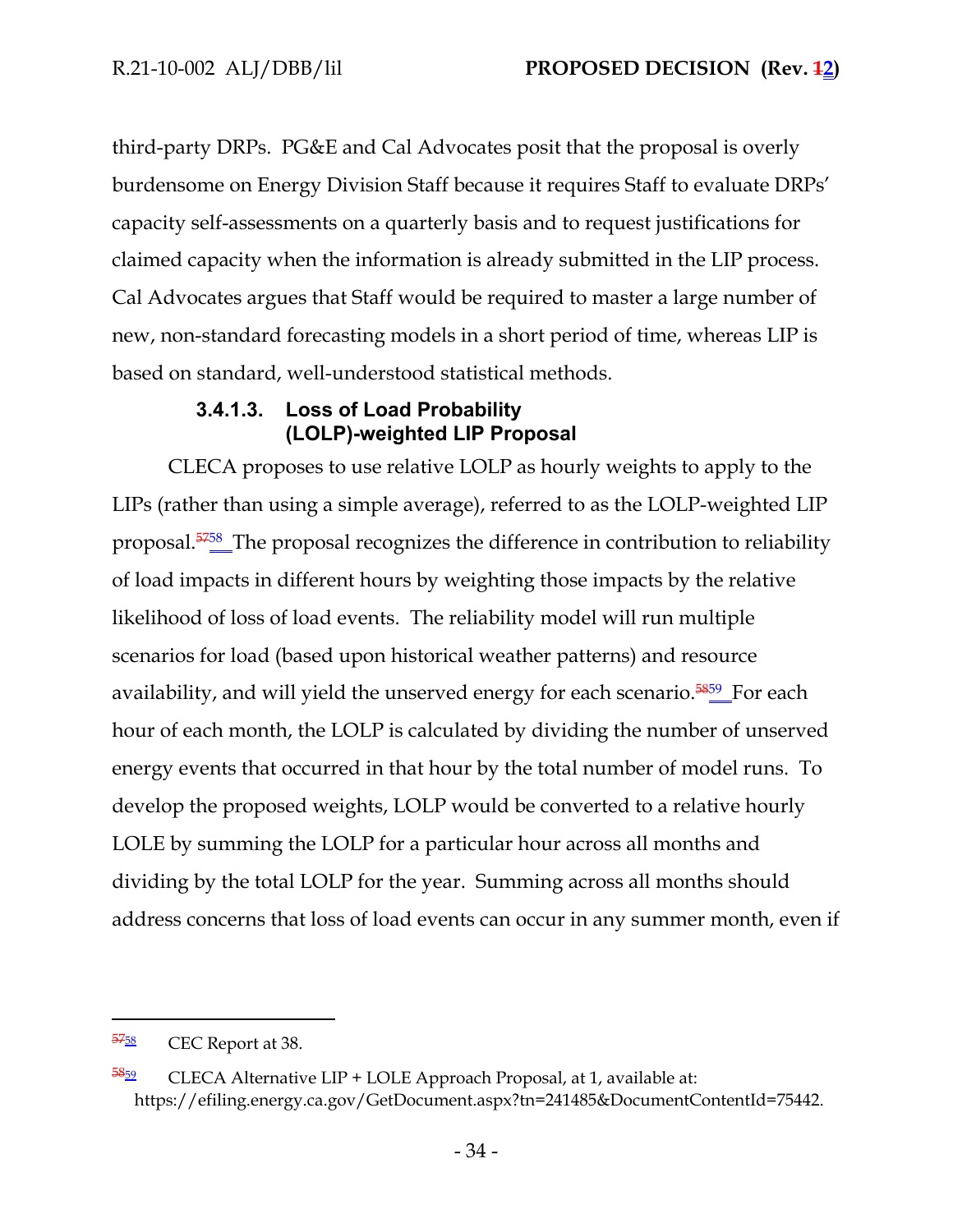the LOLE study predicts that unserved energy events will be concentrated in one or two months.

CLECA elaborates that a load reduction at 7:00–8:00 PM will have a higher weight than a 4:00–5:00 PM load reduction, reflecting the concern about serving net peak load.<sup>5960</sup>\_CLECA believes the proposal offers transparency as to how a DR program's hourly load impacts are valued: if capacity values significantly change after applying LOLE weights, it would be due to hourly impacts not occurring during hours when a program is most needed.

CLECA maintains that the only outstanding issue is the source of the hourly LOLE.<sup>6061</sup> CLECA voices concern that Energy Division's recent LOLE study for 2024 indicates highest expected unserved energy from 9:00–10:00 PM (rather than 7:00-8:00 PM) and some DR programs were not designed to meet needs past 9:00 PM. If DR programs are needed at or after 9:00 PM, CLECA states that DR program design should have an opportunity for modification. Rather, CLECA advocates for use of the CEC's LOLE results for 2023, which shows a majority of the LOLE between 4:00-9:00 PM. Alternatively, CLECA supports use of CAISO's E3 ELCC study for 2020 where a majority of LOLE also occurs between 4:00-9:00 PM.

The CEC Staff recommends that for the 2023 RA year, the LOLP-weighted LIP proposal should be adopted as an interim back-up option for third-party DRPs and IOUs.<sup>6462</sup> The CEC Staff observes the proposal to be an incremental

 $\frac{5960}{2}$  CLECA Comments on CEC Report, March 14, 2022, at 8.

<sup>60</sup><sup>61</sup> *Id*. at 11.

 $\frac{6162}{2}$  CEC Report at 38.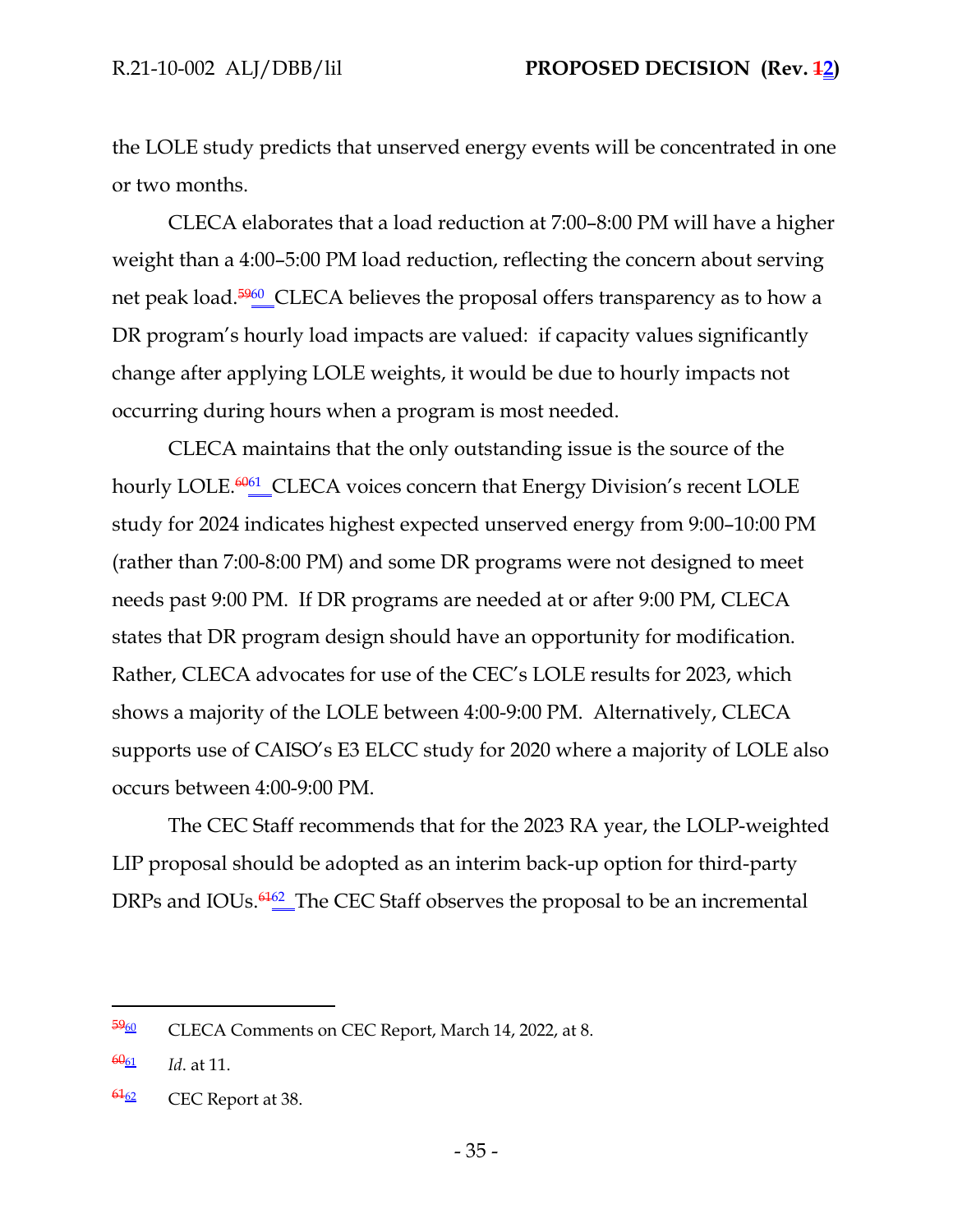improvement to reflecting contribution to reliability relative to unweighted LIP results.

CAISO, CESA, and DR Coalition support the LOLP-weighted LIP proposal as an interim solution for 2023. $\frac{6263}{12}$ DR Coalition claims the proposal provides a more transparent and simple approach to addressing CAISO's concerns but does not address all concerns about the LIP process. CAISO advocates that IOUs use CLECA's proposal as an interim option if LIP-informed ELCC cannot be implemented for 2023 and recommends the proposal for DRPs in lieu of CEDMC's proposal or the status quo. CAISO urges the proposal is an improvement over the LIP process because LOLE weighting captures a DR program's estimated capability in more critical hours and will not likely pose significant implementation barriers for 2023.

PG&E recommends the Working Group develop the proposal as a potential long-term solution but argues that it is not robust enough for an interim solution, as it does not account for differences in CAISO's and the Commission's valuations for 2023.<sup>6364</sup> SCE states that the proposal does not evaluate contribution to grid reliability in the context of other types of capacity on the grid, such as wind, solar, and storage, and does not consider the order through which individual DR resources are dispatched or their interactive effects. $\frac{6465}{ }$ 

### **3.4.1.4. CEC Recommendations**

In summary, the CEC Report recommends on an interim basis for 2023: the LIP-informed ELCC for IOU resources, the incentive-based approach for

 $\frac{6263}{2}$  CAISO Comments on CEC Report, March 14, 2022, at 3; CESA Reply Comments on CEC Report, March 22, 2022, at 7; DR Coalition Comments on CEC Report, March 14, 2022, at 16.

 $\frac{6364}{2}$  PG&E Comments on CEC Report, March 14, 2022, at 4.

<sup>6465</sup> SCE Comments on CEC Report, March 14, 2022, at 4.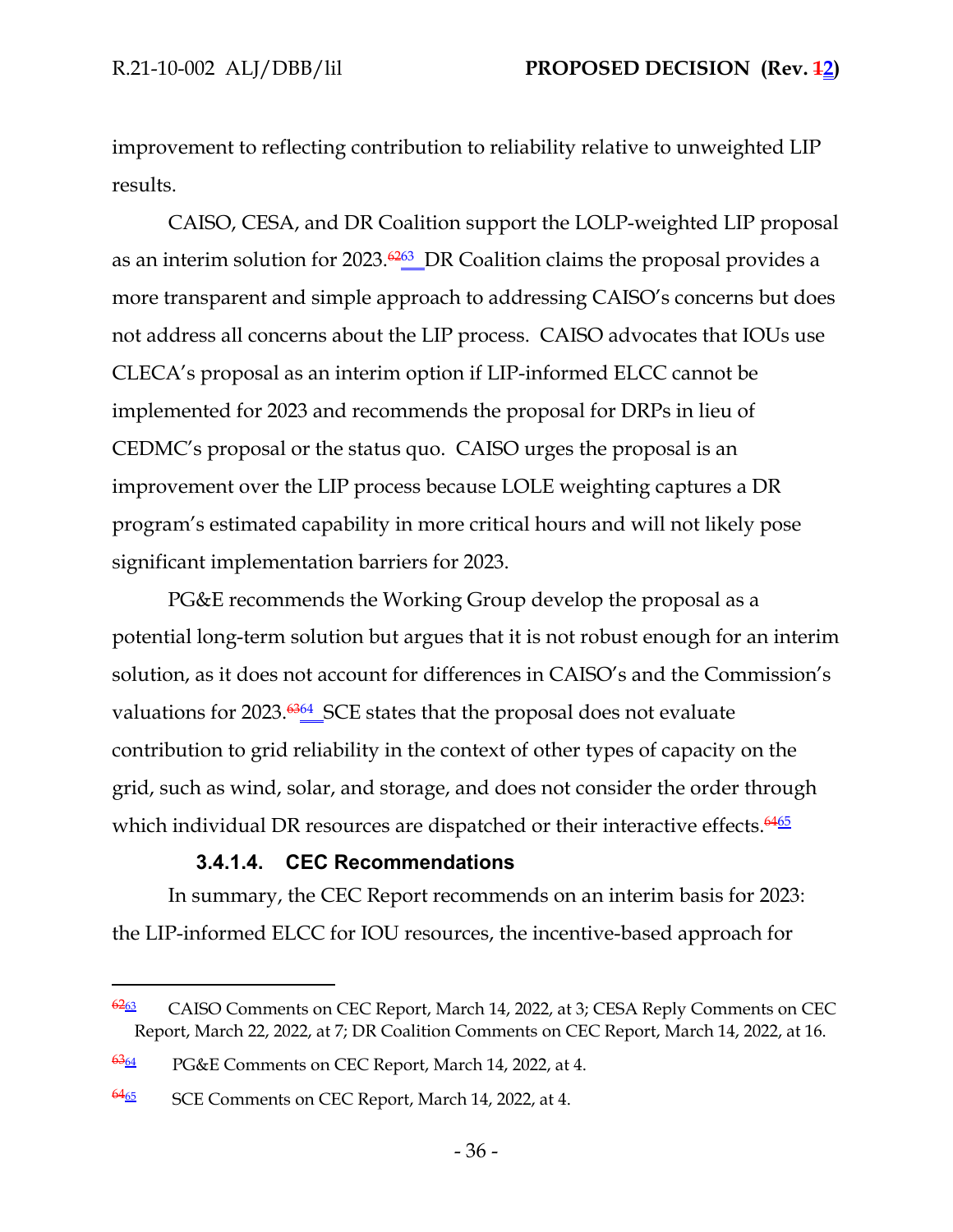third-party DRPs, the LOLP-weighted LIPs as a back-up option for IOUs and third-party DRPs, and the status quo LIP methodology.<sup>6566</sup> The CEC Report recommends the Commission request CAISO grant a RAAIM exemption for DR resources that choose to use LIP-informed ELCC and the Commission direct IOUs to move DR portfolios onto CAISO Supply Plans. The CEC Report recommends the Commission extend the Working Group process beyond the February 2022 Working Group Report to develop long-term recommendations beginning with the 2024 RA year.

Several parties favor extending the CEC Working Group process to develop a long-term solution, including CAISO, CESA, DR Coalition, OhmConnect, PG&E, and SDG&E. <sup>6667</sup> DR Coalition and OhmConnect urge that the Working Group Report be submitted with sufficient time for a Commission decision before the annual LIP process in December. DR Coalition and CESA comment that it does not make sense to develop a long-term DR QC methodology until the Reform Track framework is developed, as ELCC may no longer be applicable.

Several parties support optionality of the interim solutions for third-party DRPs and IOUs, including CESA, CLECA, DR Coalition, OhmConnect, SCE, and SDG&E.<sup>6768</sup> CESA notes that the Commission is not required to adopt a

<sup>65&</sup>lt;sub>66</sub> CEC Report at 39.

<sup>66</sup><sup>67</sup> CAISO Comments on CEC Report, March 14, 2022, at 6; CESA Comments on CEC Report, March 14, 2022, at 18; DR Coalition Comments on CEC Report, March 14, 2022, at 6; OhmConnect Comments on CEC Report, March 14, 2022, at 2; PG&E Comments on CEC Report, March 14, 2022, at 1; SDG&E Comments on CEC Report, March 14, 2022, at 13.

<sup>6768</sup> CESA Comments on CEC Report, March 14, 2022, at 15; CLECA Comments on CEC Report, March 14, 2022, at 4; DR Coalition Comments on CEC Report, March 14, 2022, at 17; OhmConnect Comments on CEC Report, March 14, 2022, at 3; SCE Comments on CEC Report, March 14, 2022, at 1; SDG&E Comments on CEC Report, March 14, 2022, at 13.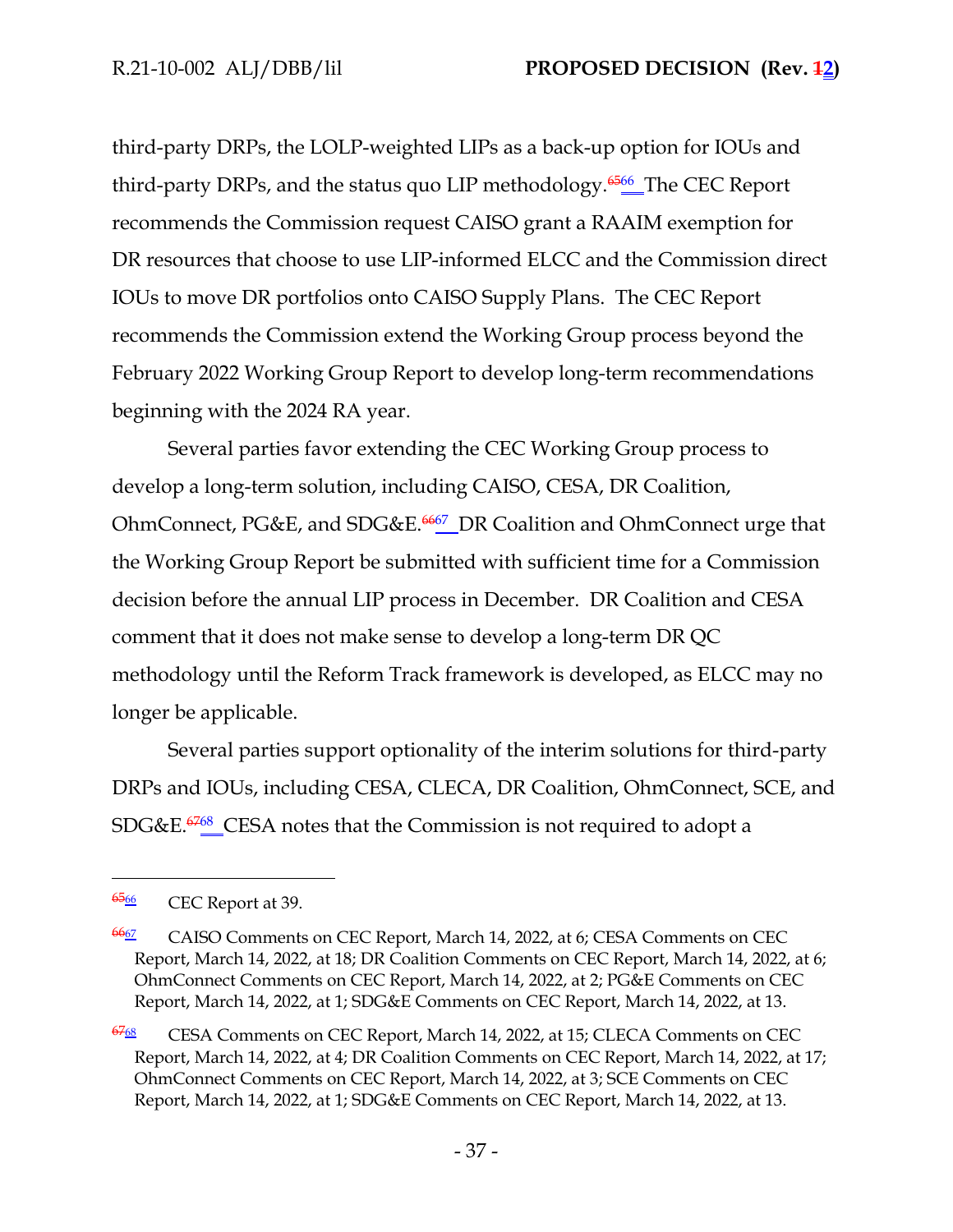methodology for 2023, as D.21-06-029 only requests the CEC submit recommendations for consideration. CAISO recommends that the LIP-informed ELCC proposal be adopted for both the 2023 and 2024 RA years to refine the methodology with more data.<sup>6869</sup>

Cal Advocates opposes optionality because applying four under-developed standards for IOUs and third-party DRPs is arbitrary, makes it difficult to compare capacity contributions, contravenes the Commission's finding that IOU DR and third-party DR programs "should be on a level playing field," and has potential impacts that have not been explored in the CEC Report.<sup>6970</sup> Cal Advocates reasons that there is insufficient time to implement four methodologies for the 2023 RA year and that the status quo should be maintained to avoid potential negative implications.

#### **3.4.2. Discussion**

The Commission recognizes the extensive effort undertaken by the CEC Staff and participating parties over several months to submit proposals for interim QC valuation methodologies for DR resources.

To implement a new QC methodology for DR resources for the 2023 RA year, even on an interim basis, the Commission observes significant timing and resource constraints for the proposed methodologies. The ELCC-informed proposal requires Energy Division Staff to undertake new ELCC modeling that has not been done before, including developing hourly availability profiles for all DR programs, gathering numerous data inputs from DRPs, and running several

<sup>6869</sup> CAISO Comments on CEC Report, March 14, 2022, at 6.

 $\frac{6970}{2}$  Cal Advocates Comments on CEC Report, March 14, 2022, at 20 (citing D.16-09-056, Finding of Fact 56).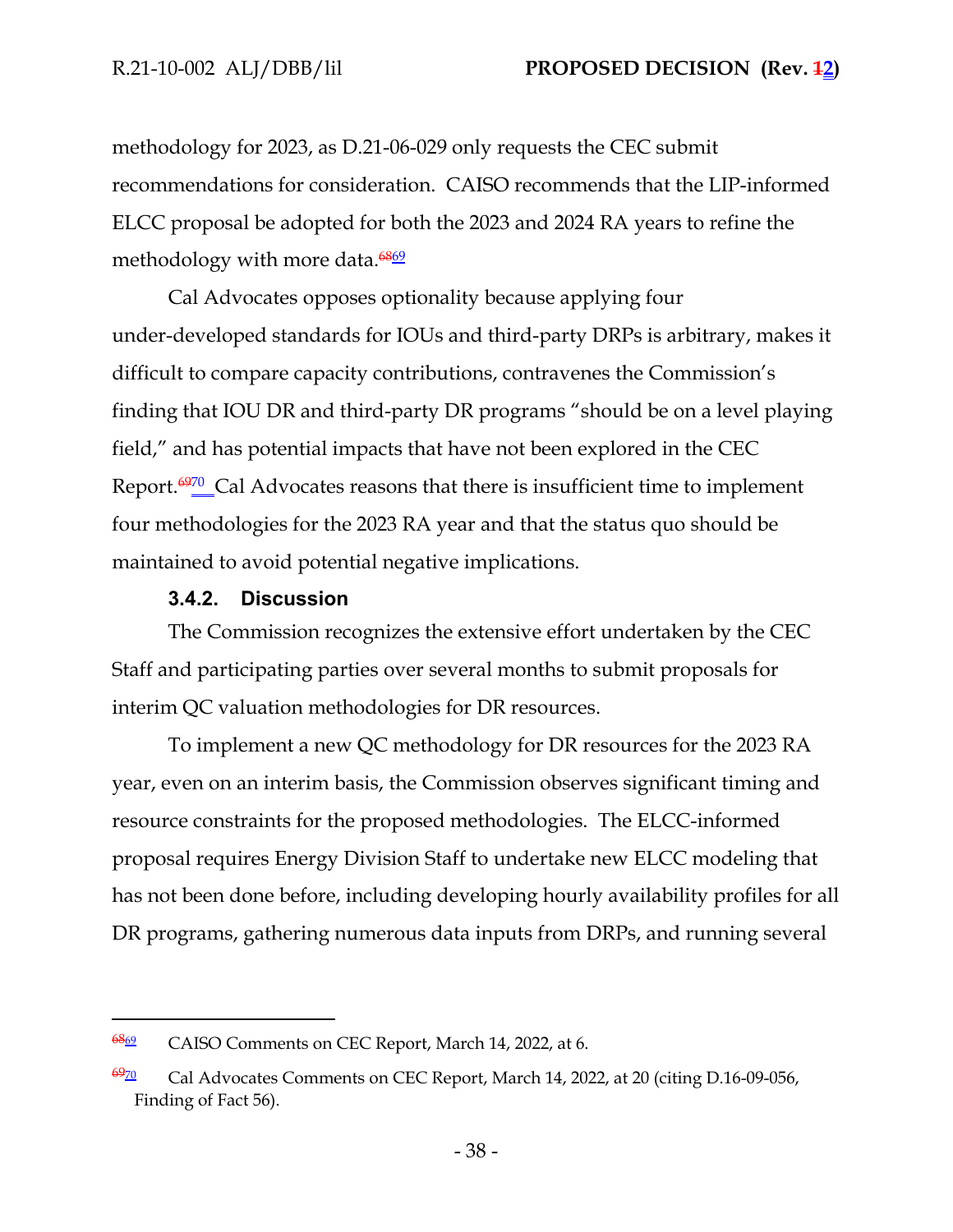complex calculations. The process does not contemplate an opportunity for validation and review of the final results by stakeholders or the Commission.

The incentive-based proposal requires Energy Division Staff to review and approve DRPs' self-assessment of capacity on a quarterly basis and potentially seek data from DRPs to validate claimed capacity values. As DRPs may estimate their claimed capacity on any proprietary analytical tool, Energy Division Staff would be required to comprehend many new, unfamiliar methodologies within a short timeframe. The proposal appears to require other Commission processes to be in place, such as a means to hold funds in escrow and deduct penalties.

The LOLP-weighted LIP proposal raises fewer resource and timing constraints from a Commission Staff perspective, as it relies on a completed LOLE study. In addition, the LIP process for the 2023 RA year can proceed as it currently does since the results would still be used as part of the LOLP-weighted LIP proposal.

Regarding the LIP-informed ELCC proposal, the Commission agrees with concerns about the lack of transparency regarding the modeling process and that the results of the modeling are yet to be reviewed. As the Commission observed in D.21-06-029, "ELCC has not at this point been proven to be superior to LIPs or any other methodology at this time for DR. The Commission cannot adopt a study or methodology that has not been thoroughly reviewed."<del>7071</del>\_With the incentive-based proposal, the proposal has not been sufficiently developed to ensure that the penalty structure provides necessary incentives for DRPs to reasonably estimate QC values. We are also concerned that the use of any analytical tool by DRPs may lead to wide variability of capacity values.

 $7\frac{7021}{10}$  D.21-06-029 at 37.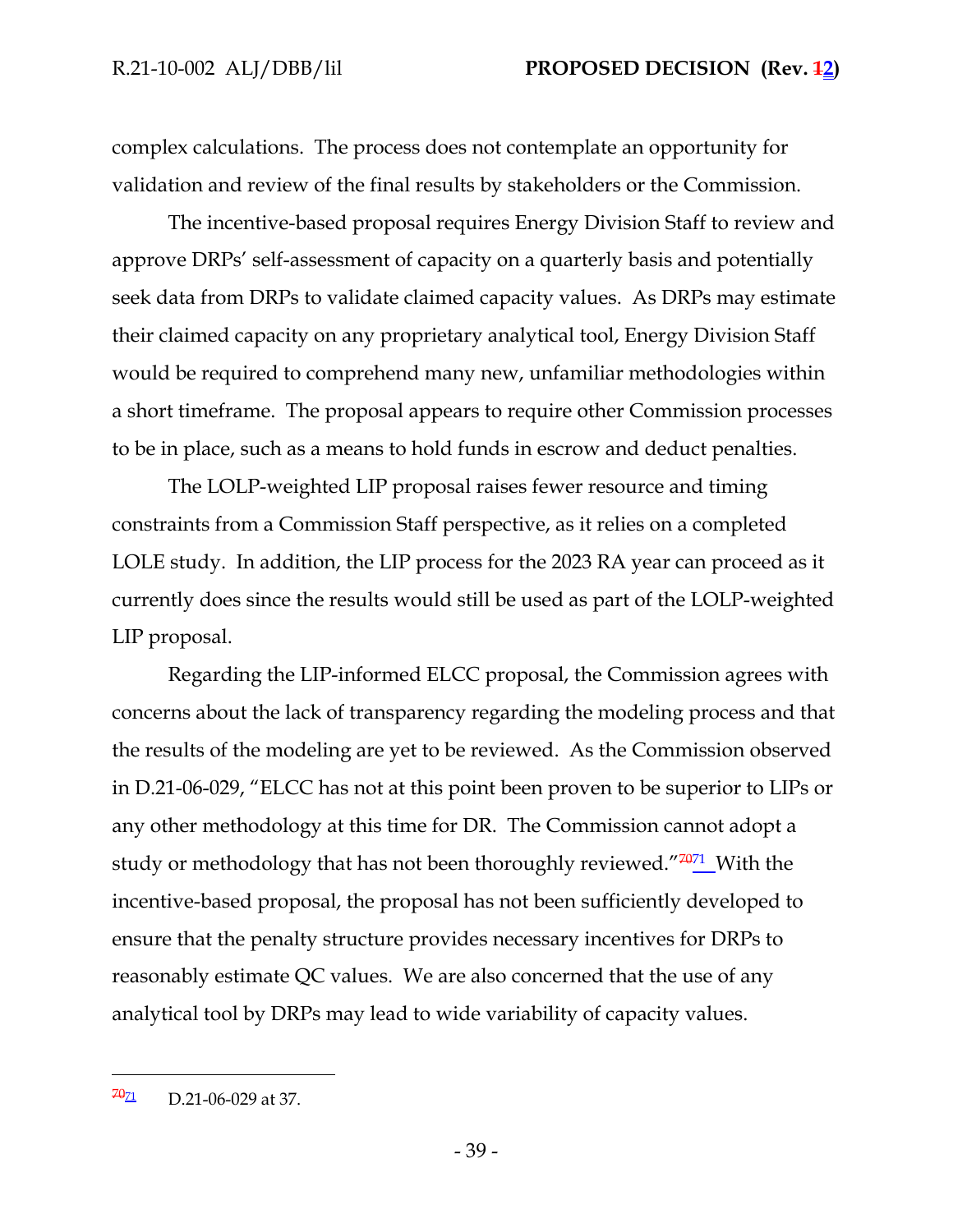The LOLP-weighted LIP proposal is a simpler, more transparent methodology that does not require time-intensive or costly modeling of the reliability impacts of DR programs. We agree with parties that favor the proposal as an improvement over the current LIP process because LOLE weighting reflects DR resources' approximate capability during the most critical hours. As such, the Commission deems the LOLP-weighted LIP methodology to be a reasonable interim QC methodology for IOU and third-party DR resources.

To select a LOLE study as the basis for the methodology, CLECA recommends use of the CEC or CAISO's LOLE study, noting that Energy Division's LOLE study revealed highest expected unserved energy from 9:00-10:00 PM when some DR programs are not designed to meet needs after 9:00 PM. This discrepancy between unserved energy events and DR program hours suggests that DR program hours may need to be revisited for future RA years. However, given parties' concerns regarding the portfolio used in Energy Division's LOLE model, we find it appropriate to consider other modeling results for 2023 or 2024.

The CEC's LOLE study for the 2023 RA year, provided in the CEC's September 2021 Midterm Reliability Analysis Staff Report, $\frac{7472}{2}$ appears to be an appropriate source for the LOLP-weighted LIP methodology. However, the Commission has not yet had an opportunity to vet the underlying data in the CEC's study results. The Commission intends to obtain the data underlying the CEC's LOLE study for consideration in this proceeding. Once the Commission evaluates this data and parties have an opportunity to comment, we will consider whether the LOLP-weighted LIP proposal should be adopted as an

<sup>71</sup><sup>72</sup> *See* CEC Midterm Reliability Analysis, September 30, 2021, at 11, available at: <https://www.energy.ca.gov/sites/default/files/2021-09/CEC-200-2021-009.pdf>.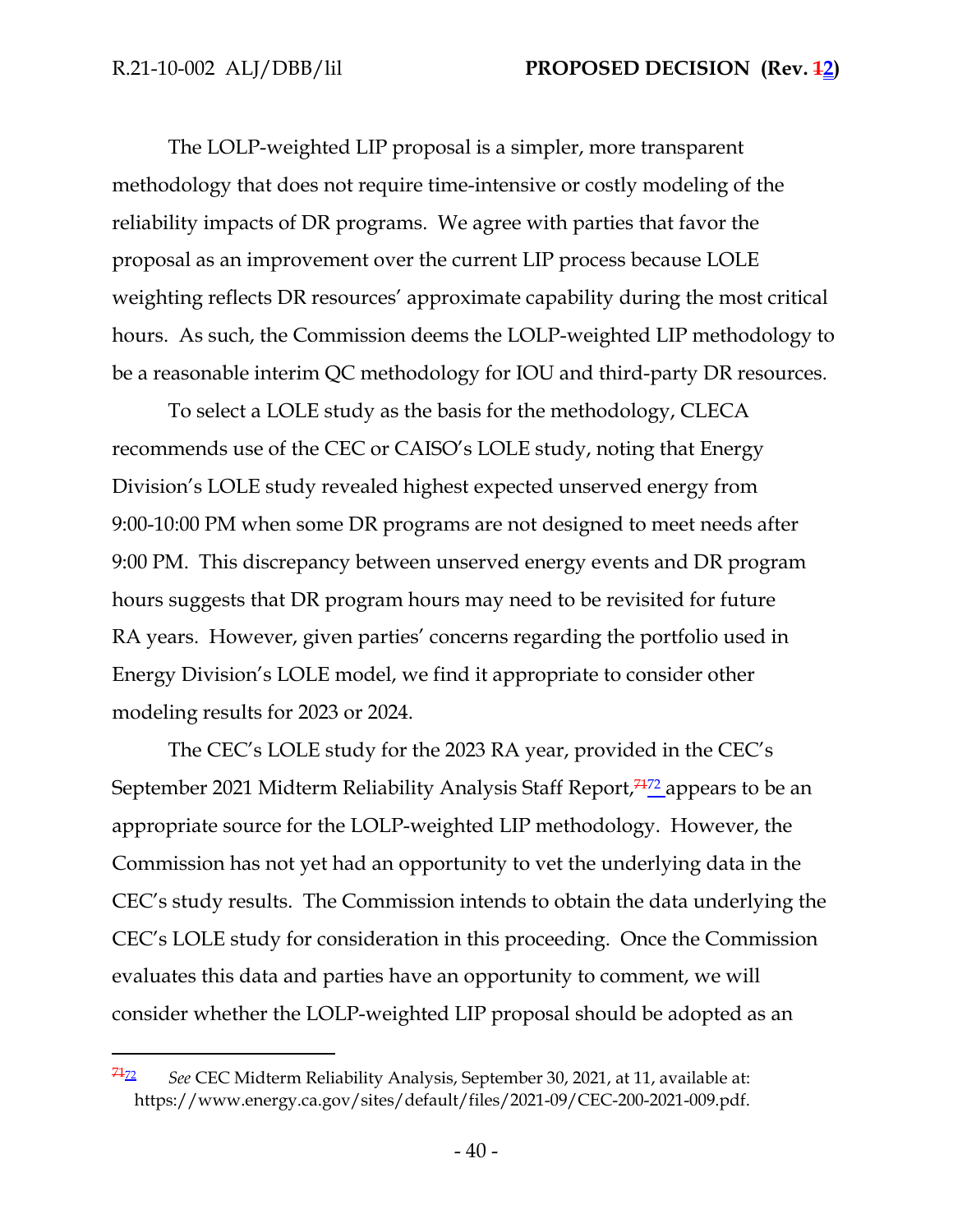interim methodology for IOU and third-party DR resources. Should a future decision adopt the LOLP-weighted LIP proposal for the 2023 RA year, the decision will be issued by August 2022 in order to be timely implemented.

The Commission finds insufficient record to adopt a DR QC counting proposal for the 2023 RA year at this time. Consequently, the status quo LIP methodology will remain in effect unless superseded by a future decision.

The Commission agrees that the CEC Working Group should continue to develop long-term recommendations, consistent with the adopted Reform Track framework. We are aware of the timing and coordination concerns with the CEC Working Group process and the Commission's process for adopting a new counting methodology. To adopt a new DR QC methodology for the 2024 RA year, in advance of the LIP process that begins in December, a Working Group recommendation would need to be submitted by August 2022. Given the short time remaining, it is unlikely that the Working Group will have sufficient time to develop an implementable proposal for 2024, and more realistic to submit recommendations for the 2025 RA year and beyond. Thus, the Commission requests that the CEC Working Group develop recommendations that consider the following issues for 2025 RA year:

- (1) Whether the proposals that are presented in the CEC's stakeholder process are reasonable and appropriate to determine the QC of DR resources;
- (2) Whether the DR QC methodology reflects the contributions of DR resources to reliability;
- (3) Whether the DR QC methodology is compatible with the new RA framework for the 2025 RA year and beyond;
- (4) Whether the DR QC methodology is transparent and how it could be implemented in a time-efficient manner;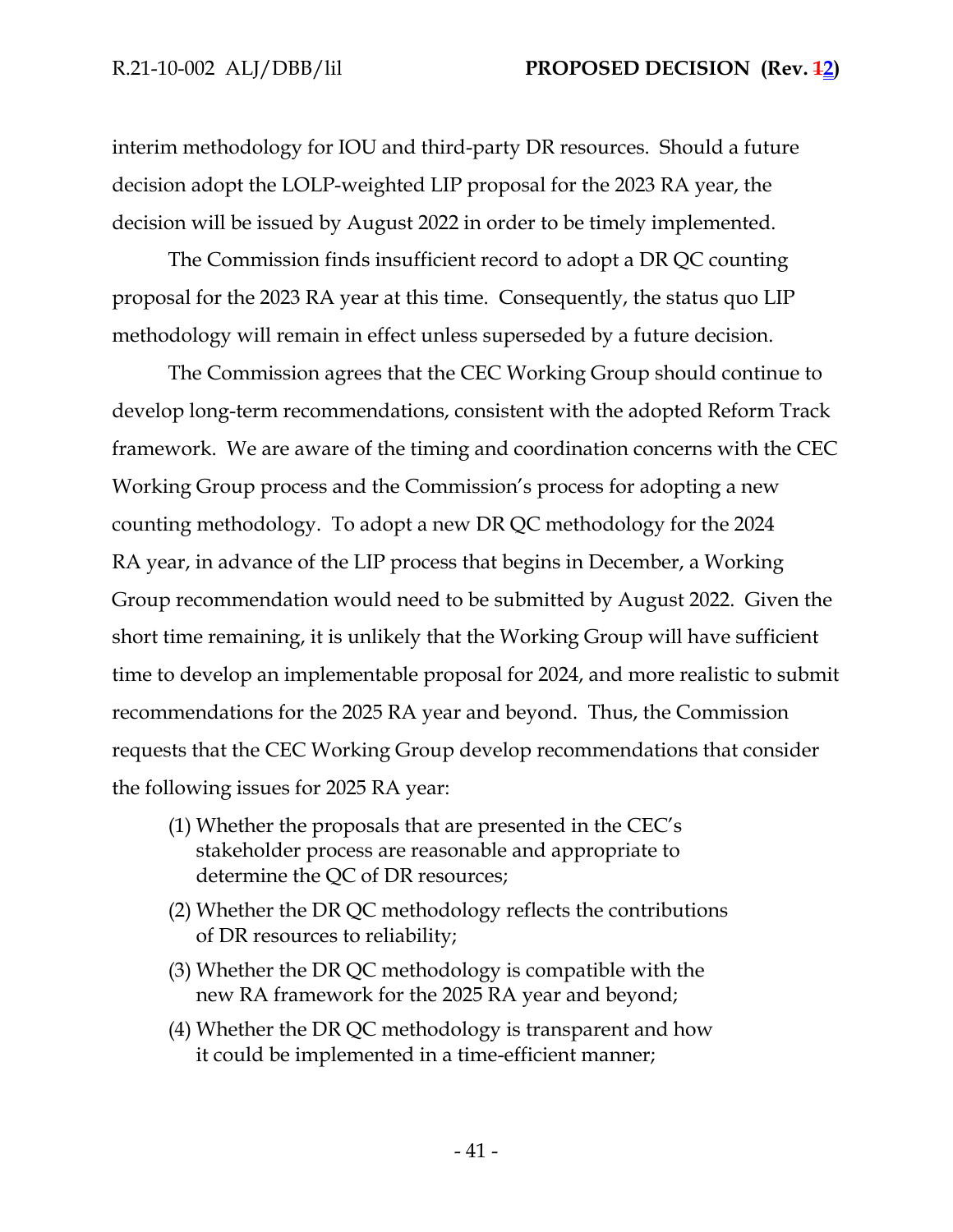- (5) Whether and to what extent alignment of DR M&V methods in the operational space for CAISO market settlement purposes with methods to determine DR QC in the planning space should be achieved, and if so, how;
- (6) Whether, and if so what, enhancements to intra-cycle adjustments to DR QC during the RA compliance year, as adopted in D.20-06-031, are feasible and appropriate to account for variability in the DR resource in the month-ahead and operational space;
- (7) Whether, and if so how, any changes to DR adders should be reflected in DR QC methodology.

The Commission requests that the CEC Working Group submit

recommendations into this proceeding by February 1, 2023.

## **3.5. Third-Party Demand Response Testing**

In D.20-06-031, the Commission required that:

Third-party demand response (DR) resources, procured by non-investor-owned utility load-serving entities, be subject to the following testing requirements:

- (a) The DR resource must dispatch for four consecutive hours during the Resource Adequacy measurement hours in every quarter of the delivery year.
- (b) The test must be done at the resource ID level and all resources within the same sub-Load Aggregation Point [LAP] must be dispatched concurrently. $72\frac{72}{3}$

Energy Division put forth a proposal to modify the testing requirements

adopted in D.20-06-031.<sup>7374</sup> First, Energy Division proposes expanding the

testing requirement to third-party DR resources procured by any LSE, not just

 $72\frac{7273}{2}$  D.20-06-031 at OP 13.

 $\frac{7374}{2}$  Energy Division Phase 2 Proposal, January 21, 2022, at 1.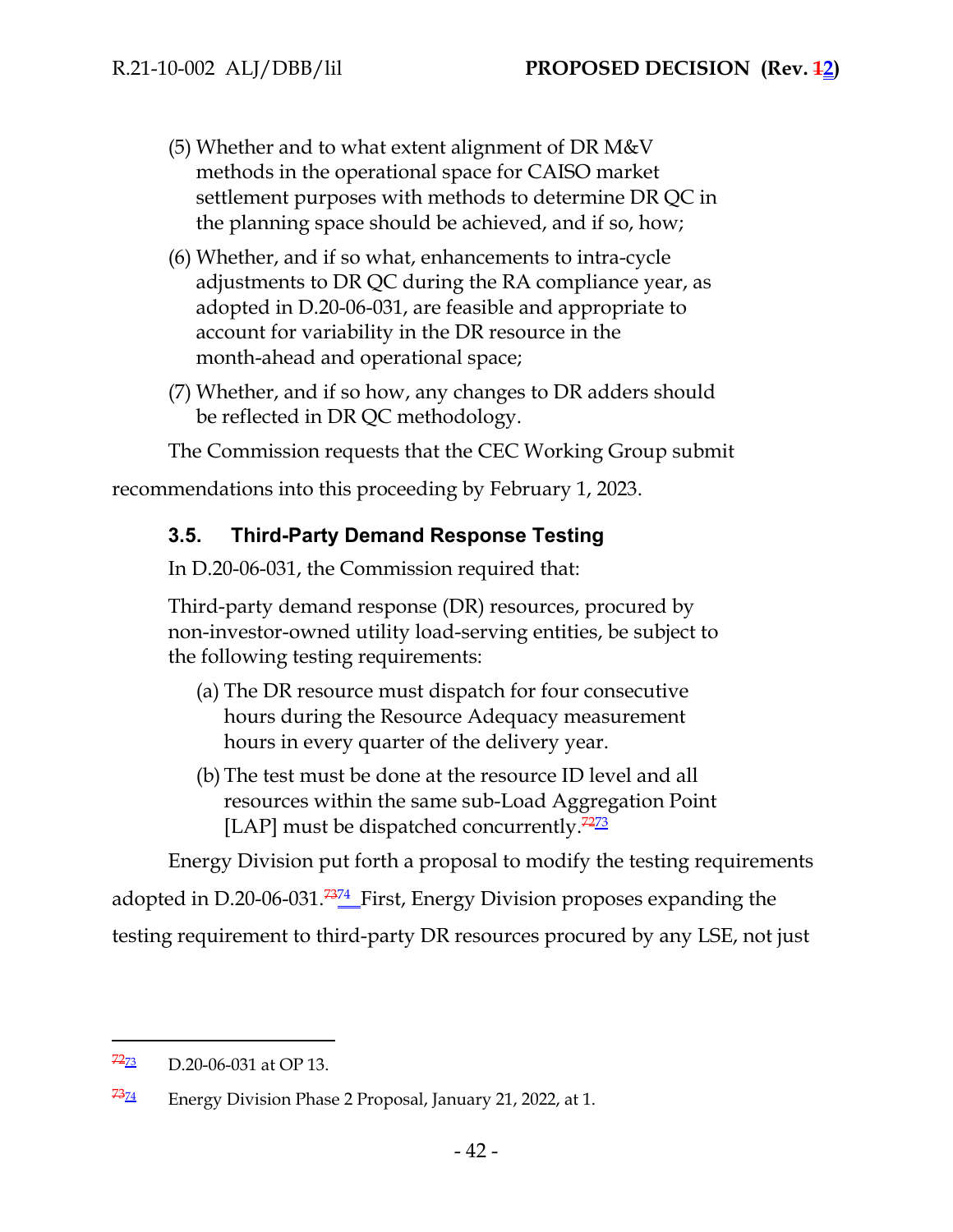non-IOU LSEs, in order to "maintain a level playing field in the [RA] market between the IOUs and Non-IOU LSEs."<sup>74<u>75</u></sup>

Second, Energy Division states that while testing is required once per quarter, the decision did not specify which month in the quarter to conduct testing and often, the monthly QC values aggregated across the resource IDs in a sub-LAP differ month to month in the same quarter. Energy Division proposes that DRPs must conduct the test in the month with the highest aggregate QC for each sub-LAP, as this will alleviate the need to conduct tests for different months with varying QCs. Lastly, D.20-06-031 required that all resources must be dispatched for four consecutive hours and that performance must be averaged over the four consecutive hours. Energy Division recommends clarifying that the testing results must be submitted to Energy Division in an hourly format.

PG&E supports expanding testing requirements to all LSEs to ensure a level playing field in the RA market.<sup>7576</sup> DR Coalition supports the clarifications to the testing month and reporting requirements.<sup>7677</sup> SCE seeks clarification as to which conditions the third-party testing requirements would apply to IOU tariffed third-party DR programs, such as in the Base Interruptible Program (BIP) where third-party resources are typically dispatched only for grid emergencies.<sup>7778</sup> If third-party resources are dispatched every quarter, this could decrease participation in the program and result in loss of critical MWs during emergency periods.

 $74_{\frac{75}{2}}$  *Id.* 

 $\frac{7576}{7576}$  PG&E Comments on Phase 2, February 14, 2022, at 11.

 $\frac{7677}{767}$  DR Coalition Comments on Phase 2, February 14, 2022, at 10.

 $7728$  SCE Comments on Phase 2, February 14, 2022, at 4.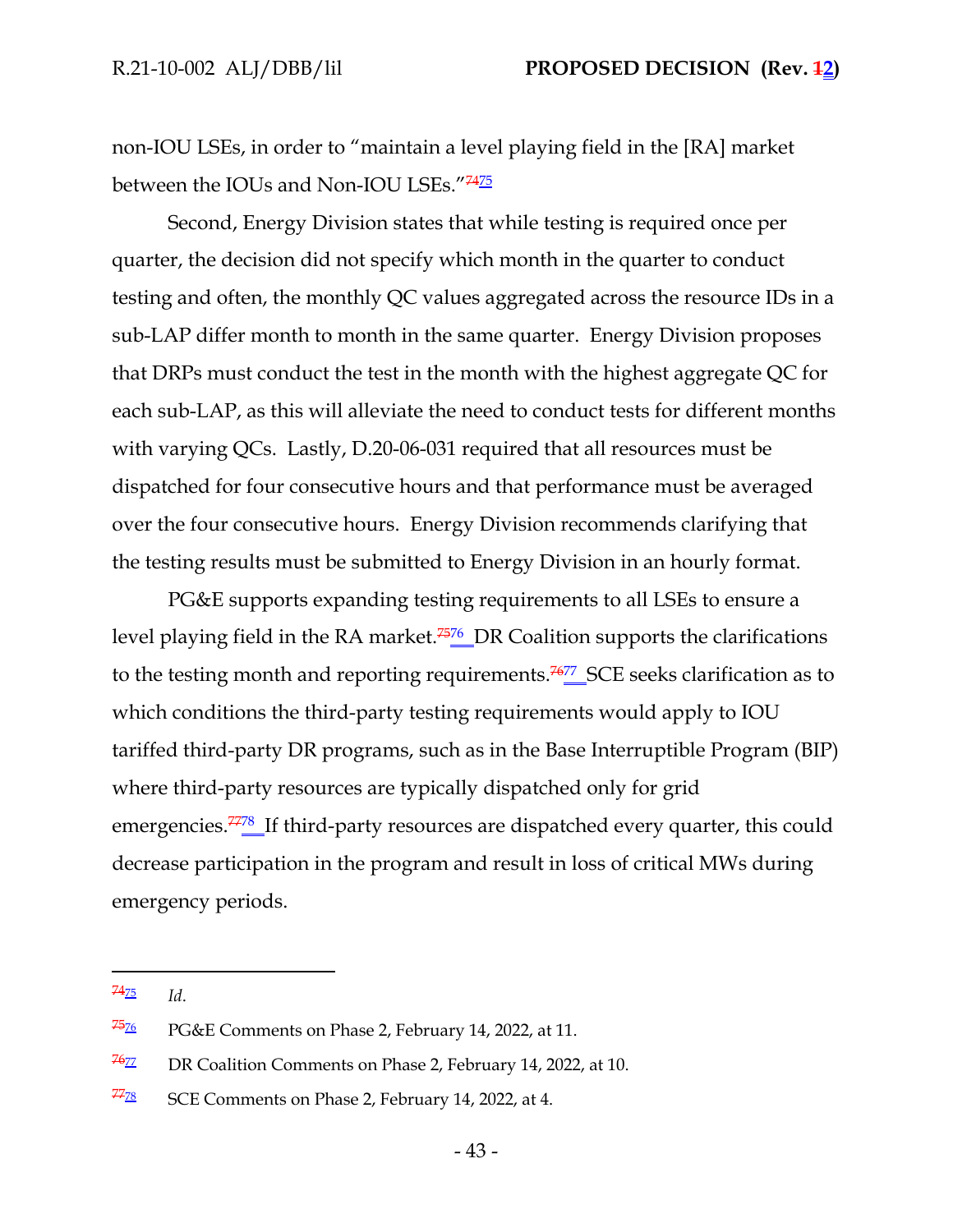SCE adds that there are DR contracts approved by the Commission before the RA period of 4:00–9:00 PM was adopted.<sup>7879</sup> SCE recommends exempting from third-party DR testing: existing legacy reliability DR resources (RDRR), proxy DRs that are dispatched less than 50 percent of their maximum tariff or contract provisions, and DR contracts executed and approved before the effective date of the decision. DR Coalition supports this with regard to legacy RDRR and pre-existing Commission-approved contracts.<sup>7980</sup>

DR Coalition states that before expanding DR testing requirements, the Commission should first adopt criteria as to what is a "stable" and "new and changing" DR resource should be adopted, and how a resource can graduate to or be demoted from a tier.<sup>8081</sup> DR Coalition proposes that the unit of analysis should be done at the DR provider portfolio level, and that for Tier 1, an average performance of 75 percent and above the aggregate monthly supply plan capacity should constitute as "good performance," which is the threshold for PG&E's CBP payment structure. For Tier 2, graduation or demotion should be based on performance over a two-test period.

CLECA supports occasional tests to validate DR performance but states that increased test frequency makes DR participation less attractive.<sup>8482</sup>\_CLECA notes that each test incurs a financial loss and that the load reduction involves shutting down an industrial process or commercial activity. CLECA recommends clarification that customers participating through a DR aggregator

 $\frac{78}{22}$  *Id.* at 5.

 $7980$  DR Coalition Reply Comments on Phase 2, February 24, 2022, at 4.

 $\frac{8081}{20}$  DR Coalition Comments on Phase 2, February 14, 2022, at 10.

 $\frac{8482}{81}$  CLECA Comments on Phase 2, February 14, 2022, at 10.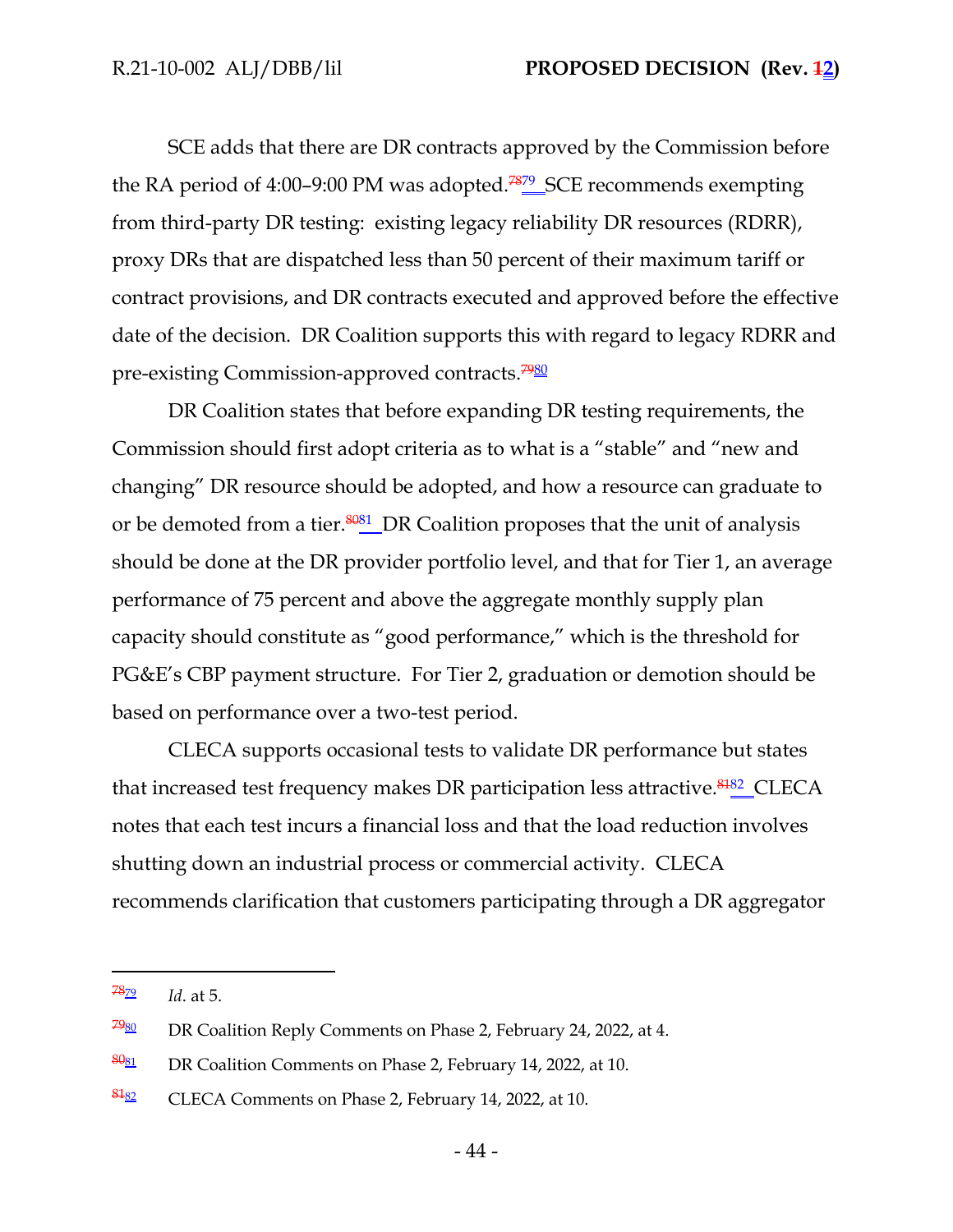for IOU programs are not subject to the quarterly test requirement. The proposal should also be modified to include a reduction in testing over time based on a successful track record.

## **3.5.1. Discussion**

The Commission agrees that applying third-party DR testing requirements to resources under contract with both IOU and non-IOU LSEs establishes consistency in testing requirements and maintains a level playing field in the RA market. Thus, we find Energy Division's proposal to be reasonable. We also agree with SCE's recommendations regarding certain exemptions to these testing requirements. We clarify that the testing requirements do not apply to: (1) third-party DR resources procured via IOU programs, such as CBP and BIP, or contracted by an IOU under Commission-approved contracts prior to the effective date of this decision; and (2) third-party DR resources in the 2023 DRAM pilot, as these Commission-approved programs already have defined dispatch and testing requirements.

Accordingly, third-party DR resources procured by all LSEs shall be subject to the following testing requirements:

- (a) The DR resource must dispatch for four consecutive hours during the Resource Adequacy measurement hours in every quarter of the delivery year.
- (b) The test must be done at the resource ID level and all resources within the same sub-LAP must be dispatched concurrently. If QC values vary by month, within each quarter, then the test shall be done in the month with the highest QC for each sub-LAP.

The testing requirements shall not apply to: (1) third-party DR resources procured via IOU programs, such as CBP and BIP, or contracted by an IOU under Commission-approved contracts prior to the effective date of this decision;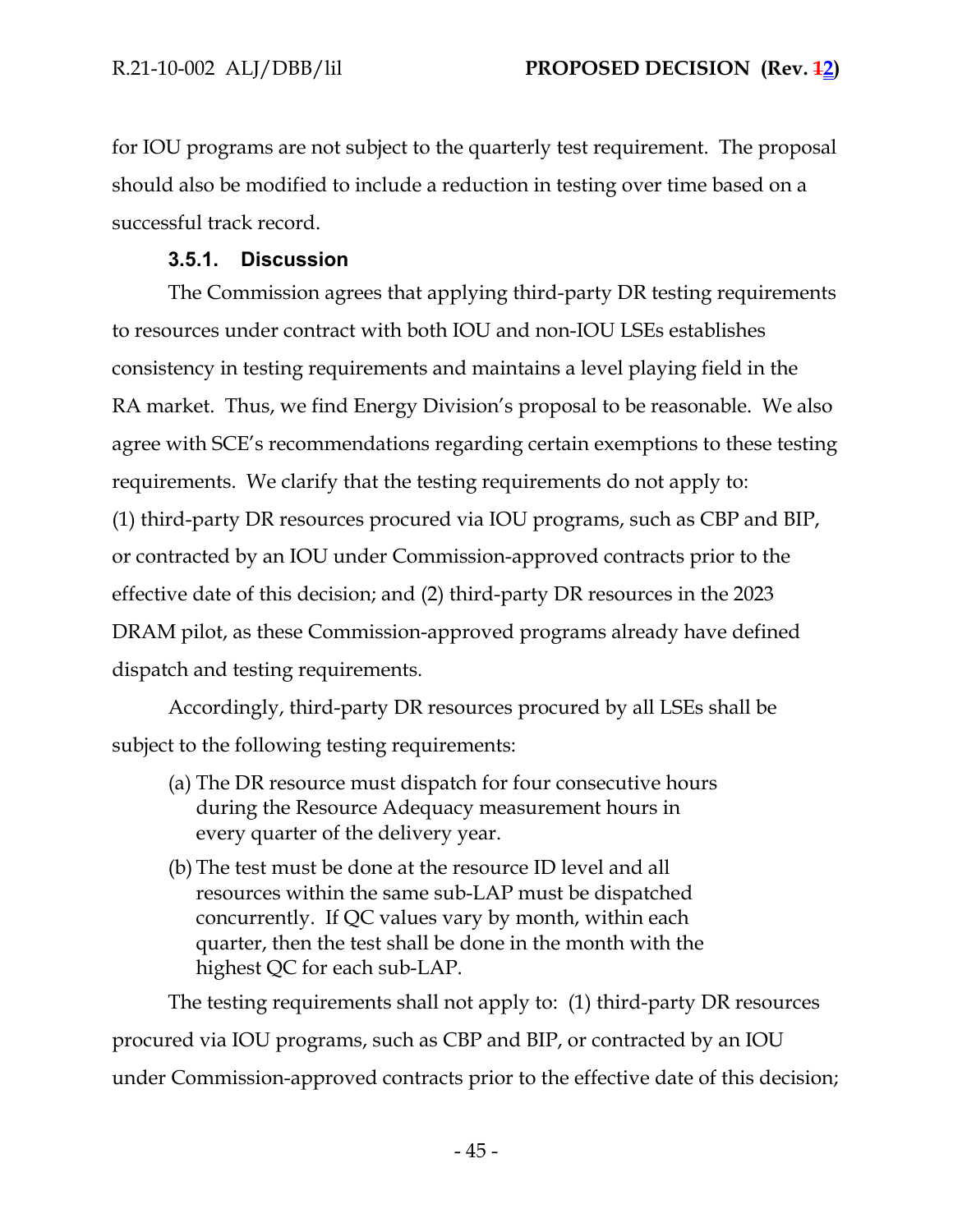and (2) third-party DR resources in the 2023 DRAM pilot. The testing requirements for third-party DR resources procured by any LSE shall be effective beginning in the 2023 RA compliance year.

Next, the Commission agrees that Energy Division's proposal that DRPs must conduct the test in the month with the highest aggregate QC for each sub-LAP is reasonable and we adopt it here. We also find it appropriate that the testing results submission requirements described in D.20-06-031 must include testing results in an hourly format.

Lastly, when tiered testing was adopted in D.20-06-031, the Commission determined that "there is insufficient record to determine criteria to differentiate between 'new and changing resources' and those with established track records" but the Commission encouraged parties to "propose criteria for what constitutes a stable resource and a sufficient track record to qualify for reduced testing requirements  $\dots$  " $\frac{9283}{2}$  With respect to DR Coalition's proposal, there is inadequate data to evaluate the performance determination, as proposed. Thus far, the Commission has only received partial data from two DRPs to which the testing requirement applied in 2021. There is also insufficient record support on this proposal. The Commission finds it premature to modify the technical aspects of the requirement at this time and will revisit the testing tiers as more data becomes available.

### **3.6. Qualifying Capacity for Behind-the-Meter Resources**

In D.20-06-031, the Commission considered a proposal to give behind-the-meter (BTM) solar-plus-storage (hybrid) resources a QC value

 $\frac{8283}{2}$  D.20-06-031 at 40.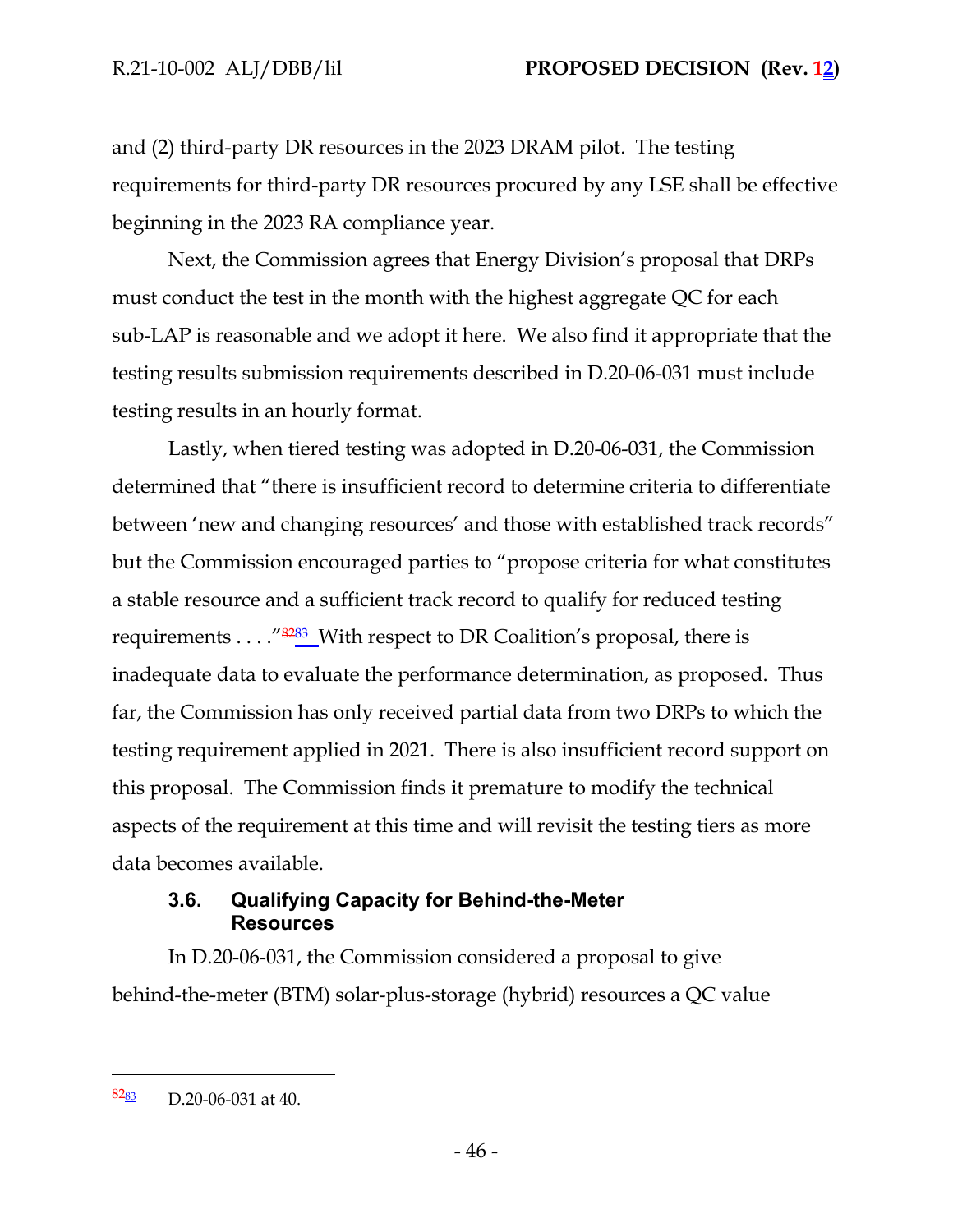equivalent to in-front-of-the-meter (IFOM) resources.<sup>8384</sup> The Commission

determined that eight issues must be addressed before considering treating BTM

resources similarly to IFOM resources:

- (1) Forward determination of capacity associated with renewable production, consumption, charging, and export;
- (2) RA requirements associated with customers providing capacity;
- (3) Wholesale market participation including metering, dispatch control, and communication with CAISO;
- (4) Cost for energy associated with consumption, charging, and export;
- (5) Changes such that net energy metering (NEM) and self-generation incentive program (SGIP) resources are compensated for capacity, while discounting for their NEM and SGIP compensation as necessary to ensure that the resources do not receive compensation beyond their value;
- (6) Load forecasting and adjustment for BTM resources;
- (7) Interaction of such resources with existing BTM resources such as proxy DR; and
- (8) Deliverability determination.

The following year, in D.21-06-029, the Commission considered a proposal to create a "market-informed pathway" for BTM standalone storage to receive RA capacity value for exports to the grid by applying the QC methodology for IFOM hybrid resources.<sup>8485</sup> The Commission rejected the proposal as premature, stating that "a capacity value should be determined after the underlying issues are addressed and after the Commission has determined that BTM resources will

<sup>83</sup><sup>84</sup> *Id*. at 29.

 $\frac{8485}{5}$  D.21-06-029 at 50.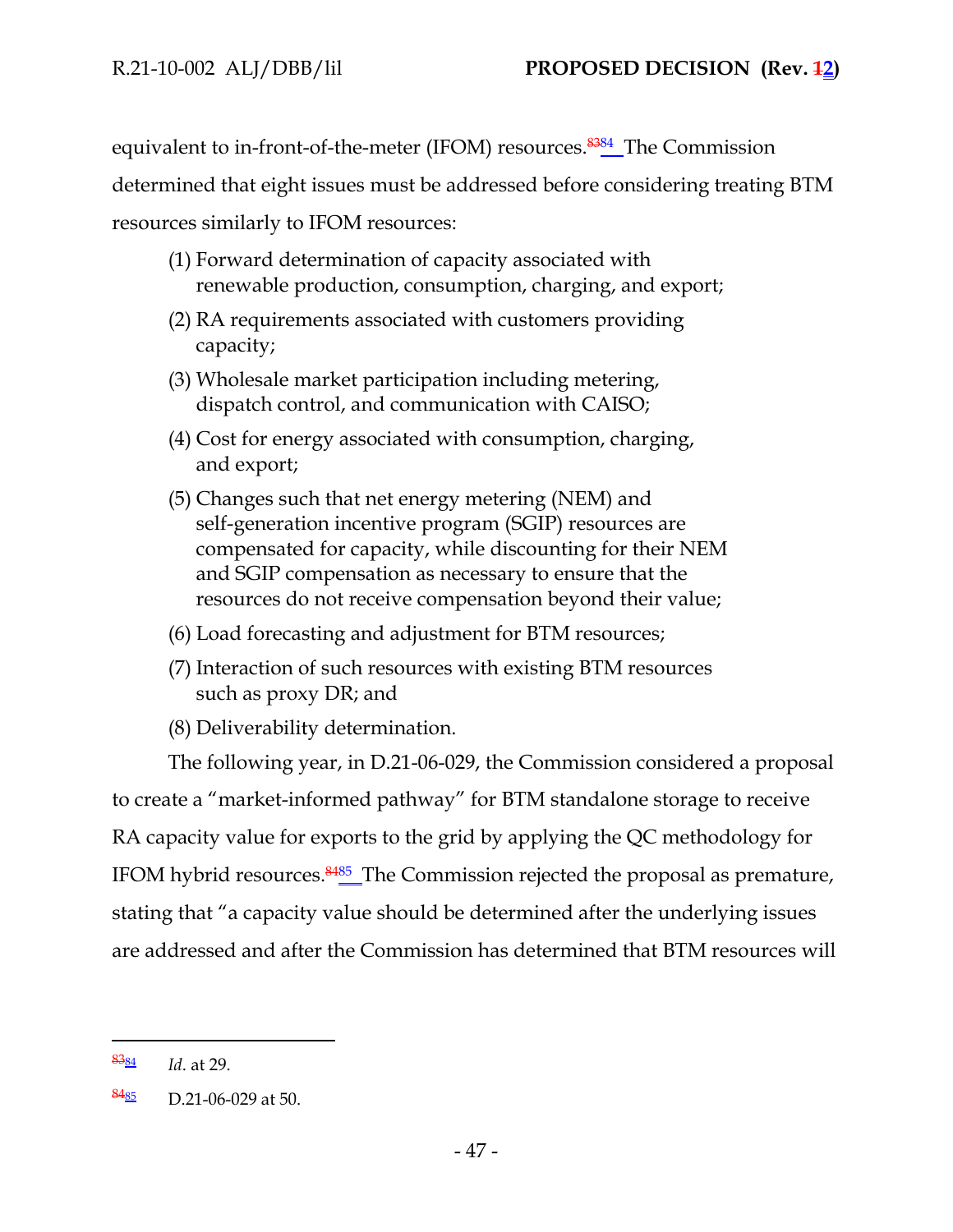be providing incremental, reliable capacity benefits."<sup>8586</sup> We further stated that, unlike an IFOM resource, a BTM storage resource connecting to the grid via Rule 21 does not undergo a deliverability study, which means that BTM exports are not guaranteed to deliver when resources are needed most. Thus, BTM and IFOM resources have different behaviors and "should not be counted equivalently." The Commission concluded that a working group could develop a future proposal and "reiterate[d] that a viable proposal must address the eight issues previously enumerated in D.20-06-031, as well as the concerns raised in D.15-11-042 . . . ."<sup>8687</sup>

### **3.6.1. Joint DER Parties' Proposal**

Joint DER Parties submitted a lengthy proposal in Phase 2, which was then significantly revised in reply comments. We endeavor to summarize the primary points here.

Joint DER Parties claim that the Commission did not explicitly direct for the eight issues in D.20-06-031 to be fully resolved, and that only three items (QC valuation method, incrementality rules, and must-offer obligations) are under the Commission's jurisdiction and within the scope of the proceeding. The parties argue that the three items must first be addressed before addressing the other barriers. 8788

Joint DER Parties recommend a QC methodology that accounts for BTM resources' ability to export to the grid and propose that the QC value should

<sup>85</sup><sup>86</sup> *Id*. at 54.

<sup>86</sup><sup>87</sup> *Id*. at 55.

 $\frac{8788}{8788}$  Joint DER Parties Reply Comments on Phase 2, February 24, 2022, at 3.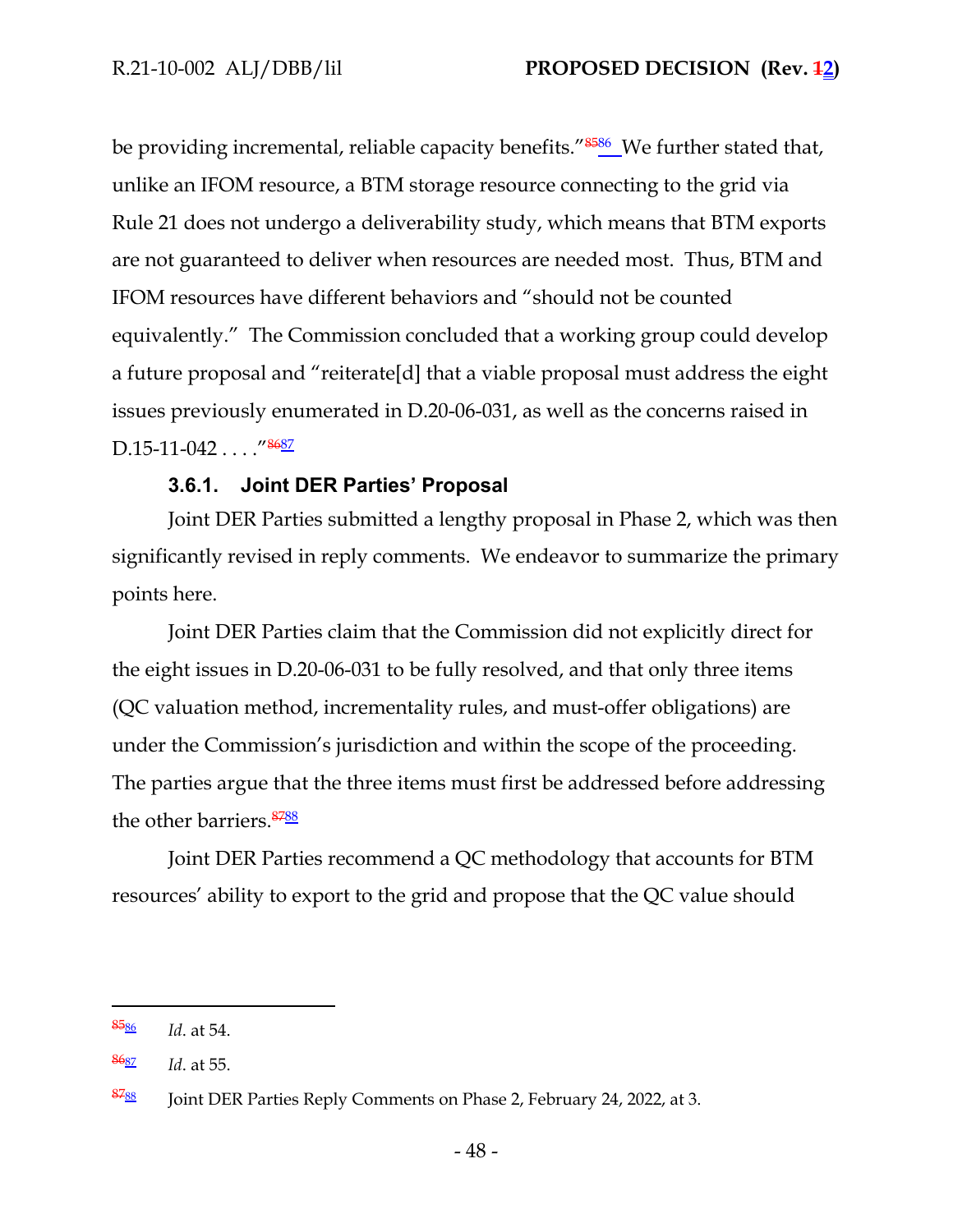initially be equivalent to the methodology for IFOM resources.<sup>8889</sup> In reply comments, the parties recommend that a resource's QC should be based on its contracted capacity.<sup>8990</sup> A resource's contract would cover the availability requirement, whether four hours or a subset of hours in a future framework. Joint DER Parties state that the contract-based method could be used for IFOM systems that commit resources for capacity deliveries less than the QC counting method or can facilitate multiple-use applications.

Joint DER Parties initially proposed that IOUs use the same submetering protocol as for the Emergency Load Reduction Program.<sup>9091</sup> In reply comments, the parties recommend that retail capacity settlement be based on the meter generator output (MGO) methodology, the current measurement and settlement method for storage-backed DR resources.<sup>9492</sup> The revised proposal suggests the MGO methodology be modified to not zero out exports or zero out lookback intervals when storage is charging. The parties suggest the details of submetering, data management, and settlement be addressed in a later phase.

To account for exports beyond load reductions, the parties recommend CAISO expand its existing model for market-integrated system RA under the Proxy Demand Response (PDR) model to allow for BTM resources to provide RA.<sup>9293</sup> They urge that the Commission and CAISO should coordinate to establish a QC value and MOO and for CAISO to adopt an appropriate DER

8990 Joint DER Parties Reply Comments on Phase 2, February 24, 2022, at 7.

<sup>8889</sup> Joint DER Parties Phase 2 Proposal, January 21, 2022, at 10.

 $\frac{9091}{9091}$  Joint DER Parties Phase 2 Proposal, January 21, 2022, at 29.

 $\frac{9492}{91}$  Joint DER Parties Reply Comments on Phase 2, February 24, 2022, at 9.

 $\frac{9293}{92}$  Joint DER Parties Phase 2 Proposal, January 21, 2022, at 19.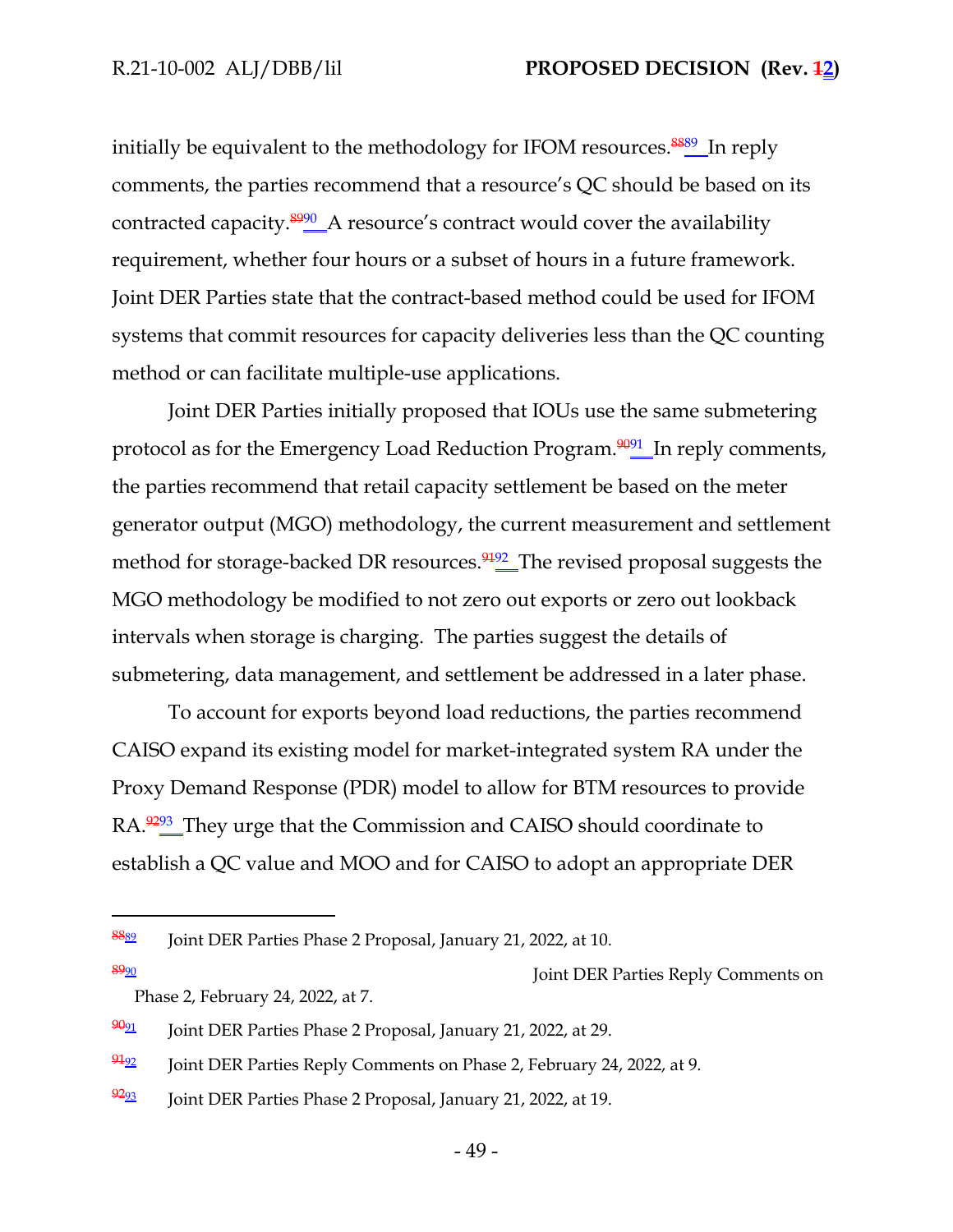Aggregation (DERA) deliverability methodology. Once DERAs that participate through the DER provider (DERP) model are awarded eligibility, the Commission and CAISO could apply the same operational requirements as resources that currently participate through PDR (*i.e.*, MOO for periods when resources are needed most). In reply comments, Joint DER Parties make further revisions, such as that RA resources participating through DERP adhere to any requirements applicable under the slice-of-day framework, that the Commission amend its Rule 24/32 tariffs to account for DERA participation, and that charging and discharging settlements use retail rates in the near term.<sup>9394</sup>

For deliverability, Joint DER Parties propose that CAISO and the Commission develop a new model that identifies necessary distribution upgrades to accommodate export deliverability based on LSE interest and/or procurement needs, and allocates costs associated with deliverability-related distribution upgrades to participants and developers through a \$/kW fee.<sup>9495</sup> Distribution Generation Deliverability could then be assigned to BTM resources that LSEs either contract for or commit to provide RA capacity.

Regarding incrementality, Joint DER Parties contend that because SGIP payments are incentives for technology equipment, not services, customers with BTM resources that receive technology incentives can receive compensation for services. Joint DER Parties initially proposed that for net-metered customers, the QC would be the same for standalone storage and no renewable production be considered; this section was removed from the revised proposal.<sup>9596</sup> Joint DER

 $\frac{9394}{9394}$  Joint DER Parties Reply Comments on Phase 2, February 24, 2022, at 17, 55.

 $\frac{9495}{94}$  Joint DER Parties Phase 2 Proposal, January 21, 2022, at 59.

 $\frac{9596}{90}$  Joint DER Parties Phase 2 Proposal, January 21, 2022, at 41; Joint DER Parties Reply Comments on Phase 2, February 24, 2022, at 11.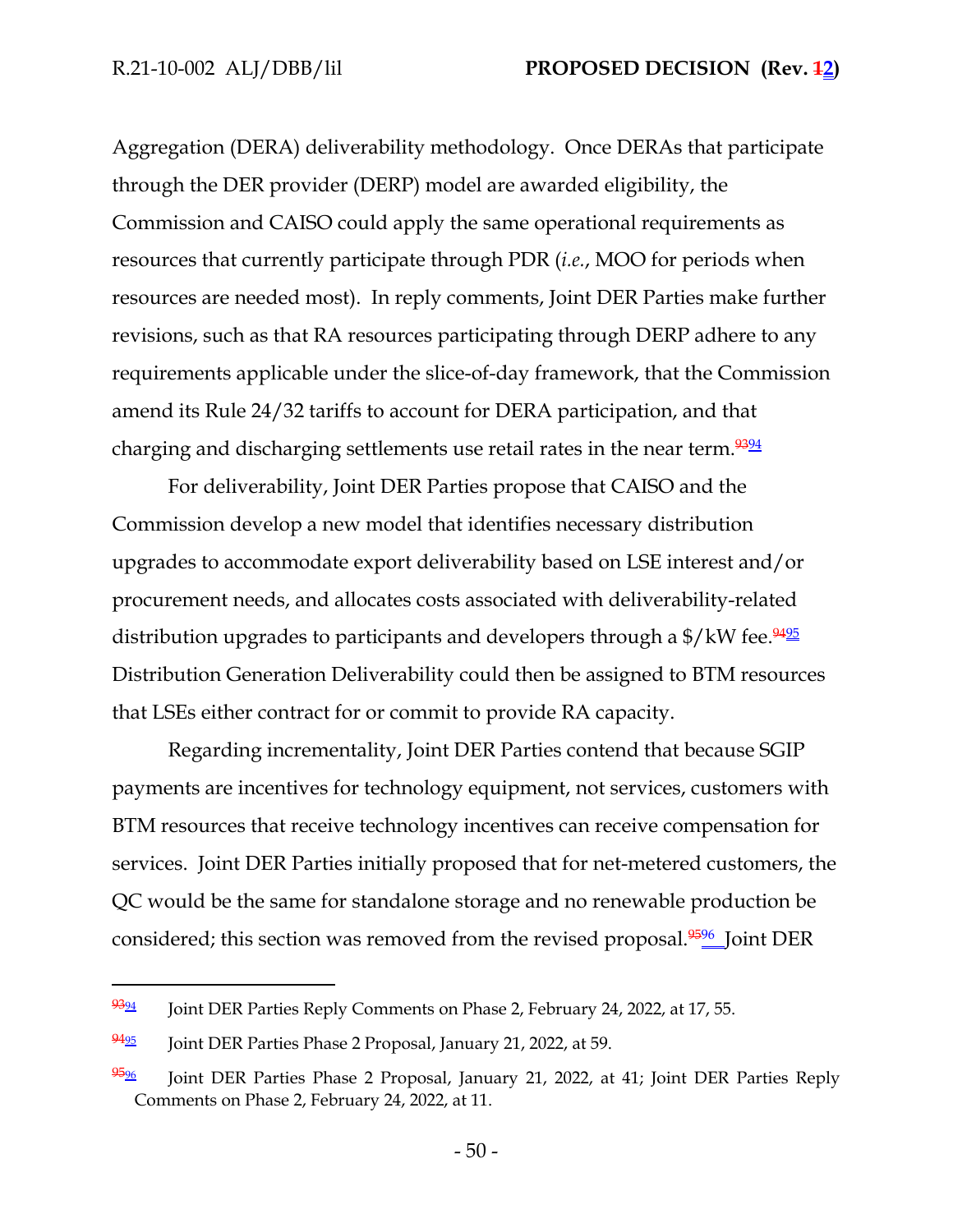Parties advocate for a new NEM tariff that allows for wholesale market participation.<sup>9697</sup>

Joint DER Parties suggest eliminating some of the barriers established in D.20-06-031 to enable progress, such as removing the interaction of resources with existing BTM resources and load forecasting and adjustments.<sup>9798</sup>\_The parties recommend modifying other barriers, such as deleting "wholesale market participation, including metering, dispatch control, and communication with CAISO" to focus on submetering for retail capacity settlement and visibility at the transmission distribution interface. The proposal also recommends deleting the double-compensation issue for NEM and SGIP resources and focusing on "RA incrementality framework for services and NEM."9899

#### **3.6.2. Parties' Comments**

Because portions of the initial proposal were significantly revised in reply comments, parties did not have an opportunity to comment on the revised proposal. Below is a summary of parties' comments to the initial proposal.

AEE, SEIA, and CEERT support the initial proposal and believe it reasonably addresses the eight barriers identified in D.21-06-029.<sup>99100</sup> These parties generally maintain that if the barriers to allowing BTM participation in the RA program are not resolved, investment in BTM resources will not be made, resulting in a less functional resource that is detrimental to grid reliability, investors, and ratepayers. AEE opines that enabling BTM resources to

 $\frac{9697}{9692}$  Joint DER Parties Phase 2 Proposal, January 21, 2022, at 73.

<sup>97</sup><sup>98</sup> *Id*. at 7.

<sup>98</sup><sup>99</sup> *Id*. at 42.

 $\frac{99}{100}$  AEE Comments on Phase 2, February 14, 2022, at 5; CEERT Comments on Phase 2, February 14, 2022, at 2; SEIA Comments on Phase 2, February 14, 2022, at 3.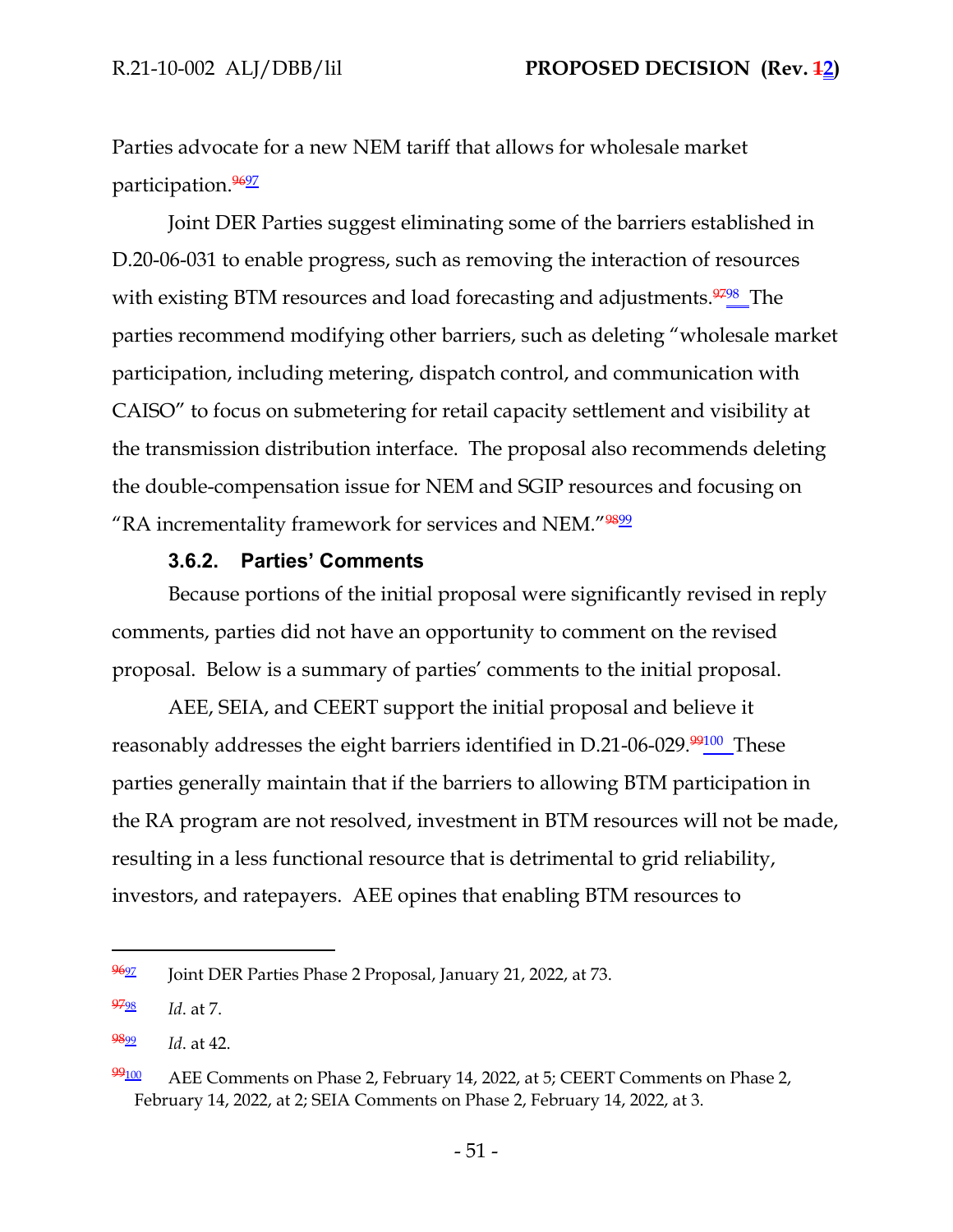participate in RA is consistent with the direction and goals of Federal Energy Regulatory Commission (FERC) Order No. 2222, which requires wholesale market operators to allow DER aggregations to access wholesale markets and provide services they are capable of providing. AEE and SEIA generally argue that the Commission can take the step of adopting a QC method, CAISO can concurrently revise its approach to assess deliverability, and the CEC can concurrently categorize RA-eligible, CAISO market-integrated BTM resources as supply-side resources.

Several parties oppose the initial proposal, including Calpine, MRP, PG&E, SCE, and SDG&E.<sup>100101</sup> These parties generally criticize the proposal as premature because the threshold issues identified in D.20-06-031 must be resolved prior to granting BTM resource RA capacity value. SCE and Calpine express concern that rushing to award a QC value without resolving the identified issues will be problematic for reliability. PG&E suggests the working group explore existing BTM resources that are able to provide proxy RA value through load reductions before undertaking further efforts on this issue. SCE, PG&E, and MRP recommend deferring action on the proposal until the Commission implements a new RA reform framework, as any valuation method may change under a new framework.

<sup>100</sup><sup>101</sup> Calpine Comments on Phase 2, February 14, 2022, at 1; MRP Reply Comments on Phase 2, February 24, 2022, at 4; PG&E Comments on Phase 2, February 14, 2022, at 1; SCE Comments on Phase 2, February 14, 2022, at 7; SDG&E Comments on Phase 2, February 14, 2022, at 2.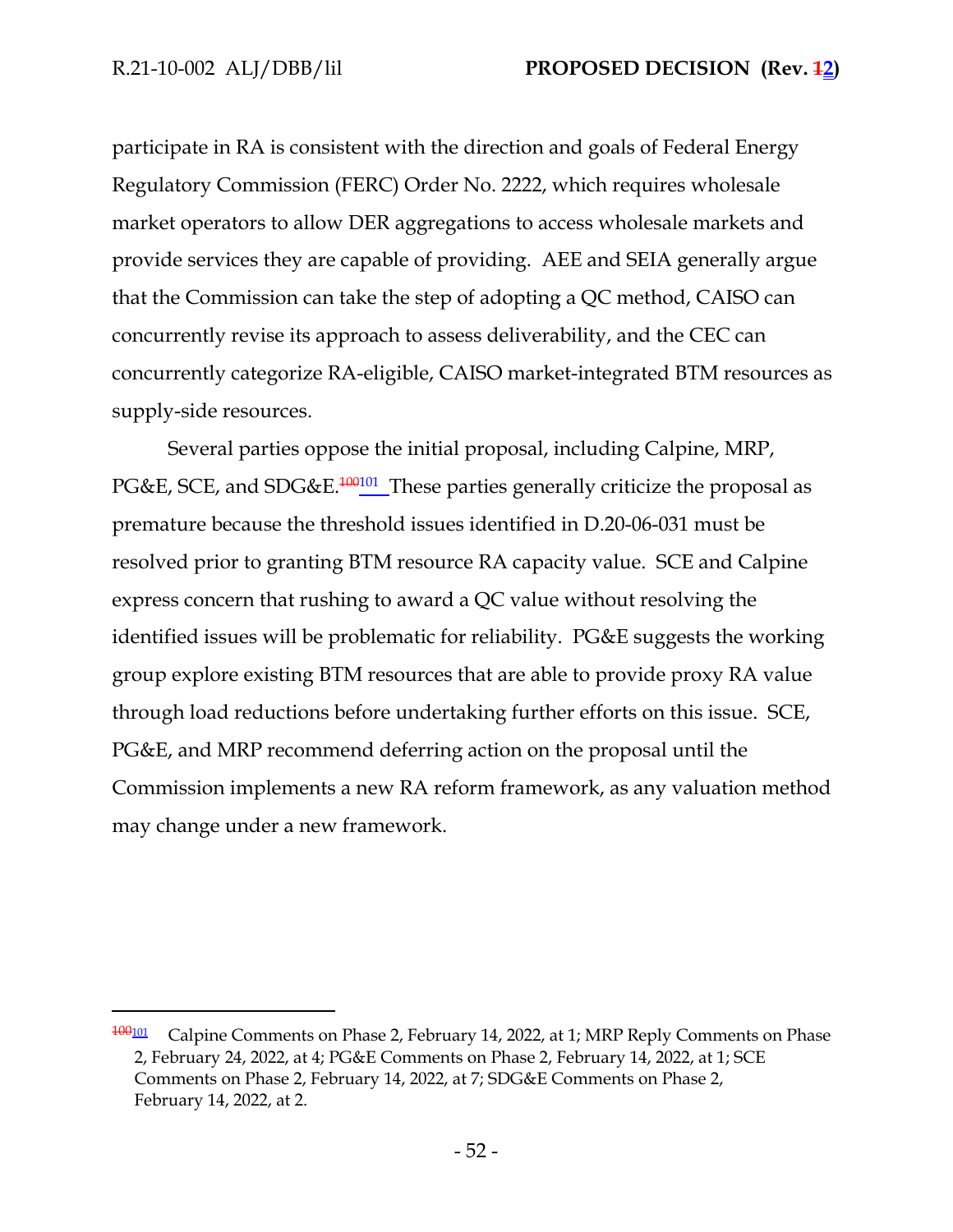Calpine, SCE, SDG&E, and PG&E raise concerns that the proposal does not adequately address double-counting or double-compensation concerns.<sup>101102</sup> These parties generally state that because SGIP, NEM, and DR are included in existing load forecasts to determine RA requirements, the same resource should not be treated as incremental RA, which can also impact reliability. SCE comments that to ensure DERs are not double-counted under DERP, DERs participating in a DERA may not participate in more than one DERA, may not participate in the CAISO market separately from the DERA, and may not participate in a retail NEM program that does not allow wholesale market participation. PG&E questions whether BTM resources on time-of-use (TOU) rates should receive additional compensation for their expected performance since there is already an incentive to dispatch during peak hours.

In response to Joint DER Parties citing FERC Order No. 2222 to support the contention that metering, dispatch, and telemetry are no longer barriers to DERA wholesale participation, CAISO replies that statements made in Order No. 2222 were specific to that filing, not a broad statement about distribution visibility, metering, and telemetry for  $RA$ .  $\frac{102103}{10}$  In addition, CAISO points out that Order No. 2222 is pending FERC review. CAISO emphasizes that BTM resources counted as RA must adhere to requirements applicable to other RA resources, including a 24 x 7 MOO; CAISO visibility through telemetry and metering; CAISO operational control to fully dispatch; and energy settlement and performance requirements. CAISO states that the wholesale market integration

 $\frac{101102}{101102}$  Calpine Comments on Phase 2, February 14, 2022, at 1; SCE Comments on Phase 2, February 14, 2022, at 11; SDG&E Comments on Phase 2, February 14, 2022, at 2; PG&E Comments on Phase 2, February 14, 2022, at 2.

 $\frac{102103}{102103}$  CAISO Comments on Phase 2, February 14, 2022, at 6.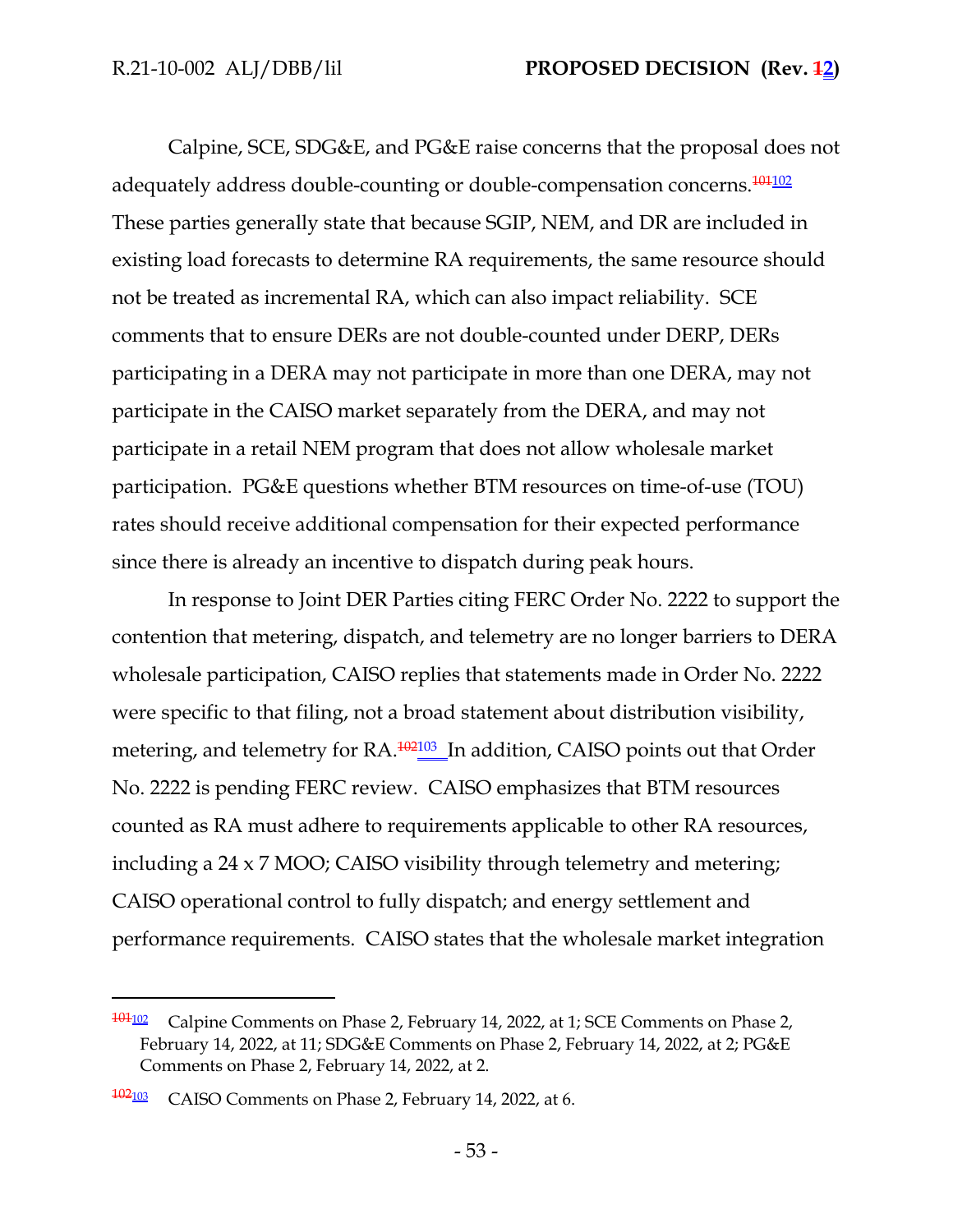issues outlined in D.20-06-031 are key factors that CAISO relies on to maintain reliability.

CAISO disagrees that the proposal only fails to address one key issue in settlement. CAISO posits that because wholesale rates are significantly lower than retail rates, BTM resources are not likely to respond to meet CAISO's reliability needs. For example, resources will likely discharge according to a retail signal to avoid demand charges rather than exposure to wholesale prices. The proposal thus limits incentives for a resource to follow CAISO dispatches and limits the resource's effectiveness in meeting CAISO reliability needs.

CAISO also asserts that the proposal raises discrimination issues as the Federal Powers Act establishes that no resource receive undue preference by requiring correct wholesale economic dispatch based on market and grid conditions. Allowing BTM resources to participate under DERAs to avoid CAISO's locational marginal price (LMP)-based settlement may be discriminatory because it gives BTM resources an advantage over resources subject to wholesale rates.

SCE and PG&E state that potential revisions to the Rule 21 criteria should be addressed in the Rule 21 interconnection proceeding, and SCE notes that any modifications to deliverability requirements must be addressed by CAISO.<sup>103104</sup> SDG&E opposes creating a new model for identifying distribution upgrades, as the existing Distribution Planning Process already identifies upgrades to accommodate forecast export capacity and identifying upgrades based on "LSE

 $\frac{103104}{103104}$  SCE Comments on Phase 2, February 14, 2022, at 9; PG&E Comments on Phase 2, February 14, 2022, at 6.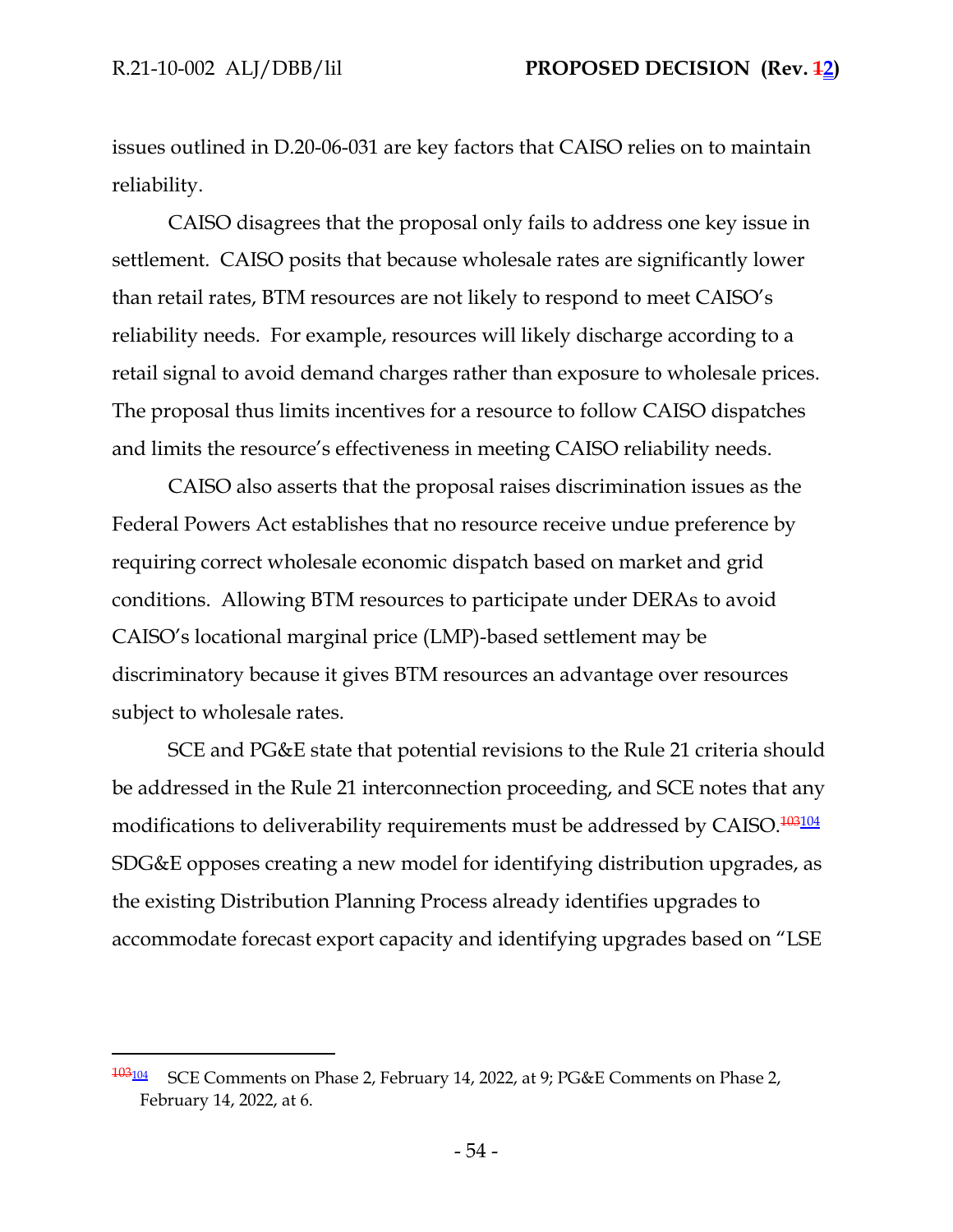interest" or "procurement needs" do not provide sufficient certainty or specificity for planning.<sup>104105</sup>

PG&E reasons that if DERP is the pathway to value DERs, it is unclear why PDRs should be modified to allow the same benefits; additionally, only one product should be modified because the same resource cannot toggle between the two models.<sup>105106</sup> SDG&E opposes BTM resources participating as PDRs because PDR was created for DR resources and serious reliability concerns would arise if other resources operated as PDR resources do.<sup>106107</sup>

#### **3.6.3. Discussion**

The Commission recognizes that the threshold barriers identified in D.20-06-031 are complex issues that require coordination across several Commission proceedings and CAISO stakeholder initiatives. We acknowledge Joint DER Parties' efforts to address some of these challenges. However, we agree with concerns raised by some parties that the proposal is premature and fails to address the threshold issues the Commission identified in D.20-06-031.

The Commission is not persuaded that exporting BTM resources should be permitted to participate similarly as CAISO's PDR resources because PDRs were created specifically for DR resources, which lack the direct control and communication infrastructure to allow the resource to be available in the realtime market. Moreover, given the existing incentive structure under NEM and TOU, the Commission should ensure that any additional compensation is awarded strictly for incremental performance.

 $\frac{104105}{104105}$  SDG&E Comments on Phase 2, February 14, 2022, at 12.

<sup>105106</sup> PG&E Comments on Phase 2, February 14, 2022, at 6.

<sup>106</sup><sup>107</sup> SDG&E Comments on Phase 2, February 14, 2022, at 6.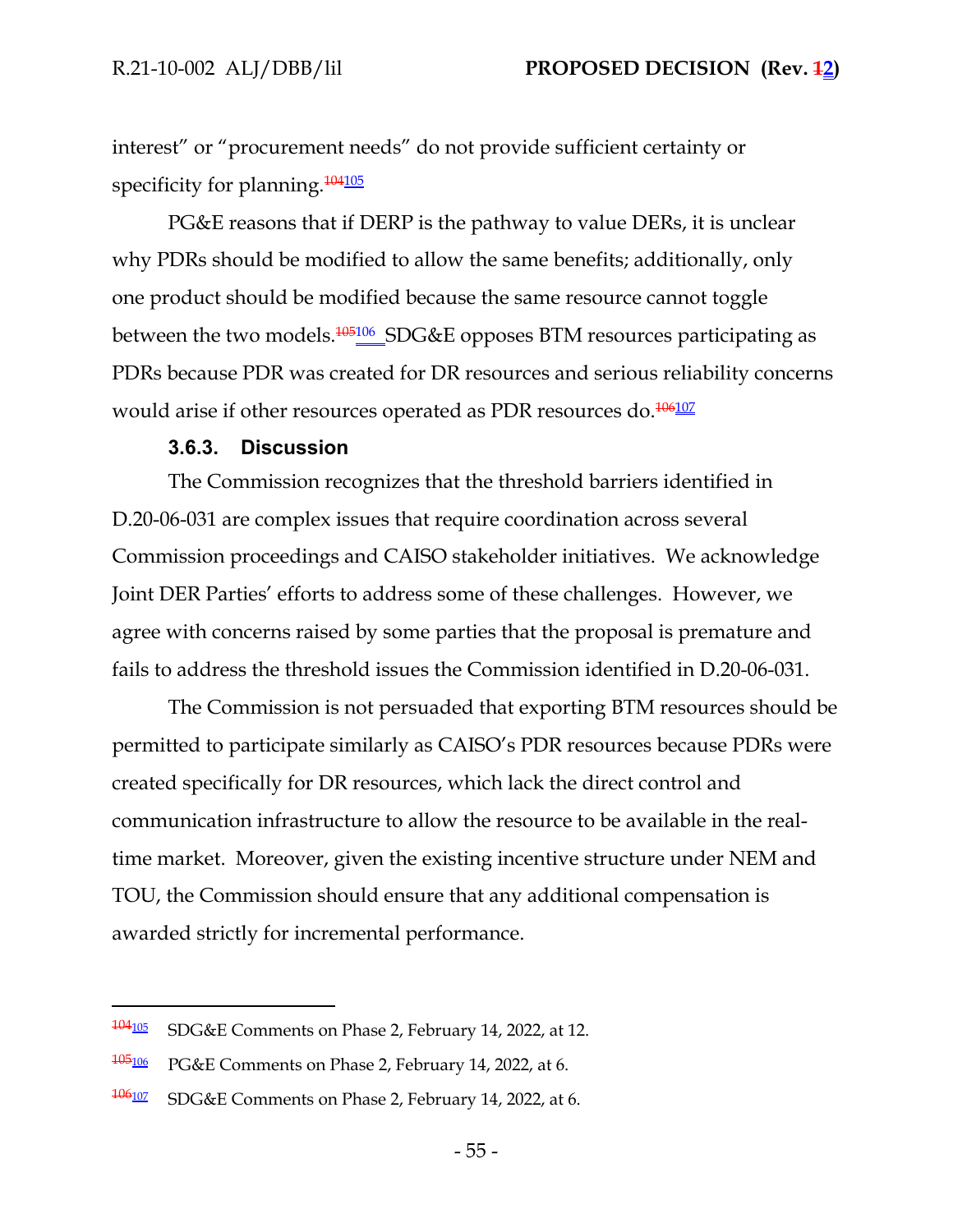The Commission remains concerned about the lack of visibility and availability of BTM resources for dispatch in CAISO markets. Deliverability also remains a key concern given that BTM resources connecting through Rule 21 do not undergo a deliverability study and there is no guarantee that exports are deliverable during peak times. These are particularly important issues given the projected higher levels of BTM resource penetration.

As the Commission stated in D.21-06-029, "a capacity value should be determined after the underlying issues are addressed and after the Commission has determined that BTM resources will be providing incremental, reliable capacity benefits. The Commission cannot assess the capacity value of a product that has not yet been defined."<sup>107108</sup> The Commission reiterates its direction in D.20-06-031 and D.21-06-029: that critical threshold issues must be addressed first before the Commission can consider providing a capacity value to BTM resources. Any future proposal must explicitly address these specific barriers.

#### **4. Reform Track Issues**

In D.21-07-014, the Commission outlined the history of the current RA framework that was first implemented in 2006, and the recent trends and concerns that have arisen, which have led to the Commission's reexamination of the RA program to ensure that the framework can provide grid reliability at all times of the day.<sup>108109</sup> The Commission established five key principles that encompass concerns with the current framework and the objectives of the RA

 $\frac{107108}{100}$  D.21-06-029 at 54.

<sup>108</sup><sup>109</sup> *See* D.21-07-014 at 5-7.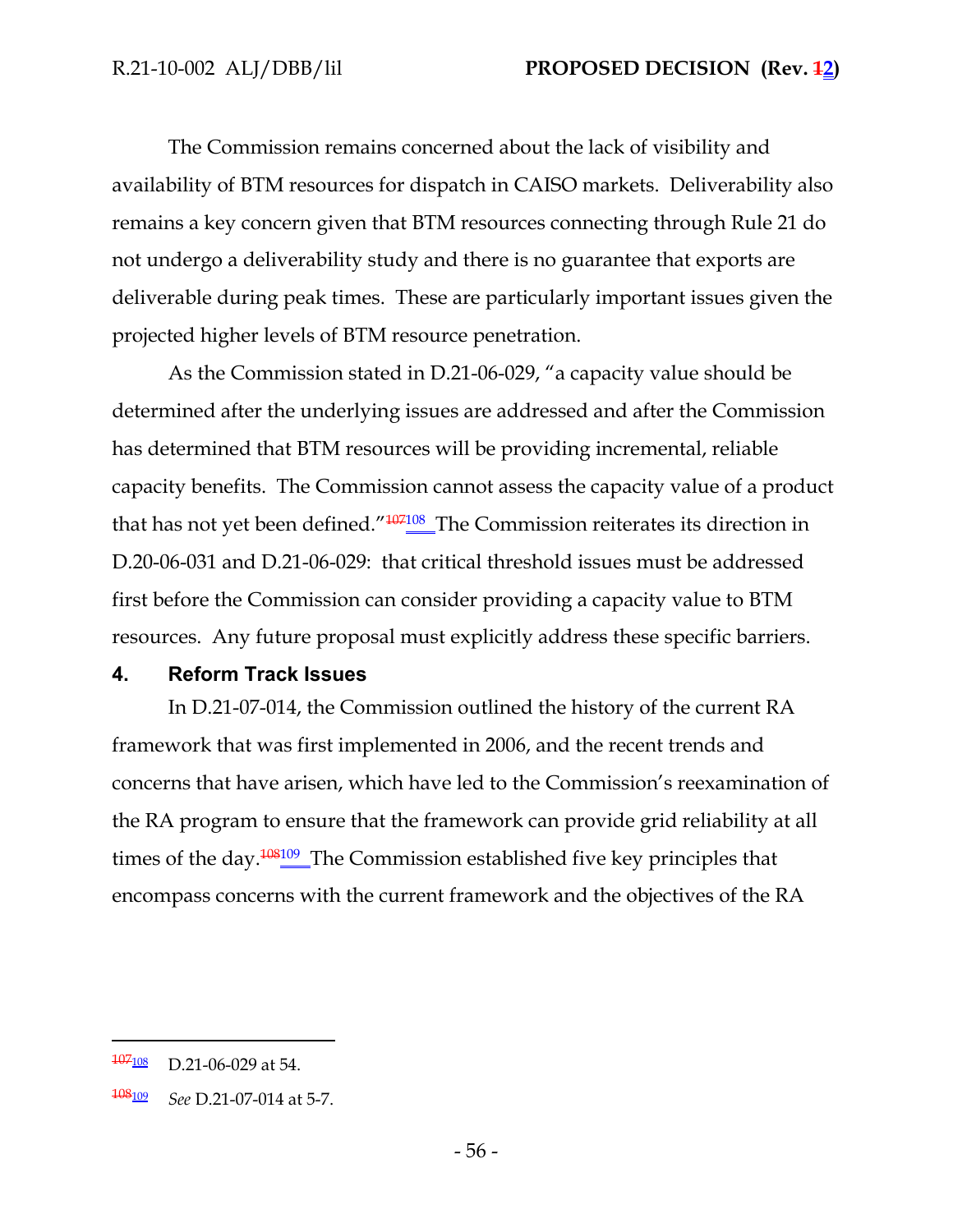program, as set forth in Public Utilities (Pub. Util.) Code Section 380. The principles are as follows:  $\frac{109110}{ }$ 

- Principle 1: To balance ensuring a reliable electrical grid with minimizing costs to customers.
- Principle 2: To balance addressing hourly energy sufficiency for reliable operations with advancing California's environmental goals.
- Principle 3: To balance granularity and precision in meeting hourly RA needs with a reasonable level of simplicity and transactability.
- Principle 4: To be implementable in the near-term (*e.g.,* 2024).
- Principle 5: To be durable and adaptable to a changing electric grid.

The Commission stated that a final proposal should also consider compatibility with existing Commission planning goals and programs, such as the IRP and Renewable Portfolio Standard (RPS) proceedings.

In D.21-07-014, the Commission considered several proposals to restructure the RA program and determined that PG&E's slice-of-day proposal best addressed the principles and concerns with the current framework and was best positioned to be implemented for the 2024 RA year, if further developed.<sup>110111</sup> Parties were directed to undertake a minimum of five workshops to develop implementation details for a final restructuring proposal

 $\frac{109110}{109110}$  Further detail on each of these principles can be found in D.21-07-014 at 25-28.

 $\frac{110111}{110111}$  D.21-07-014 at 38. A detailed description of PG&E's slice-of-day proposal can be found in D.21-07-014 at 12-16.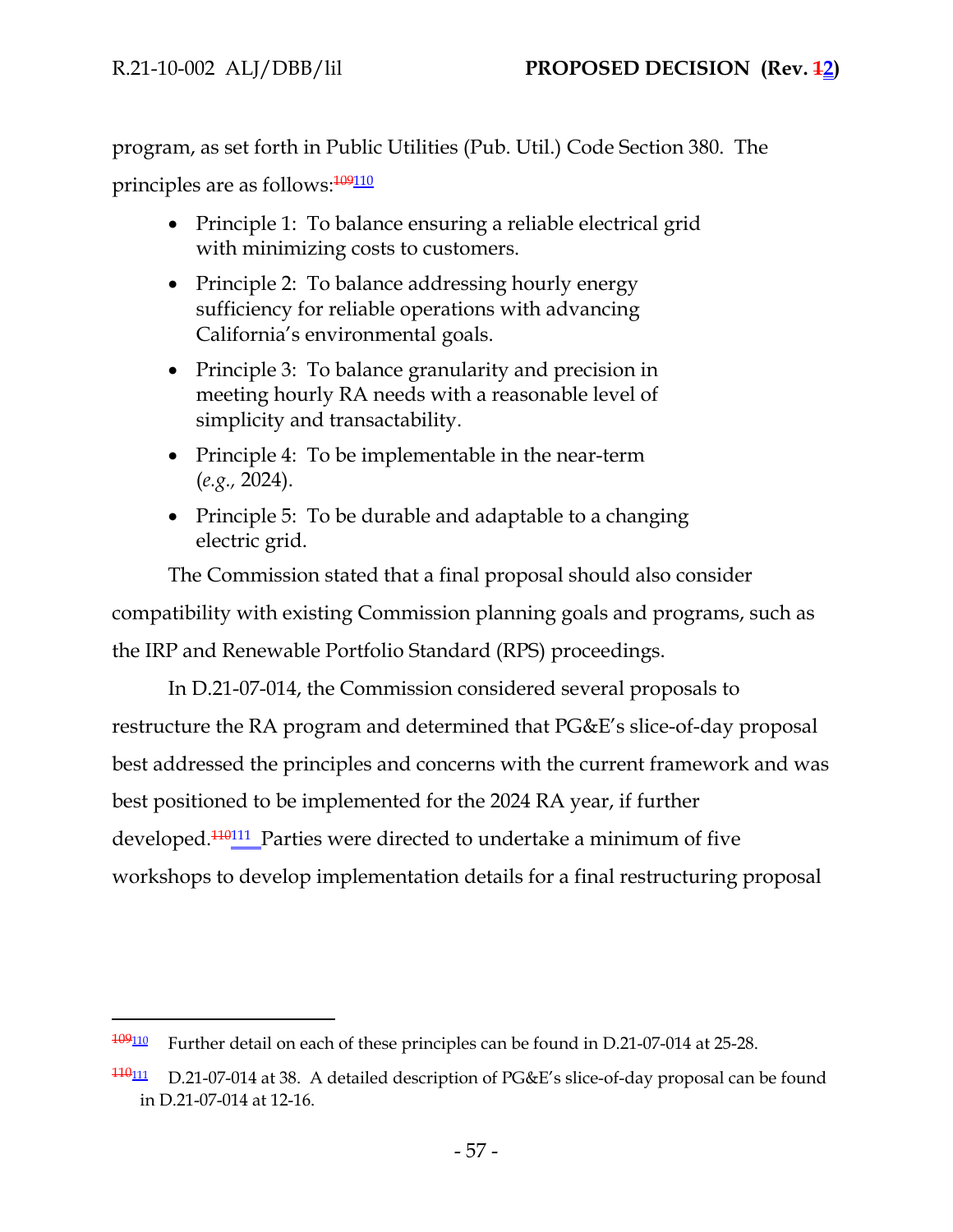based on PG&E's slice-of-day proposal. Workshops would cover the following issues:<sup>111</sup>112

- (1) Structural Elements;
- (2) Resource Counting;
- (3) Need Determination and Allocation;
- (4) Hedging Component; and
- (5) Unforced Capacity Evaluation and Multi-Year Requirement Proposals.

Workshops were also directed to cover the transactability of RA products, multi-day reliability event concerns, and alignment of RA compliance penalties and CAISO backstop procurement. The Commission stated that an implementable RA framework would be one that addresses the above implementation details, as well as the five key principles.

On February 28, 2022, the Future of RA Reform Working Group Report (Reform Report) was submitted by the co-facilitators. The Reform Report outlined several proposals: three proposals on the structural framework, several proposals on specific elements of a framework, as well as hedging and multi-year requirement proposals. Due to the length and detail of the proposals, we summarize the primary components below, as provided in the Reform Report.

## **4.1. SCE's 24-Hour Slice Proposal**

SCE put forth a 24-hour slice proposal that requires each LSE to demonstrate that it has enough capacity to satisfy its specific gross load profile, including PRM, in all 24 hours on CAISO's "worst day" in that month.<sup>112</sup><sup>113</sup> The

<sup>111&</sup>lt;sub>112</sub> *Id.* at OP 1.

<sup>112</sup><sup>113</sup> *See* Future of RA Working Group Report (Reform Report) at 8-25.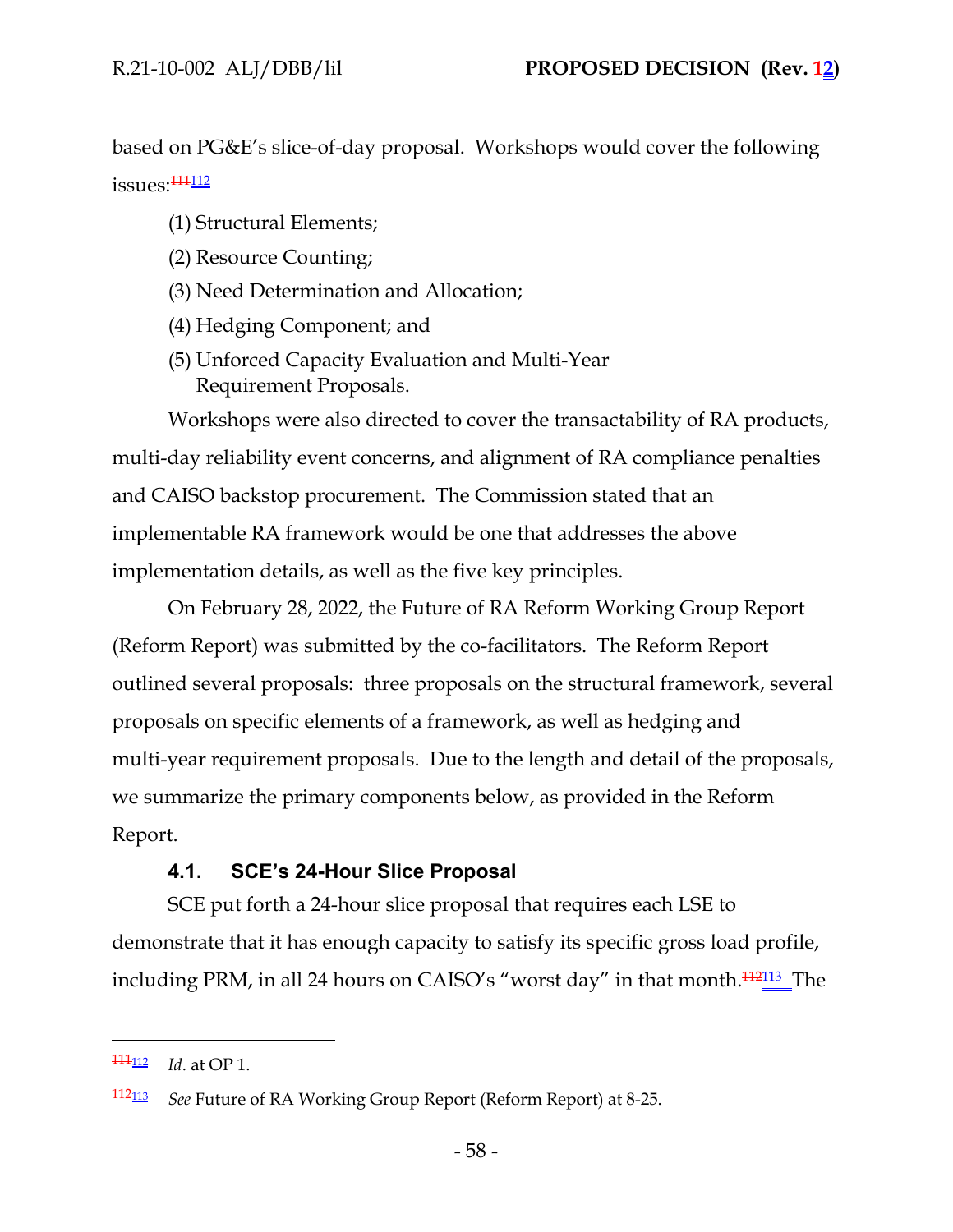"worst day" would be defined as the "day of the month that contains the hour with the highest coincident peak load forecast." For an LSE that uses energy storage to meet requirements, the LSE must demonstrate it has excess capacity that offsets the storage usage plus efficiency losses. An LSE could combine the capabilities of its resource mix to cover all 24 hours.

The load forecast would be based on a bottoms-up approach where the LSE submits an hourly forecast. The existing coincident peak process would be retained, and LSEs' loads would be shaped based on historical 24-hour load shapes, adjusted by the CEC on a pro-rata basis to match the system demand forecast in each hour of the monthly worst day. SCE recommends that the PRM should be informed by the IRP proceeding's LOLE study (*e.g.*, 1-in-10 reliability standard) and apply to all months and hours. SCE proposes a process in the IRP proceeding to confirm the appropriate reliability standard.

An RA resource would offer all its capability to the CAISO market for the quantity of RA shown by the LSE. Resources without daily restrictions would retain the existing MOO for all 24 hours, while a resource with defined hours of operation would have a MOO for the defined hours. SCE proposes that resources must be deliverable to qualify as RA and resources that are partially deliverable can only provide RA for the portion of the resource that is deliverable. SCE supports the continued use of CAISO's on-peak deliverability study process and use of the outputs for the 24-hour slice framework. The deliverability test could evolve over time to consider grid conditions in other hours.

Under SCE's proposal, resource attributes and capabilities would remain bundled. Resources may sell or trade portions of capacity to other LSEs to meet load shapes but cannot sell separate hourly products, as that would effectively

- 59 -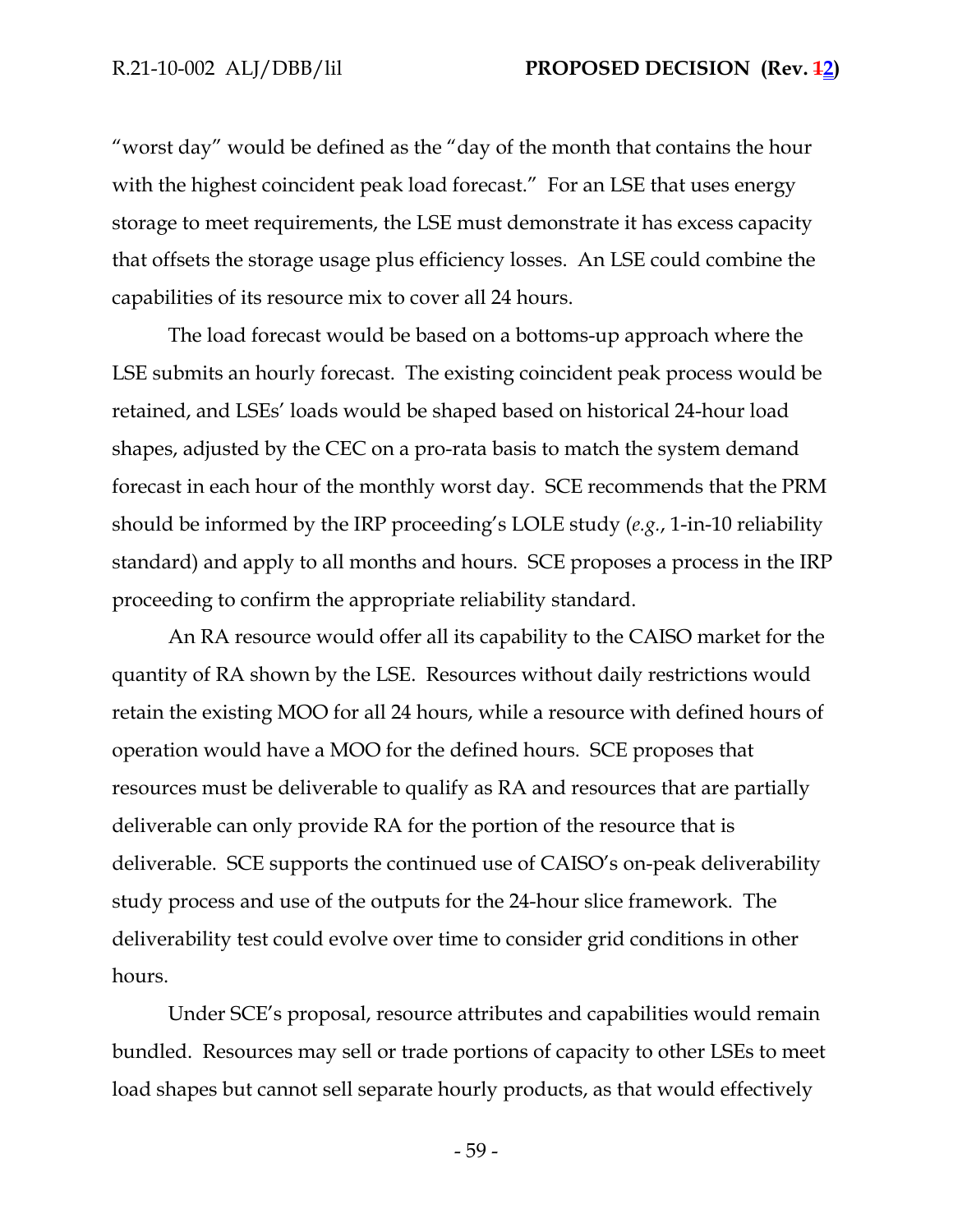sell the same RA capacity multiple times. For this reason, SCE expects that existing contracts would require little or no modification.

The proposal would eliminate the flexible RA requirement and the MCC buckets; however, the four-hour daily output availability requirement for uselimited resources and the local RA program would be retained.

The Commission would maintain a public RA Resource Master Database of resources eligible to sell RA, including the following attributes: Resource ID, available MW of RA capacity, hours available for production, other use limitations, continuous MWh run energy and charging efficiency (for storage), configuration (for hybrid and co-located), applicable hourly profile (for solar and wind). For confidential information, the Commission would have discretion to use a conservative value for the database and as the basis for RA counting.

All resources would continue to have a single monthly NQC representing the deliverability-adjusted peak-hour contribution. Most resources would use the NQC for all slices, but other resources would use hourly profiles consistent with expected capacity contribution in the slice, which would depend on resource size, type, operational characteristics, deliverability status, and location. SCE proposes the following for resource counting:

- Solar and wind resources: based on expected hourly capacity contribution (hourly profile) using a to-be-determined methodology, such as exceedance, hourly ELCC, or other.
- Standalone batteries: based on capacity and duration as shown by the LSE.
- Use-limited resources: based on capacity and available duration as shown by the LSE.
- Imports: based on available hours.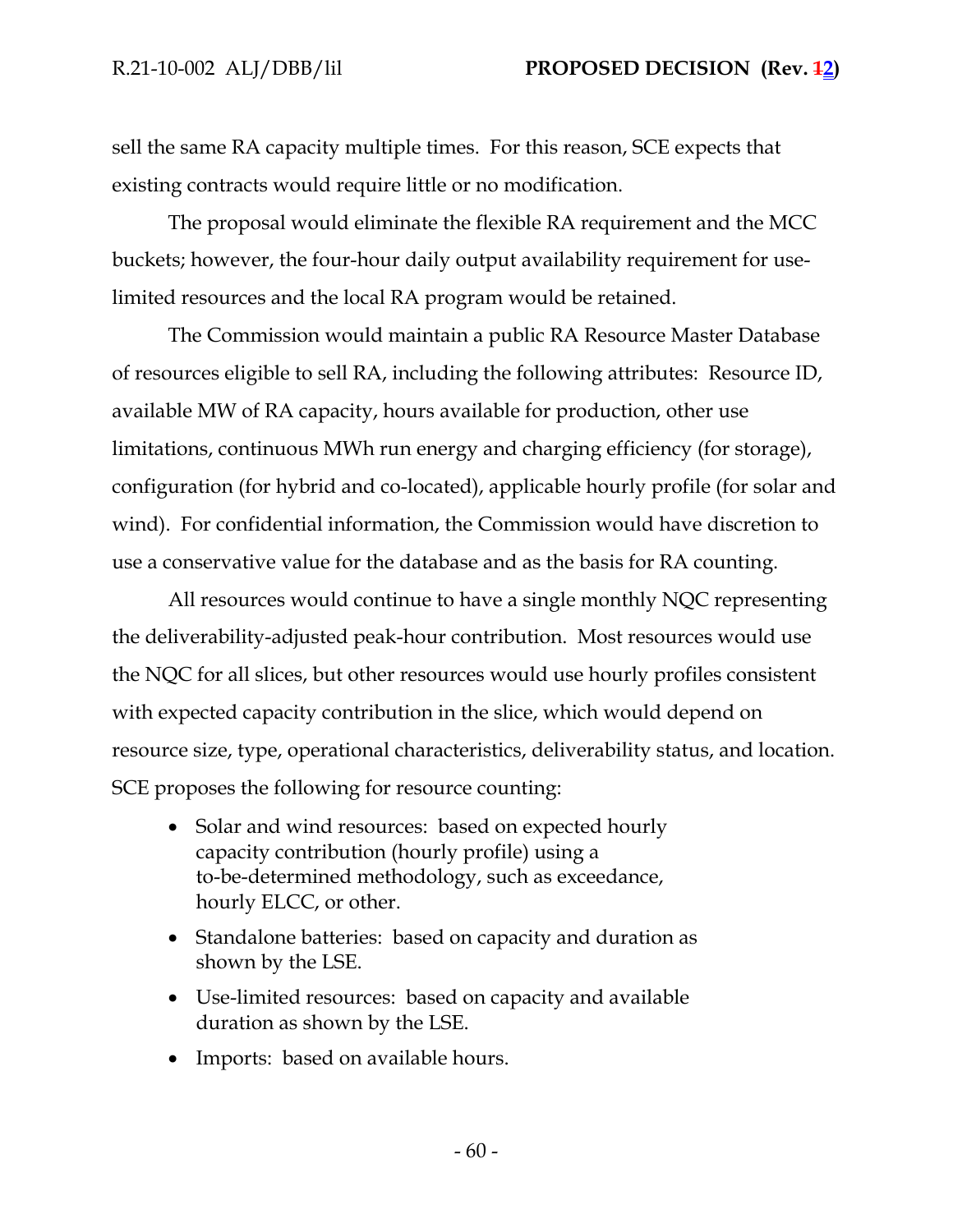- Hybrid resources: requires additional discussion due to unique, complex issues.
- Other resources: based on single counting value for all hours (*e.g*., NQC).

For compliance, SCE recommends verifying the following from an LSE:

- (1) Resources are being shown within their capability. Inconsistencies between an LSE's showing and the database must be corrected by the LSE to satisfy the showing.
- (2) Hourly requirements must be met or exceeded.
- (3) Excess capacity must be shown to cover shown battery capacity.

SCE favors using the current RA penalty structure when an LSE fails to satisfy a showing; that is, when an LSE fails to satisfy its requirements in any 24-hour slice. If the LSE fails in multiple hours, the penalty would be assessed based on the hour with the largest deficiency.

In addition, an LSE that fails a showing would be allocated CAISO backstop costs from deficiencies first, with remaining costs allocated to other impacted LSEs. SCE supports the continued use of CAISO's single-hour deficiency test but to harmonize the new requirements, recommends that CAISO publicly identify the hour it will test for a deficiency and agree to use the Commission's hourly profile value for solar and wind for that hour, as well as the corresponding load level. The Commission can then provide CAISO the QC based on the ELCC of resources for that hour and CAISO can run its normal deliverability and NQC processes.<sup>113114</sup> A deficient LSE should be allocated backstop costs regardless of whether it was deficient in the hour tested.

<sup>113</sup><sup>114</sup> SCE Reply Comments on Reform Report, April 1, 2022, at 7.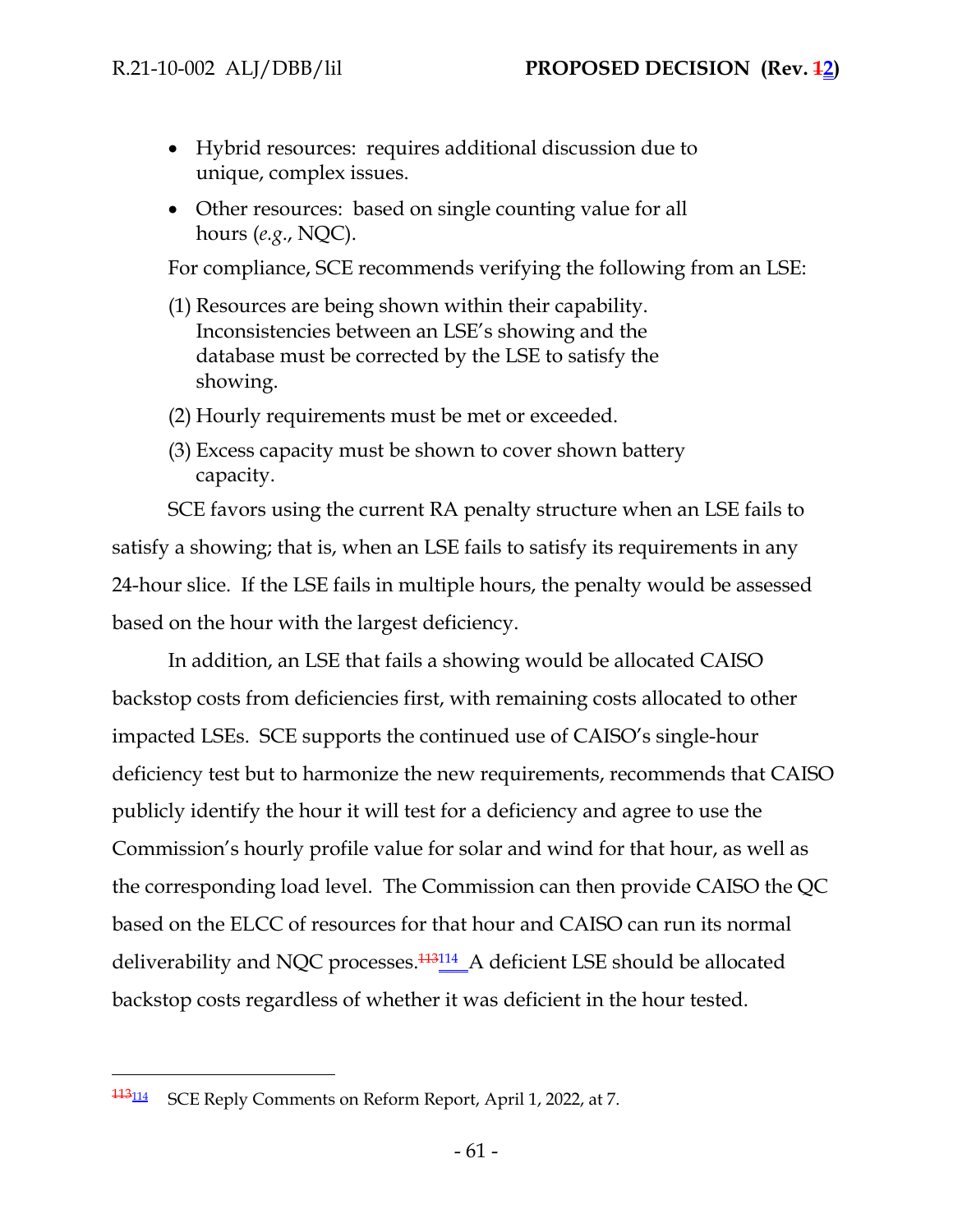### **4.2. PG&E's 24-Hour Slice Proposal Modifications**

PG&E supports much of SCE's 24-hour slice proposal but adds further detail and a different approach regarding resource counting, load forecasting, and MCC buckets.<sup>114115</sup> PG&E states that these elements, with SCE's 24-hour proposal, would constitute a complete framework with few additional issues to resolve.

For solar and wind counting, PG&E recommends an exceedance-based methodology. PG&E asserts that exceedance is less administratively burdensome, more accurately reflects the hourly generation profile of resources, and facilitates easier bucketing of resources (by geography and/or technology) that enables greater levels of granularity. ELCC could be used in IRP and as a check in setting the appropriate exceedance level.

PG&E analyzed how solar and wind performed on high load days, defined as the peak day in the month. Using data from Open Access Same-time Information System (OASIS) and 12 x 24 profiles of solar and wind production on peak load days, PG&E found that for solar, a 60 percent exceedance level showed average hourly generation below peak day performance by a reasonable level. For wind, PG&E found that a 70 percent exceedance level resulted in balanced counting of wind generation capacity. PG&E proposes that initially, a single exceedance level be used across all hours and months but notes that time horizon and risk tolerance could be easily modified.

For dispatchable generation, PG&E recommends maximum generating capability (Pmax) with adjustments for ambient derates to account for performance issues, as an improvement over the status quo. For use-limited

<sup>114</sup><sup>115</sup> *See* Reform Report at 26-31.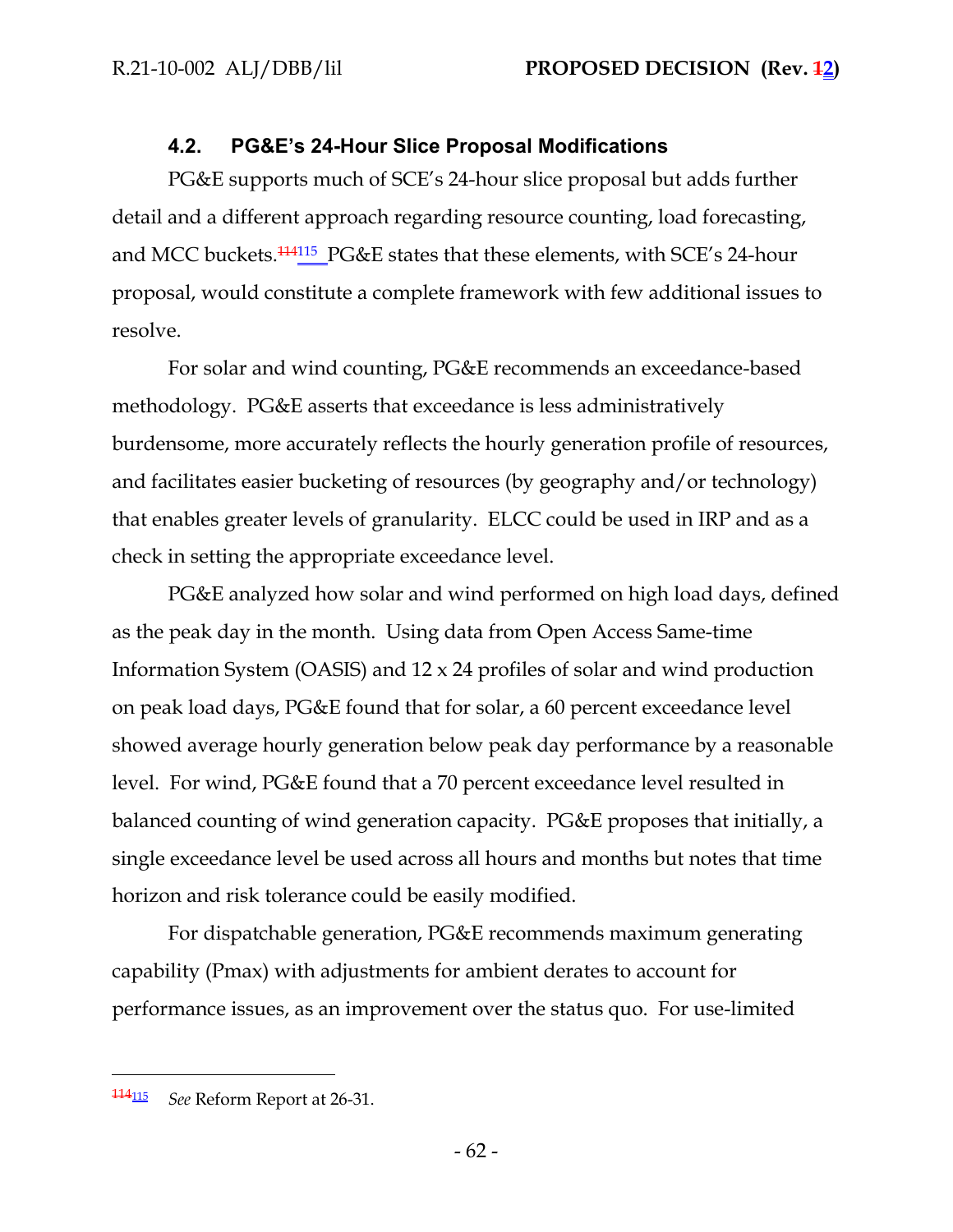thermal units, PG&E recommends that hourly limits due to noise, pollution, or other permit-related limits be included in a broader set of data that Energy Division would make available on RA units. Resources with monthly limitations like starts or run hours would not be captured in this framework but could be explored later.

For storage, PG&E supports use of Pmax plus a gross up for charging loss rates specific to the resource. This offers flexibility in showing MWs across hours (*e.g.*, a 400 MWh battery could be shown for 50 MWs over 8 hours as opposed 100 MWs over 4 hours). PG&E does not oppose multiple cycles per day being shown if the contract allows. Additional showing constraints would need to be included to account for charging between cycles for multi-cycle showings.

For hybrids, PG&E supports using the existing methodology and updating it to account for losses. The existing method tests whether sufficient energy exists to charge the storage component and applies ELCC to any excess energy. This would be updated to apply exceedance to the excess energy. Additional considerations are whether the energy sufficiency test could use exceedance values of the resource and treatment of counting if the resource fails the sufficiency test (*i.e.,* for charging restrictions on storage, this element may not count; if no charging restrictions, additional capacity would be needed in other hours to charge).

For hydroelectric, PG&E supports using the existing exceedance methodology at a resource level, as it gives more weight to poor hydro years and can be adapted to an hourly framework by changing the exceedance calculation process to yield hourly values instead of one gross peak value. For imports, PG&E recommends resource-specific imports be counted based on technology type. Non-resource-specific imports could be counted at the contract value,

- 63 -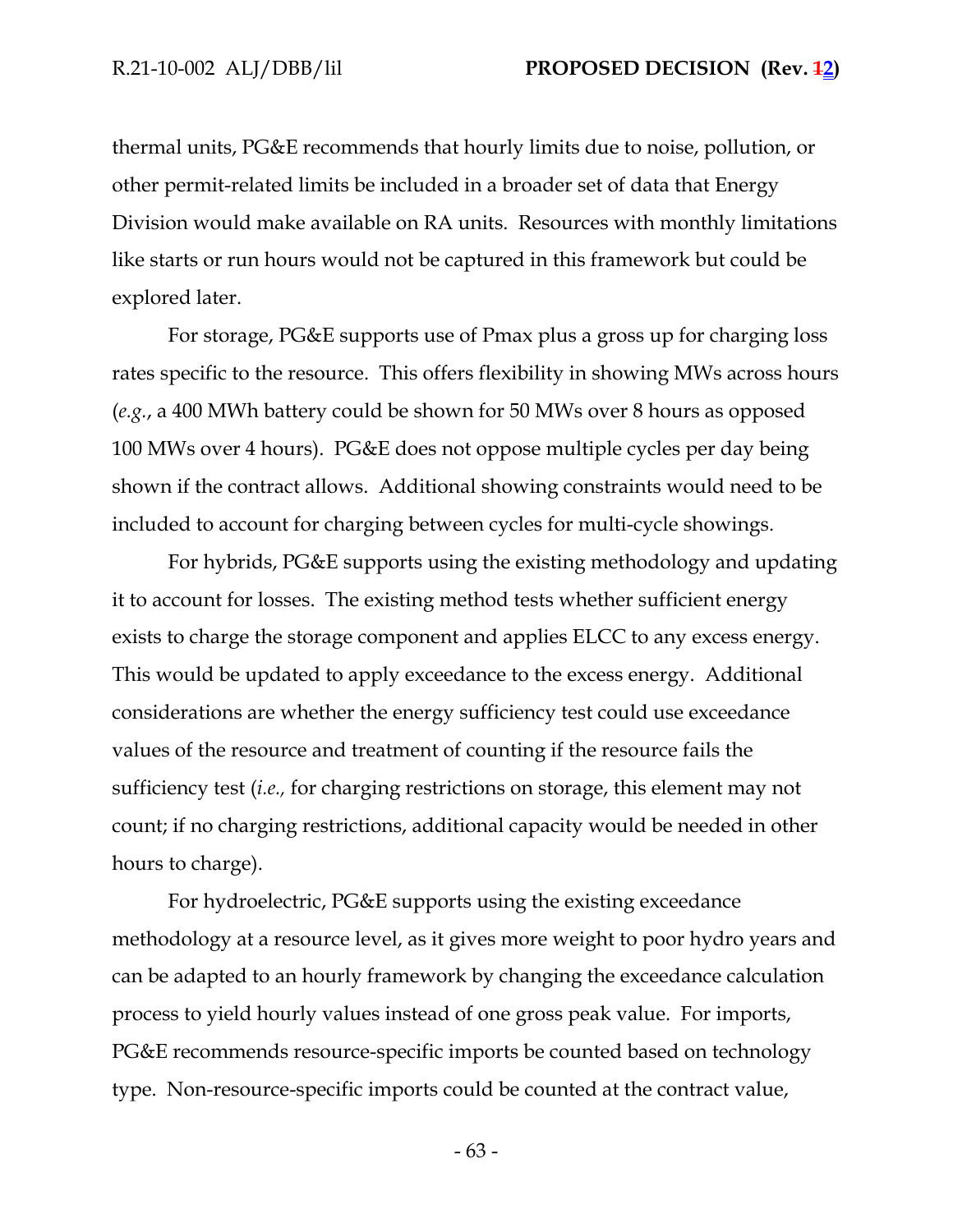subject to the RA requirement that resources must be at least four hours in duration.

For demand response, PG&E defers to the CEC working group but notes that the methodology needs to provide hourly data of DR program availability for use in a slice-of-day framework. For non-dispatchable resources, PG&E notes that this is a small and generally static resource type. The current QC methodology could be used with a single value being applied to all hours, subject to availability constraints.

Regarding load forecasting based on the IEPR forecast, PG&E identifies two options:

- (1) Worst day: identifies the maximum load across all hours in the month and uses the forecast values for that particular day.
- (2) Maximum hourly values: based on the maximum observed value for each hour in the month.

PG&E recommends using maximum hourly values, as PG&E's analysis shows that the monthly peak of each hour does not always fall on the day with the maximum load and this option would provide extra assurances that load will be met in all hours.

PG&E recommends largely eliminating the MCC buckets since the 24-hour framework ensures that LSEs are bringing a mix of resources that once aggregated would ensure reliability across peak condition hours. PG&E supports retaining the DR cap, however, so that the system does not overly rely on DR during multi-day reliability events, which could result from program call limitations or customer fatigue.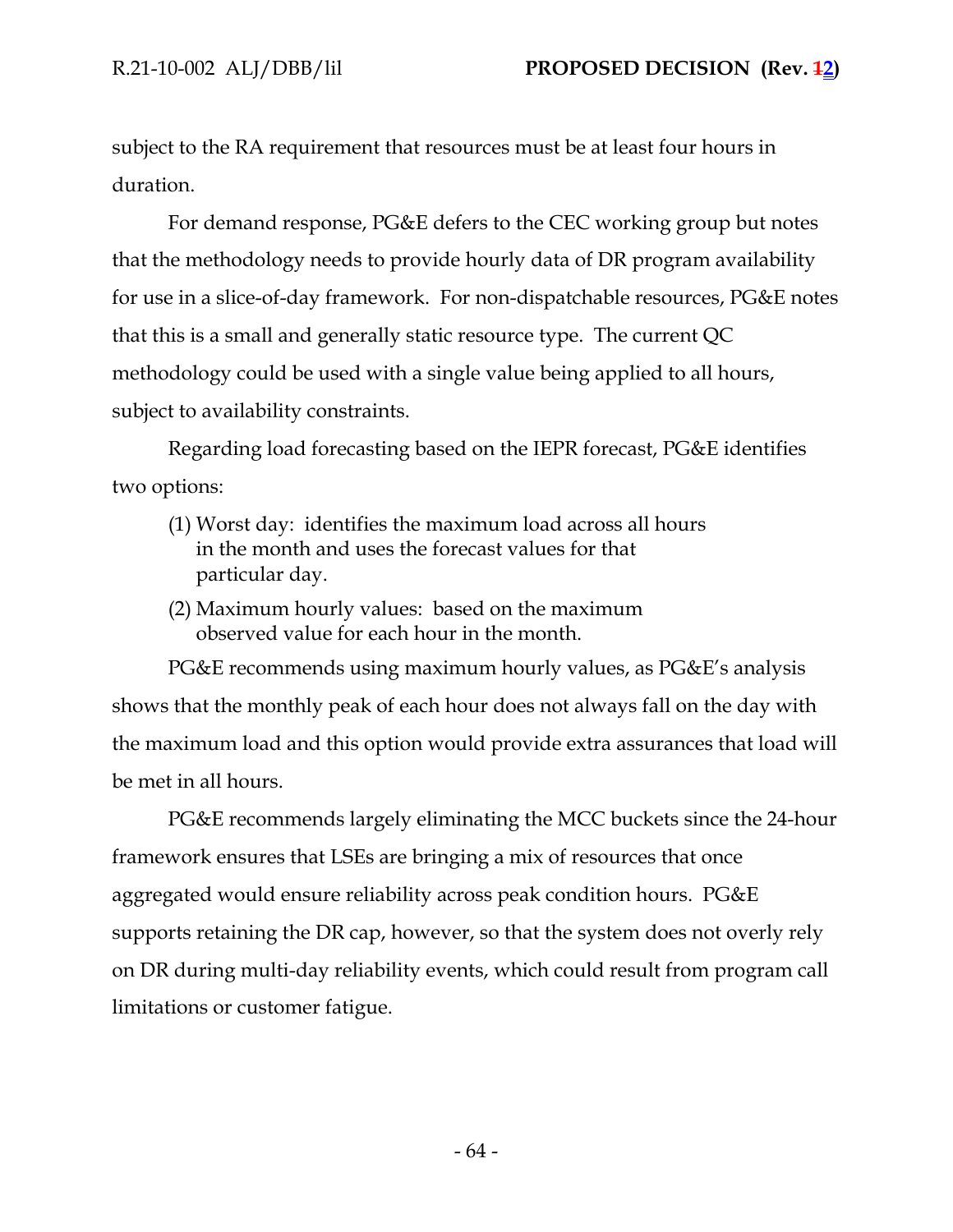## **4.3. Gridwell's Two-Slice Proposal**

Gridwell<sup>115116</sup> submits a proposal for a two-slice structure, with a gross

peak and net peak load requirement.<sup>116117</sup> The proposal has six key elements.

- (1) The monthly showing requirement and single monthly NQC construct would be maintained.
- (2) A biennial 1-in-10-year LOLE study would be performed to determine a system monthly RA gross load requirement that evaluates a loss of load potential across all hours.
- (3) QC methodologies would be updated for all use-limited resources using the ELCC method and thermal resources would be derated using historical ambient derate due to temperature-forced outages.
- (4) An aggregate monthly net load peak assessment would be added to ensure continuous reliability.
- (5) The existing penalty structure would be maintained and each deficient LSE would be penalized for the higher of its gross load deficiency or net peak deficiency in the month.
- (6) MCC buckets 1 to 4 would be eliminated in the 2024 RA year and the DR bucket would be eliminated in the following year after DR counting rules are refined.

Energy sufficiency for charging storage would be captured by LOLE and ELCC studies. Insufficient charging energy would increase the RA requirement and impact ELCC values of solar, storage, etc. in order to maintain a 1-in-10-year LOLE. Storage charging needs should be incorporated into the IRP process to ensure sufficient renewable charging.

<sup>115</sup><sup>116</sup> Gridwell is not a party to this proceeding and submitted its proposal through the Working Group process. Because Gridwell is a non-party, there are limitations to the Commission considering and vetting an informal proposal without input from the sponsoring entity. The Commission has endeavored to evaluate the informal proposal with these limitations.

<sup>116</sup><sup>117</sup> *See* Reform Report at 32-41.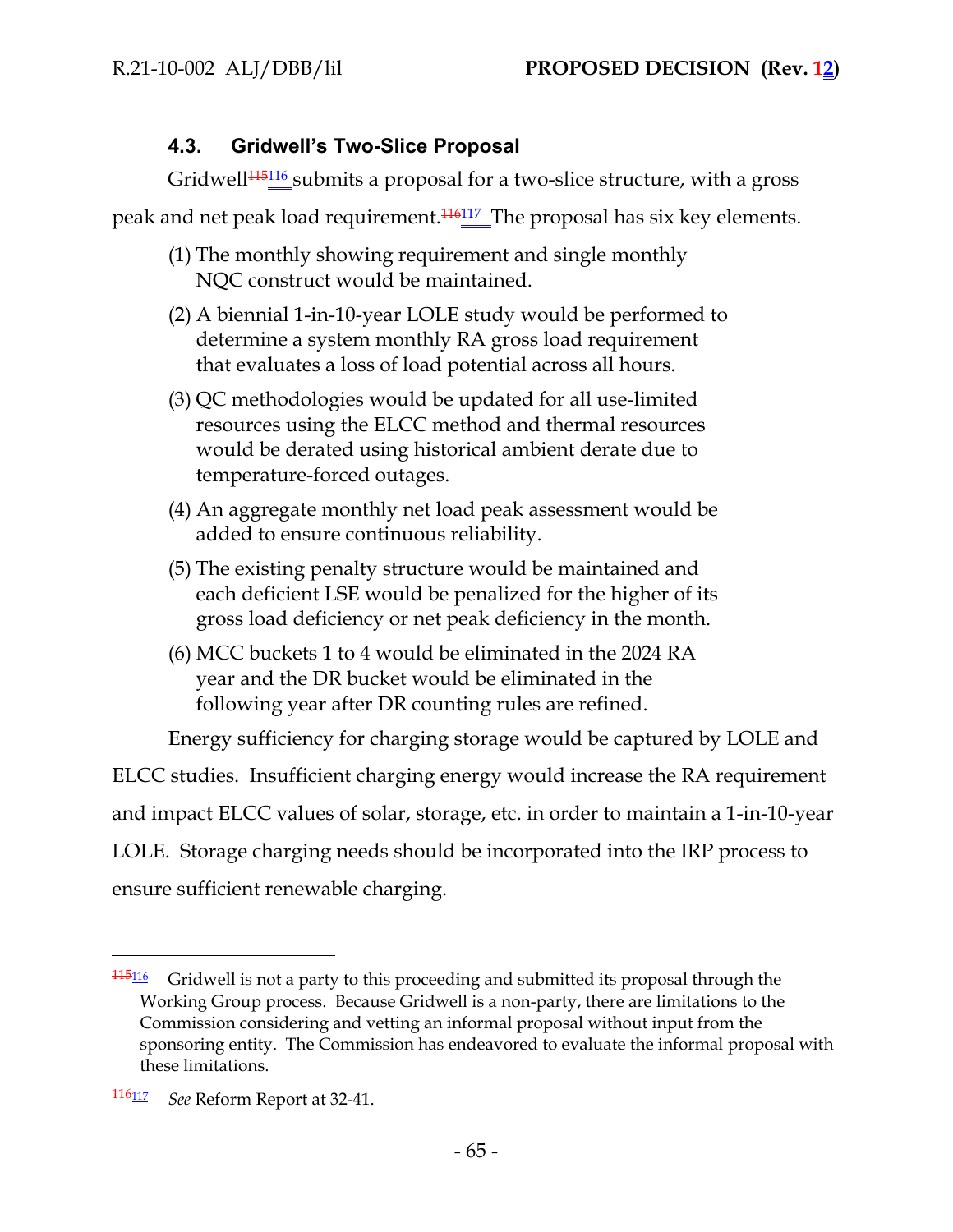For the net peak assessment, the Commission and CAISO would use historical output profiles to cap solar contribution to ensure the net peak assessment only counts resources that are reasonably expected to operate in the test hour. Wind could adjust upward or downward as it typically produces more during the net peak. Any system net peak shortage would be assigned to deficient LSEs.

Gridwell's proposal contemplates minor changes to CAISO rules to accommodate the net peak load assessment. The existing MOO and outage replacement rules, as well as import must-offer and must-flow rules, would be maintained.

The existing ELCC construct would be expanded to value all use-limited resources in two phases. In phase one, the ELCC study would be expanded to include more classes that cover variable energy resources (*e.g.*, solar and wind) and use-limited resources (*e.g*., energy-limited storage). In phase two, ELCC would be expanded for dispatchable hydro, non-dispatchable resources, DR, and non-resource-specific system resources. For wind, solar, storage, and hybrid resources, incremental ELCC values would be developed by classes that reflect specific technology, location, and duration. Hybrid and co-located resource ELCC values would be adjusted for any Investment Tax Credit (ITC) and/or intertie limitations.

For dispatchable thermal, UCAP-light would apply (*i.e.*, deliverable Pmax with ambient derate due to temperature adjustments). For use-limited dispatchable thermal, UCAP-light would apply until an ELCC or UCAP methodology is determined. For dispatchable hydro, non-dispatchable resources, and DR, existing rules would apply until an ELCC or UCAP methodology is determined. Resource-specific system imports would be subject

- 66 -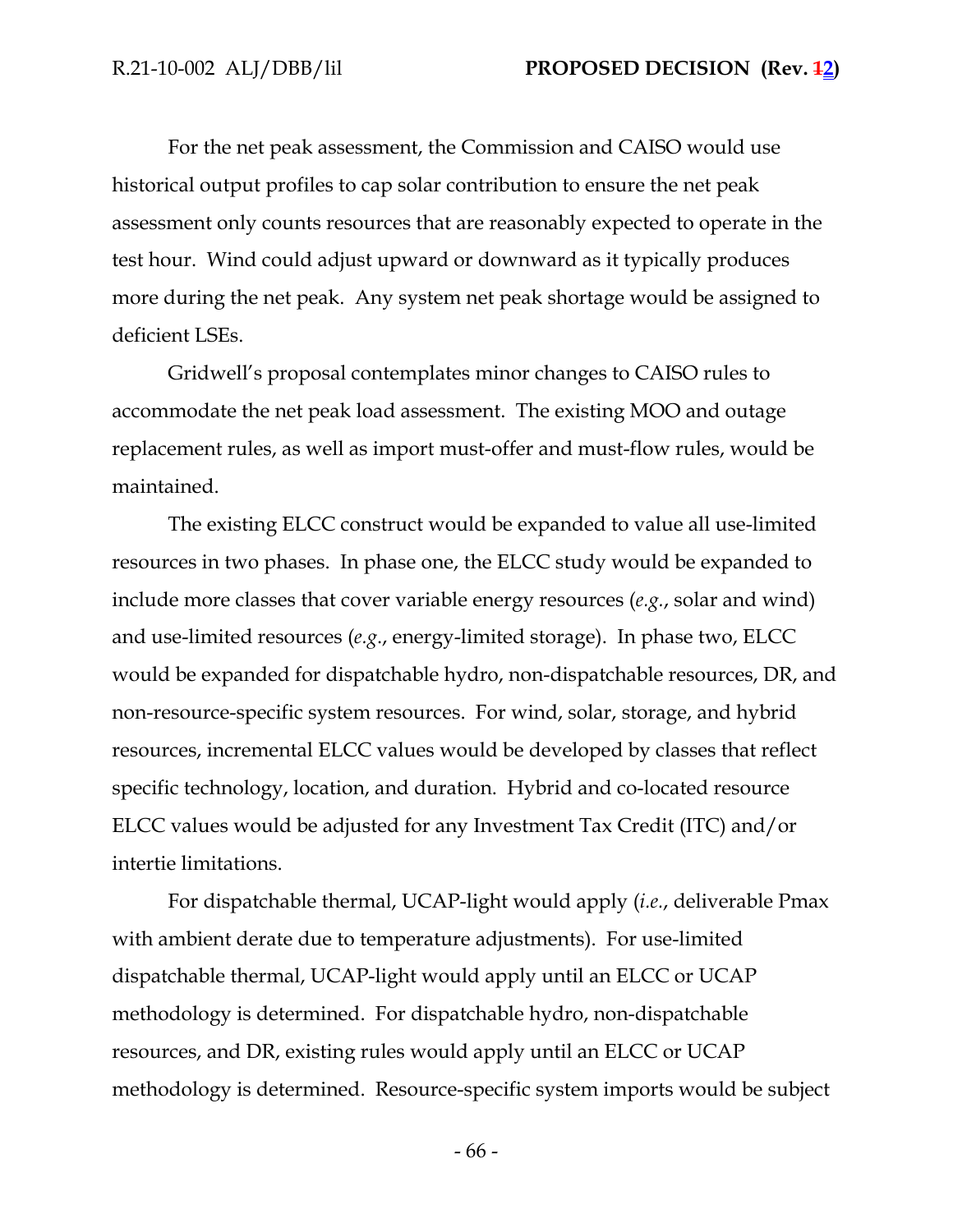to NQC based on the underlying resource supporting the import. For non-resource-specific system imports, existing rules would apply until an ELCC or UCAP methodology is determined.

# **4.4. Comments on Structural Proposals**

All proposals and comments submitted by parties were considered; however, given the large number of parties and volume of comments in this track, some comments may receive little or no discussion.

## **4.4.1. Comments on the 24-Hour Slice Proposals**

Numerous parties support SCE's 24-hour slice proposal, including ACP-CA, Cal Advocates, CalCCA, CEDMC, CEERT, CESA, CLECA, GPI, NRDC, PG&E, SCE, and SEIA/LSA.<sup>117118</sup> Many parties assert that the 24-hour slice proposal best meets the Commission's objectives and direction in D.21-07-014.<sup>118119</sup> Parties assert that use of granular hourly slices would more accurately estimate capacity to meet reliability targets than longer-duration slices, thereby minimizing ratepayer costs.<sup>119120</sup> Parties contend that the proposal

<sup>118</sup><sup>119</sup> *See, e.g.*, CalCCA Comments on Reform Report, March 24, 2022, at 2; CEDMC Comments on Reform Report, March 24, 2022, at 2; CESA Comments on Reform Report, March 24, 2022, at 3; CLECA Comments on Reform Report, March 24, 2022, at 2; SCE Comments on Reform Report, March 24, 2022, at 2; SEIA/LSA Comments on Reform Report, March 24, 2022, at 2.

<sup>117</sup><sup>118</sup> ACP-CA Comments on Reform Report, March 24, 2022, at 5; Cal Advocates Comments on Reform Report, March 24, 2022, at 1; CalCCA Comments on Reform Report, March 24, 2022, at 2; CEDMC Comments on Reform Report, March 24, 2022, at 2; CEERT Comments on Reform Report, March 24, 2022, at 2; CESA Comments on Reform Report, March 24, 2022, at 2; CLECA Comments on Reform Report, March 24, 2022, at 2; GPI Comments on Reform Report, March 24, 2022, at 1; NRDC Comments on Reform Report, March 24, 2022, at 2; PG&E Comments on Reform Report, March 24, 2022, at 1; SCE Comments on Reform Report, March 24, 2022, at 2; SEIA/LSA Comments on Reform Report, March 24, 2022, at 1.

<sup>119</sup><sup>120</sup> *See, e.g.,* Cal Advocates Comments on Reform Report, March 24, 2022, at 5; CESA Comments on Reform Report, March 24, 2022, at 3; CLECA Comments on Reform Report, March 24, 2022, at 3; SEIA/LSA Comments on Reform Report, March 24, 2022, at 4.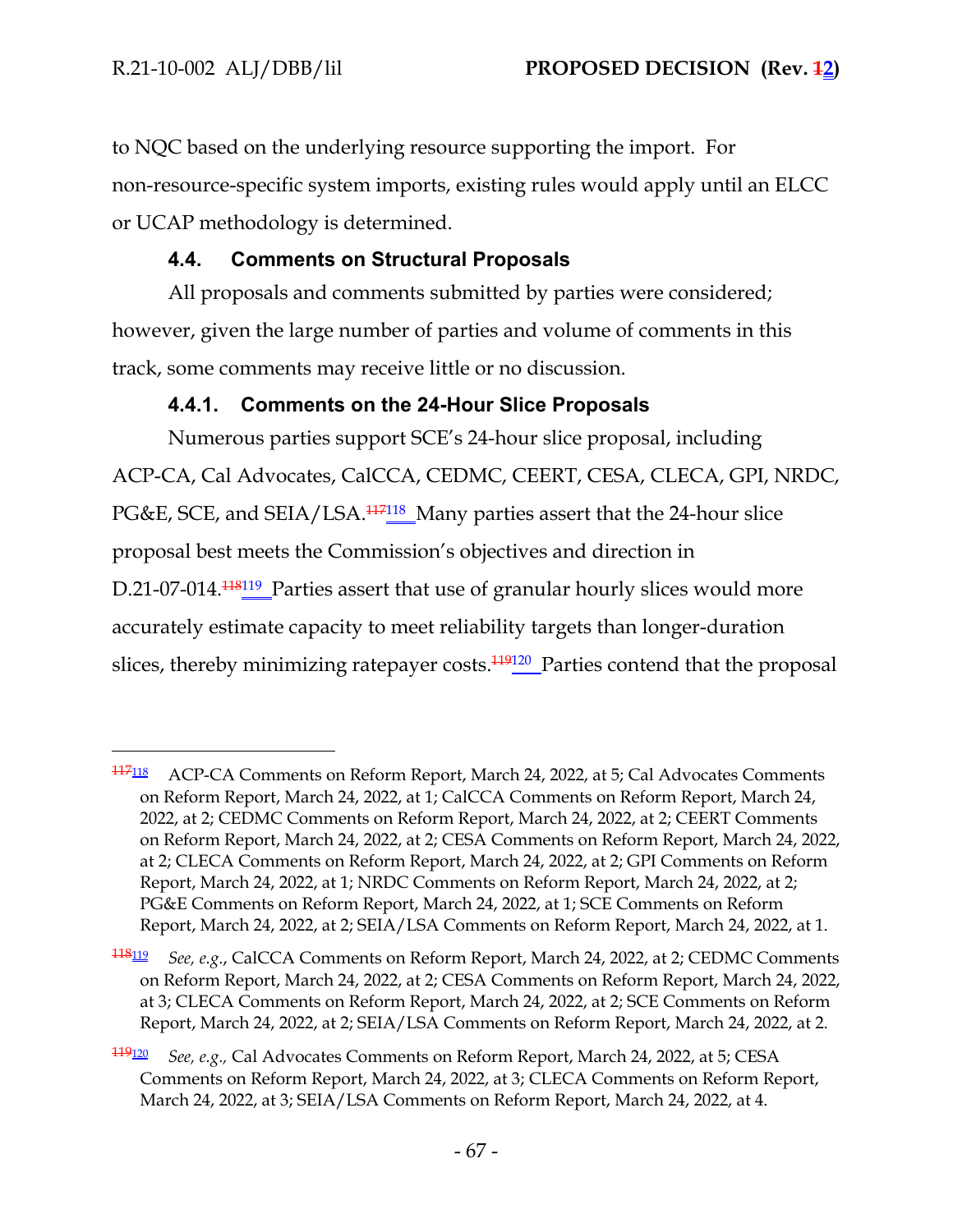directly addresses energy storage charging sufficiency concerns through RA filings on an individual LSE basis.<sup>120121</sup>

Proponents of the 24-hour slice state that it is a more durable solution because it addresses gross and net load peaks, contemplates counting rules that accurately measure the reliability contribution of renewable and use-limited technologies, and can be adapted to address future reliability concerns while minimizing counting revisions.<sup>121122</sup> Parties claim that the proposal would advance the state's environmental goals by requiring LSEs to show that their portfolios meet load in every hour.<sup>122123</sup>

Numerous parties believe it is feasible to resolve the outstanding issues in SCE's proposal and implement the framework by 2024.<sup>123124</sup> Alternatively, multiple parties support a test year for SCE's proposal for 2024 with full

<sup>120</sup><sup>121</sup> *See, e.g.,* CAISO Comments on Reform Report, March 24, 2022, at 5; Cal Advocates Comments on Reform Report, March 24, 2022, at 5; CESA Comments on Reform Report, March 24, 2022, at 4; CLECA Comments on Reform Report, March 24, 2022, at 3.

<sup>121</sup><sup>122</sup> *See, e.g.*, Cal Advocates Comments on Reform Report, March 24, 2022, at 5; CalCCA Comments on Reform Report, March 24, 2022, at 3; CEERT Reply Comments on Reform Report, April 1, 2022, at 3; CESA Comments on Reform Report, March 24, 2022, at 6; NRDC Comments on Reform Report, March 24, 2022, at 2; SCE Reply Comments on Reform Report, April 1, 2022, at 3; SEIA/LSA Comments on Reform Report, March 24, 2022, at 5.

<sup>122</sup><sup>123</sup> *See, e.g.,* CESA Comments on Reform Report, March 24, 2022, at 4; NRDC Reply Comments on Reform Report, April 1, 2022, at 6; SCE Reply Comments on Reform Report, April 1, 2022, at 1.

<sup>123</sup><sup>124</sup> *See, e.g.*, Cal Advocates Comments on Reform Report, March 24, 2022, at 3; CEERT Comments on Reform Report, March 24, 2022, at 2; CESA Comments on Reform Report, March 24, 2022, at 5; CLECA Comments on Reform Report, March 24, 2022, at 11; NRDC Comments on Reform Report, March 24, 2022, at 6; PG&E Comments on Reform Report, March 24, 2022, at 1; SCE Comments on Reform Report, March 24, 2022, at 3; SEIA/LSA Comments on Reform Report, March 24, 2022, at 6.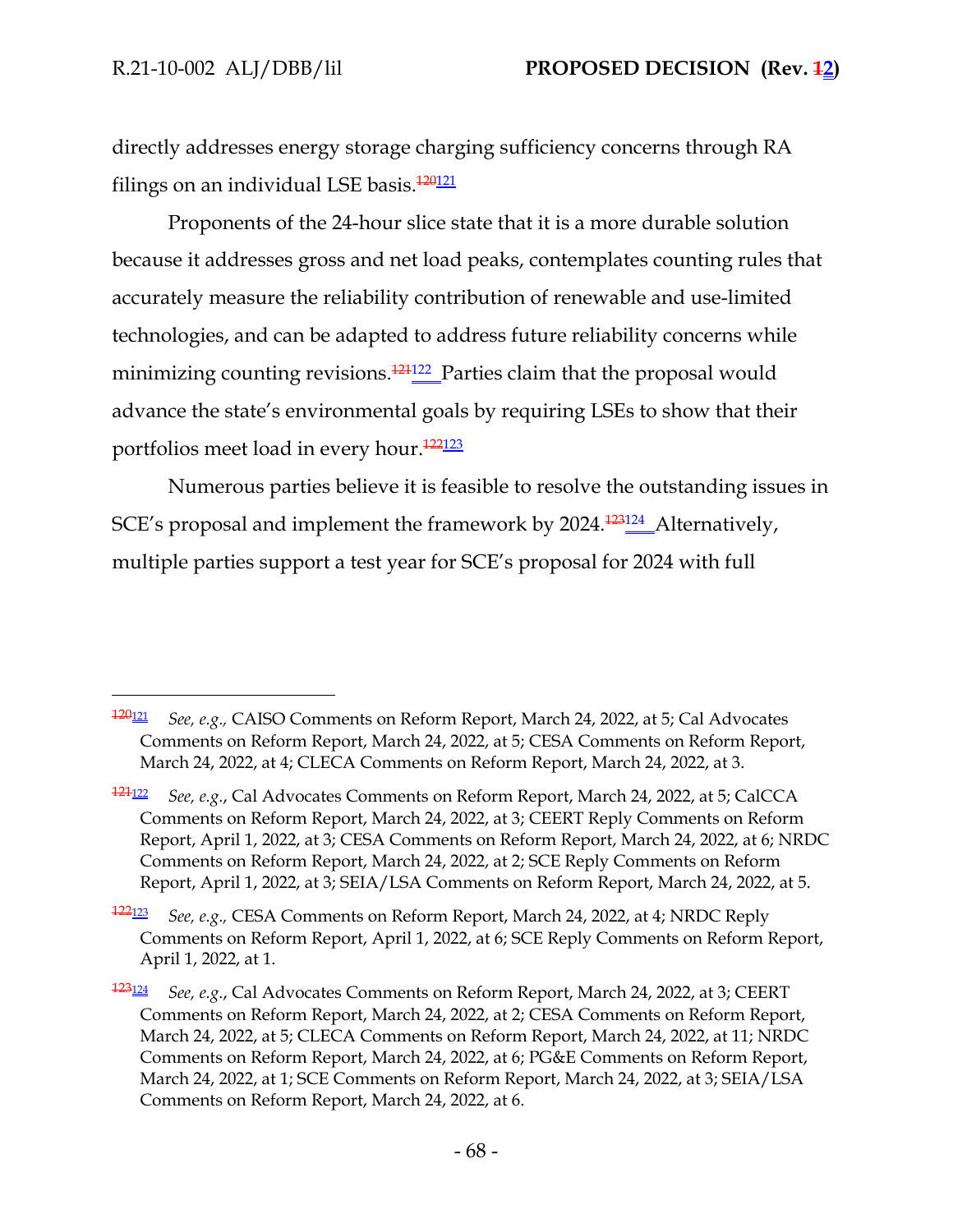implementation in 2025,<sup>124125</sup> while others support a test year for 2023.<sup>125126</sup> CAISO notes that any deviation from assessing peak demand using a single NQC value will require significant changes to CAISO's processes and will make it challenging for 2024 implementation.<sup>126127</sup>

Opponents of the 24-hour slice proposal generally argue that it is too complex and not implementable by  $2024$ ,  $\frac{127128}{27126}$  that it may be more costly and challenging for LSEs to shape procurement to hourly requirements that may lead to over-procurement,<sup>128129</sup> and that it may complicate LSE compliance.<sup>129130</sup> Critics state that the 24-hour slice proposal does not rely on rigorous ELCC analysis and departs from a probabilistic framework.<sup>130131</sup> Parties point out that

<sup>124</sup><sup>125</sup> *See, e.g.,* ACP-CA Comments on Reform Report, March 24, 2022, at 2; CAISO Comments on Reform Report, March 24, 2022, at 6; Cal Advocates Comments on Reform Report, March 24, 2022, at 3; CalCCA Reply Comments on Reform Report, April 1, 2022, at 3; CESA Reply Comments on Reform Report, April 1, 2022, at 4; Joint CCAs Comments on Reform Report, March 24, 2022, at 8; SCE Comments on Reform Report, March 24, 2022, at 3.

<sup>125</sup><sup>126</sup> *See, e.g.*, NRDC Comments on Reform Report, March 24, 2022, at 6.

<sup>126</sup><sup>127</sup> CAISO Comments on Reform Report, March 24, 2022, at 6.

<sup>127</sup><sup>128</sup> *See, e.g.,* Calpine Comments on Reform Report, March 24, 2022, at 1; MRP Comments on Reform Report, March 24, 2022, at 7; WPTF Comments on Reform Report, March 24, 2022, at 9.

<sup>128</sup><sup>129</sup> *See, e.g.,* Calpine Comments on Reform Report, March 24, 2022, at 2; Joint CCAs Comments on Reform Report, March 24, 2022, at 4.

<sup>129</sup><sup>130</sup> *See, e.g.,* Calpine Comments on Reform Report, March 24, 2022, at 4; CEJA/UCS Comments on Reform Report, March 24, 2022, at 10; MRP Comments on Reform Report, March 24, 2022, at 13; SDG&E Comments on Reform Report, March 24, 2022, at 8.

<sup>130</sup><sup>131</sup> *See, e.g.,* Calpine Comments on Reform Report, March 24, 2022, at 4; CEJA/UCS Comments on Reform Report, March 24, 2022, at 6; MRP Reply Comments on Reform Report, April 1, 2022, at 9.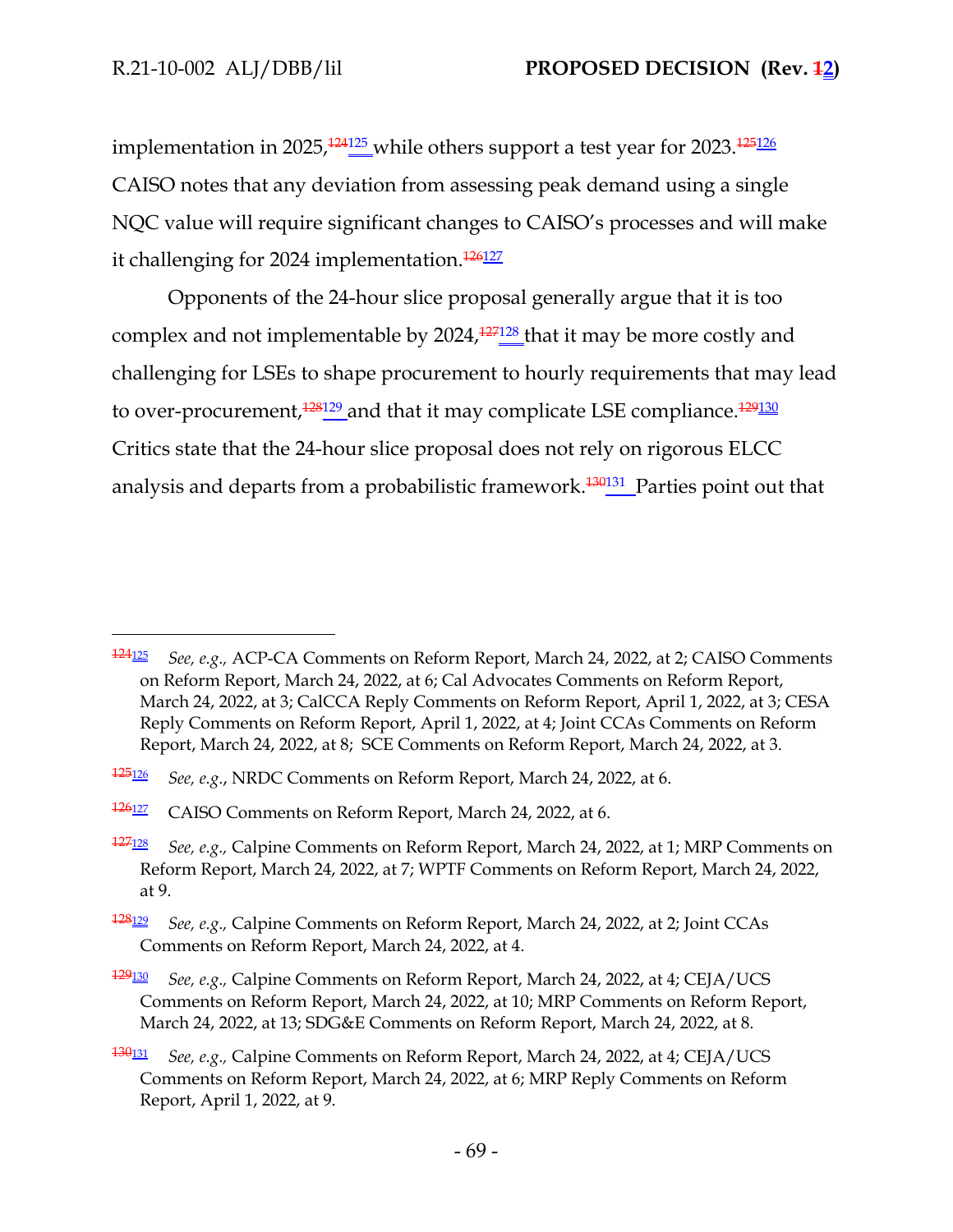the proposal does not address multi-day reliability issues or account for trading resources and load obligations.<sup>131132</sup>

Some parties, such as Joint CCAs, SDG&E, and CEJA/UCS, claim that the proposal could result in over-procurement of gas resources because they are available for all 24 hours, which may lead to unnecessary retention of gas power plants.<sup>132133</sup> CEJA/UCS highlight, however, that there is insufficient analysis on this issue. Joint CCAs contend that this may create market power for gas resource owners, as gas contracts tend to be under long-term contracts or owned by IOUs. CLECA and NRDC disagree that the 24-hour proposal would hinder transition from gas-fired generation and state that with the elimination of the MCC buckets, LSEs can meet their 24-hour load with clean, use-limited resources, which will further the retirement of thermal resources.<sup>133134</sup> CLECA states that California law has established a timeline for transition to clean energy, which must be met by all LSEs regardless of the proposal adopted.

### **4.4.2. Comments on the Two-Slice Proposal**

Multiple parties support Gridwell's proposal, including AReM, Calpine, CalWEA, IEP, Joint CCAs, MRP, SDG&E, Shell Energy, and WPTF.<sup>134135</sup> Parties

<sup>131</sup><sup>132</sup> *See, e.g.,* Calpine Comments on Reform Report, March 24, 2022, at 3; IEP Comments on Reform Report, March 24, 2022, at 4; Joint CCAs Comments on Reform Report, March 24, 2022, at 2; MRP Comments on Reform Report, March 24, 2022, at 12; SDG&E Comments on Reform Report, March 24, 2022, at 6.

<sup>&</sup>lt;sup>132</sup><sup>132</sup><sub>133</sub> CEJA/UCS Comments on Reform Report, March 24, 2022, at 9; Joint CCAs Comments on Reform Report, March 24, 2022, at 4; SDG&E Comments on Reform Report, March 24, 2022, at 6.

<sup>133</sup><sup>134</sup> CLECA Reply Comments on Reform Report, April 1, 2022, at 5; NRDC Reply Comments on Reform Report, April 1, 2022, at 5.

<sup>&</sup>lt;sup>134<sub>135</sub></sup> Calpine Comments on Reform Report, March 24, 2022, at 1; CalWEA Comments on Reform Report, March 24, 2022, at 1; IEP Comments on Reform Report, March 24, 2022, at 1; Joint CCAs Comments on Reform Report, March 24, 2022, at 1; MRP Comments on Reform *Footnote continued on next page.*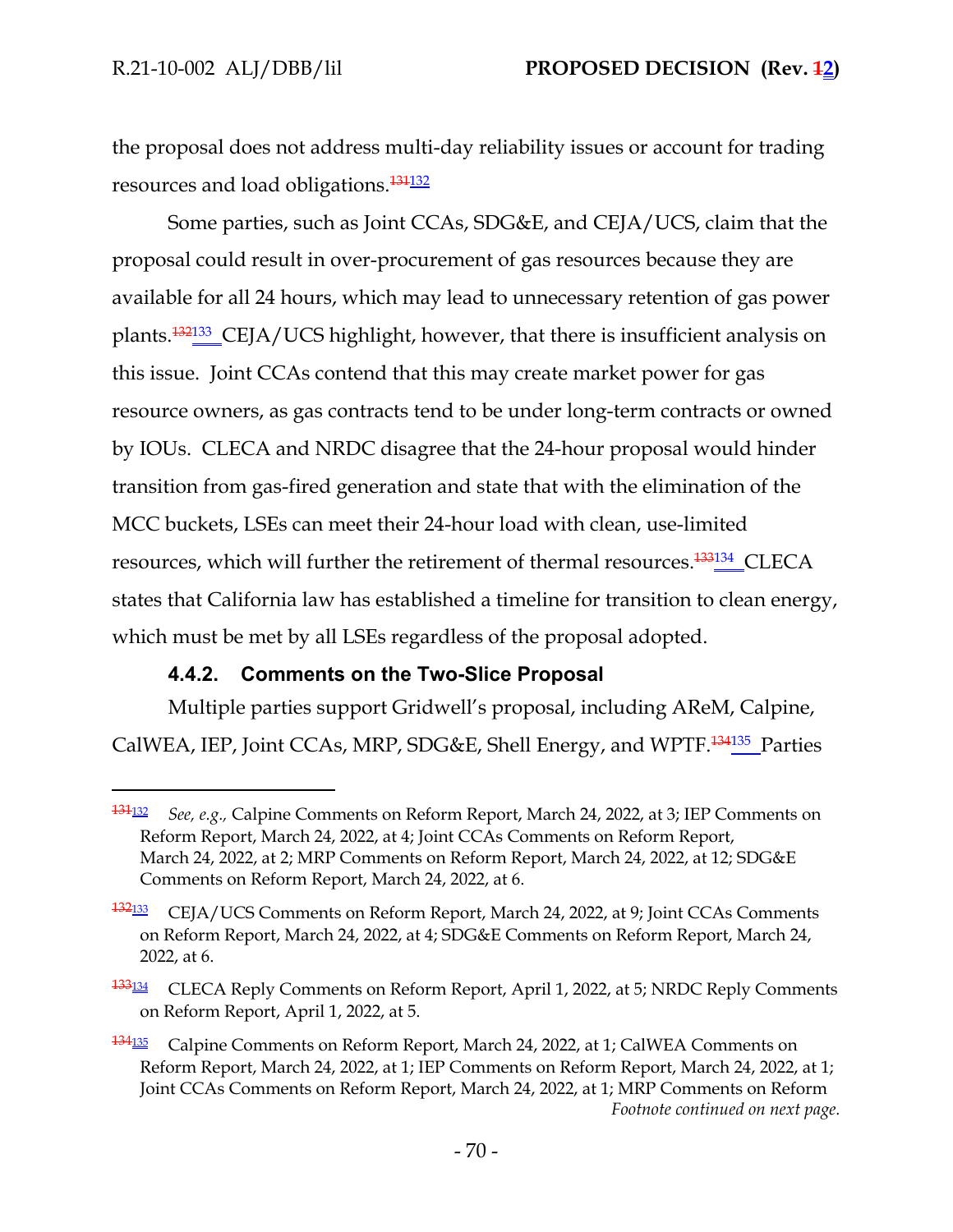generally state that the proposal provides an acceptable level of granularity and reliability by applying and updating ELCC values, which is a more rigorous, probabilistic approach to assigning capacity value.<sup>135136</sup> The proposal is effectively the current RA framework, or an enhanced version, with a new PRM and ELCC values applied to more resources based on an LOLE study.<sup>136137</sup>\_By maintaining much of the current RA program, the proposal has limited risk of unintended consequences, does not overly disrupt the existing bilateral RA framework, and requires only minor changes to CAISO's tariff rules.<sup>137138</sup> Because the proposal only requires updating the PRM and ELCC values based on an LOLE study, the proposal is readily implementable by 2024.<sup>138<u>139</u></sup>

The two-slice proposal addresses energy storage charging sufficiency using ELCC because when ELCC values are determined, all hours are simulated and if storage is not able to sufficiently charge for reliability purposes, loss of

<sup>137</sup><sup>138</sup> *See, e.g.*, CalWEA Comments on Reform Report, March 24, 2022, at 2; IEP Comments on Reform Report, March 24, 2022, at 3, 6; MRP Comments on Reform Report, March 24, 2022, at 7; WPTF Comments on Reform Report, March 24, 2022, at 9.

Report, March 24, 2022, at 6; Shell Energy Comments on Reform Report, March 24, 2022, at 2; WPTF Comments on Reform Report, March 24, 2022, at 1.

<sup>135</sup><sup>136</sup> *See, e.g.,* Calpine Comments on Reform Report, March 24, 2022, at 4; IEP Comments on Reform Report, March 24, 2022, at 8; SDG&E Comments on Reform Report, March 24, 2022, at 4; Shell Energy Comments on Reform Report, March 24, 2022, at 5.

<sup>136</sup><sup>137</sup> *See, e.g.,* Calpine Comments on Reform Report, March 24, 2022, at 5; Joint CCAs Comments on Reform Report, March 24, 2022, at 3, MRP Comments on Reform Report, March 24, 2022, at 7; SDG&E Comments on Reform Report, March 24, 2022, at 4.

<sup>138</sup><sup>139</sup> *See, e.g.,* MRP Comments on Reform Report, March 24, 2022, at 7; Calpine Comments on Reform Report, March 24, 2022, at 5; CalWEA Comments on Reform Report, March 24, 2022, at 2; WPTF Comments on Reform Report, March 24, 2022, at 7.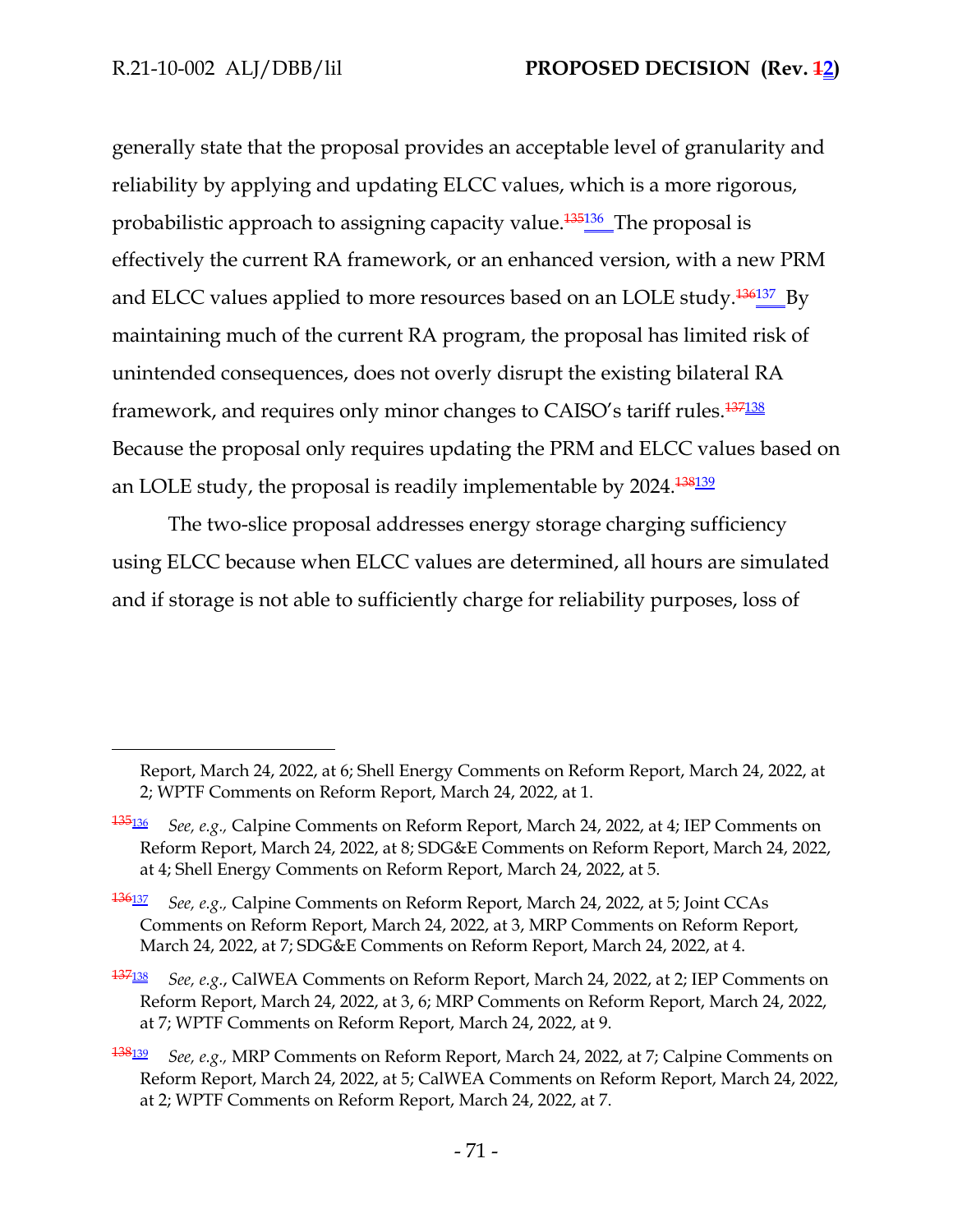load events in the modeling and ELCC values would reflect this.<sup>139140</sup> The proposal better addresses multi-day reliability events if such events are reflected in the inputs for the ELCC analysis.<sup>140141</sup>

Some parties state that the two-slice framework fails to meet the Commission's principles as directed in D.21-07-014.<sup>141142</sup> Critics assert that it maintains the existing RA framework with one requirement for a net load reliability check.<sup>142143</sup> Parties also argue that there is no requirement to evaluate hours beyond the gross peak and thus, there is no granularity in meeting hourly needs.<sup>143144</sup> PG&E and NRDC point out that CAISO has stated that the gross peak and net peak demand hours will converge by 2023, which means the twoslice proposal appears to be the existing RA framework without the MCC requirements.<sup>144145</sup> Parties argue that by removing the MCC buckets, the

- <sup>141</sup><sup>142</sup> *See, e.g.,* CEERT Reply Comments on Reform Report, April 1, 2022, at 3; NRDC Comments on Reform Report, March 24, 2022, at 3; PG&E Comments on Reform Report, March 24, 2022, at 5; SCE Reply Comments on Reform Report, April 1, 2022, at 2.
- <sup>142</sup><sup>143</sup> *See, e.g.,* NRDC Comments on Reform Report, March 24, 2022, at 3; PG&E Comments on Reform Report, March 24, 2022, at 5; SCE Comments on Reform Report, March 24, 2022, at 2.
- <sup>143</sup><sup>144</sup> *See, e.g.,* CLECA Reply Comments on Reform Report, April 1, 2022, at 4; PG&E Comments on Reform Report, March 24, 2022, at 5; SCE Comments on Reform Report, March 24, 2022, at 2; SEIA/LSA Reply Comments on Reform Report, April 1, 2022, at 6.
- <sup>144</sup><sup>145</sup> PG&E Reply Comments on Reform Report, April 1, 2022, at 2; NRDC Comments on Reform Report, March 24, 2022, at 3.

<sup>139</sup><sup>140</sup> *See, e.g.,* Calpine Comments on Reform Report, March 24, 2022, at 4; IEP Comments on Reform Report, March 24, 2022, at 3; SDG&E Comments on Reform Report, March 24, 2022, at 5.

<sup>140</sup><sup>141</sup> *See, e.g.,* Calpine Reply Comments on Reform Report, April 1, 2022, at 2; Joint CCAs Comments on Reform Report, March 24, 2022, at 2.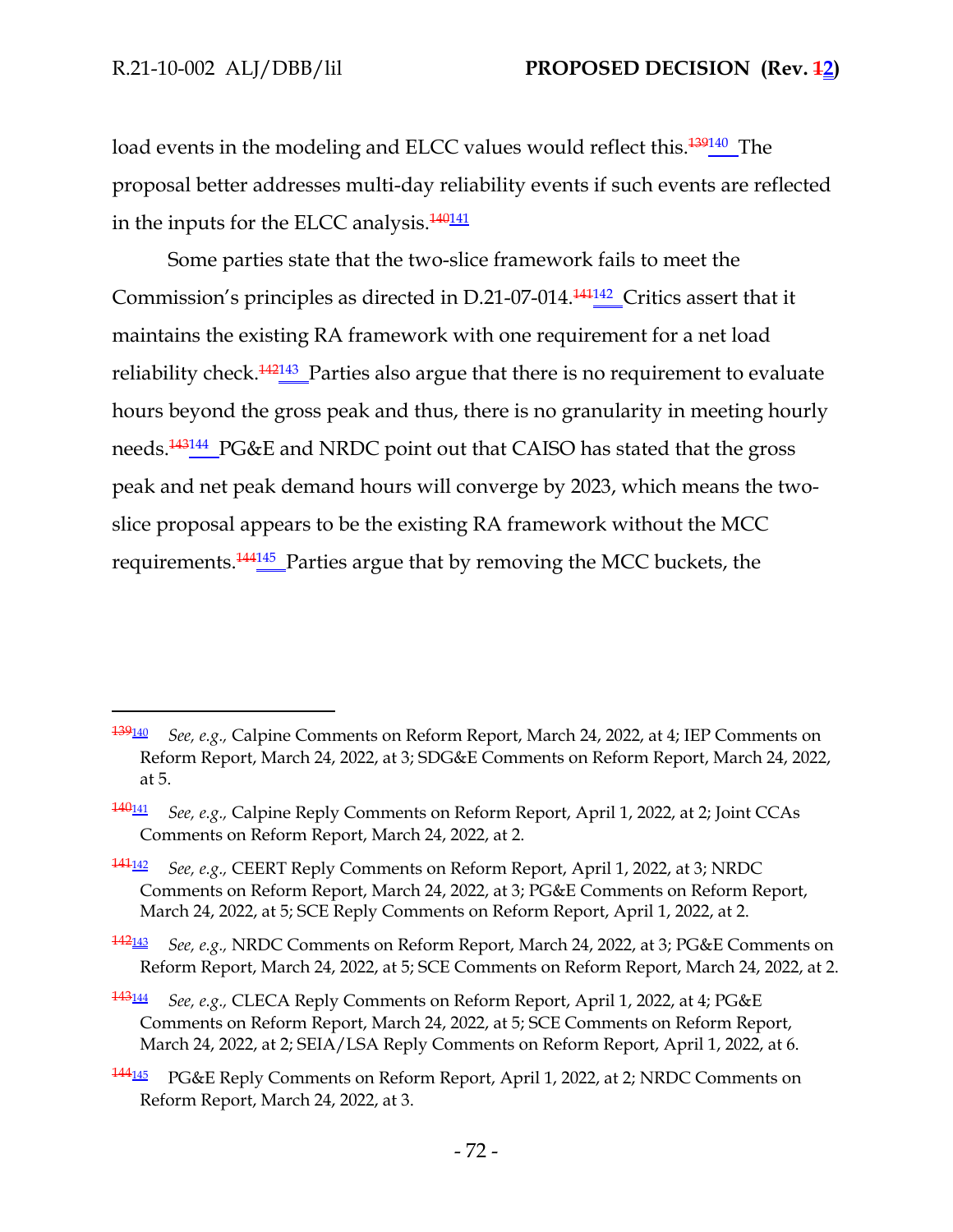proposal has a negative impact on reliability because there is no mechanism to ensure LSEs bring capacity across hours other than the gross peak.<sup>145146</sup>

Numerous parties state that there is no explicit requirement to ensure sufficient energy is available to meet load and charge storage in all hours.<sup>146147</sup> CAISO emphasizes that although QC values may be derated under an ELCC approach, the shown RA fleet may significantly differ from the portfolio used to derive ELCC values, and validating the RA fleet based on capacity values may not ensure adequate energy to meet demand and charging needs.<sup>147148</sup>

Opponents argue that the proposal relies on a new LOLE and ELCC study within the next year and regular updates thereafter, which is administratively burdensome and complex.<sup>148149</sup> Parties contend that applying single ELCC values to assess energy sufficiency to most technology types is increasingly complicated, particularly as ELCC will be required to develop more granularity and flexibility to capture location and technology types.<sup>149150</sup> CESA states that ELCC values are highly variable and fundamentally determined by assumptions

<sup>145</sup><sup>146</sup> *See, e.g.*, CLECA Reply Comments on Reform Report, April 1, 2022, at 4; PG&E Comments on Reform Report, March 24, 2022, at 6; SCE Comments on Reform Report, March 24, 2022, at 2.

<sup>146</sup><sup>147</sup> *See, e.g.*, CAISO Comments on Reform Report, March 24, 2022, at 4; CLECA Comments on Reform Report, March 24, 2022, at 3; CESA Comments on Reform Report, March 24, 2022, at 4; GPI Reply Comments on Reform Report, April 1, 2022, at 3; PG&E Comments on Reform Report, March 24, 2022, at 5; SCE Reply Comments on Reform Report, April 1, 2022, at 2.

<sup>147</sup><sup>148</sup> CAISO Comments on Reform Report, March 24, 2022, at 4.

<sup>148</sup><sup>149</sup> *See, e.g.*, CESA Comments on Reform Report, March 24, 2022, at 5; SCE Reply Comments on Reform Report, April 1, 2022, at 3; SEIA/LSA Reply Comments on Reform Report, April 1, 2022, at 4.

<sup>149</sup><sup>150</sup> *See, e.g.,* CESA Comments on Reform Report, March 24, 2022, at 5; PG&E Comments on Reform Report, March 24, 2022, at 5; SCE Reply Comments on Reform Report, April 1, 2022, at 3; SEIA/LSA Reply Comments on Reform Report, April 1, 2022, at 2.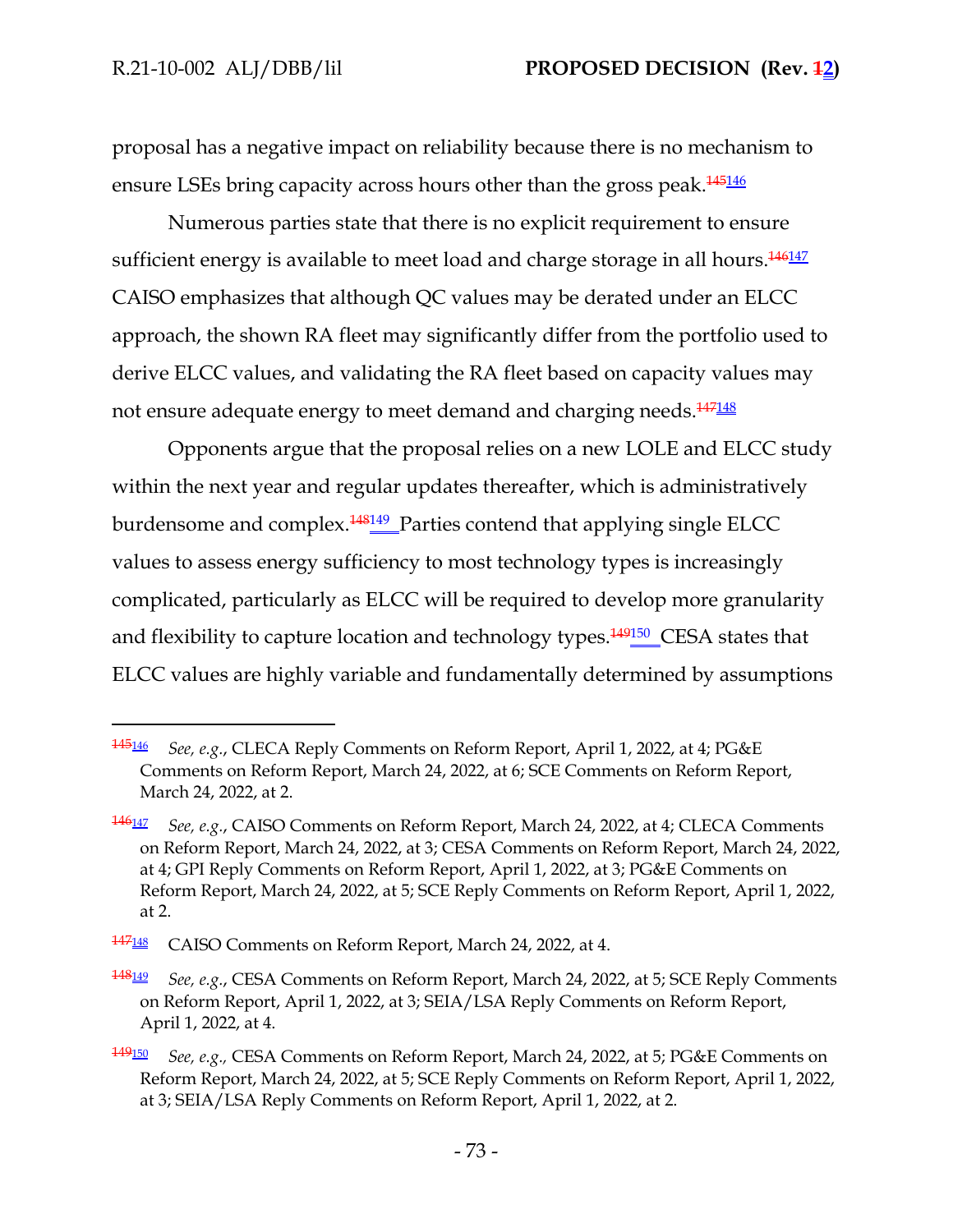in the calculations, which leads to volatility of values that creates a complex landscape for project financing.<sup>150151</sup> CESA and CLECA contend that relying on single ELCC values for wind and solar is not appropriate, as they undervalue contributions during the gross peak and overvalue contributions at the net peak, leading to the challenges that drove emergency reliability procurement.<sup>151152</sup>

## **4.5. Discussion of Structural Proposals**

The Commission appreciates the substantial effort and thorough discussion undertaken by parties over nearly six months to refine the proposals in the Reform Report, and particularly recognizes the efforts put forth by the workshop co-facilitators.

To assess the structural reform proposals submitted in the Reform Report, we consider the principles and concerns identified in D.21-07-014. These principles guided the Commission in determining that a slice-of day framework would more effectively address the increased penetration of renewable resources and dependence on use-limited resources by basing reliability needs on a more granular level.

In addition, while the Commission seeks to coordinate structural changes to the RA framework with the planning efforts undertaken in IRP, it is important to bear in mind that short-term reliability needs require more granularity than IRP planning efforts. These needs stem from the fact that short-term planning is focused on ensuring that CAISO has sufficient RA resources committed (new and existing), through a MOO to bid, into CAISO's day-ahead and real-time energy markets during all hours of the year.

<sup>150</sup><sup>151</sup> CESA Comments on Reform Report, March 24, 2022, at 3.

<sup>&</sup>lt;sup>151<sub>152</sub></sup> CESA Comments on Reform Report, March 24, 2022, at 4; CLECA Comments on Reform Report, March 24, 2022, at 7.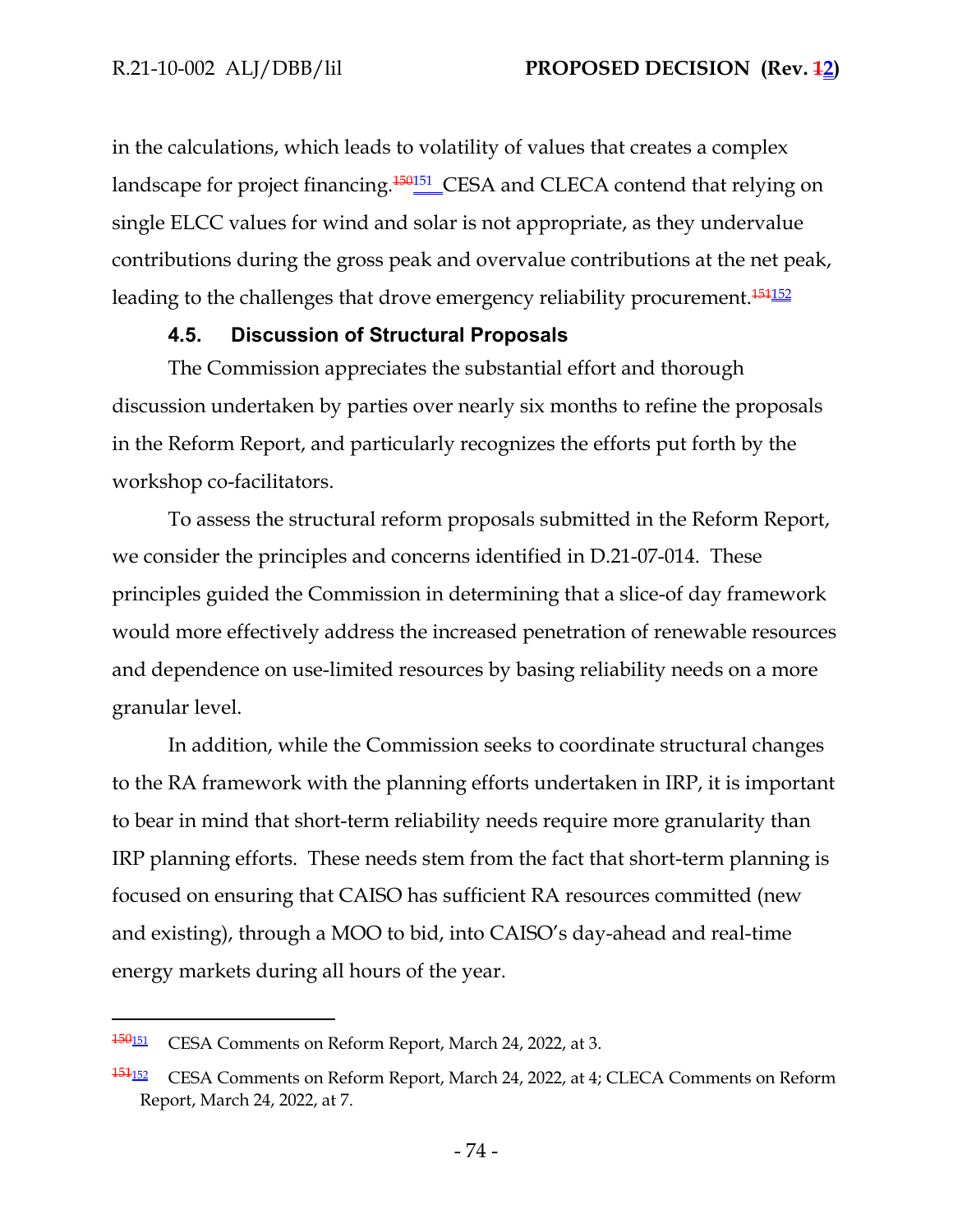Short-term planning also considers near-term local and flexible reliability needs to ensure that resources (new and existing) are committed to provide CAISO the resource attributes necessary to run the grid reliably in all hours over each short-term compliance period. If CAISO has insufficient resources to meet its reliability needs (system, flex and local), it may utilize backstop procurement, either through the Capacity Procurement Mechanism (CPM) or Reliability Must Run (RMR) process. The RA program seeks to minimize the likelihood of such backstop procurement. By contrast, IRP planning efforts view reliability from the perspective of whether more new resources are needed to ensure the system can achieve a 0.1 LOLE reliability criteria in the mid- to long-term planning horizons.

In considering the structural proposals and parties' extensive comments, the Commission finds that Gridwell's two-slice proposal fails to satisfy the principles and direction set by the Commission in D.21-07-014. The Commission concurs with comments that the two-slice proposal is not in fact a slice-of-day framework, but rather, a two-period proposal that would move to one period by 2023 when the net peak and gross peak hours are forecasted to converge. A one-point framework is the same as the existing RA framework today. The current RA framework also utilizes ELCC for solar and wind resources, and includes the MCC bucket structure to limit reliance on use-limited resources in meeting the one-point requirement. While the two-slice proposal seeks to enhance current resource counting rules by expanding ELCC to all use-limited resources, it proposes to eliminate use of the MCC buckets. The two-slice proposal also fails to include an explicit requirement for ensuring sufficient energy is available for charging storage.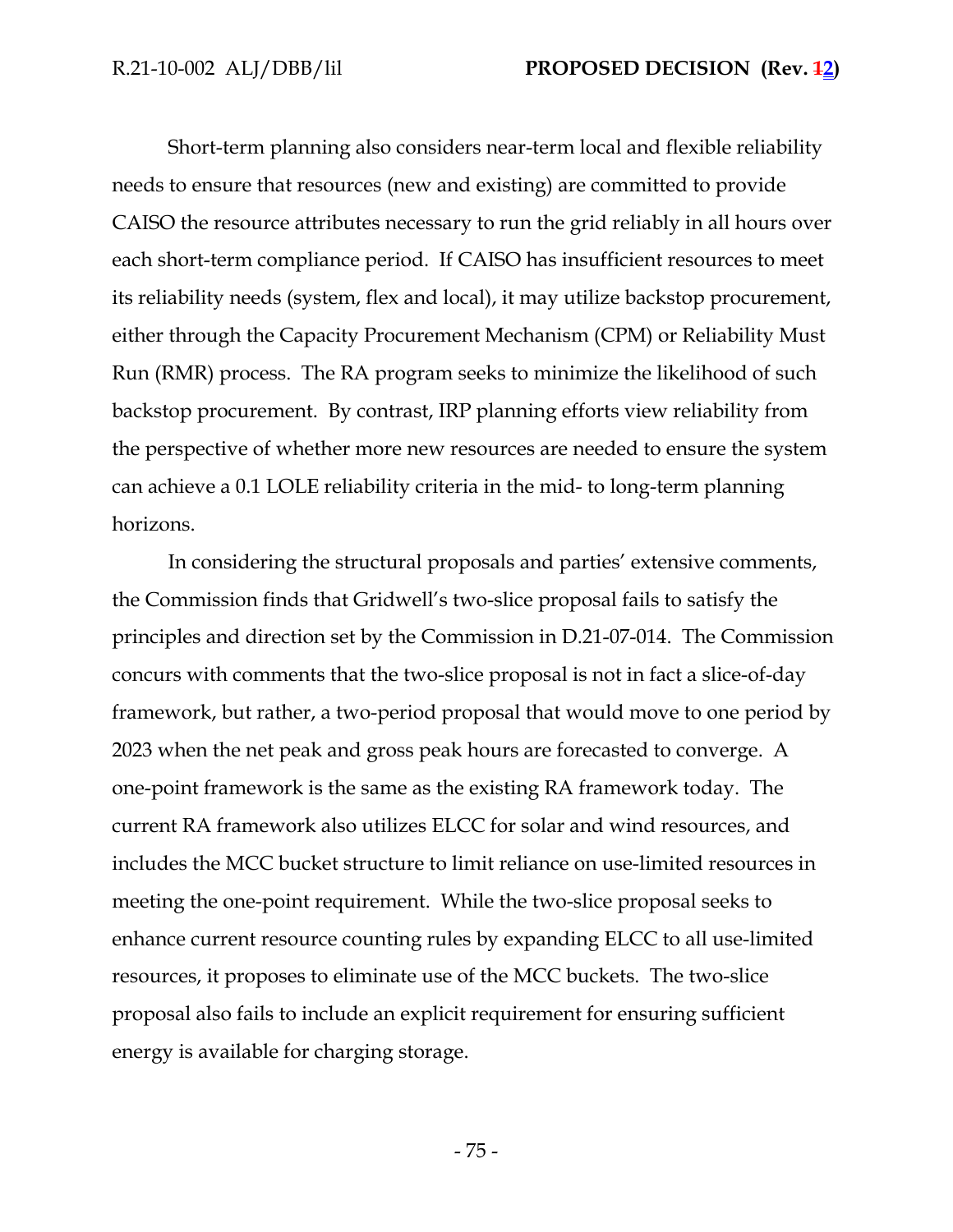The Commission finds that removal of the MCC bucket structure on what is expected to become a one-period reliability system, without an energy sufficiency check, would result in a less reliable framework than the current RA program. While the current RA framework does not account for energy sufficiency, it provides assurances that LSEs will not meet their entire monthly requirements with energy storage or demand response resources, assurances not found in the two-slice framework.

In addition, the two-slice proposal relies on performing regular ELCC studies for various resource classifications and zones. We agree with multiple parties that point out the significant effort and challenges involved in performing ELCC studies for RA purposes on a regular basis and the uncertainty in RA values that may arise as the portfolio of resources evolves from one study to the next. The two-slice framework also recommends continued reliance on single-value estimates for variable energy resources, which undervalue contributions during the current peak and overvalue contributions during the net peak. In summary, the two-slice framework fails to address the Commission's concerns regarding the current RA program.

The Commission finds that SCE's 24-hour slice proposal best satisfies the principles and objectives identified in D.21-07-014. With the growing penetration of variable energy and use-limited resources, we observe that the 24-hour slice framework can better address reliability than the current MCC bucket structure. We have previously emphasized the concern that the MCC buckets are not binding and do not account for energy storage charging needs. The 24-hour framework directly addresses energy sufficiency at an individual LSE level by requiring each LSE to provide sufficient excess energy to charge any storage it shows across the 24-hour slices.

- 76 -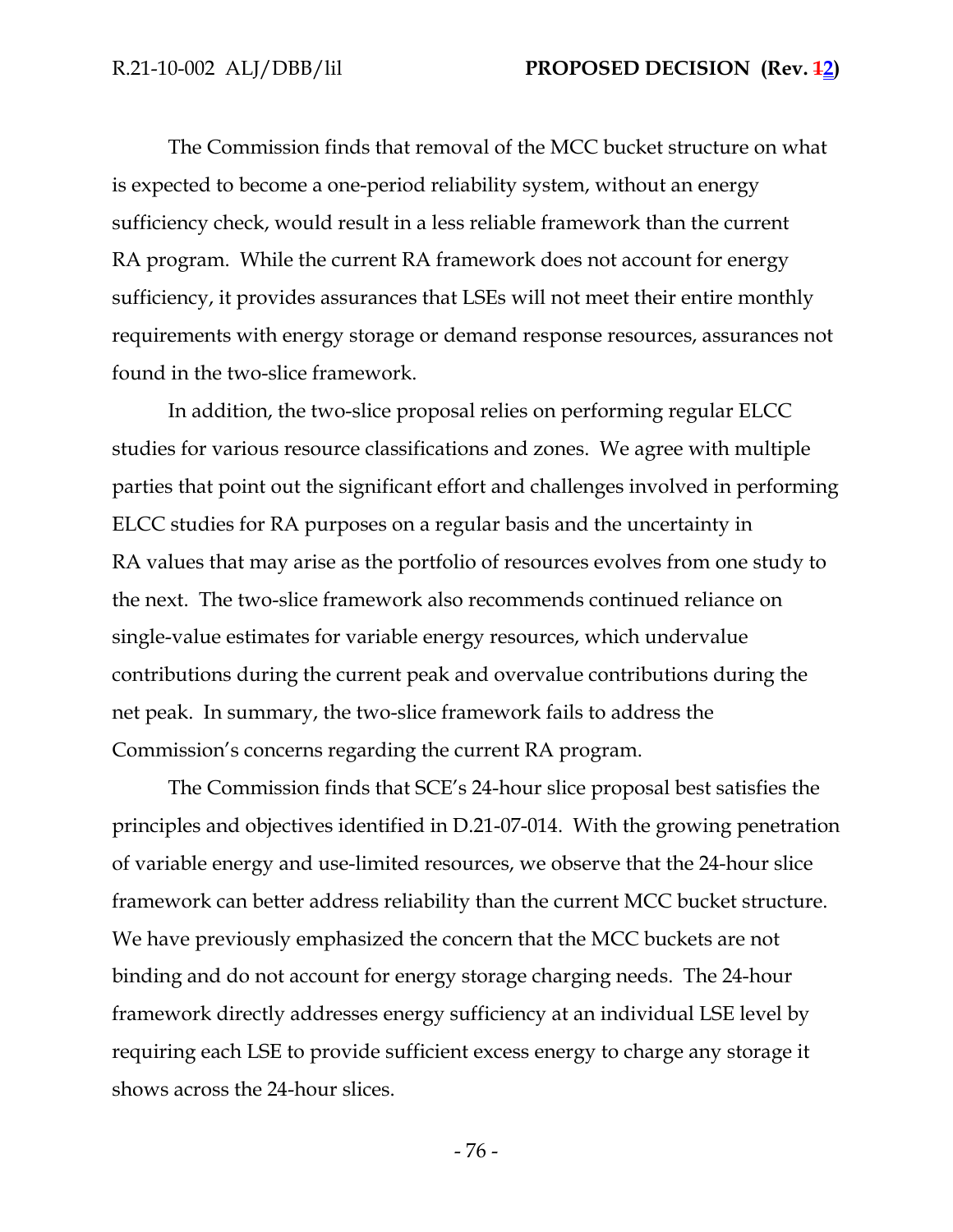The 24-hour framework also restricts the extent to which use-limited resources can count across the 24-hour compliance period by linking a resource's value to its physical limitations, confirmed by a public RA Resource Master Database. The RA Resource Master Database would also be confirmed against operational capabilities from CAISO's Master File. Inclusion of a resource on the database would render the values binding, and allow for RA compliance to be based on the database.

The use of periodically updated LOLE studies to set the PRM used for RA compliance, as proposed by SCE, is likely to ensure that the contracted RA fleet meets the established reliability criteria. The 24-hour framework additionally provides more certainty in RA values, as compared to the two-slice proposal, because RA value streams would be based on an expected hourly capacity value (subject to a resource's operational limitations), which would be independent of the assumed aggregate system portfolio of resources, as with ELCC studies. Such certainty in RA value streams is critical to future transactability of resources. Moreover, a key aspect of the 24-hour proposal is that capacity values remain bundled across the 24-hour compliance period. The bundled aspect ensures that LSEs and suppliers continue to transact for a monthly product that meets the 24-hour requirement, as is done today.

We are also persuaded that allowing more slices across the compliance period will allow for better representation of VERs' contributions to reliability and will minimize costs to ratepayers, as compared to a one- or two-slice structure. With respect to advancing California's environmental goals, better representation of these resources will allow for full participation and integration of use-limited renewable resources necessary to achieve the state's clean energy goals. The 24-hour proposal also represents a durable framework that can evolve

- 77 -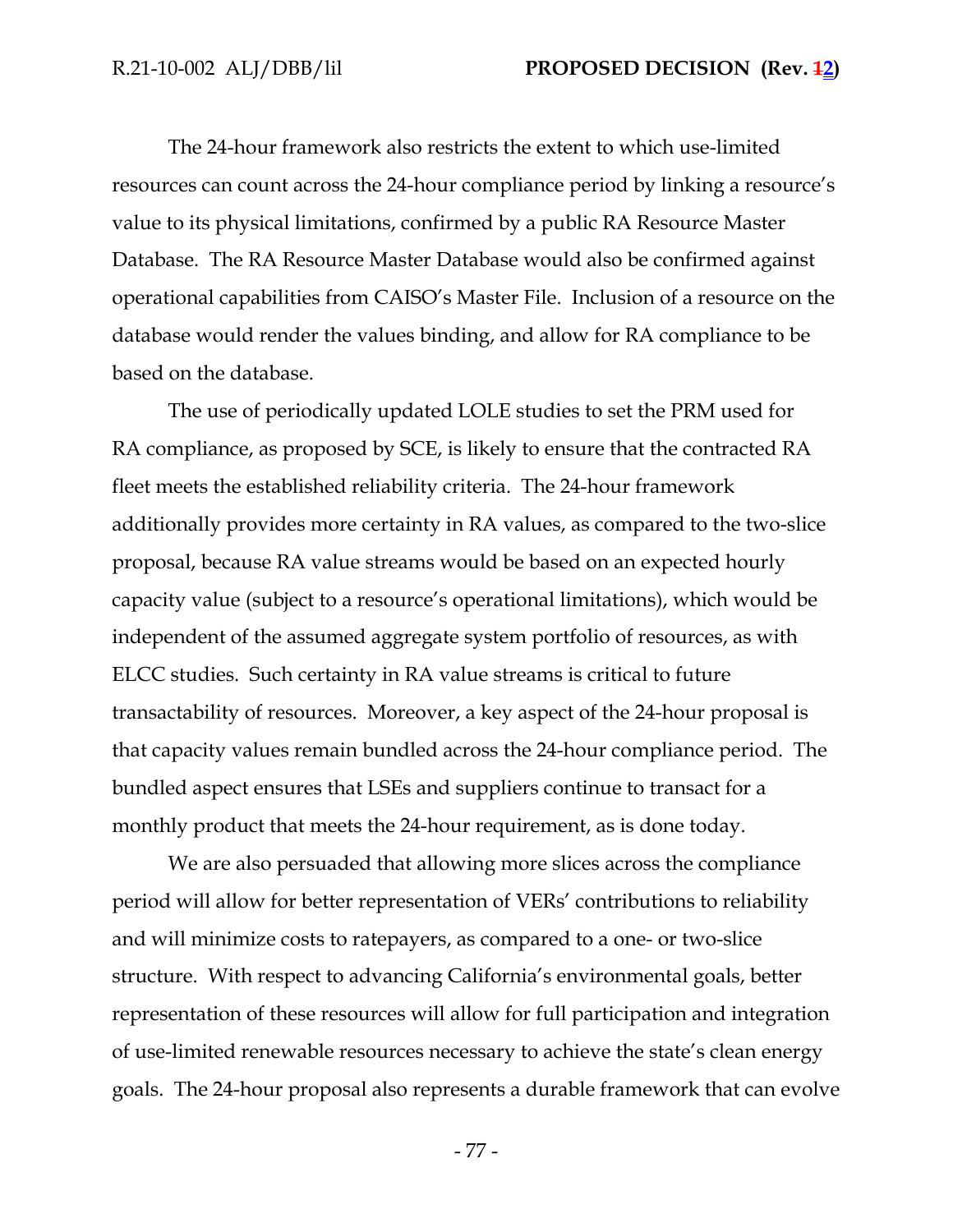as the state's energy and environmental policy goals, which include widespread electrification, transform the generation supply portfolio and demand requirements.

The Commission recognizes that the 24-hour framework departs from probabilistic planning, as is used in the IRP process. We find, however, that a more deterministic approach is necessary to achieve short-term reliability needs as it assesses the needs of the grid for every hour of the day. For example, the current solar ELCC values represent aggregate contributions within the month (in the form of one value); this value, however, does not capture hourly granularity, where solar can fairly reliably meet load in the middle of the day but provide little or no contribution later in the evening. Likewise, a storage ELCC, if one were to be adopted, would also have one value but would not reflect the significant charge and discharge limitations of the storage resource over the course of the day.

Regarding the implementation timeline, the 24-hour framework raises complexities and outstanding issues that must be further developed; however, we do not view the outstanding issues that remain to be developed as a barrier to implementing the 24-hour framework. We also agree with the numerous parties that recommend a 2024 test year prior to full implementation. Given the complexities of implementing a new statewide RA framework, we find it prudent to consider a test year in 2024 to allow additional time for implementation and potential adjustments. This would result in full implementation of the new RA framework to the 2025 RA year. We further discuss the components of a test year below.

For these reasons, the Commission concludes that SCE's 24-hour slice proposal best addresses the principles and concerns raised in D.21-07-014 and

- 78 -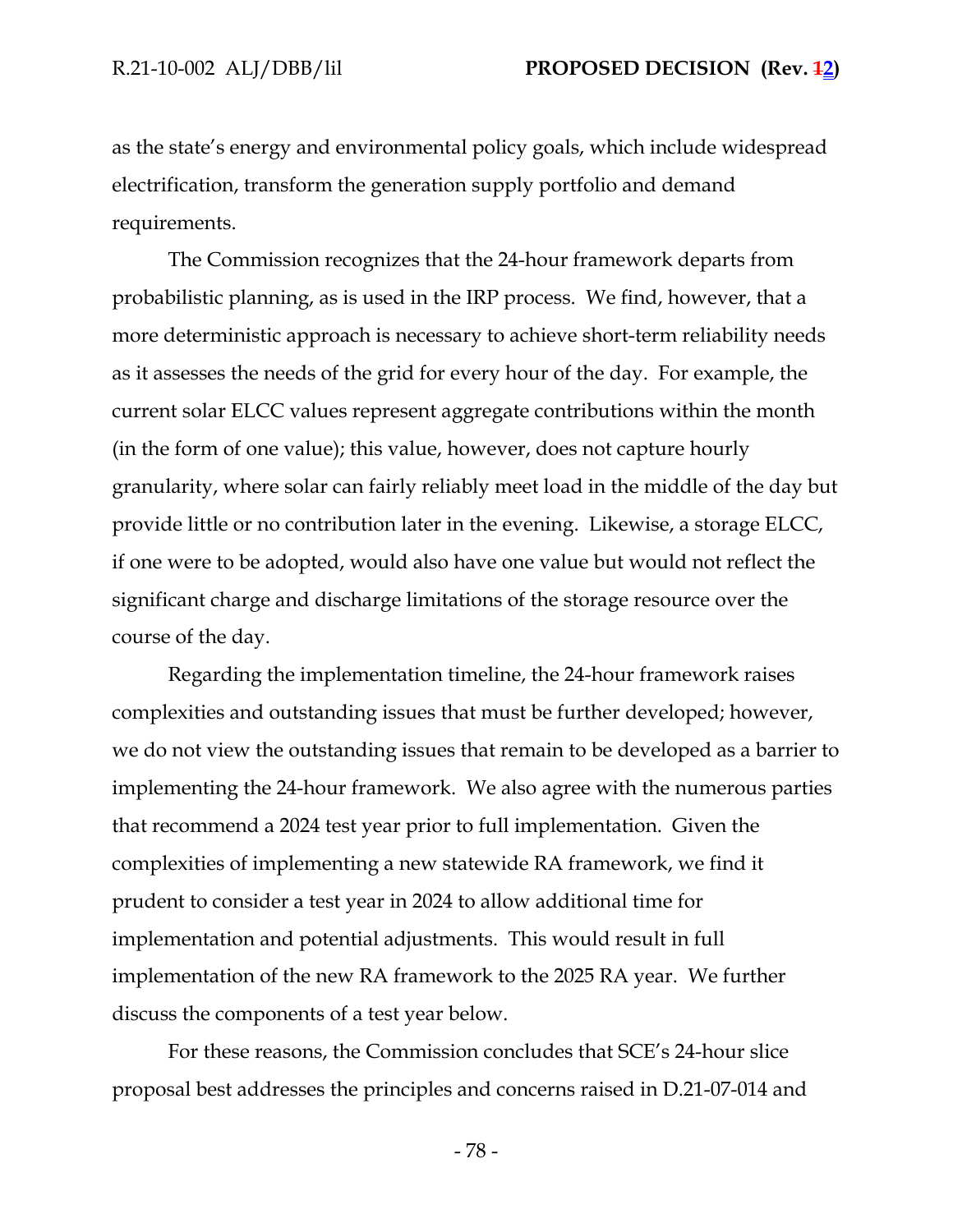should be further developed in workshops, as detailed below. Accordingly, SCE's 24-hour slice framework is adopted, with modifications, and as outlined in Appendix A.

# **4.6. Discussion on Elements of the 24-Hour Framework**

We next consider the specific elements of SCE's 24-hour slice framework. Note that the discussion references specific element proposals from the Reform Report, as well as elements of PG&E's and SCE's structural proposals.

# **4.6.1. Load Forecast Methodology**

SCE's 24-hour proposal recommends use of a "worst day" forecast to determine individual LSEs' monthly RA requirements.<sup>452153</sup> PG&E supports using either the worst day in each month, or "maximum hourly values" based on the maximum observed value for each hour in the month.<sup>153154</sup>

The CEC proposes a bottoms-up approach to apply to the worst day forecast under the 24-hour framework, similar to the current RA load forecast process.<sup>154155</sup> Because the current IEPR forecast includes an 8760 hours/year forecast approach, the CEC recommends extracting the monthly peak day or worst day load profiles. For coincidence adjustment, a similar analysis to the existing process would be done to adjust multiple slices or hours. LSEs would submit a non-coincident forecast that includes their peak demand and, at minimum, a 24-hour forecast of the LSE's own peak day. The CEC recommends a dry-run forecast in 2022, in which LSEs submit hourly forecasts for 2023 to allow the CEC to test new methods and identify challenges.

<sup>152</sup><sup>153</sup> Reform Report at 10.

<sup>153</sup><sup>154</sup> *Id*. at 31.

<sup>154</sup><sup>155</sup> *See id.* at 48-49.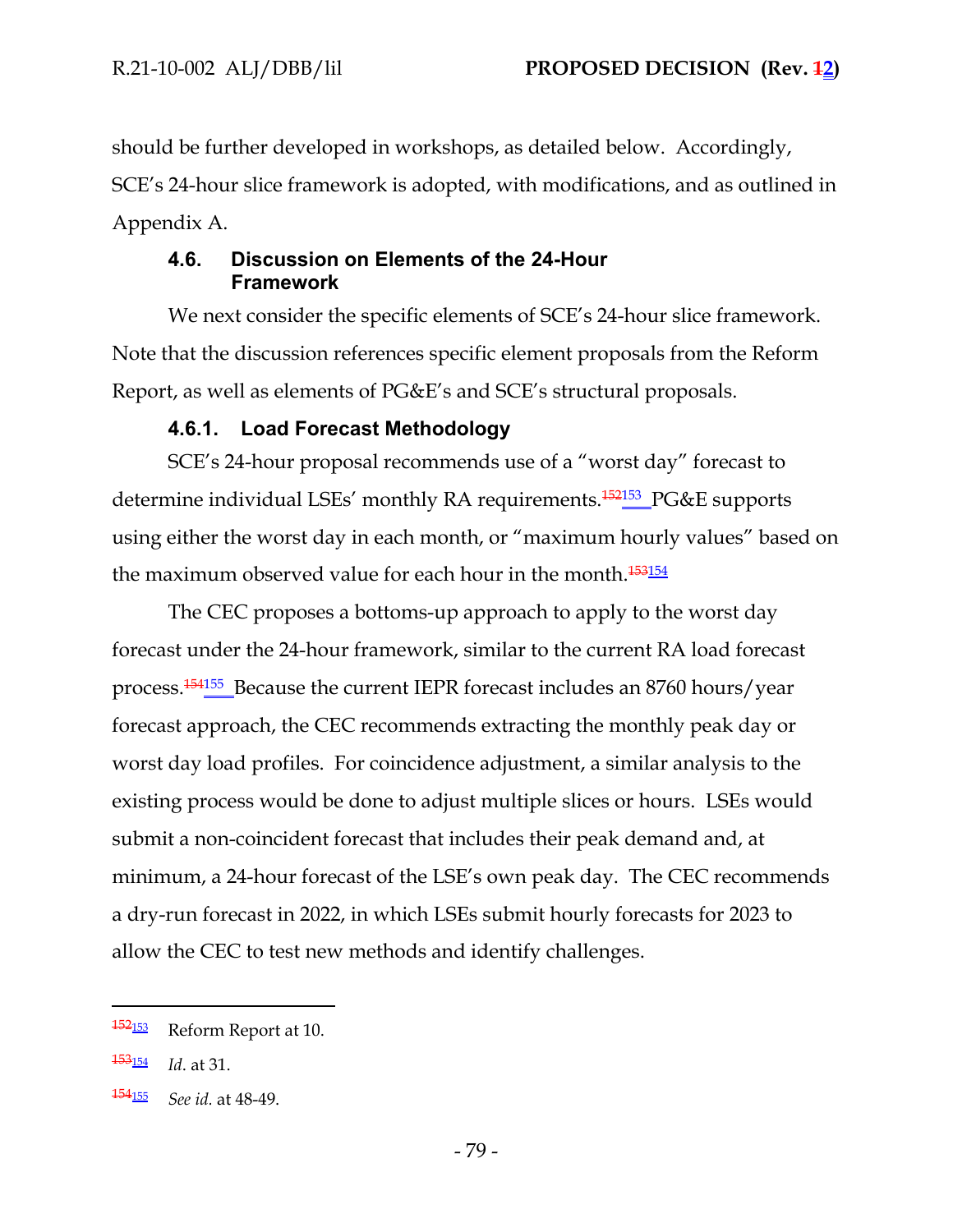Parties that support the CEC's proposal include CLECA, Cal Advocates, GPI, and SCE.<sup>155156</sup> CLECA opposes use of "maximum hourly values" (or worst hour) and argues that creating synthetic load shapes breaks the relationship between weather of the worst day and the load forecast.<sup>156157</sup> CLECA posits that the worst hour may create difficulties for the CEC to calibrate the total of LSEs' load forecasts to match the CEC's system peak forecast.

The Commission notes that in practice, the maximum hourly approach may differ minimally from the worst day approach, resulting in significantly higher mid-day hourly values only for a few months of the year. By contrast, the worst day approach is a more straightforward means of developing individual LSE monthly load shapes that is further supported by the CEC's implementation proposal. As such, we conclude that the worst day approach is the appropriate method for the 24-hour framework and that the CEC's proposal is a reasonable approach to establishing individual LSE hourly load forecasts. Accordingly, the CEC's load forecast approach shall be utilized for the 24-hour framework.

We also agree with the CEC that a dry run load forecast in 2022 for 2023 is necessary and request that Energy Division conduct a dry run load forecast filing, in coordination with the CEC, to identify challenges and determine if refinements to the methodology are needed. Any proposed refinements to the load forecast process that may result from the test filing should be incorporated into the workstreams identified in Section 4.7.

<sup>155</sup><sup>156</sup> Cal Advocates Comments on Reform Report, March 24, 2022, at 17; CLECA Comments on Reform Report, March 24, 2022, at 4; GPI Comments on Reform Report, March 24, 2022, at 5; SCE Reply Comments on Reform Report, April 1, 2022, at 4.

<sup>156157</sup> CLECA Comments on Reform Report, March 24, 2022, at 4.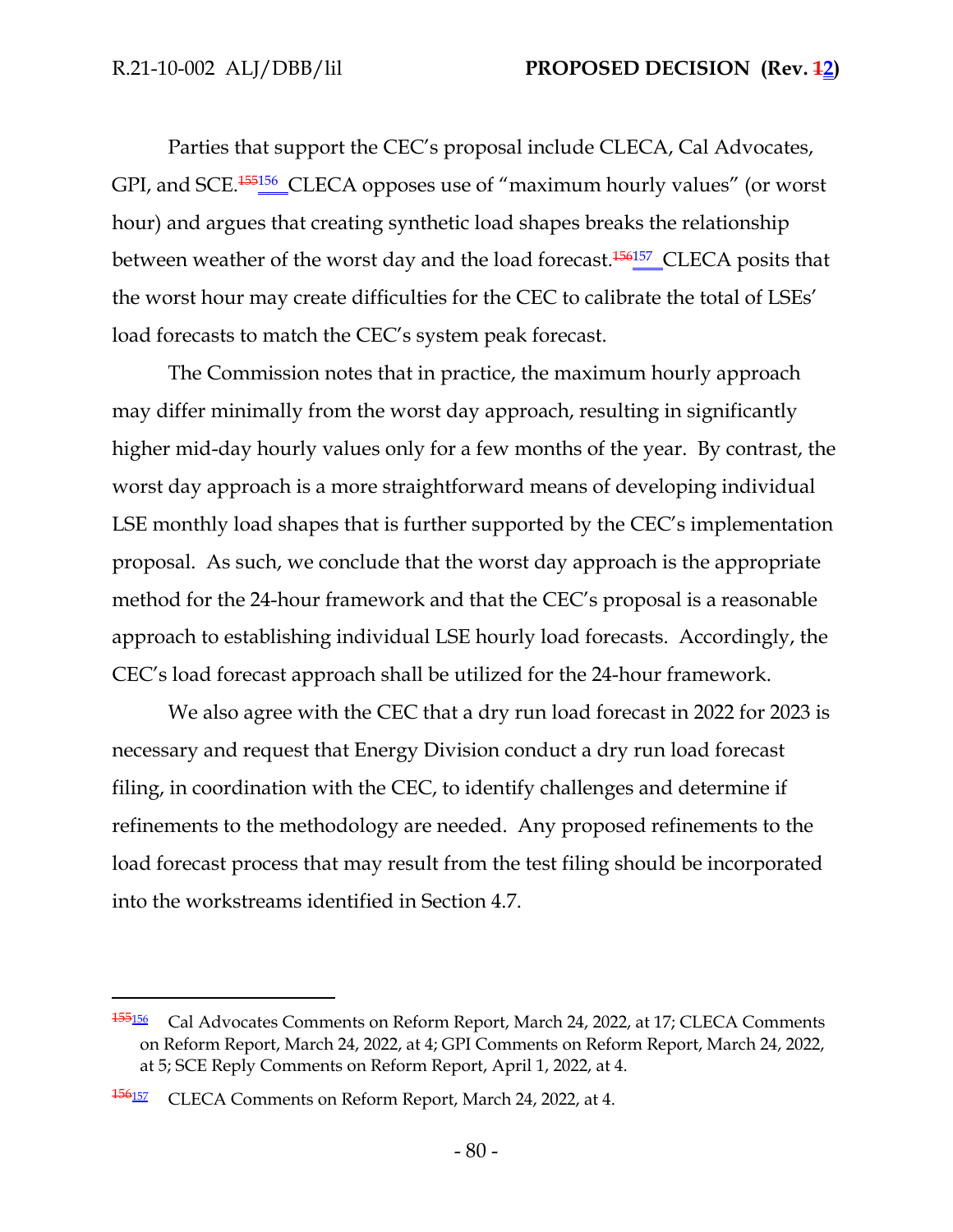#### **4.6.2. Solar and Wind Load Profiles**

PG&E, SEIA/LSA/Vote Solar (VS), and CalWEA put forth proposals targeted at development of hourly profiles for wind and solar resources. As further detailed above, PG&E recommends an exceedance methodology for wind and solar that is benchmarked to average production during stressed system conditions (average historical production data from monthly peak days).<sup>157158</sup> PG&E proposes use of the exceedance methodology and recommends a 60 percent exceedance level for solar and a 70 percent exceedance level for wind based on analysis that compared these exceedance levels to average production on peak days.

SEIA/LSA/VS recommend an exceedance value for solar during net load peak hours that closely tracks average ELCC.<sup>158159</sup> These parties assert that their analysis shows that the P50 (*i.e.*, 50 percent probability of exceedance) output of solar on the CAISO system during net load peak hours reasonably tracks the current RA capacity value of the CAISO solar portfolio using the average ELCC of solar. SEIA/LSA/VS assert that use of P50 would avoid the portfolio issues raised if the exceedance value is significantly higher than 50 percent.

CalWEA proposes a methodology for wind and solar that seeks to capture the correlation between wind and solar output and actual system load, referred to as Effective Net Load Reduction (ENLR).<sup>159160</sup> ENLR calculates a simple average of historical hourly VER output during those hours of the year when load is higher than a defined threshold. CalWEA recommends a 70 percent

<sup>&</sup>lt;sup>157</sup><sup>158</sup> Reform Report at 27.

<sup>158</sup><sup>159</sup> *See id*. at 41-44.

<sup>159</sup><sup>160</sup> *See id*. at 45-47.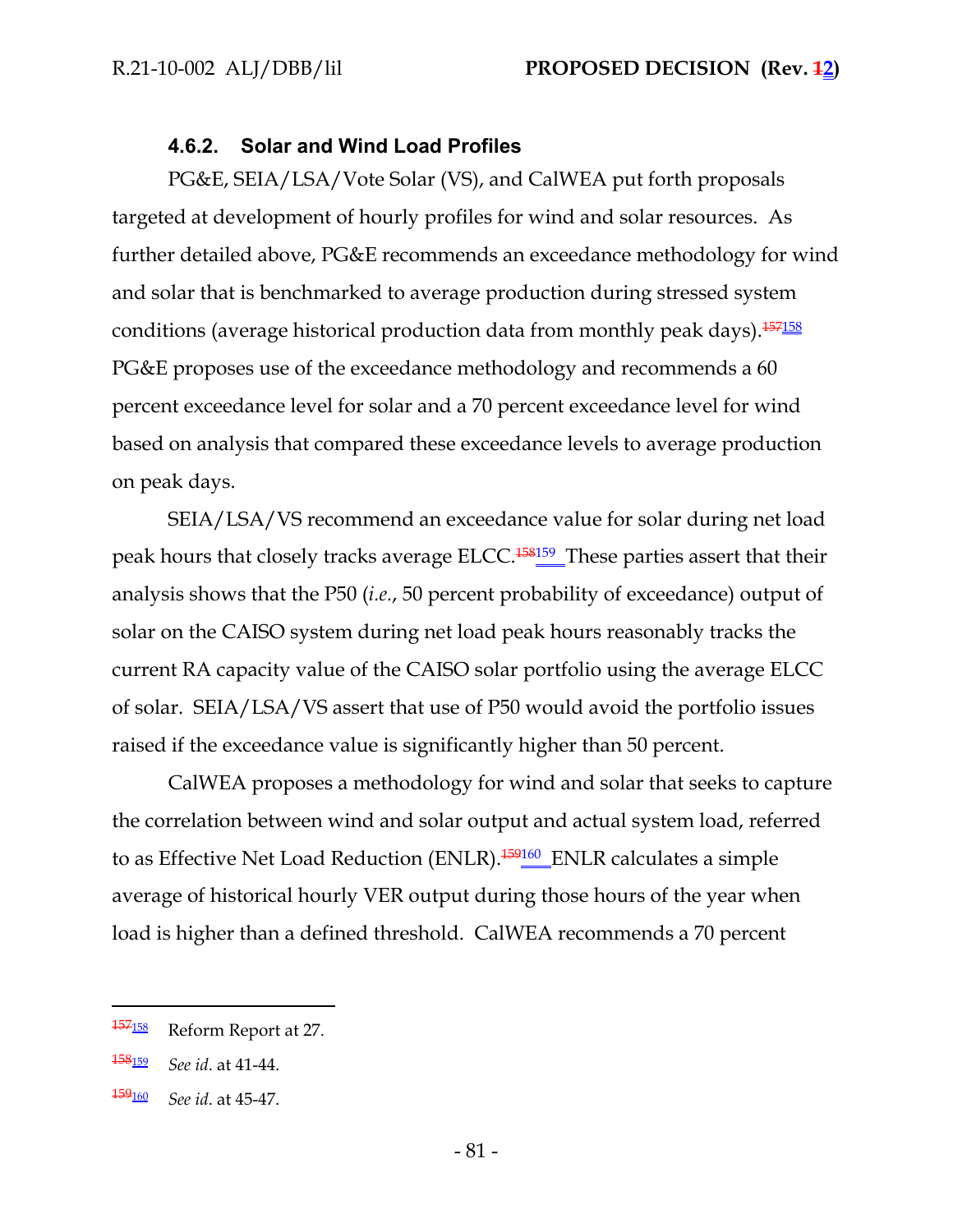threshold that would look at hours of production when load was 70 percent of maximum load or higher for each hour. The calculation would rely on historical production data from the previous three to five historical years.

In comments, NRDC recommends using a synthetic production shape representing the "worst day" with varying percentiles of the worst day definition.<sup>160161</sup> NRDC recommends exploring a profile development method that analyzes solar, wind, and load profiles on days when loss of load events occur within the LOLE model as an informative benchmark.

Several parties support an exceedance methodology for VER QC counting, such as SCE and Cal Advocates, with IEP supporting PG&E's proposal if robust data sets are developed.<sup>161162</sup> SCE also supports NRDC's worst day methodology. SEIA/LSA states that they may consider adjusting their exceedance proposal in light of Energy Division's new average ELCC analysis.<sup>162</sup>163

The Commission notes that for both an exceedance methodology or a worst day methodology, there are challenges to determining where to set the exceedance level and how to define the worst day. Relying on actual production data, rather than synthetically-produced data, or methodologies tied to the results of modeling outputs, will result in a more implementable framework that can be refreshed annually. The Commission finds that PG&E's exceedance methodology provides a sufficient means to determine solar and wind profiles

<sup>160&</sup>lt;sup>161</sup> NRDC Comments on Reform Report, March 24, 2022, at 10.

<sup>&</sup>lt;sup>161<sub>162</sub></sup> IEP Comments on Reform Report, March 24, 2022, at 11; SCE Reply Comments on Reform Report, April 1, 2022, at 6; Cal Advocates Comments on Reform Report, March 24, 2022, at 5.

<sup>162&</sup>lt;sup>162</sup><sub>163</sub> SEIA/LSA Comments on Reform Report, March 24, 2022, at 10.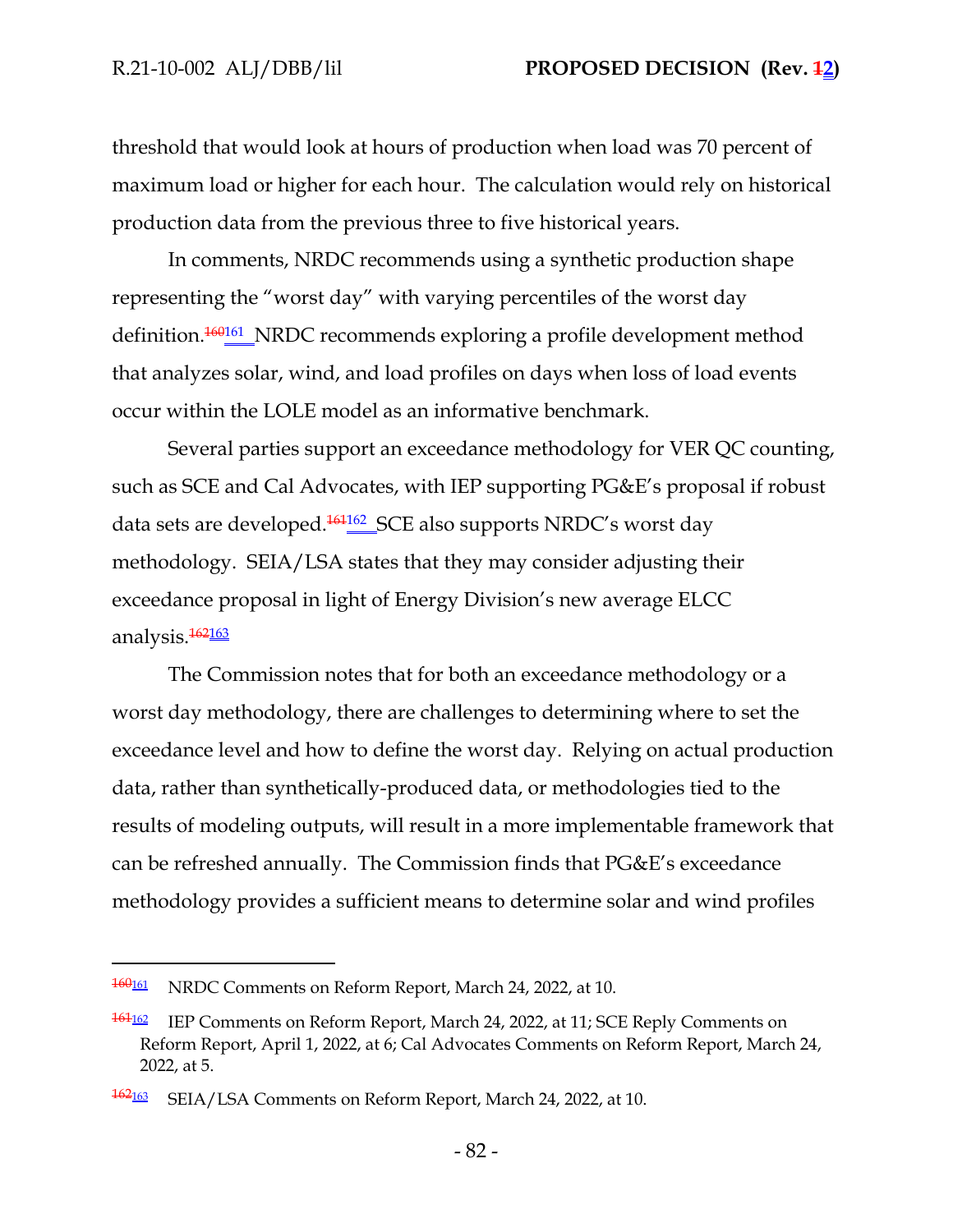that are benchmarked to stressed system conditions. We acknowledge, however, that the exceedance levels recommended by PG&E are based on a limited set of data (average monthly peak day production for each historical year) and require further development to ensure that the appropriate exceedance levels are benchmarked against a more robust dataset. With this guidance, we direct parties to continue development of PG&E's exceedance methodology as part of the workstreams identified in Section 4.7.

In comments to the proposed decision, ACP, IEP, CalWEA, and Pattern/SWPG state that selection of an exceedance methodology to apply to wind and solar resources under the 24-hour framework conflicts with Pub. Util. Code Section 399.26(d). Section 399.26(d) provides that:

In order to maintain electric service reliability and to minimize the construction of fossil fuel electrical generation capacity to support the integration of intermittent renewable electrical generation into the electrical grid, by July 1, 2011, the commission shall determine the effective load carrying capacity of wind and solar energy resources on the California electrical grid. The commission shall use those effective load carrying capacity values in establishing the contribution of wind and solar energy resources toward meeting the resource adequacy requirements established pursuant to Section 380.

CESA, SCE, and SEIA/LSA dispute that an exceedance approach conflicts with Section 399.26(d). SCE states that the statute does not specify a methodology for determining ELCC of RA resources and gives the Commission the authority to determine how to calculate the ELCC. CESA asserts that ELCC is not a concept narrowly defined within the Commission. SCE and SEIA/LSA contend that under the 24-hour framework, the Commission must modify the current single monthly ELCC methodology to determine an hourly contribution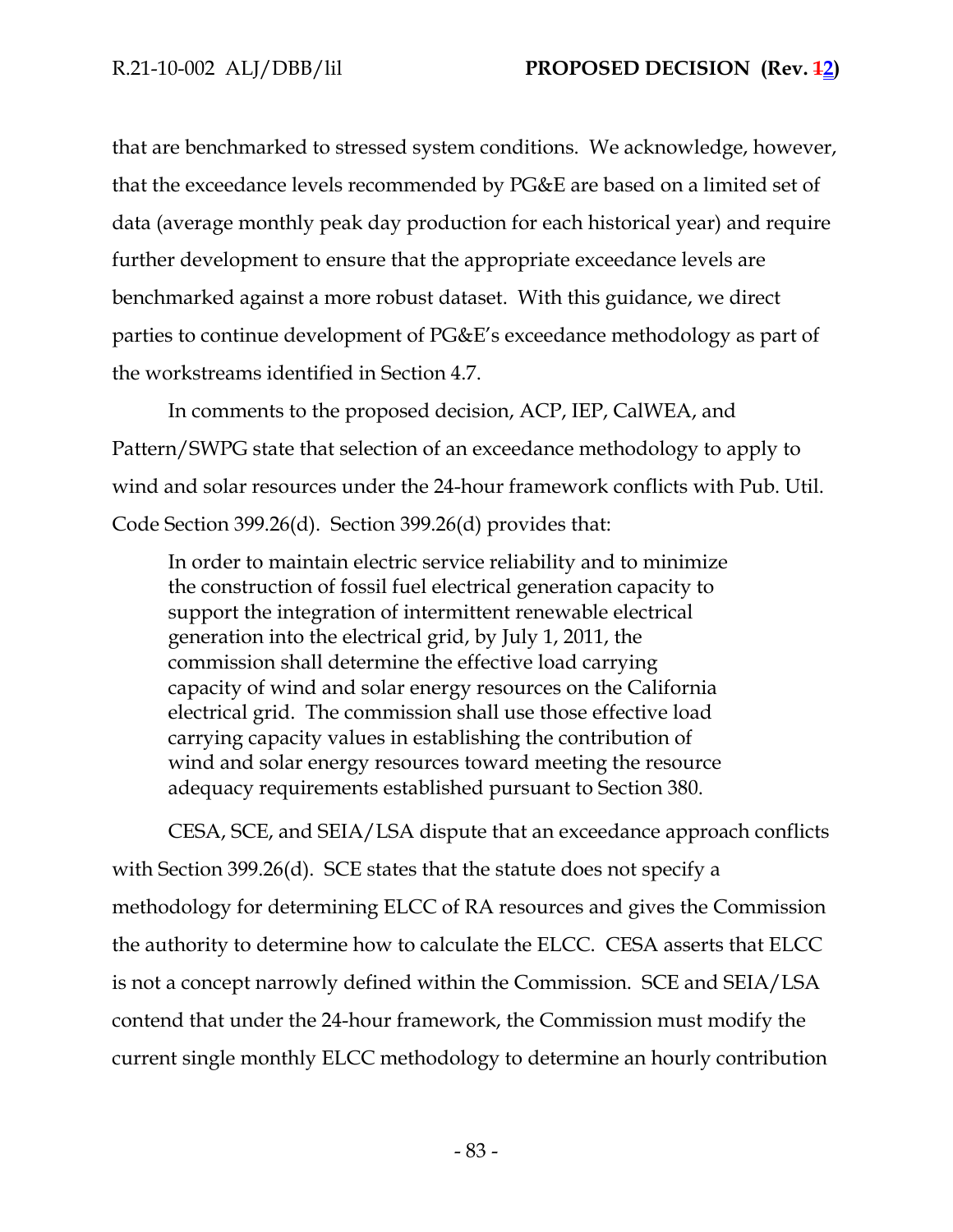for 24 hours of each month, and that applying an exceedance approach to establish hourly ELCC values for wind and solar is consistent with the statute.

The Commission disagrees that applying an exceedance approach to the 24-hour framework conflicts with Section 399.26(d). The fundamental task in interpreting a statute is "to determine the Legislature's intent so as to effectuate the law's purpose."<sup>163164</sup> A court first examines "the statutory language, giving it a plain and commonsense meaning."<sup>164165</sup> The language is not considered in insolation "but in the context of the statutory framework as a whole in order to determine its scope and purpose and to harmonize the various parts of the enactment."<sup>165166</sup> If the language is clear and unambiguous, "courts must generally follow the plain meaning unless a literal interpretation would result in absurd consequences the Legislature did not intend. If the statutory language permits more than one reasonable interpretation, courts may consider other aids, such as the statute's purpose, legislative history, and public policy."<sup>166167</sup>

Neither Section 399.26, nor its legislative history, prescribe or dictate a methodology for determining the "effective load carrying capacity" of RA resources. In addition, "effective load carrying capacity" is not specifically defined within the Commission and interpretations of ELCC have evolved in Commission proceedings over time.<sup>167168</sup> The Commission thus finds that the language of Section 399.26(d) permits more than one reasonable interpretation.

<sup>165</sup><sup>166</sup> *Id*.

<sup>166</sup><sup>167</sup> *Id*.

<sup>163</sup><sup>164</sup> *Coalition of Concerned Communities, Inc. v. City of Los Angeles* (2004) 34 Cal.4th 733, 737.

<sup>164</sup><sup>165</sup> *Id*.

<sup>167</sup><sup>168</sup> *See e.g.*, D.04-07-029, OIR to Implement the California Renewables Portfolio Standard Program, at Footnote 7 ("The values developed in the Integration Study are for each *Footnote continued on next page.*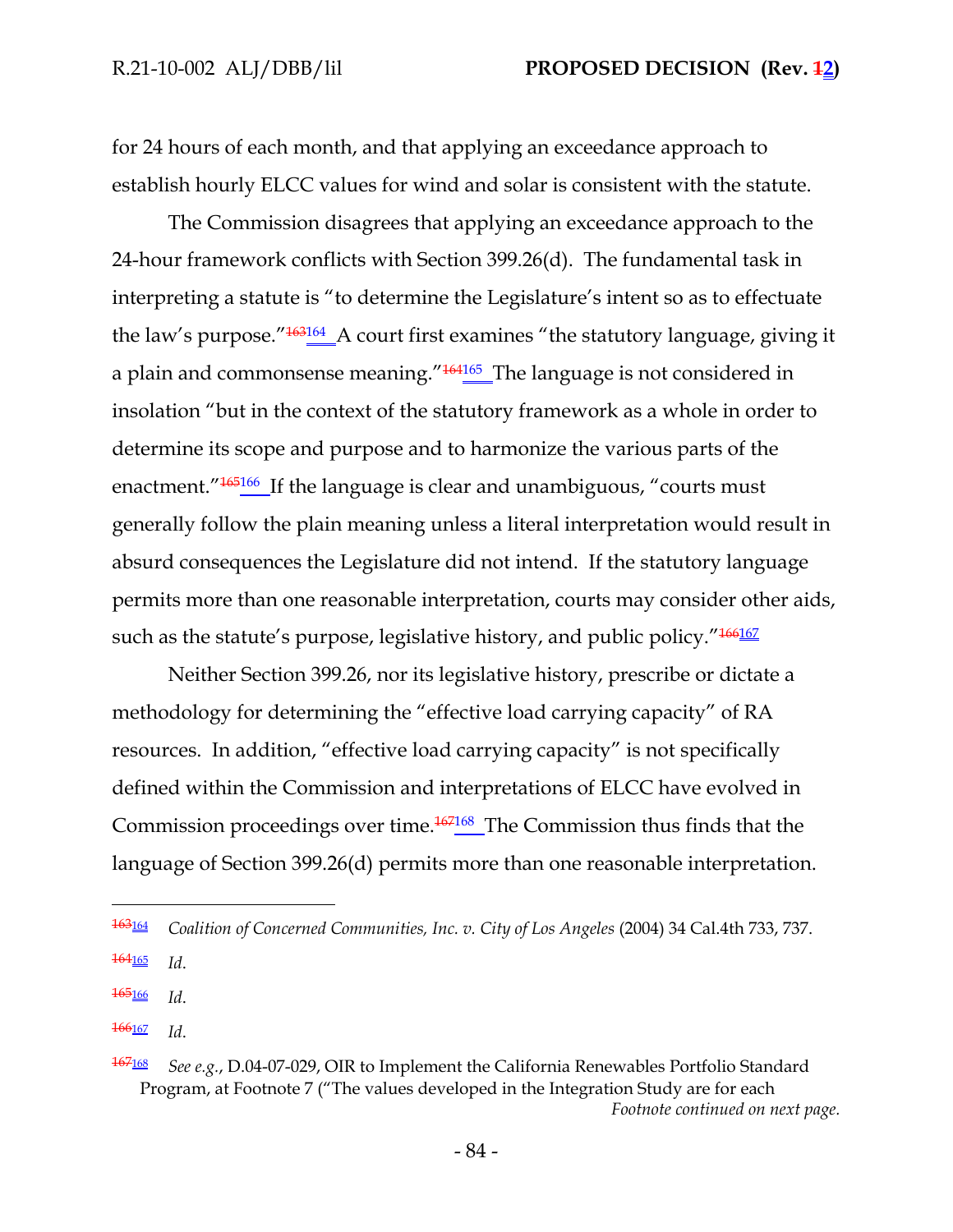As parties have commented, the existing single monthly ELCC methodology must be adjusted to determine the hourly contribution for 24 hours of each month, under the adopted 24-hour framework. The Commission has determined in this decision that the 24-hour framework best satisfies the principles and objectives identified in D.21-07-014. Applying a single monthly ELCC methodology to a 24-hour framework would result in absurd consequences and undermine the Commission's key principles for reforming the existing RA program, as established in D.21-07-014. Moreover, strictly applying a single monthly ELCC methodology to a 24-hour framework would frustrate a primary purpose of Public Utilities Code 380, i.e., maintaining sufficient available capacity to assure a reliable supply of energy in California. As such, the Commission determines that an exceedance approach to establish hourly ELCC values is an appropriate means to quantify the contribution of wind and solar under a 24-hour framework.

In addition, the legislative history of Section 399.26(d) specifically calls out the Commission's discretion to determine how to calculate the ELCC values in establishing the contribution of wind and solar resources. The legislative history provides that: "Accurate counting of wind and solar production during the peak hours is critical for grid reliability. The CPUC should have the discretion to

technology's Effective Load Carrying Capability (ELCC), which can be understood as a refined method of calculating capacity that captures its value in relation to system demand); D.16-06-045, OIR to Oversee the Resource Adequacy Program, Consider Program Refinements, and Establish Annual Procurement Obligations, at 25 ("In our view, the origin of these challenges is that the existing RA framework is not directly compatible with existing ELCC techniques. While we agree with parties that Energy Division has performed admirable modeling work, we acknowledge that Energy Division faces the unenviable task of metaphorically fitting the square peg into the round hole. … In the future, it is possible that we may find possible solutions to the mismatch between the existing RA framework and ELCC.").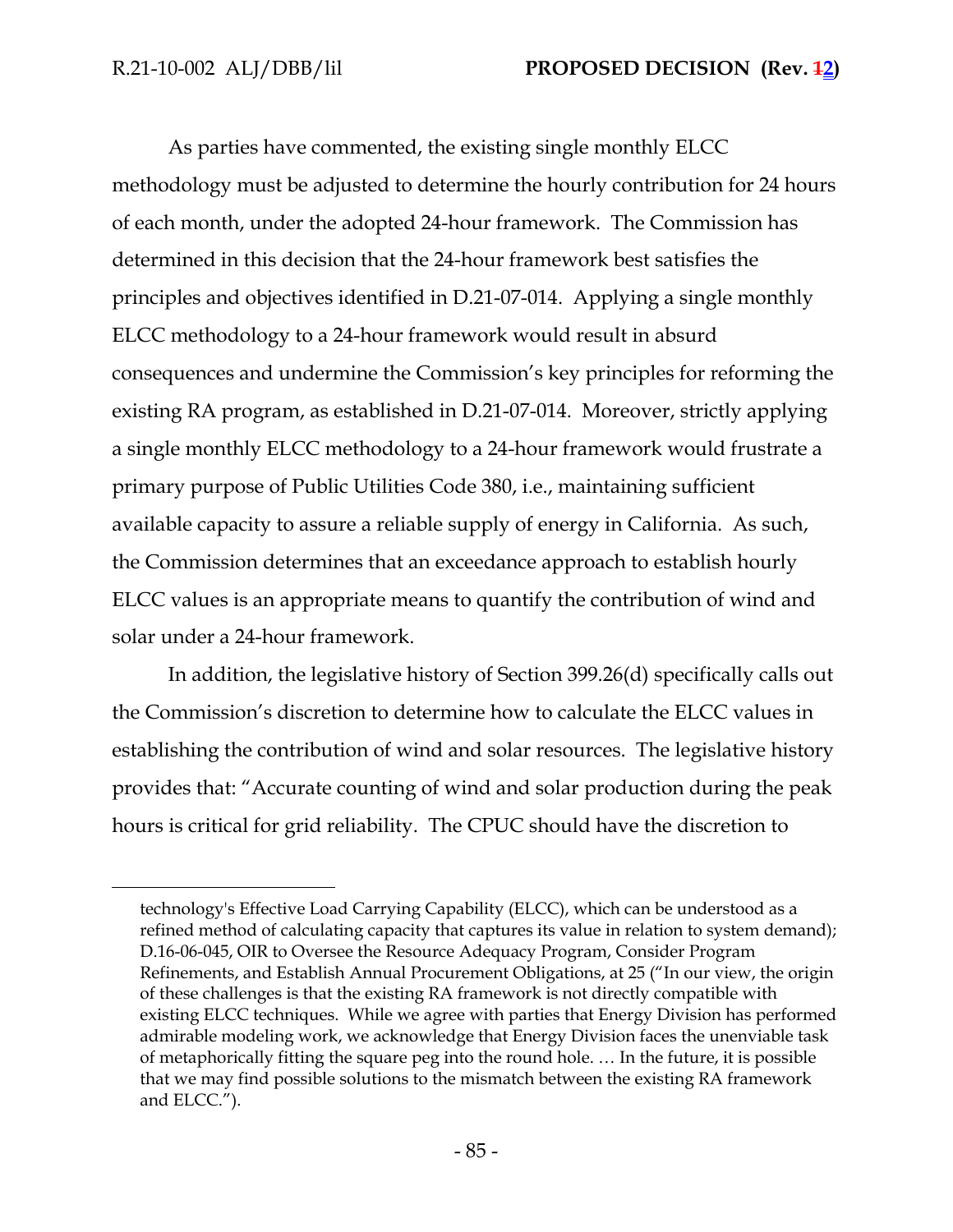utilize the counting methodology that meets the need of California."<sup>168169</sup> For these reasons, the Commission's determination to apply an exceedance approach to establish hourly ELCC values for the contribution of wind and solar does not conflict with Section 399.26(d).

# **4.6.3. Dispatchable Resource Counting 169170**

Some parties support applying a "UCAP-light" mechanism to dispatchable resources, such as CLECA, SCE, Shell Energy, and PG&E.<sup>170171</sup>\_A UCAP-light mechanism would adjust the Pmax value of these resources to account for ambient derates due to temperature. The Commission concurs that ambient derates are a physical limitation that should be reflected in the RA value for dispatchable resources and would be an enhancement over the status quo. We are aware that some generators are currently lowering QC values to account for ambient derates through a requested reduction in CAISO's annual NQC process.

While parties may have discussed a UCAP-light (ambient derate) mechanism in workshops at a conceptual level, no detailed methodology has been proposed. Developing such a mechanism would require further input from CAISO and stakeholders. If a UCAP-light mechanism were to utilize CAISO outage data associated with ambient derates due to temperature, the mechanism may also run into implementation barriers, as identified by CAISO with respect to the overall UCAP design. Despite potential implementation challenges, the

<sup>168169</sup> Assembly Utilities and Commerce Committee analysis of SB 2-X1, March 2, 2011, at 6, available at: [https://leginfo.legislature.ca.gov/faces/billAnalysisClient.xhtml?bill\\_id=201120121SB2#.](https://leginfo.legislature.ca.gov/faces/billAnalysisClient.xhtml?bill_id=201120121SB2)

 $\frac{169170}{169170}$  This section applies to all dispatchable resources not explicitly discussed elsewhere.

 $\frac{170171}{1701}$  Reform Report at 29; CLECA Comments on Reform Report, March 24, 2022, at 6; SCE Reply Comments on Reform Report, April 1, 2022, at 8; Shell Energy Comments on Reform Report, March 24, 2022, at 5.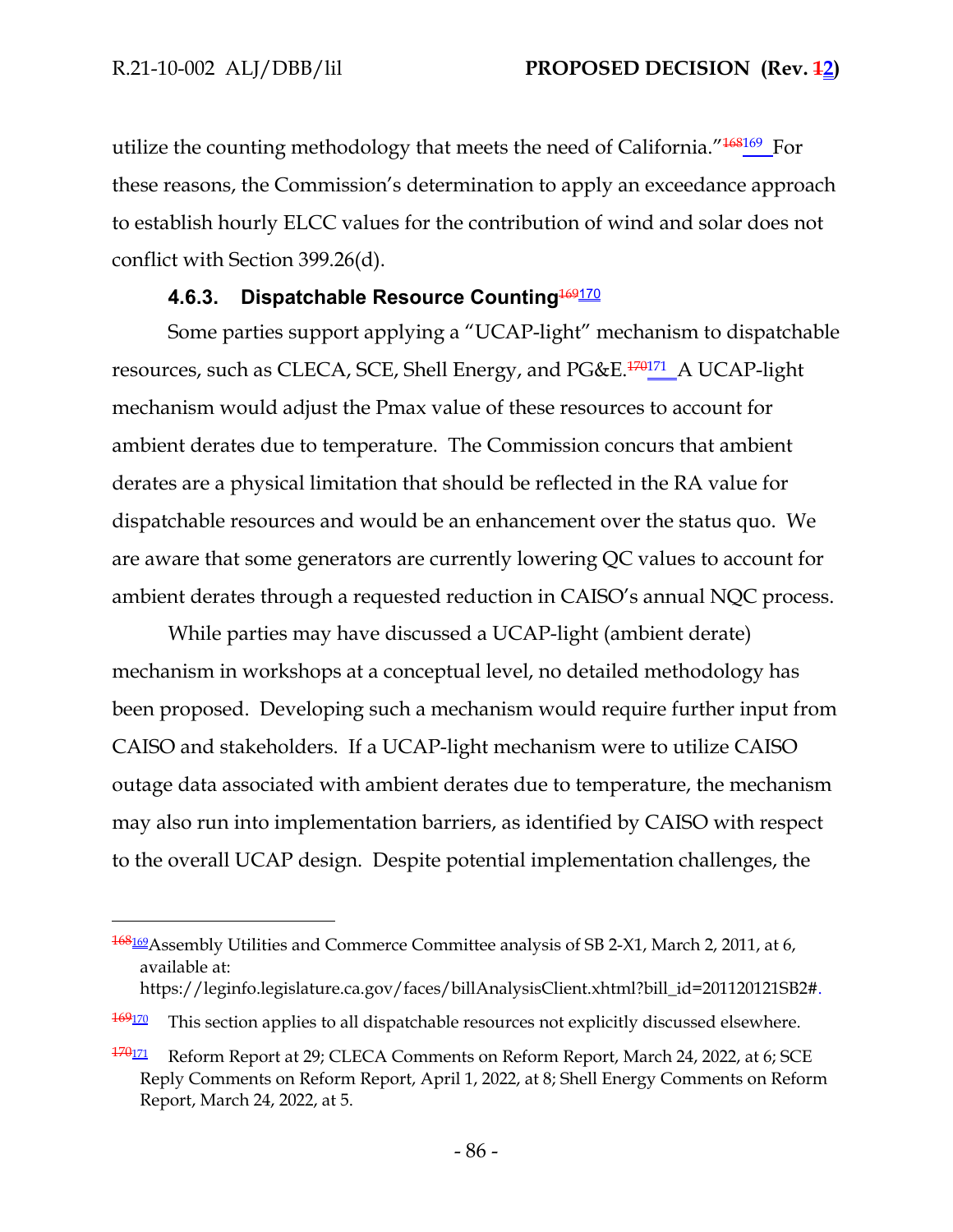Commission sees merit in developing a UCAP-light mechanism for initial implementation of the 24-hour framework.

The Commission encourages parties to attempt to establish a UCAP-light mechanism to apply to dispatchable resources as part of the workstreams identified in Section 4.7. If implementation barriers cannot be overcome, dispatchable resources shall continue to count at their Pmax value, as they do today, until a mechanism is developed.

For use-limited dispatchable resources, PG&E recommends that hourly limits due to noise, pollution or other permit-related limits be included in a broader set of data that Energy Division would make available on RA units.<sup>171172</sup> The Commission agrees with PG&E and directs parties and Energy Division to capture use limitations in the RA Resource Master Database through the identified workstreams, to the extent possible.

## **4.6.4. Energy Storage and Long-Duration Energy Storage Resource Counting**

SCE proposes that energy storage resources count based on Pmax or UCAP-light restricted to their daily resource capabilities (*e.g.*, maximum daily run hours, maximum continuous energy, and storage efficiency) and that excess capacity be shown to cover battery capacity with efficiency losses.<sup>172173</sup> SCE also proposes that energy storage resources be allowed to count for multiple cycles, provided the downtime needed for another full charge is accounted for in such cycles. SCE recommends developing energy storage profiles to refine these counting rules. Hydrostor opposes counting methods that would allow 4-hour storage to count for multiple cycles across a day and refers to this allowance as

<sup>171&</sup>lt;sup>172</sup> Reform Report at 29.

<sup>172</sup><sup>173</sup> Reform Report at 14.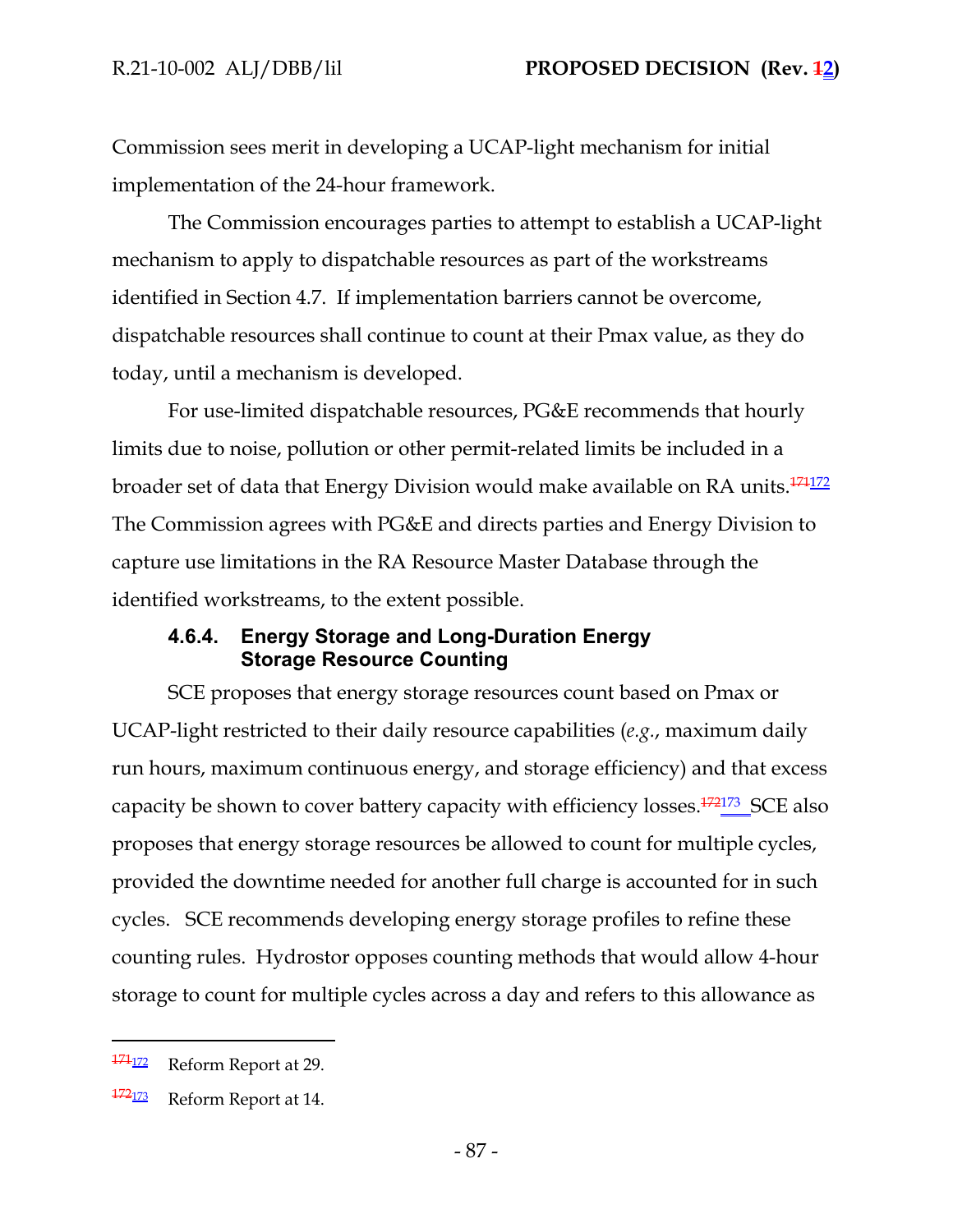double counting.<sup>173174</sup> PG&E is not opposed to allowing multiple cycles per day, provided the contract language allows for them.<sup>174175</sup> PG&E notes that these showing constraints would need to be included to account for charging between cycles for multi-cycle showings.

 The Commission sees value in allowing energy storage resources to count for multiple cycles per day, provided that the contract language allows for it. If the storage resource is capable and contracted to provide multiple cycles, it should be allowed to count in this manner, provided that the LSE shows sufficient capacity to charge the storage and account for losses between each cycle. We observe, however, that more discussion is needed on this issue to consider any unintended consequences.

The Commission determines that SCE's storage counting proposal based on Pmax or UCAP-light, restricted to daily resource capabilities, is reasonable. Accordingly, Pmax or UCAP-light (if developed) restricted to daily resource capability shall apply to energy storage resources under the 24-hour framework. Excess capacity must be shown to cover battery capacity with efficiency losses. With respect to allowing storage resources to count for multiple cycles, we direct parties to discuss and develop this proposal in the identified workstreams in Section 4.7.

In addition, Cal Advocates, CEERT, Form Energy, GPI, Hydrostor, LDESAC, and PG&E state that multi-day reliability events, as well as the proper valuation of long-duration energy storage (LDES) to account for energy sufficiency, should be further developed and accounted for in the 24-hour

<sup>173</sup><sup>174</sup> Hydrostor Comments on Reform Report, March 24, 2022, at 5.

<sup>174</sup><sup>175</sup> Reform Report at 29.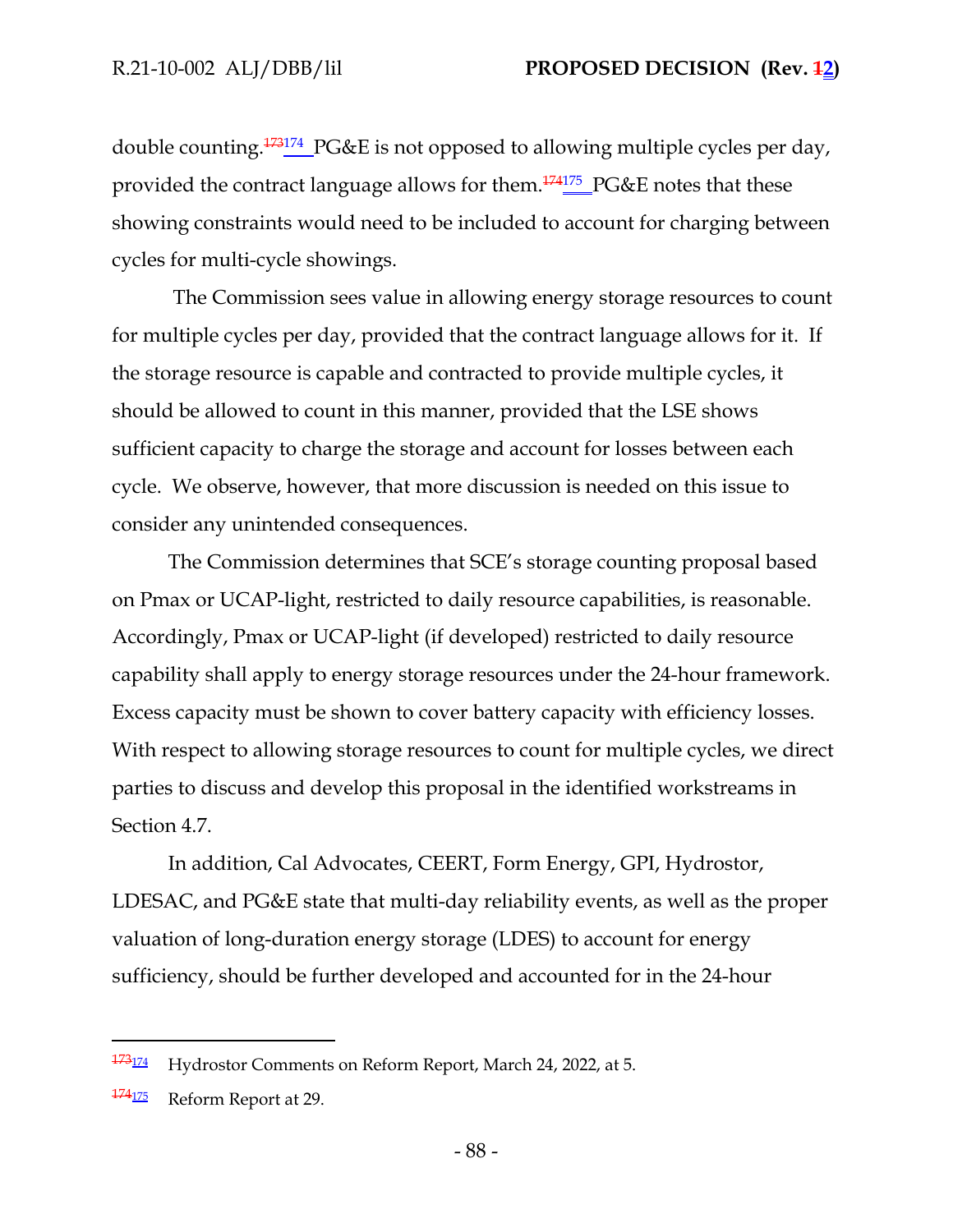framework.<sup>175176</sup> Form Energy voices concerns that the 24-hour framework requires sufficient capacity to fully charge storage in a single day and could exclude LDES, which can discharge over multiple days, from providing RA value. LDESAC urges that credit be given for benefits of LDES, such as multiday and seasonal benefits. CESA states that concerns about multi-day and seasonal needs can be alleviated in part by CESA's proposed seasonal charge scheme, which allows LSEs to take excess spring-month overgeneration to provide charging sufficiency for storage assets in summer or winter months.<sup>176177</sup>

The Commission agrees with parties that LDES valuation and multi-day reliability event issues should be included in workshop discussions. We recognize that ensuring LDES resources are properly valued across the slice-of-day framework is critical to the durability and success of the 24-hour framework. Parties are directed to discuss these issues in the workstreams identified in Section 4.7, in coordination with the development of the RA Resource Master Database and the elimination of the MCC buckets, as further discuss below.

We are aware that issues around the valuation of long-duration storage and multi-day reliability events may not be fully addressed prior to initial implementation of the 24-hour framework. Parties should nevertheless begin

<sup>&</sup>lt;sup>175</sup><sup>176</sup> Cal Advocates Comments on Reform Report, March 24, 2022, at 4; CEERT Reply Comments on Reform Report, April 2, 2022, at 6; Form Energy Comments on Reform Report, March 24, 2022, at 4; GPI Reply Comments on Reform Report, April 2, 2022, at 4; Hydrostor Comments on Reform Report, March 24, 2022, at 6; LDESAC Comments on Reform Report, March 24, 2022, at 2; PG&E Reply Comments on Reform Report, April 1, 2022, at 6.

<sup>&</sup>lt;sup>176</sup><sup>177</sup> CESA Reply Comments on Reform Report, April 1, 2022, at 6.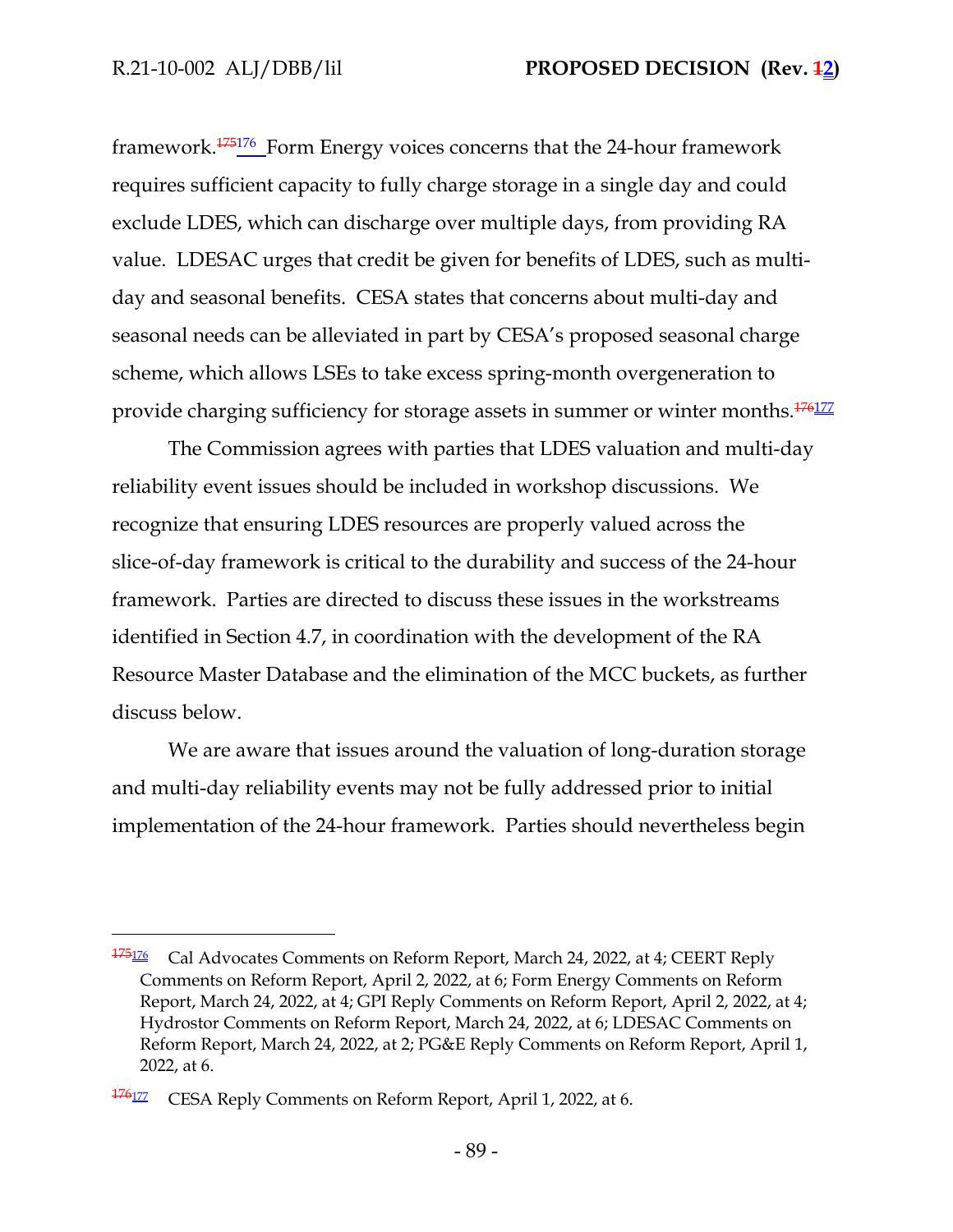discussions of these topics in the identified workstreams and develop an implementable proposal to the extent possible.

### **4.6.5. Hybrid and Co-Located Resource Counting**

Under SCE's 24-hour slice proposal, hybrid and co-located resources would be valued based on the general principle that they be shown within their capabilities.<sup>177178</sup> SCE does not offer a specific proposal but recommends further discussion on the valuation of these resources, particularly regarding profiles for partially deliverable resources. PG&E proposes maintaining the existing methodology for hybrid resource but using exceedance for excess renewable generation as opposed to the current application of ELCC and accounting for charging losses.<sup>178179</sup> Cal Advocates agrees that resource counting for hybrid and co-located resources is appropriately represented by current QC rules and that additional details should be discussed in workshops.<sup>179180</sup>\_SEIA/LSA recommend starting with the current counting rules for hybrids and further refining to recognize different hybrid configurations.<sup>180181</sup> CESA advocates for more clarity regarding valuation of paired resources, particularly for paired assets that claim a portion of the ITC. $184182$ 

The Commission agrees with parties that support applying the existing additive methodology as a starting point for the 24-hour framework. We also agree with PG&E that this methodology will need to be updated to use an exceedance approach (rather than monthly ELCC) in valuing the solar and wind

<sup>177</sup><sup>178</sup> *See* Reform Report at 14.

<sup>178</sup><sup>179</sup> *Id*. at 30.

 $\frac{179_{180}}{179_{180}}$  Cal Advocates Comments on Reform Report, March 24, 2022, at 6.

<sup>180181</sup> SEIA/LSA Comments on Reform Report, March 24, 2022, at 10.

<sup>181</sup><sup>182</sup> CESA Comments on Reform Report, March 24, 2022, at 7.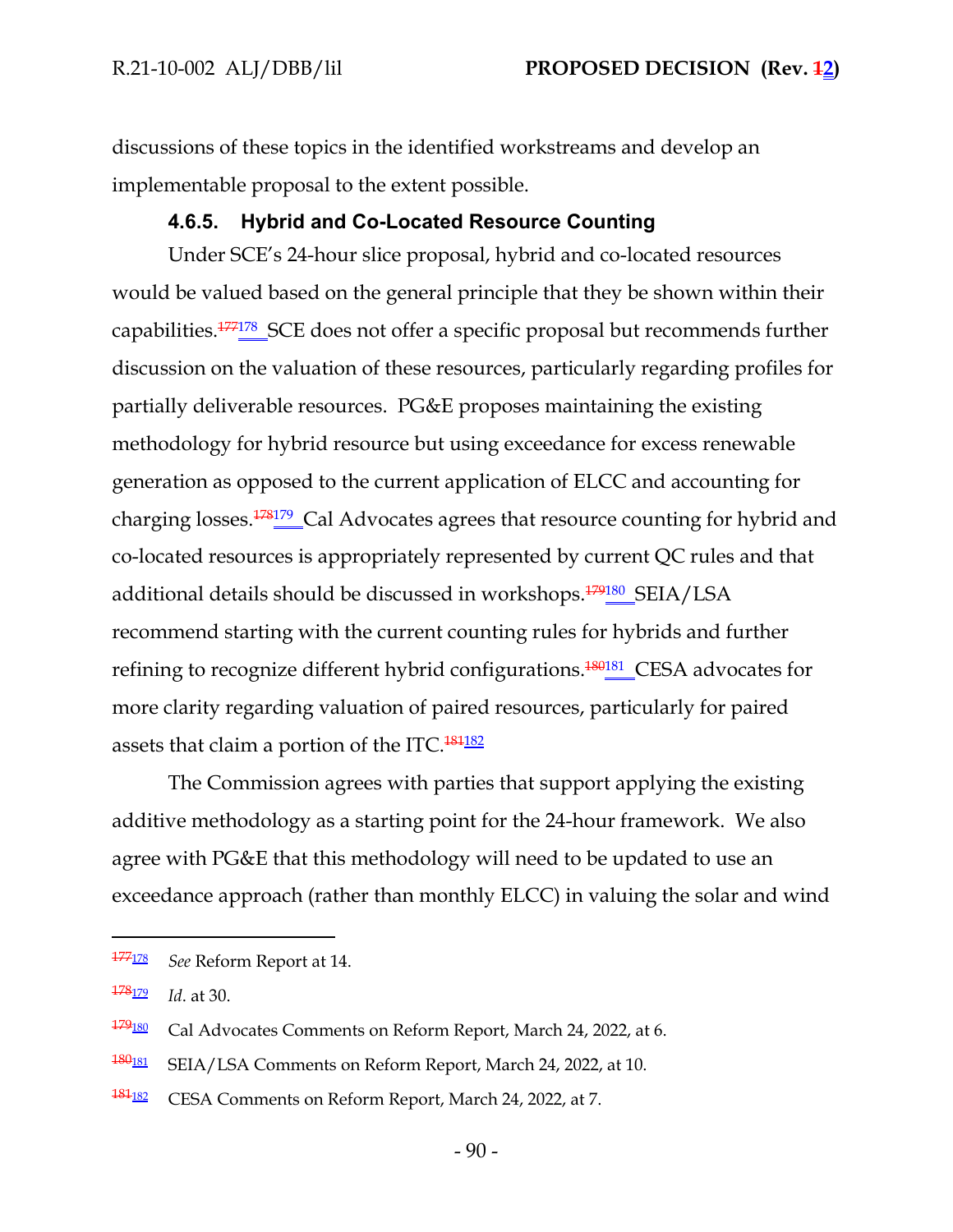portion of the resource and to account for charging losses. Lastly, we observe that further discussion is needed to address different hybrid configurations, ITC charging assumptions, and partial deliverability counting under the 24-hour framework. The collection of resource data is a key element to effectively implementing the 24-hour framework. PG&E's proposal should be further refined to capture the necessary data to reflect hybrid and co-located configurations across the 24-hour slices through the development of the RA Resource Master Database. The Commission directs parties to further refine PG&E's proposal as part of the workstreams identified in Section 4.7. Development of all counting methodologies need to be coordinated with the development of the RA Resource Master Database.

## **4.6.6. Other Resource Counting Methods**

For hydroelectric resources, SCE's 24-hour slice proposal supports retaining the existing hydro QC methodology and applying the monthly value to all hours.<sup>182183</sup> PG&E also advocates for using the current methodology, with the modification that 24 hourly values are calculated for each month, rather than one gross peak value.<sup>183184</sup>

PG&E's proposal will result in resource-specific monthly shapes that must be included in the RA Resource Master Database and such hourly shapes at a resource level may be too complex for initial implementation. SCE's proposal, by contrast, utilizes the current exceedance methodology to value hydro resources at a resource level but does not require shapes at a resource level. The Commission deems SCE's proposal to be an appropriate, less complicated

<sup>182183</sup> Reform Report at 15.

<sup>183</sup><sup>184</sup> *Id*. at 30.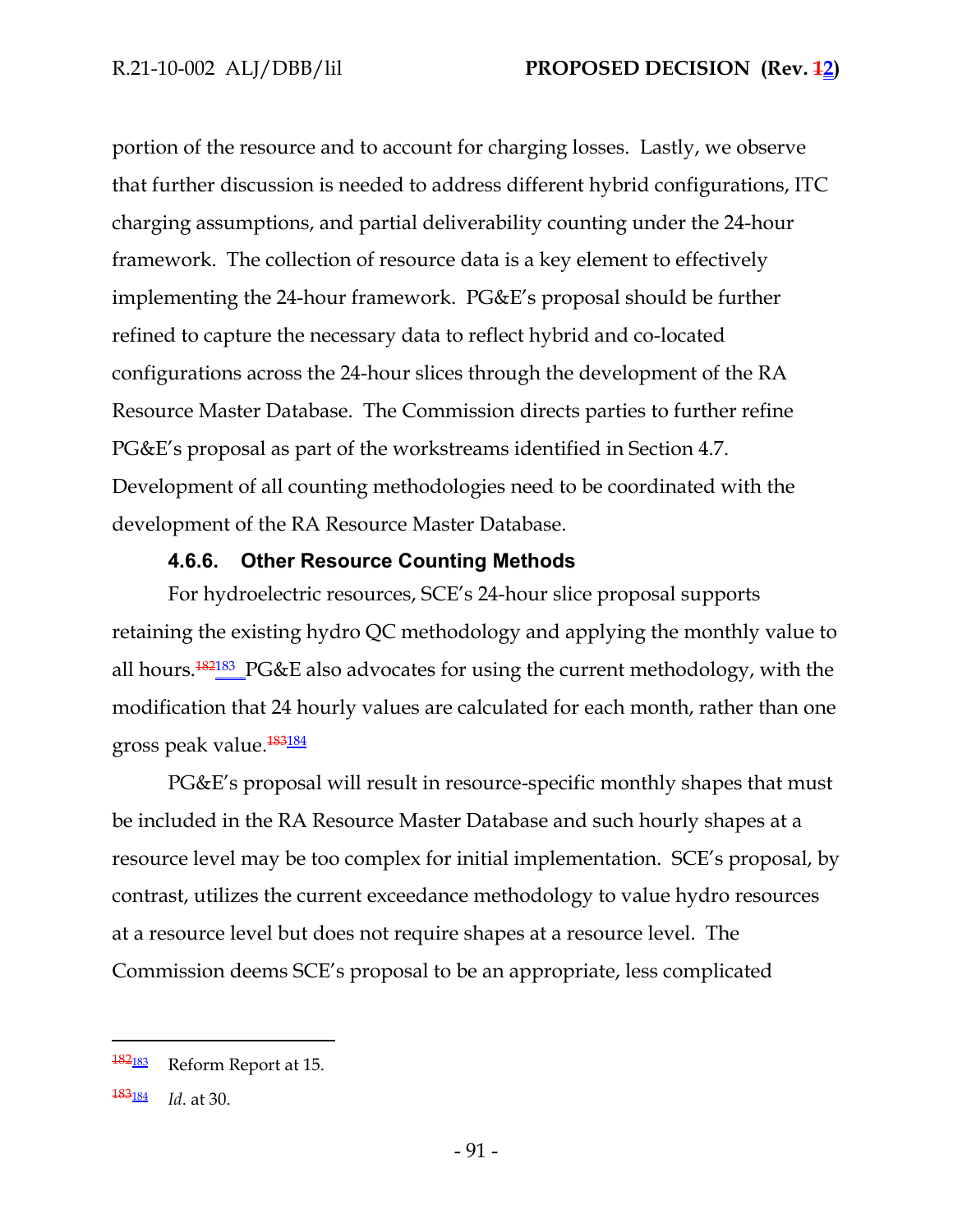approach for the 24-hour framework. Accordingly, the existing QC methodology for hydro resources shall be applied to hydro resources under the 24-hour framework, with monthly values applied to all hours. In future years, it may be appropriate to expand the counting rules to monthly load shapes at a resource level or a resource grouping level.

For non-dispatchable resources, PG&E recommends using the current QC methodology, with a single value applied to all hours, subject to availability constraints.<sup>184185</sup> SCE also supports using the current QC methodology but recommends that the resource be permitted to count across all 24 slices, rather than be subject to availability restrictions.<sup>185186</sup> The Commission finds that PG&E's proposal is a reasonable approach as it would capture daily use limitations that would better reflect resources' availability across the 24-hour framework. Accordingly, the existing QC methodology for non-dispatchable resources shall be applied to non-dispatchable resources under the 24-hour framework, with a single value applied to all hours, subject to availability constraints. Availability constraints should be identified through the development of the RA Resource Master Database.

For import resources, SCE recommends that imports be counted based on their contracted amount and duration, and that use-limited resources should be subject to a minimum 4-hour daily output availability requirement.<sup>186187</sup> PG&E recommends that resource-specific imports should use the counting rules applicable to that particular resource type and that non-resource-specific imports

<sup>184</sup><sup>185</sup> *Id*.

<sup>185</sup><sup>186</sup> *Id.* at 15.

<sup>186</sup><sup>187</sup> *Id.* at 14.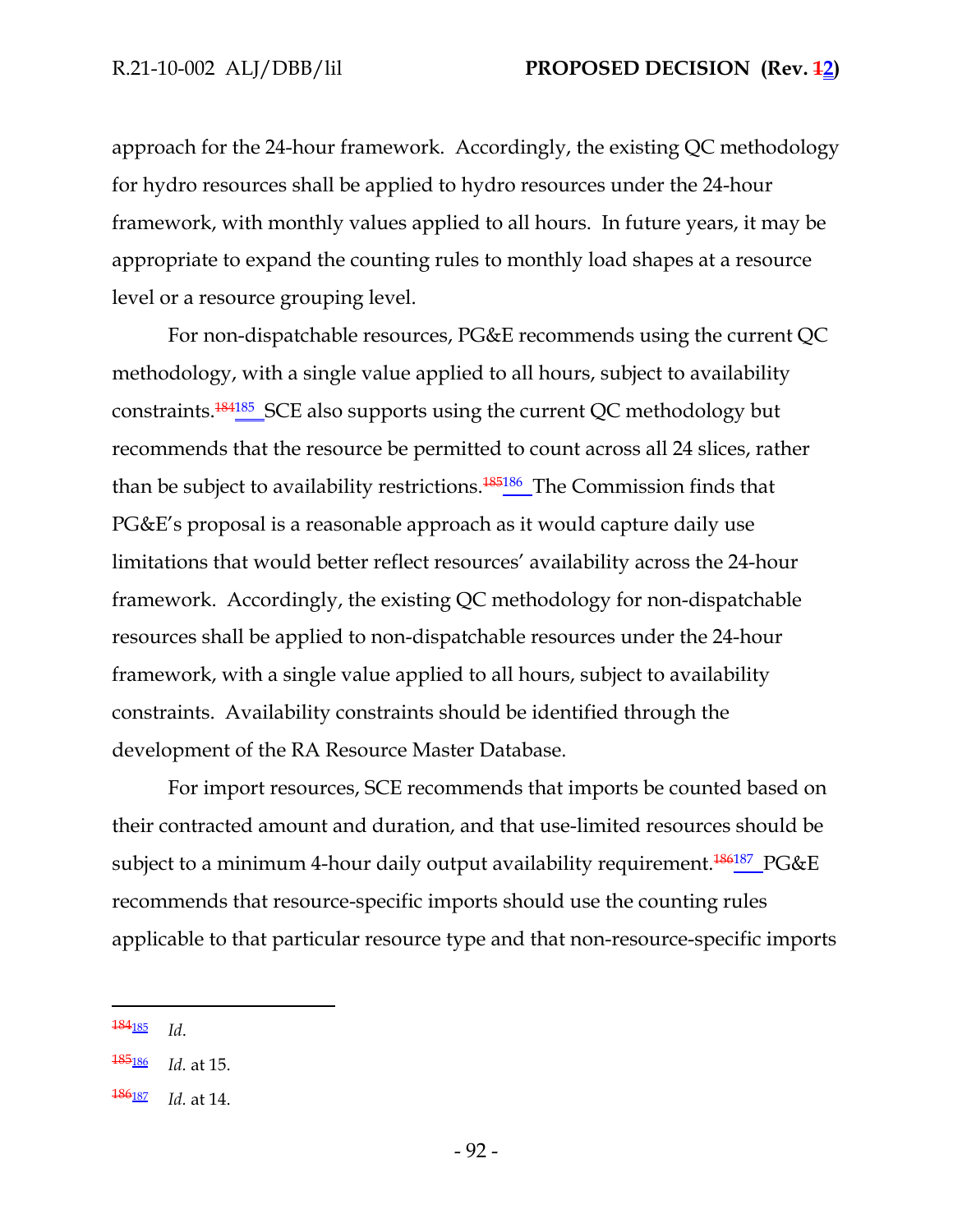should count at the contract value, subject to the requirement that resources be at least four hours in duration.<sup>187188</sup>

The Commission agrees with SCE and PG&E that all use-limited resources should continue to be subject to the minimum four-hour availability requirement to qualify as RA. We also see merit in PG&E's proposal as it would reflect current import rules and apply those rules (for both non-specified imports and specified imports) to the 24-hour framework. Together these proposals would ensure that imports provide a monthly capacity value reflective of their monthly use limitations. Accordingly, PG&E's and SCE's proposals for import resources shall be applied to import resources under the 24-hour framework. Import counting rules should be coordinated with discussion of the elimination of the MCC buckets, as further discussed below.

For DR resources, CLECA recommends the current LIP process to value DR resources under a 24-hour framework.<sup>188189</sup>\_SCE comments that CLECA's proposal is consistent with SCE's principle that counting should reflect expected capacity contribution of each slice but defers consideration to the CEC Working Group process.<sup>189190</sup> Consideration of a DR QC counting methodology should be deferred to the CEC Working Group, as directed in Section 3.4. We encourage CLECA to further develop its proposal as part of the CEC Working Group, as well as encourage other proposed methodologies compatible with the 24-hour framework.

<sup>187</sup><sup>188</sup> *Id*. at 30.

<sup>188</sup><sup>189</sup> *See id.* at 69-72.

<sup>189</sup><sup>190</sup> SCE Reply Comments on Reform Report, April 1, 2022, at 8.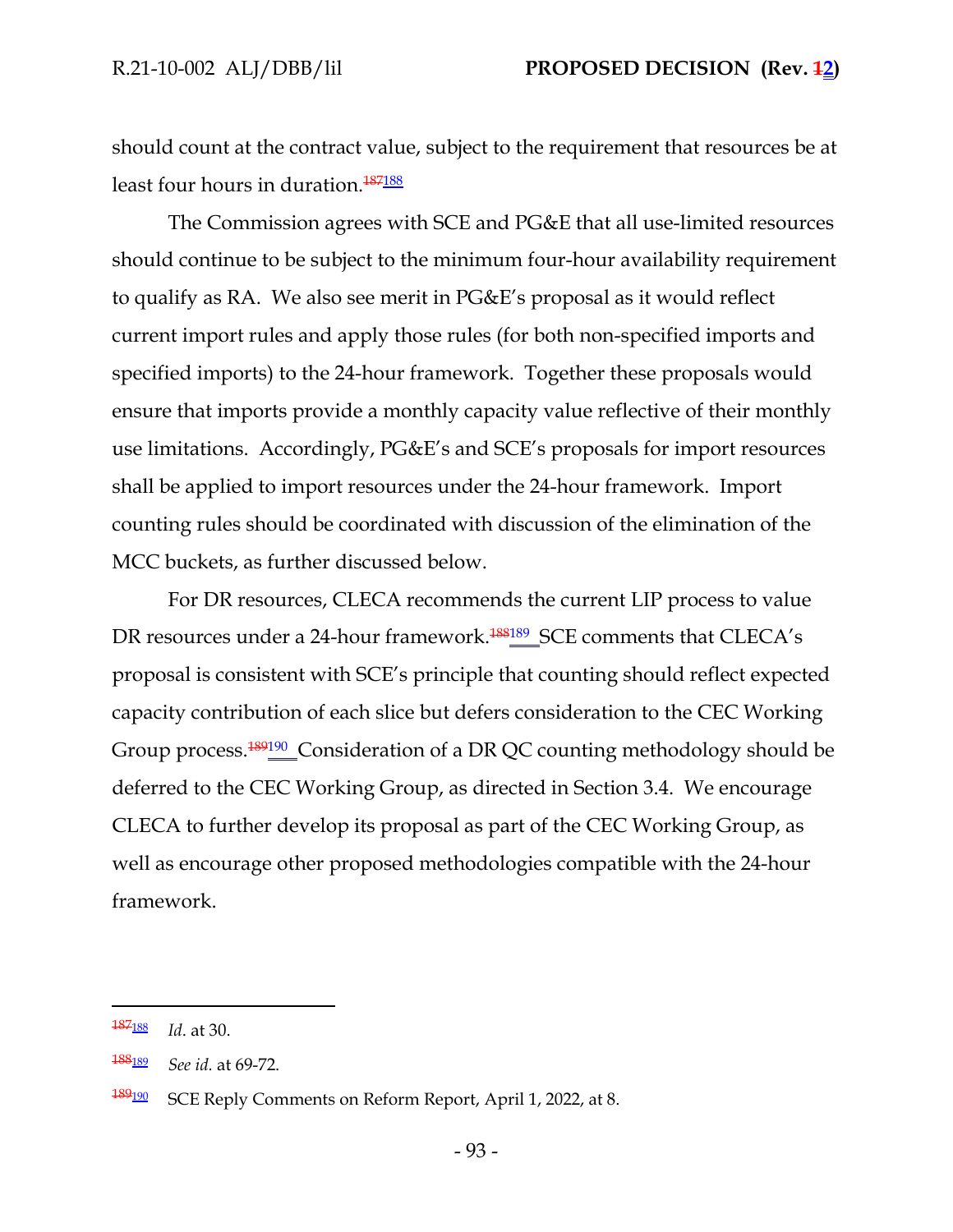#### **4.6.7. Planning Reserve Margin**

SCE proposes that the Commission initiate a stakeholder process in the IRP proceeding on reliability metrics to confirm the appropriate reliability standard (*e.g.,* 1-in-10) and to calculate the PRM necessary to achieve that standard via an LOLE study.<sup>190191</sup>\_The IRP discussion should inform the PRM used in the RA program. As a starting point, SCE proposes one PRM to apply to all hours of the year.

In comments, NRDC states that it has completed a "proof of concept" calibration of the slice-of-day framework based on Energy Division's LOLE study and outlines steps necessary to finalize the parameterization and implementation of the 24-hour framework.<sup>191192</sup>\_NRDC asserts that PRM development is a function of policy choices made to count underlying resources and that the current PRM is impacted, for example, by whether outages for fossil resources are included or excluded. SCE agrees with NRDC's rationale and believes that finalizing the counting rules, particularly for wind and solar, is a necessary first step to calculating the appropriate PRM.<sup>192193</sup>\_PG&E largely supports the steps outlined by SCE but suggests that the process leverage ongoing work as part of the LOLE study and engage stakeholders to consider other ideas, such as the process outlined by NRDC.<sup>193194</sup>

SEIA/LSA support continuing efforts to periodically update LOLE studies to verify that the key parameters of the reform framework, such as counting

 $\frac{190 \text{ }}{191}$  Reform Report at 10.

 $\frac{194192}{1911}$  NRDC Opening Comments on Reform Report, March 24, 2022, at 7.

<sup>192193</sup> Reply Comments on Reform Report, April 1, 2022, at 7.

<sup>193</sup><sup>194</sup> PG&E Reply Comments on Reform Report, April 1, 2022, at 5.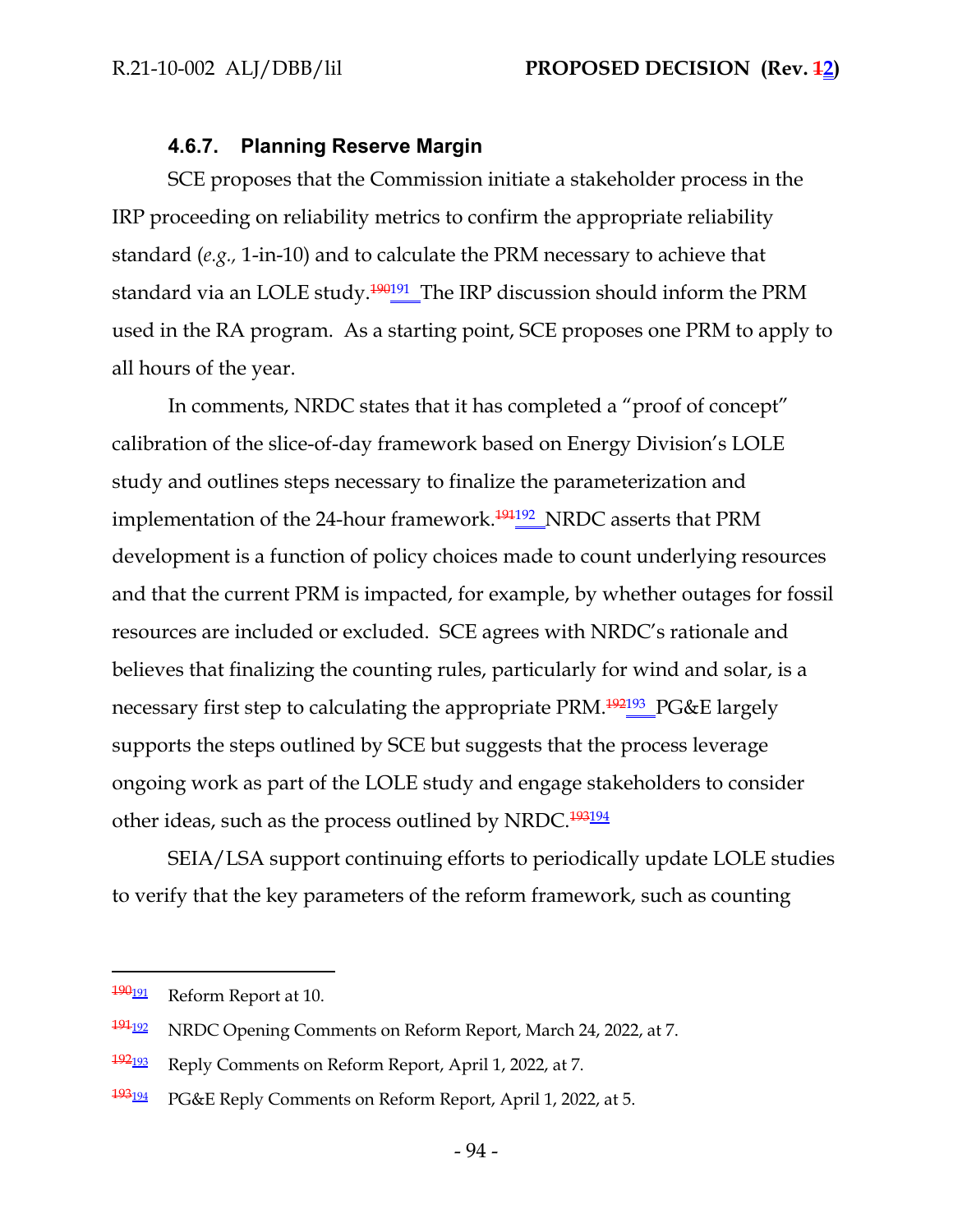rules and the PRM, result in a portfolio that meets system reliability goals.<sup>194195</sup> CAISO urges the Commission not to delay analysis and vetting of Energy Division's LOLE model assumptions while aspects of the reform framework are developed.<sup>195</sup>196

As discussed in Section 3.3.2, a minimum 17 percent PRM is adopted for 2024, and further analysis on increasing above 17 percent for 2024 will be informed by analysis undertaken in the IRP proceeding. The Commission recognizes that calibration of the 17 percent PRM to the 24-hour framework cannot feasibly be done, as the 17 percent does not match the current LOLE modeling output. As such, converting the results of the LOLE study to the counting rules applicable to the 24-hour framework should await the refreshed LOLE outputs from the IRP proceeding. Once refreshed LOLE outputs are available, conversion of the outputs to the 24-hour framework counting rules need to be completed, and NRDC's "proof of concept" template should be leveraged for the conversion.

## **4.6.8. Compliance Penalties**

SCE's proposal would utilize the current RA penalty framework to penalize LSEs that fail to meet monthly RA requirements across the 24-hour framework.<sup>196197</sup> LSEs would be penalized based on the hour with the largest deficiency. Calpine endorses this approach and reasons that an LSE's alternative to non-compliance would likely be to procure a single resource or type that could

<sup>194195</sup> SEIA/LSA Reply Comments on Reform Report, April 1, 2022, at 3.

<sup>195196</sup> CAISO Reply Comments on LOLE Study, March 22, 2022, at 1.

 $\frac{196197}{2}$  Reform Report at 18.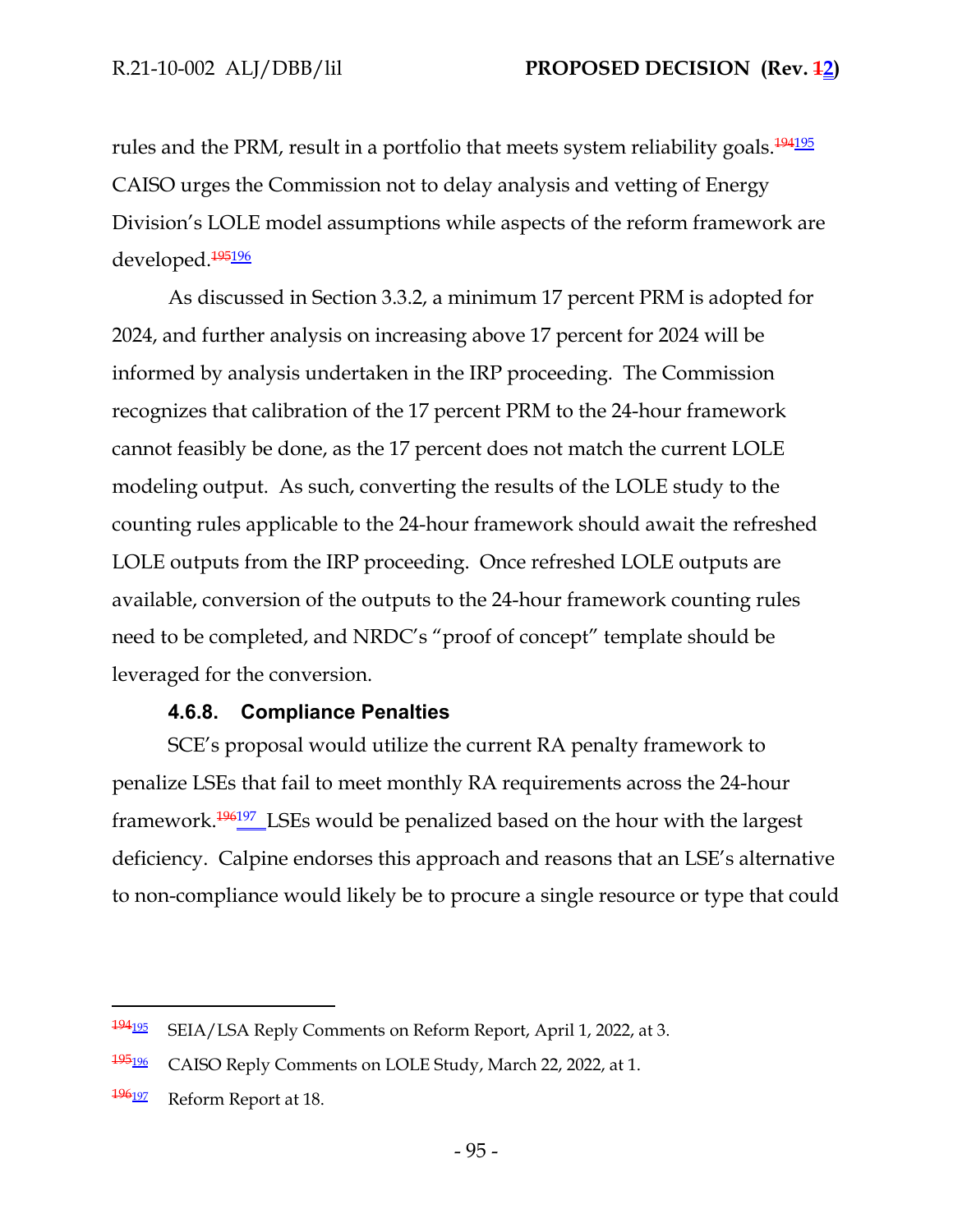address deficiencies in multiple hours, rather than multiple resources to cure separate hour deficiencies.<sup>197</sup>198

The Commission determines that retaining the existing RA penalty structure, as well as basing RA compliance penalties on the largest hour deficiency, is an appropriate penalty mechanism that does not double-penalize LSEs for multiple hour deficiencies. Accordingly, SCE's proposed penalty structure shall apply to the 24-hour framework.

### **4.6.9. Coordination with CAISO Processes**

Under SCE's 24-hour proposal, LSEs that fail a Commission showing should be "first in line" to receive CAISO backstop costs resulting from showing deficiencies, in addition to Commission penalties.<sup>198199</sup> SCE recommends CAISO publicly identify the hour it will test for a deficiency and agree to use the Commission's hourly profile value for solar and wind for that hour, as well as the corresponding load level for that hour. The Commission can provide to CAISO the QC value based on the test hour and CAISO can run its normal onpeak deliverability study and NQC processes. SCE believes CAISO's one-hour deficiency test may need to evolve over time to test multiple hours and recommends the implementation details be developed at a later time.

Several parties, including CalWEA, CLECA, and Hydrostor, support reforming the current deliverability assessment process and expanding the process to consider hours other than just the highest stressed hour.<sup>199200</sup>

<sup>197</sup><sup>198</sup> *Id*. at 68.

<sup>198</sup><sup>199</sup> *Id*. at 18.

<sup>199</sup><sup>200</sup> CalWEA Comments on Reform Report, March 24, 2022, at 2; CLECA Reply Comments on Reform Report, April 1, 2022, at 2; Hydrostor Comments Reform Report, March 24, 2022, at 5.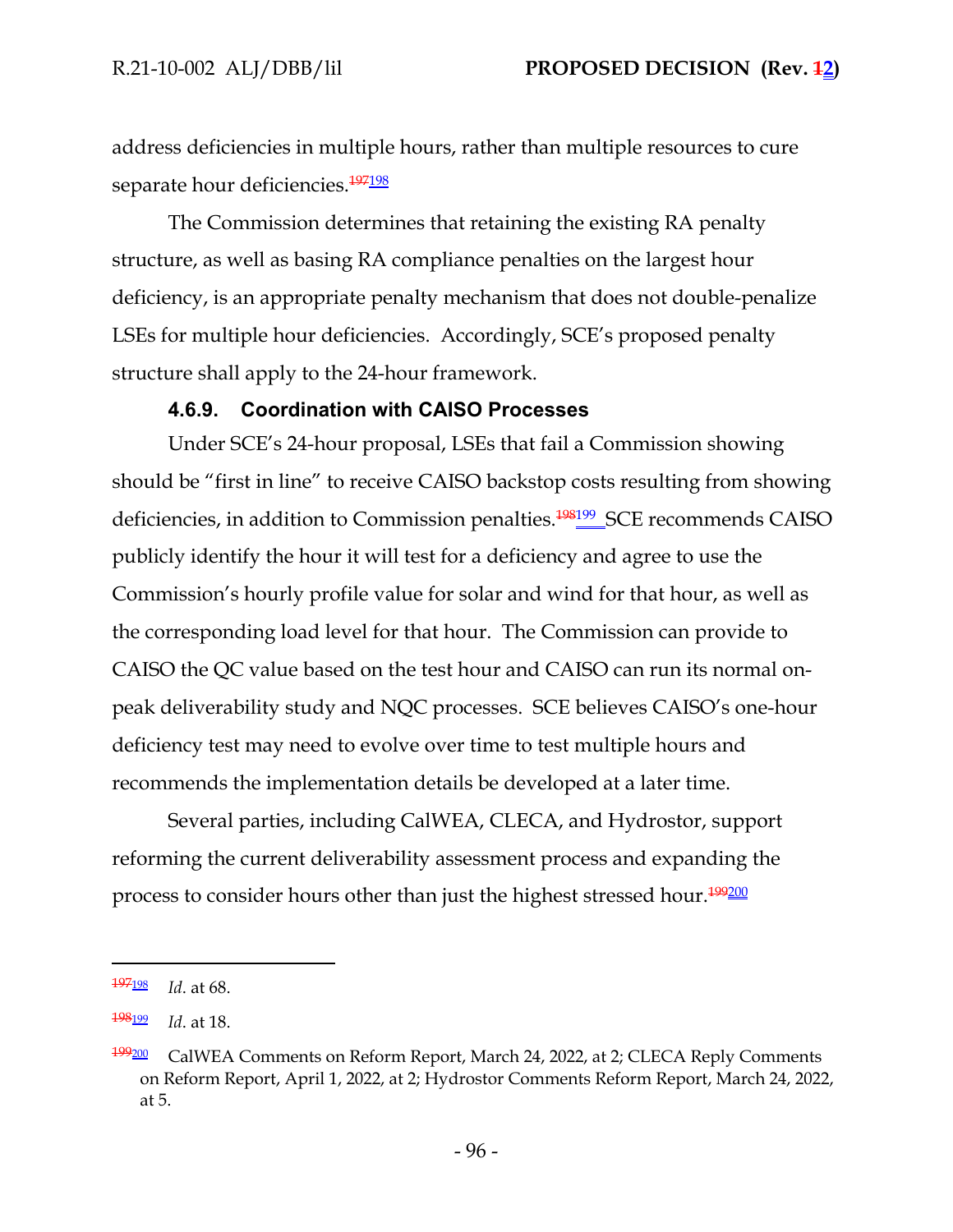Hydrostor urges CAISO to consider what modest changes to the deliverability study methodology could be addressed in this proceeding or a CAISO stakeholder process, such as CAISO's Interconnection Process Enhancements Initiative. CAISO cautions against adopting proposals that fail to consider the transmission system's ability to deliver generation resources to load and CAISO's critical role in such assessments as the independent system operator and partner in the RA program. $\frac{200201}{200}$  CAISO recommends an initial framework or transition period that would not require significant CAISO tariff changes to allow CAISO to complete a stakeholder process and maintain operability of the existing RA framework with CAISO systems.

The Commission recognizes that further development is needed to identify the necessary changes to the CAISO tariff to ensure consistency across the Commission's and CAISO's processes. Parties are directed to discuss and identify necessary changes in the workstreams identified in Section 4.7. We concur with CAISO that changes to the deliverability assessment process should be made in close coordination with CAISO. Given CAISO's role in performing the deliverability assessment, discussion of the deliverability assessment process should first be undertaken in a CAISO stakeholder process prior to the Commission's consideration.

# **4.6.10. Hourly Load and Resource Trading**

Several parties advocate for allowing hourly obligation trading and resource trading as part of SCE's proposal, including CalCCA, CEDMC, CESA,

 $200201$  CAISO Comments on Reform Report, March 24, 2022, at 6.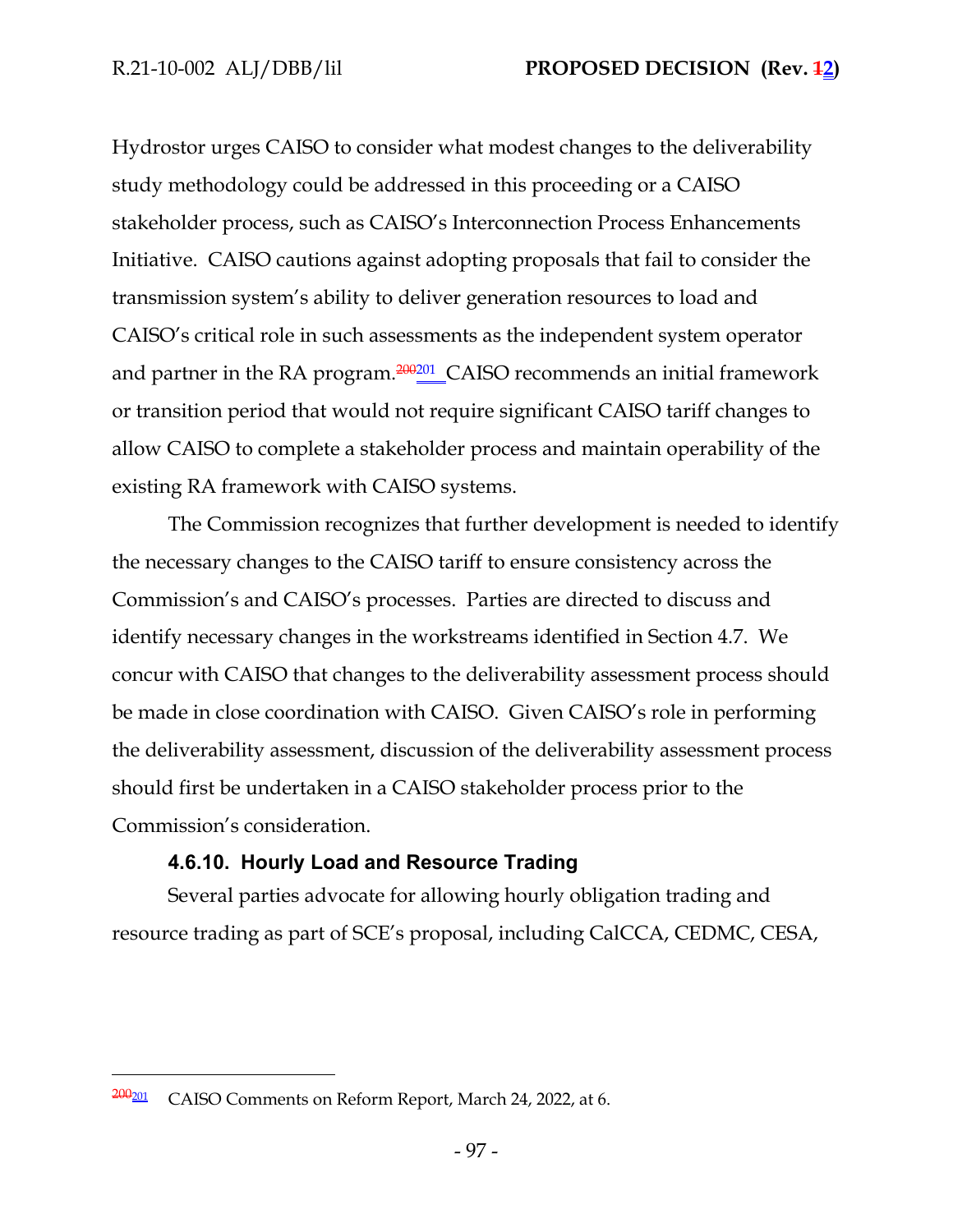Joint CCAs, and Shell Energy.<sup>2012</sup><sup>201</sup> These parties generally claim that without the ability to trade hourly obligations and products, it will be difficult for LSEs, particularly small LSEs, to procure portfolios that match their hourly load curve and may result in over-procurement.

Several parties oppose hourly obligation trading and capacity trading, including AReM, CAISO, CLECA, PG&E, and SCE.<sup>202203</sup> These parties generally contend that resource trading would be administratively burdensome to track compliance and require additional showings, that keeping RA bundled on an hourly basis is a key feature of the 24-hour framework, and that adding this component would hamper the framework's initial implementation. CAISO voices substantial concerns about the complexity of resource and load trading, as it would impact CAISO's outage, substitution, backstop procurement, and cost allocation processes, as well as create significant implementation challenges.

PG&E highlights that the 24-hour framework allows for portions of a resource to be sold and offers flexibility for how storage is shown, which permits LSEs to match their load shape with procured storage. $\frac{203204}{\ldots}$  AReM remarks that LSEs should sell excess capacity that is not needed for certain slices to other LSEs, which is allowed under either proposal.<sup>204205</sup> SCE states that it is unclear

 $201202$  CalCCA Comments on Reform Report, March 24, 2022, at 4; CEDMC Comments on Reform Report, March 24, 2022, at 3; CESA Comments on Reform Report, March 24, 2022, at 9; Joint CCAs Comments on Reform Report, March 24, 2022, at 4; Shell Energy Comments on Reform Report, March 24, 2022, at 9.

 $202203$  AReM Reply Comments on Reform Report, April 1, 2022, at 2; CAISO Reply Comments on Reform Report, April 1, 2022, at 3; CLECA Comments on Reform Report, March 24, 2022, at 5; PG&E Reply Comments on Reform Report, April 1, 2022, at 7; SCE Reply Comments on Reform Report, April 1, 2022, at 9.

<sup>&</sup>lt;sup>203<sub>204</sub></sup> PG&E Reply Comments on Reform Report, April 1, 2022, at 7.

 $204205$  AReM Reply Comments on Reform Report, April 1, 2022, at 2.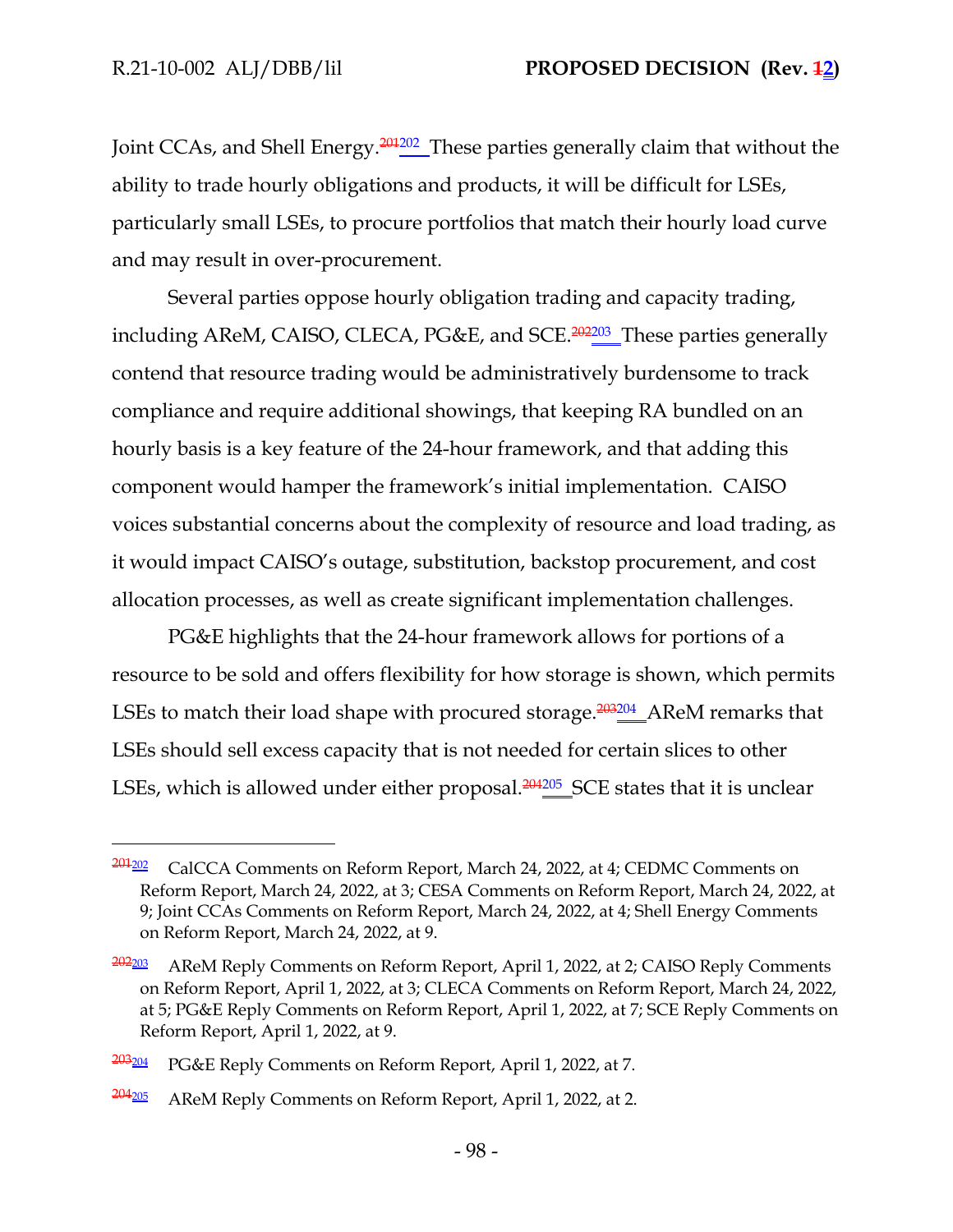why CalCCA believes both load and resource trading are needed when the hourly RA load trading sufficiently addresses their concern.<sup>205206</sup>

For obligation trading, CLECA, SCE, and SEIA/LSA, support deferring this issue to a later phase once the new framework is implemented.<sup>206207</sup> PG&E comments that a proposal on obligation trading should address key questions, such as whether load trading is consistent with Pub. Util. Code § 380(c) requiring LSEs to maintain capacity to meet its load requirements.<sup>207208</sup>

The Commission agrees that a key component of SCE's 24-hour framework is that all RA resource attributes (*i.e*., system, local RA) and capabilities are bundled across the month. The bundling component ensures alignment with CAISO's existing monthly 24 x 7 must-offer obligation (up to the resource's use-limitations). Bundling also preserves the value of existing contracts by alleviating the need for contract amendments and provides a simpler product to transact than an hourly product.

The Commission observes that allowing hourly resource trading would effectively unbundle the monthly RA product, adding significant complexity to the RA program. As noted by CAISO, allowing resource and hourly load trading has impacts on outage substitution, cost allocation, backstop procurement, and implementation and is not compatible with deliverability and assessing capacity sufficiency. We further agree with PG&E that the 24-hour framework allows LSEs to match their load shapes with storage or other use-limited resources,

<sup>205</sup><sup>206</sup> SCE Reply Comments on Reform Report, April 1, 2022, at 10.

<sup>&</sup>lt;sup>206207</sup> CLECA Comments on Reform Report, March 24, 2022, at 5; SCE Reply Comments on Reform Report, April 1, 2022, at 10; SEIA/LSA Comments on Reform Report, March 24, 2022, at 7.

<sup>&</sup>lt;sup>207208</sup> PG&E Reply Comments on Reform Report, April 1, 2022, at 8.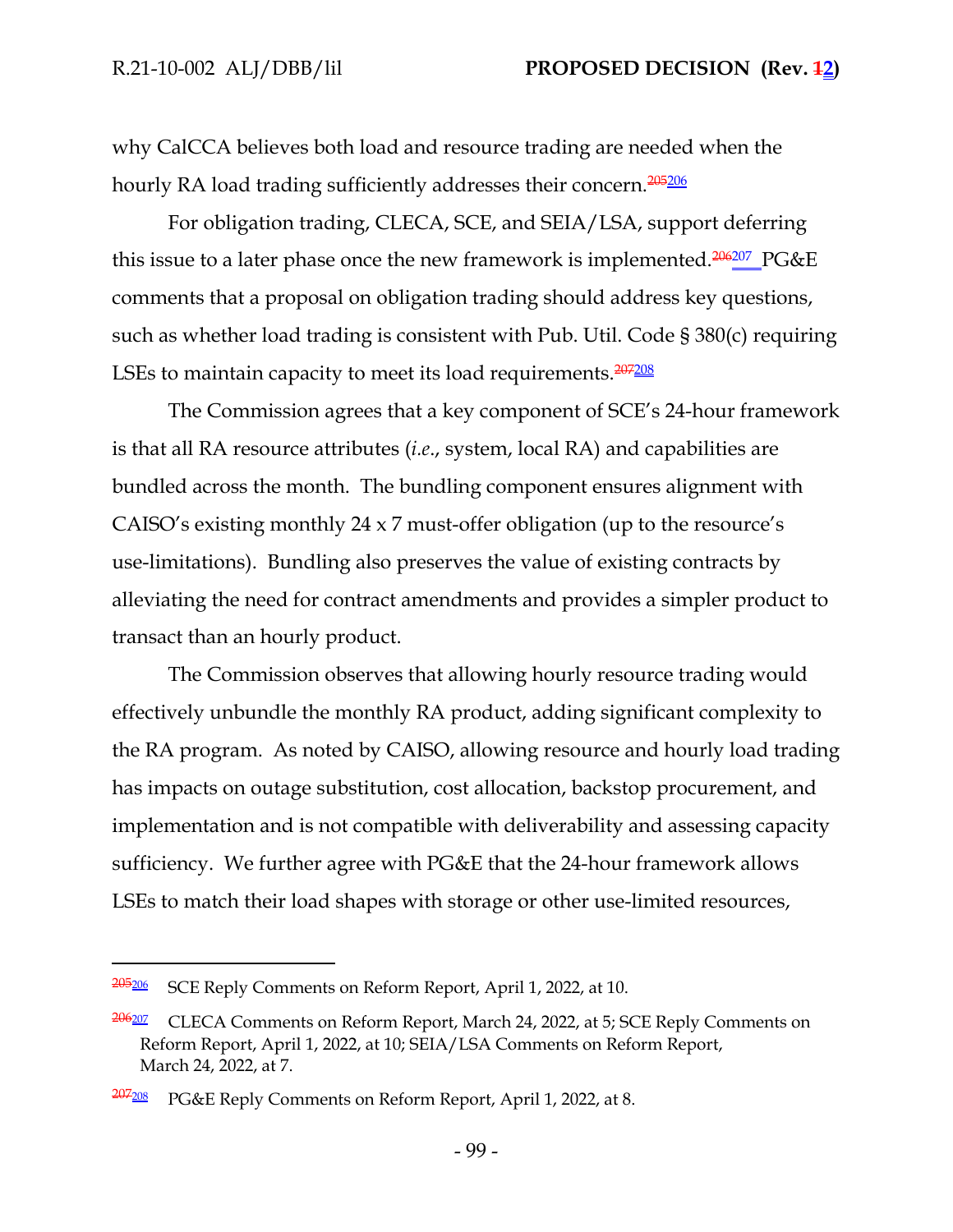thereby providing a means for LSEs to meet their 24-hour monthly obligations. Under the 24-hour framework, LSEs are not precluded from transacting or swapping with other LSEs to optimize their positions. For these reasons, we decline to consider hourly resource or load obligation trading for inclusion in the 24-hour framework at this time. However, if transactability and inefficiency concerns arise once the new 24-hour framework is implemented, the Commission may consider proposals to include hourly obligation trading.

## **4.6.11. UCAP**

CAISO has been evaluating the UCAP methodology as an RA counting method that would embed forced outage rates into a resource's RA value through a seasonal availability factor approach.<sup>208209</sup> The UCAP methodology uses a derating or availability factor informed by certain outage types that impact a resource's unplanned availability, discounting its capacity value for RA valuation purposes. The primary input to calculate UCAP is accurate historical forced outage and derate data. Seasonal availability factors for UCAP determination could be calculated utilizing two seasons: on peak (summer) and off-peak (winter). UCAP values would not be affected by CAISO-approved planned or opportunity outages. CAISO recommends examining how UCAP could fit into a counting proposal and PRM analysis as a complement to a 24-hour framework.

CalCCA, CESA, and MRP observe that there are substantial differences between CAISO's proposed UCAP definitions and processes and those in Energy Division's LOLE study, and that the processes should be aligned if UCAP is

<sup>208</sup><sup>209</sup> Reform Report at 50.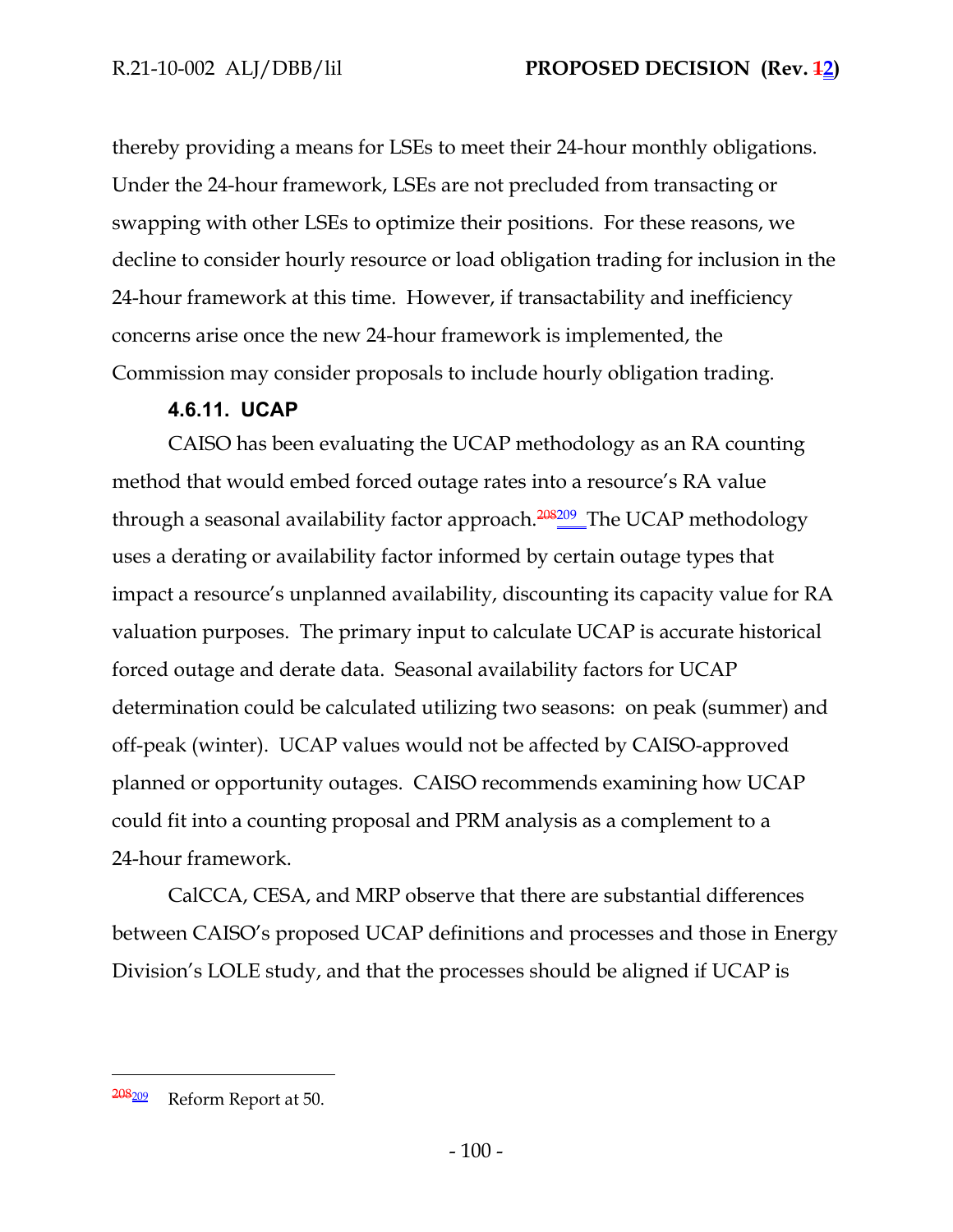developed.<sup>209210</sup> CLECA and CalCCA state that if UCAP incorporates forced outage rates, the PRM should be adjusted since it accounts for forced outages.<sup>210</sup><sup>211</sup> PG&E and SCE recommend deferring consideration of UCAP to a later phase to avoid delaying the initial framework implementation. $\frac{244212}{\ldots}$ MRP opposes UCAP because CAISO has not provided evidence to validate that past forced outages is a reliable indicator of future forced outages.<sup>212213</sup>

As discussed in D.21-07-014, the Commission continues to see merit in the UCAP framework and observes that embedding forced outage rates into a resource's RA value would better reflect the resource's contribution to reliability across the 24-hour framework. Embedding forced outage rates may also more effectively penalize RA resources that are not available during stressed system conditions than the current RAAIM mechanism. Many parties, however, assert that the UCAP proposal is not ready for implementation.

Considering the breadth of outstanding issues to develop prior to initial implementation of the 24-hour framework, the Commission agrees with parties that consideration of the UCAP framework should be deferred to a later phase of the proceeding. In addition to consideration of UCAP, we note that the December 2, 2021 Scoping Memo expressed the Commission's interest in considering modifications to the RA product that would penalize LSEs if their

<sup>209</sup><sup>210</sup> CalCCA Comments on Reform Report, March 24, 2022, at 15; CESA Reply Comments on Reform Report, April 1, 2022, at 5; MRP Comments on Reform Report, March 24, 2022, at 17.

<sup>210&</sup>lt;sub>211</sub> CalCCA Comments on Reform Report, March 24, 2022, at 15; CLECA Comments on Reform Report, March 24, 2022, at 6.

<sup>211</sup><sup>212</sup> PG&E Comments on Reform Report, March 24, 2022, at 6; SCE Reply Comments on Reform Report, April 1, 2022, at 8.

<sup>&</sup>lt;sup>212<sub>213</sub></sup> MRP Comments on Reform Report, March 24, 2022, at 16.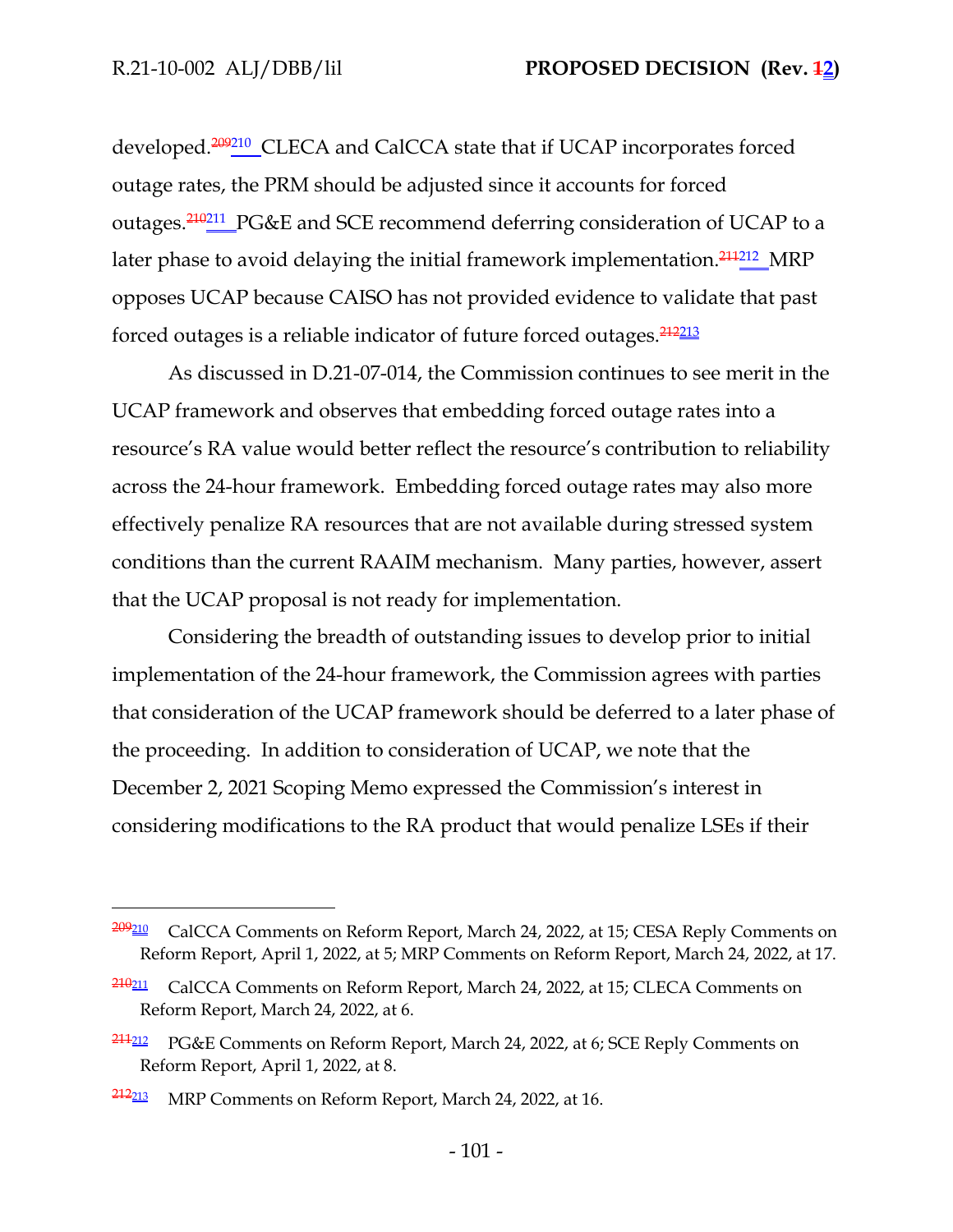contracted RA capacity underperforms or is not available for CAISO dispatch due to forced outage.<sup>213214</sup>

# **4.6.12. Elimination of the MCC Buckets and Flexible RA Requirements**

The Commission recently revised the MCC bucket structure in D.20-06-031 and D.21-06-029.<sup>214215</sup> The MCC bucket requirements are developed using average monthly summer load duration curves and monthly resource use limitations to prescribe cumulative caps that limit how much LSEs can rely on certain resources in meeting monthly RA requirements. The current MCC buckets are reflected in the table below.

| Category  | <b>Availability</b>                                                                                                                                                                      | <b>Maximum Cumulative</b><br><b>Capacity for Bucket and</b><br><b>Buckets Above</b> |
|-----------|------------------------------------------------------------------------------------------------------------------------------------------------------------------------------------------|-------------------------------------------------------------------------------------|
| <b>DR</b> | Varies by contract or tariff provisions, but must be available<br>Monday - Saturday, 4 consecutive hours between 4 PM and 9<br>PM, and at least 24 hours per month from May - September. | 8.3%                                                                                |
| 1         | Monday - Saturday, 4 consecutive hours between 4 PM and 9<br>PM, and at least 100 hours per month. For the month of<br>February, total availability is at least 96 hours.                | 17.0%                                                                               |
| 2         | Every Monday - Saturday, 8 consecutive hours that include 4<br>$PM - 9 PM$ .                                                                                                             | 24.9%                                                                               |
| 3         | Every Monday - Saturday, 16 consecutive hours that include 4<br>$PM - 9 PM$ .                                                                                                            | 34.8%                                                                               |
| 4         | Every day of the month. Dispatchable resources must be<br>available all 24 hours.                                                                                                        | 100% (at least 56.1%)<br>available all 24 hours)                                    |

SCE recommends eliminating the MCC bucket structure, and PG&E supports retaining only the DR bucket.<sup>215216</sup> Hydrostor supports retaining the MCC buckets to address multi-day reliability events and until proper valuation of LDES is undertaken.<sup>216</sup><sup>217</sup> Cal Advocates recommends retaining the MCC

 $\frac{213214}{213214}$  Scoping Memo, December 2, 2021, at 6.

 $\frac{214215}{214215}$  D.21-06-029 at 27; D.20-06-031 at 58.

 $\frac{215}{216}$  Reform Report at 12, 31.

<sup>216</sup><sup>217</sup> Hydrostor Comments on Reform Report, March 24, 2022, at 4.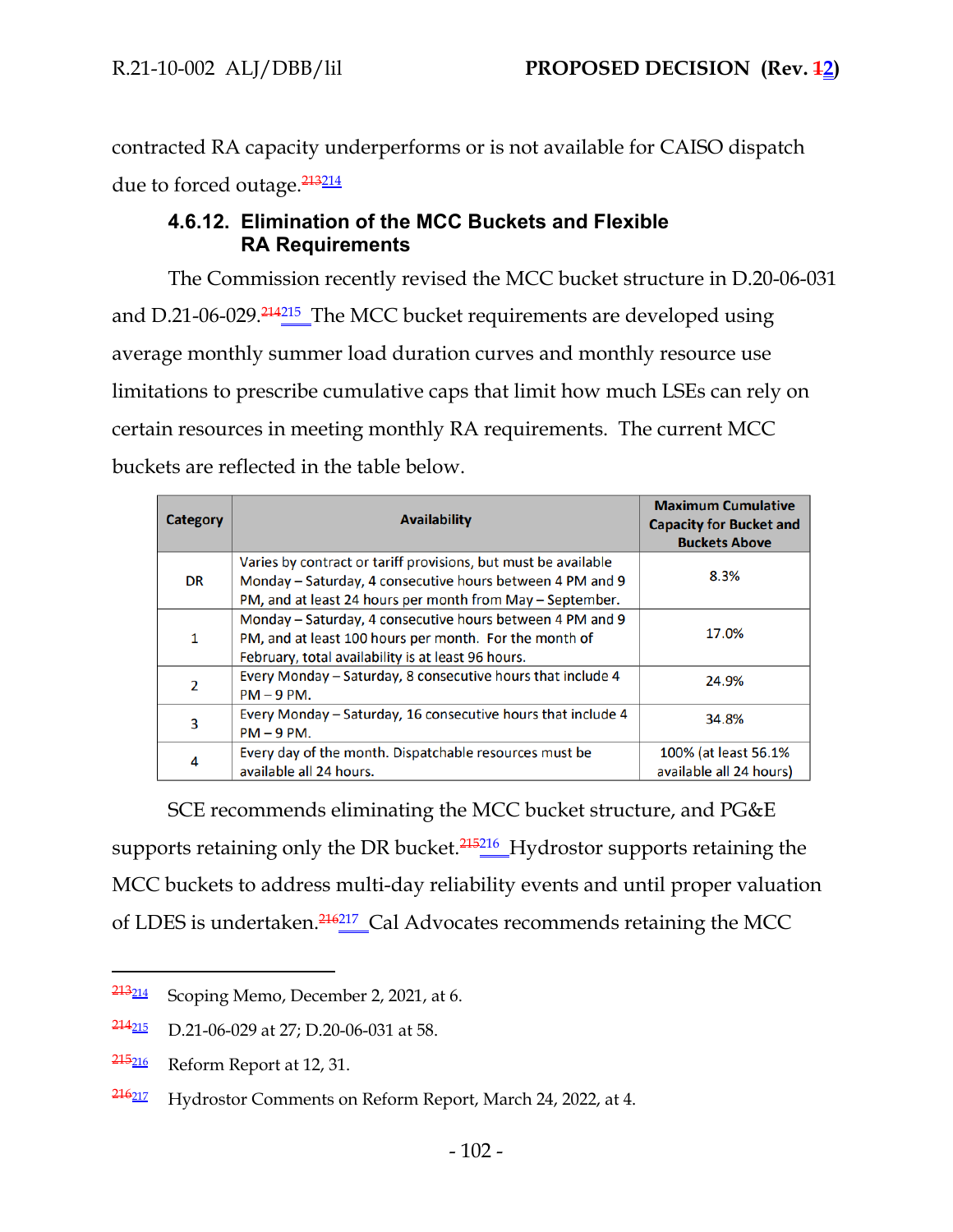buckets as it is unclear whether the proposals and counting methods would fully provide for granular, hourly energy sufficiency.<sup>217218</sup>

Full removal of the MCC buckets would eliminate the monthly availability requirements specified in the bucket structure. The Commission is concerned that removal of the MCC bucket structure without careful consideration may result in unintended consequences. For example, DR resources would no longer be required to be available Monday–Saturday, for four consecutive hours between 4:00 and 9:00 PM, and at least 24 hours per month from May-September. Further, the import RA counting rules adopted in D.20-06-028 are tied to the MCC bucket structure.<sup>218</sup>219

Prior to eliminating the MCC buckets, it may be necessary to include some availability requirement for resources with monthly use limitations, particularly for demand response and import resources. For import resources, this could be a requirement to deliver energy for at least four hours during the AAHs from at least Monday through Saturday through the compliance month, consistent with the hours specified in the contract. Likewise, DR contracts could be required to be available Monday – Saturday, for four consecutive hours during the AAHs, and at least 24 hours per month from May - September.

<sup>217</sup><sup>218</sup> Cal Advocates Comments on Reform Report, March 24, 2022, at 16.

 $\frac{218219}{\text{D}}$  D.20-06-028 at OP 2:

A non-resource-specific import should count towards RA requirements if: (a) the contract is an energy contract with no economic curtailment provisions; (b) the energy self-schedules (or in the alternative, bids in at levels between negative \$150/MWh and \$0/MWh) into the day-ahead and real-time CAISO markets at least during the Availability Assessment Hours throughout the RA compliance month, consistent with the MCC buckets; and (c) the energy must be delivered to the LSE in accordance with the governing contract, consistent with the MCC buckets.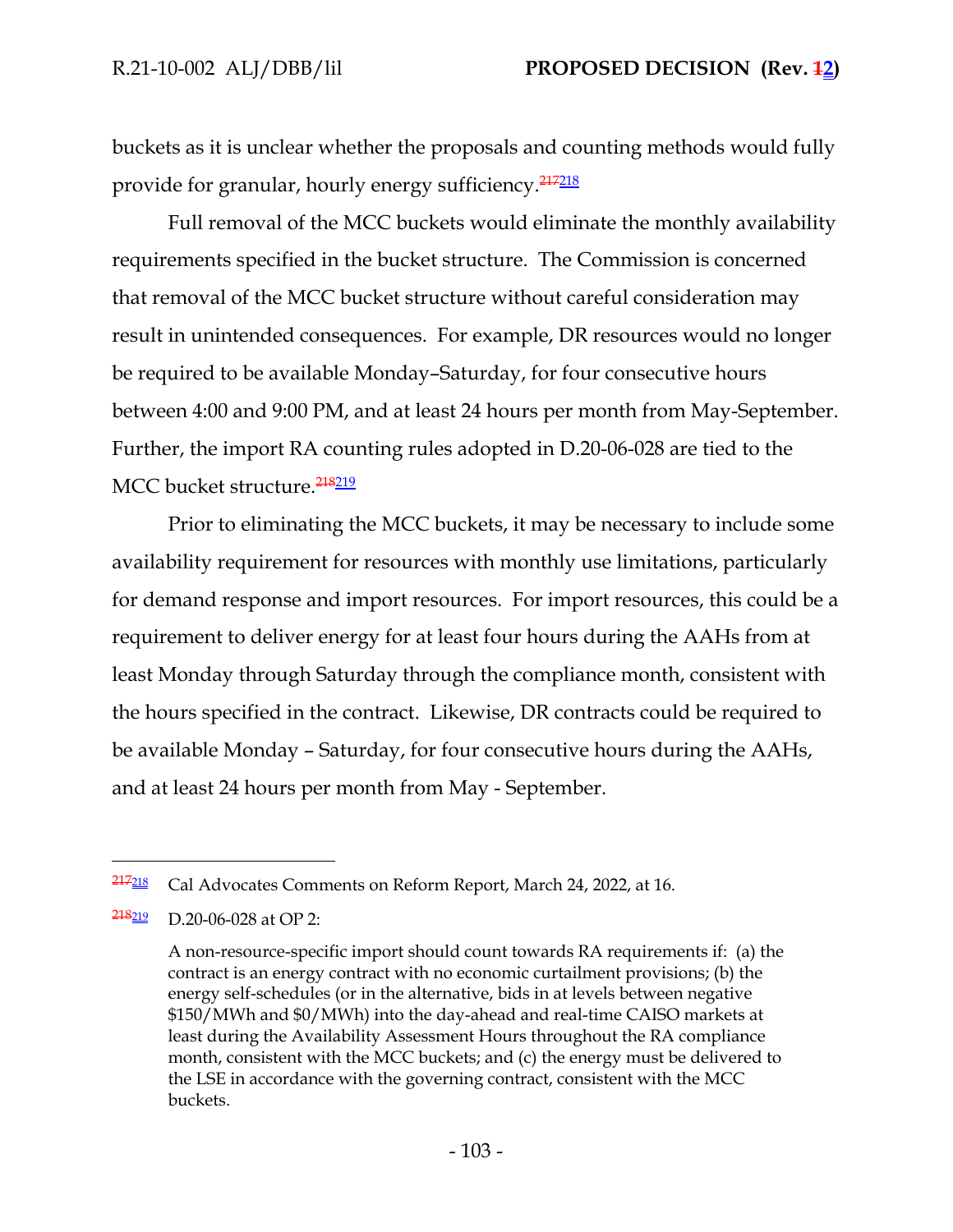The Commission finds it prudent to carefully evaluate the consequences of removing the MCC buckets under the 24-hour framework to ensure that use-limited resources are available throughout the compliance month period and not over-relied on in meeting the 24-hour requirements. Parties are directed to further discuss and develop a proposal for the elimination of the MCC buckets in the workstreams identified in Section 4.7. These discussions should be coordinated with discussions regarding the valuation of LDES resources.

In addition, SCE recommends eliminating the flexible RA requirements as part of the 24-hour proposal, claiming that the granularity of the 24-hour approach directly accounts for resource capabilities and use limitations.<sup>219220</sup> PG&E and Calpine support eliminating the flexible requirements, with PG&E stating this should be done in coordination with CAISO, and Calpine arguing that the requirements serve no useful function.<sup>220221</sup>

The Commission agrees that the granularity of the 24-hour framework may obviate the need for flexible RA requirements. However, CAISO's current tariff and processes will need to align with removal of these requirements. We find that further discussion is necessary to avoid misalignment or other unintended consequences. As such, we direct parties to discuss and develop proposals on the elimination of the flexible RA requirements in the CAISO coordination workstream identified in Section 4.7.

## **4.6.13. Hedging**

PG&E submits two hedging proposals previously introduced in Track 3B.2 and provides greater detail on the proposals: a Variable Cost Hedge proposal

<sup>219</sup><sup>220</sup> Reform Report at 12.

 $220_{221}$  PG&E Reply Comments on Reform Report, April 1, 2022, at 5; Calpine Comments on Reform Report, March 24, 2022, at 11.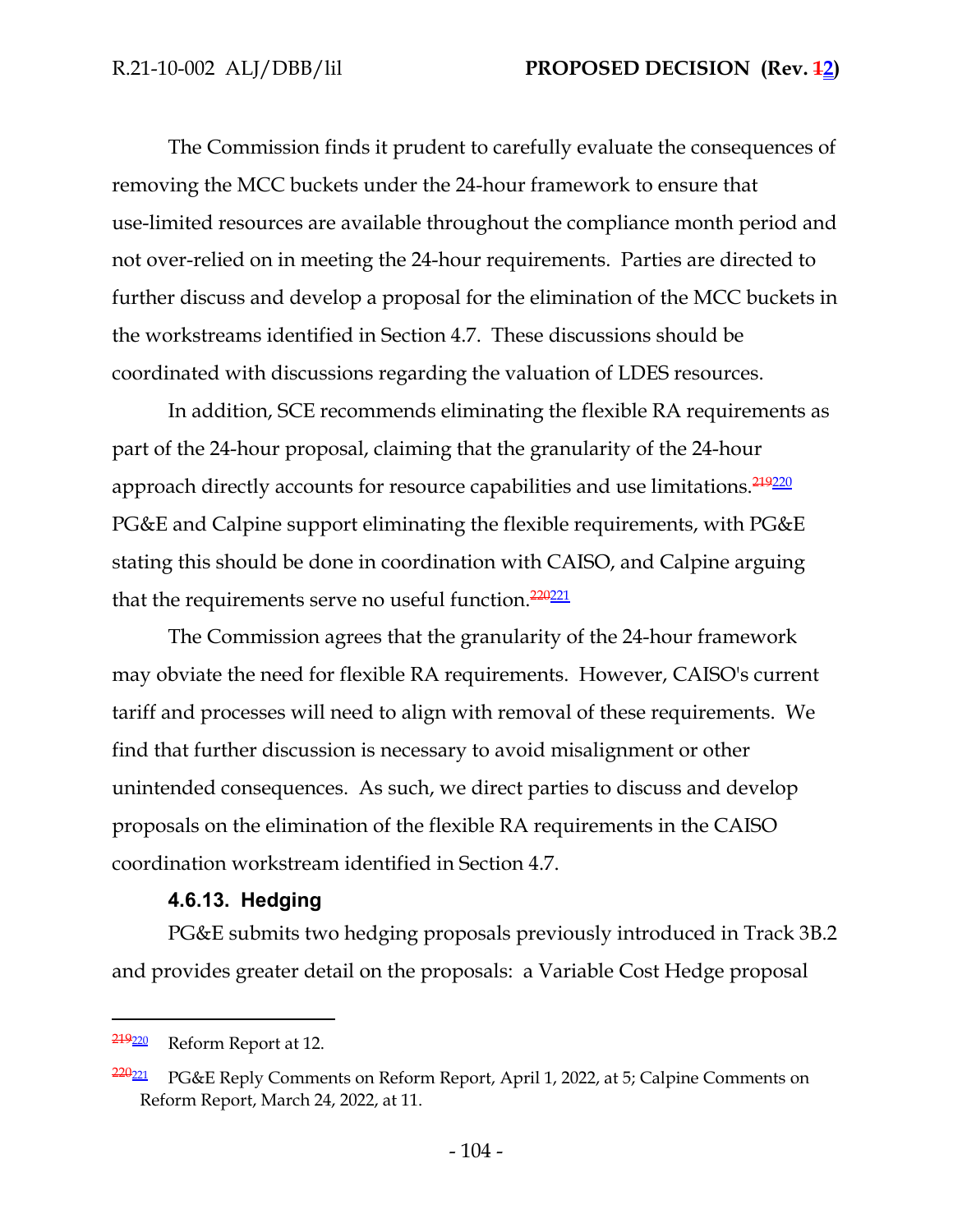and a Variable Price Cap Rebate proposal.<sup>221222</sup> Under the Variable Cost Hedge proposal, LSEs would develop contracts that tie compensation for capacity to the unit's performance in the energy market on an *ex post* basis. The contract would identify variable operating costs that identify heat rate, variable operations and maintenance costs, and emission costs upfront and require a rebate to the LSE equal to any energy market revenues that exceed these costs. PG&E asserts that the approach works well for natural gas units but could be applied to other resource types. PG&E is testing this approach in its IRP procurements and included this concept as an option in its central procurement entity (CPE) solicitations.

Under the Variable Price Cap Rebate proposal, the mechanism would work the same as the Variable Cost Hedge proposal but instead of a rebate based off the variable energy costs in a contract, the rebate is based off the price cap value. When the LMP for the resource goes above the price cap, a rebate would be paid to the LSE. The rebate amount would be equal to the quantity of the contract multiplied by the difference between the LMP and the price cap value. Outstanding questions include the determination of the price cap level and how broadly the price cap should be applied to an LSE's portfolio.

Vistra states that if the Commission concludes that LSEs may not be adequately hedged from high wholesale prices and that linking hedges through the RA product is the best solution, Vistra recommends introducing an energy settlement option for LSEs to meet their RA requirements, which leverages PG&E's variable cost approach that has been incorporated into its CPE

<sup>221</sup><sup>222</sup> *See* Reform Report at 83-85.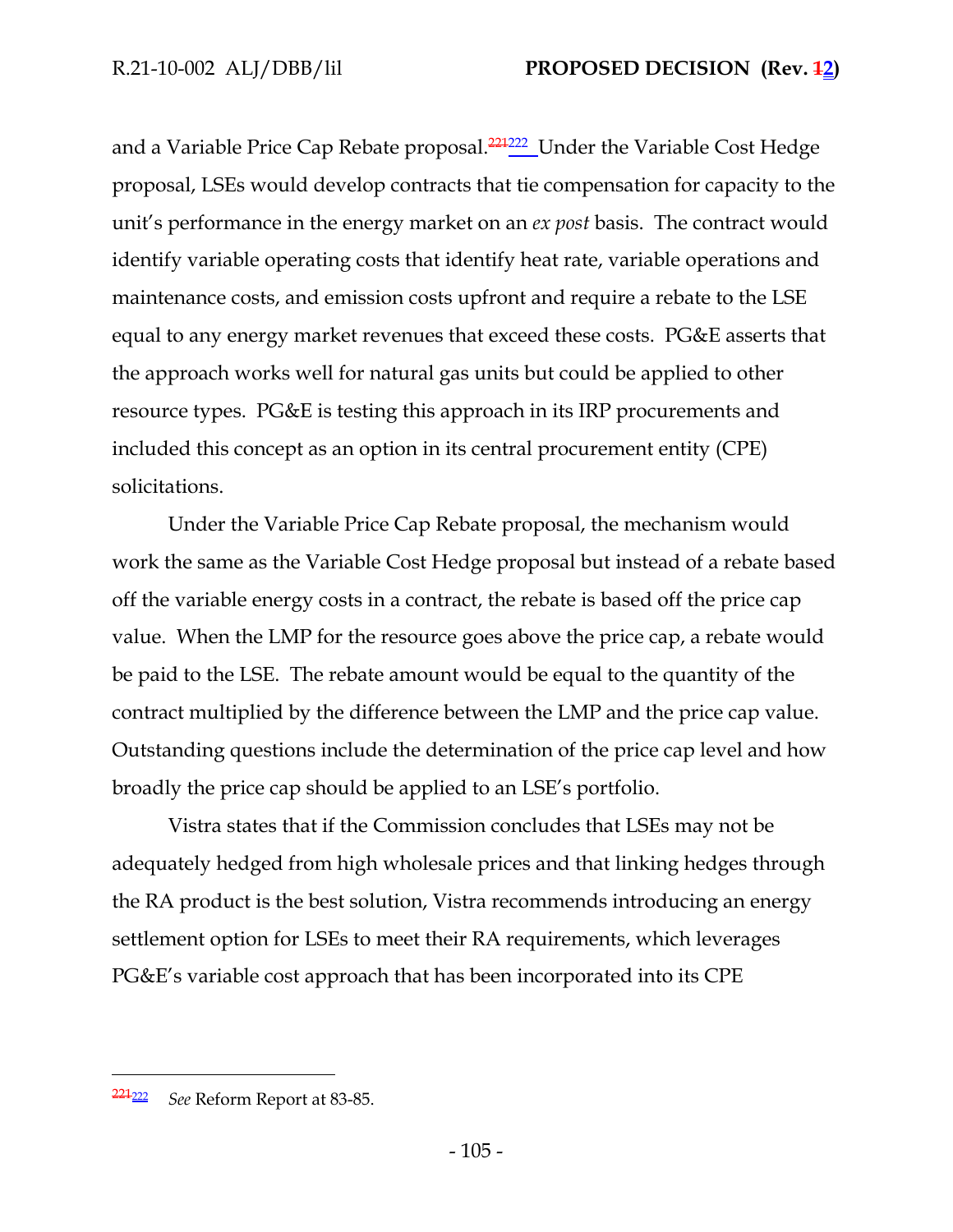procurement process.<sup>222223</sup> LSEs would be required to solicit both RA-only and RA-plus energy settlement but energy price hedging would not be mandated. Vistra notes that rules would need to be established for calculating the variable cost components for the RA with the energy settlement option.

Numerous parties oppose a mandatory hedging requirement in the RA program, including CalCCA, Calpine, CESA, CLECA, IEP, MRP, and Shell Energy.<sup>223224</sup> Opponents generally claim that hedging is more linked to energy price risks (rather than capacity), that hedging requirements may not be costeffective, that a hedging requirement is not necessary to implement a slice-of-day framework, and that LSEs are in the best position to choose hedging strategies. Cal Advocates, CLECA, and IEP support considering hedging issues in a later phase.<sup>224225</sup> Calpine and Cal Advocates support the Commission gathering information on LSEs' current hedging practices before adopting a requirement, as well as studies of the hedging programs IOUs are obligated to pursue.<sup>225226</sup>

As stated in D.21-07-014, the Commission remains concerned with the absence of "a means to ensure that RA is linked with energy bidding behavior in

<sup>222</sup><sup>223</sup> *See* Reform Report at 86-88.

 $\frac{223224}{223224}$  CalCCA Comments on Reform Report, March 24, 2022, at 13; Calpine Comments on Reform Report, March 24, 2022, at 7; CESA Comments on Reform Report, March 24, 2022, at 8; CLECA Comments on Reform Report, March 24, 2022, at 9; IEP Comments on Reform Report, March 24, 2022, at 12; MRP Comments on Reform Report, March 24, 2022, at 19; Shell Energy Comments on Reform Report, March 24, 2022, at 10.

 $224_{225}$  Cal Advocates Comments on Reform Report, March 24, 2022, at 13; CLECA Comments on Reform Report, March 24, 2022, at 9; IEP Comments on Reform Report, March 24, 2022, at 14.

 $\frac{225226}{2}$  Cal Advocates Comments on Reform Report, March 24, 2022, at 13; Calpine Reply Comments on Reform Report, April 1, 2022, at 2.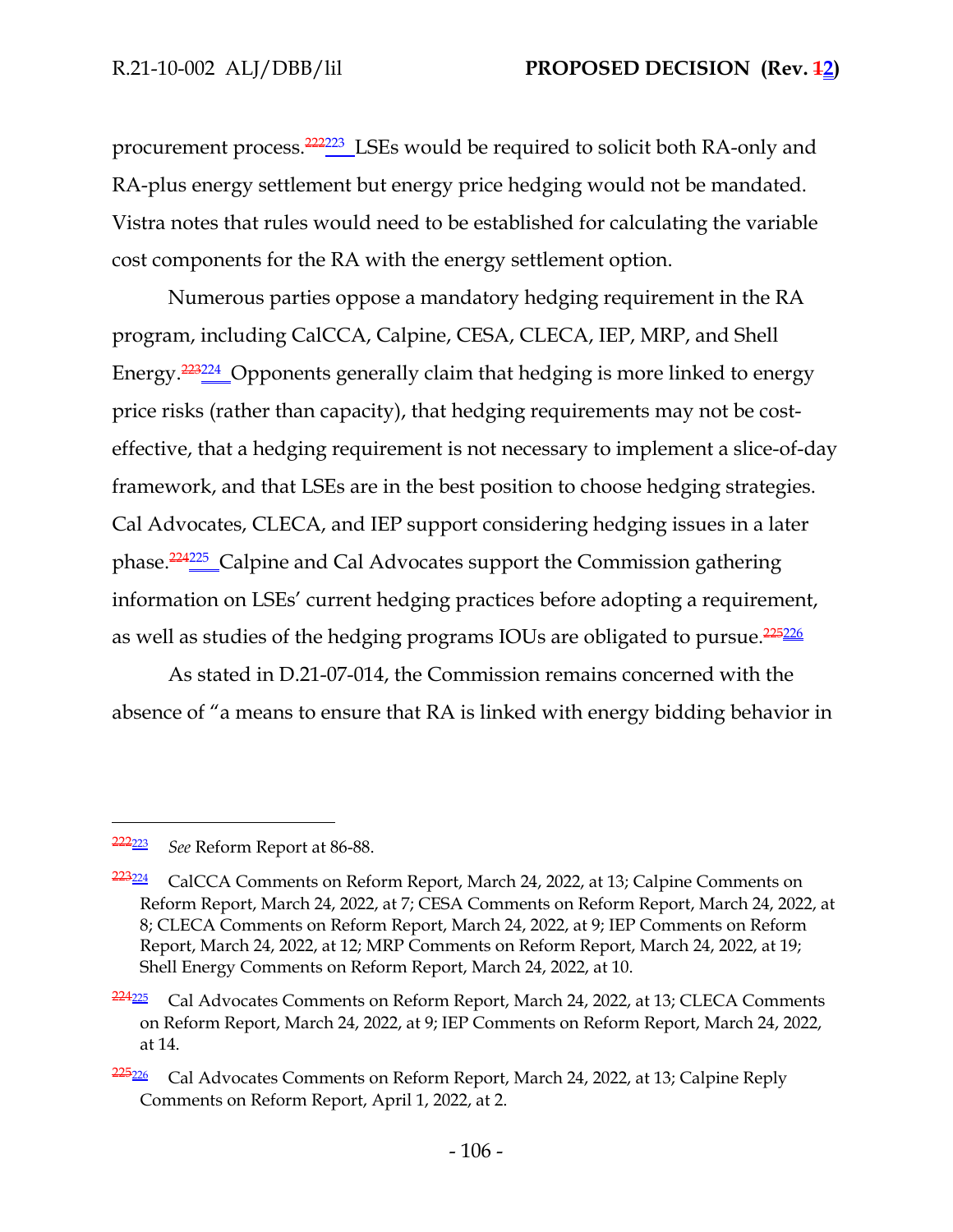order to balance reliability with minimizing costs to customers."<sup>226227</sup> However, we recognize that a broad consensus of parties oppose a hedging requirement at this time. We agree with parties that the issues underlying a potential hedging requirement need further analysis. In D.21-07-014, the Commission authorized Energy Division to request energy hedging data (both physical and financial) from LSEs and report such data to the Commission. Once Energy Division collects and evaluates this data, we authorize Energy Division to submit its analysis into the RA proceeding for consideration of a potential hedging requirement to be incorporated into the 24-hour framework.

### **4.6.14. Multi-Year Forward Requirements**

IEP/WPTF propose a minimum three-year forward requirement for system RA, similar to the three-year requirement for local RA.<sup>227228</sup> IEP/WPTF support a 100 percent system requirement for Years 1 and 2. For Year 3, IEP/WPTF recommend a requirement around 90 percent to ensure the right scarcity signals to marginal suppliers.

Calpine and MRP support multi-year system requirements.<sup>228229</sup> Parties that oppose multi-year requirements at this stage include Cal Advocates, CalCCA, CLECA, GPI, and PG&E.<sup>229230</sup> These parties generally state that multiyear requirements would delay implementation of a new RA framework and

 $\frac{226227}{2}$  D.21-07-014 at 38.

<sup>227</sup><sup>228</sup> Reform Report at 89.

<sup>&</sup>lt;sup>228<sub>229</sub></sup> Calpine Comments on Reform Report, March 24, 2022, at 10; MRP Comments on Reform Report, March 24, 2022, at 21.

<sup>&</sup>lt;sup>229</sup><sup>230</sup> Cal Advocates Comments on Reform Report, March 24, 2022, at 14; CalCCA Reply Comments on Reform Report, April 1, 2022, at 13; CLECA Comments on Reform Report, March 24, 2022, at 10; GPI Reply Comments on Reform Report, April 1, 2022, at 3; PG&E Reply Comments on Reform Report, April 1, 2022, at 6.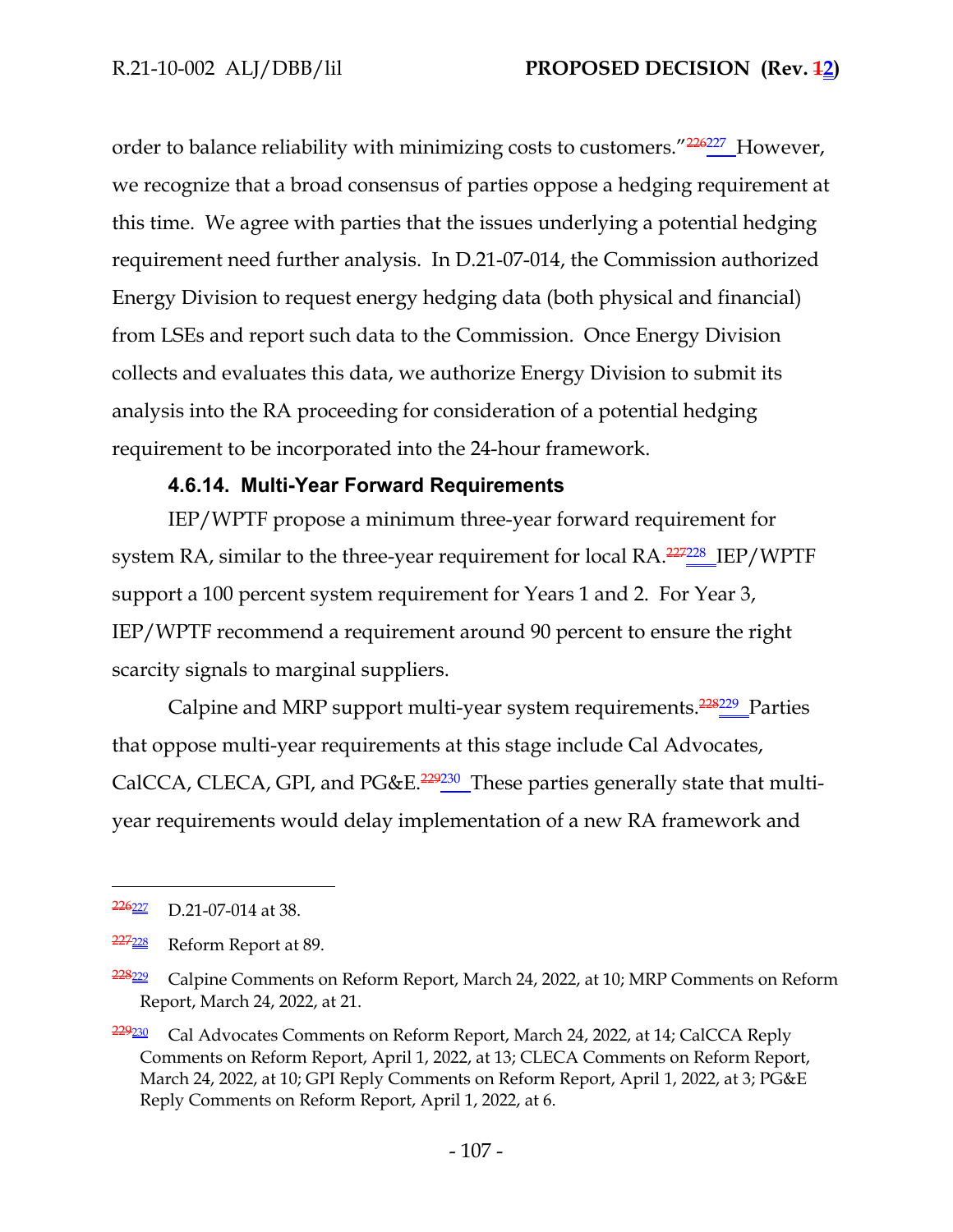that potential load migration may result in LSE over-procurement. Cal Advocates contends that the likelihood of over-procurement is high as IRP and RPS requirements already require long-term contracts, and notes that nothing prevents LSEs from entering into multi-year contracts today if they choose. CalCCA and PG&E support deferring consideration of multi-year requirements to a later phase to consider interactions with the CPE and to evaluate the impact on LSE procurement and load migration.

The Commission agrees with parties that state that load migration may result in the over-procurement of resources and that issues associated with multi-year system requirements would delay implementation of a 24-hour framework. We note that a significant portion of the gas fleet is located in local areas where generators can execute multi-year contracts with either the CPE, or LSEs that serve load in SDG&E's TAC area where there is no CPE. The Commission agrees with parties that point out that LSEs can choose to sign multi-year contracts to meet future RA system needs if they choose. For these reasons, we decline to adopt multi-year system requirements at this time.

#### **4.6.15. 2024 Test Year**

As discussed above, the Commission finds it prudent to consider a 2024 test year for full program implementation in 2025, given the complexities of a new RA framework and to allow additional time for consideration of any potential adjustments.

SCE cautions that if the new framework is not implemented in 2024, LSEs may exceed their MCC bucket limits, particularly buckets 1 and 2, due to the current counting of standalone storage, which will result in LSE deficiencies.<sup>230231</sup>

<sup>&</sup>lt;sup>230<sub>231</sub> SCE Comments on Reform Report, March 24, 2022, at 13.</sup>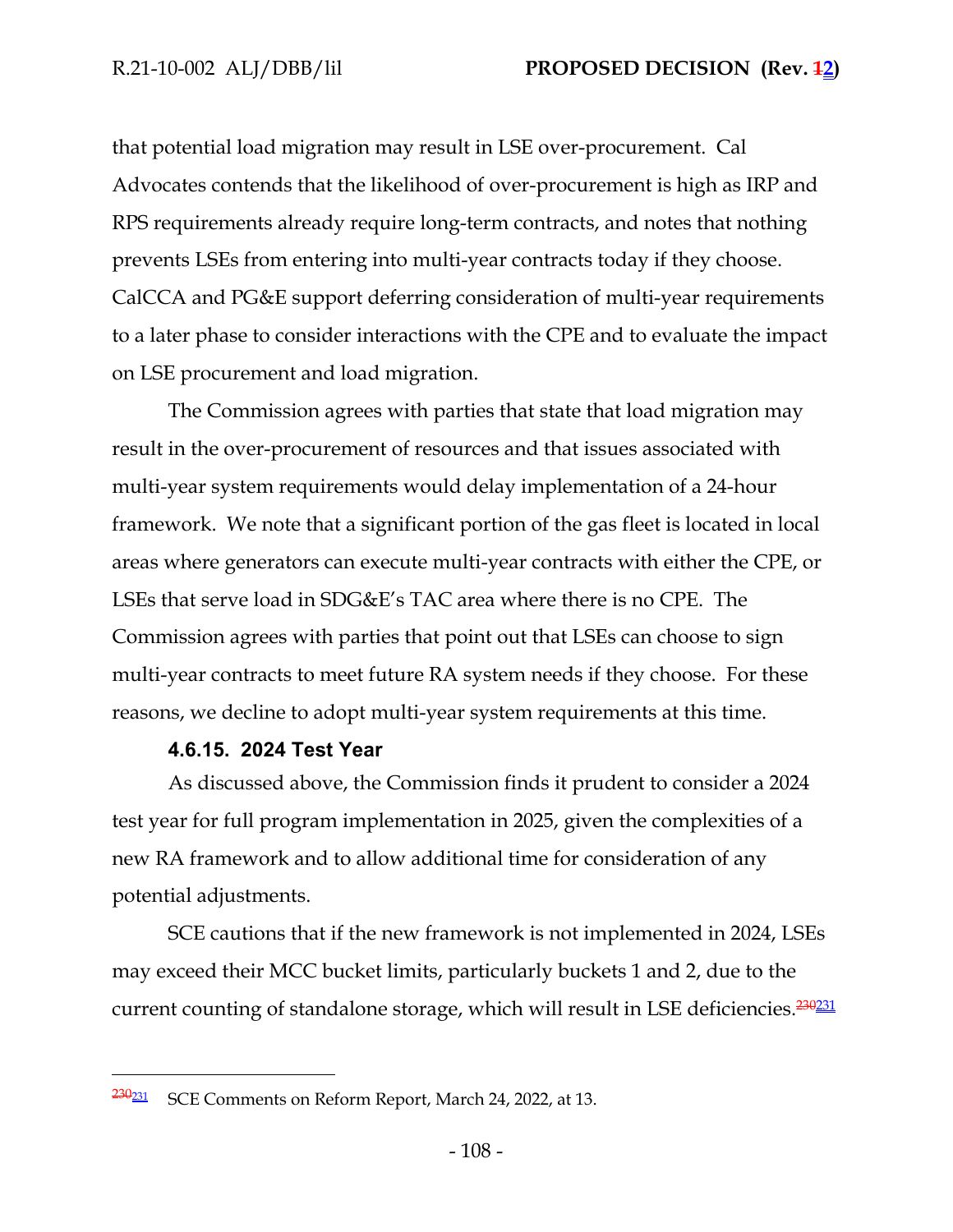SCE recommends a 2024 transition year where LSEs are subject to the current rules plus a change in the MCC buckets to account for storage (*i.e.,* 4-hour and 8-hour storage to count in bucket 4 so long as the LSE can show it can charge the resource).

SCE, CalCCA, and Joint CCAs recommend that in a test year, LSEs be required to make the 24-hour showing as an information-only showing that would be assessed by the Commission but not enforced.<sup>231232</sup>\_NRDC recommends a phased implementation timeline to give participants sufficient time to understand and adjust to the new framework.<sup>232233</sup>\_NRDC proposes a 2023 test filing with no penalties assessed and a partial implementation in 2024 with penalties limited to a subset of peak hours of greatest concern. Cal Advocates supports a test year or "shadow compliance" year for 2024, if needed, and notes that further development would be necessary to design the test year and decide what components would be binding.<sup>233234</sup>

Given the concerns raised regarding the MCC bucket limits for 2024, we agree with Cal Advocates that further development of the design of a test year (or shadow compliance year) is necessary. Parties are directed to develop proposals for 2024 test year as part of the identified workstreams.

<sup>231</sup><sup>232</sup> SCE Comments on Reform Report, March 24, 2022, at 13; Joint CCAs Comments on Reform Report, March 24, 2022, at 8; CalCCA Reply Comments on Reform Report, April 1, 2022, at 3.

<sup>&</sup>lt;sup>232<sub>233</sub></sup> NRDC Comments on Reform Report, March 24, 2022, at 6.

<sup>&</sup>lt;sup>233<sub>234</sub></sup> Cal Advocates Comments on Reform Report, March 24, 2022, at 3.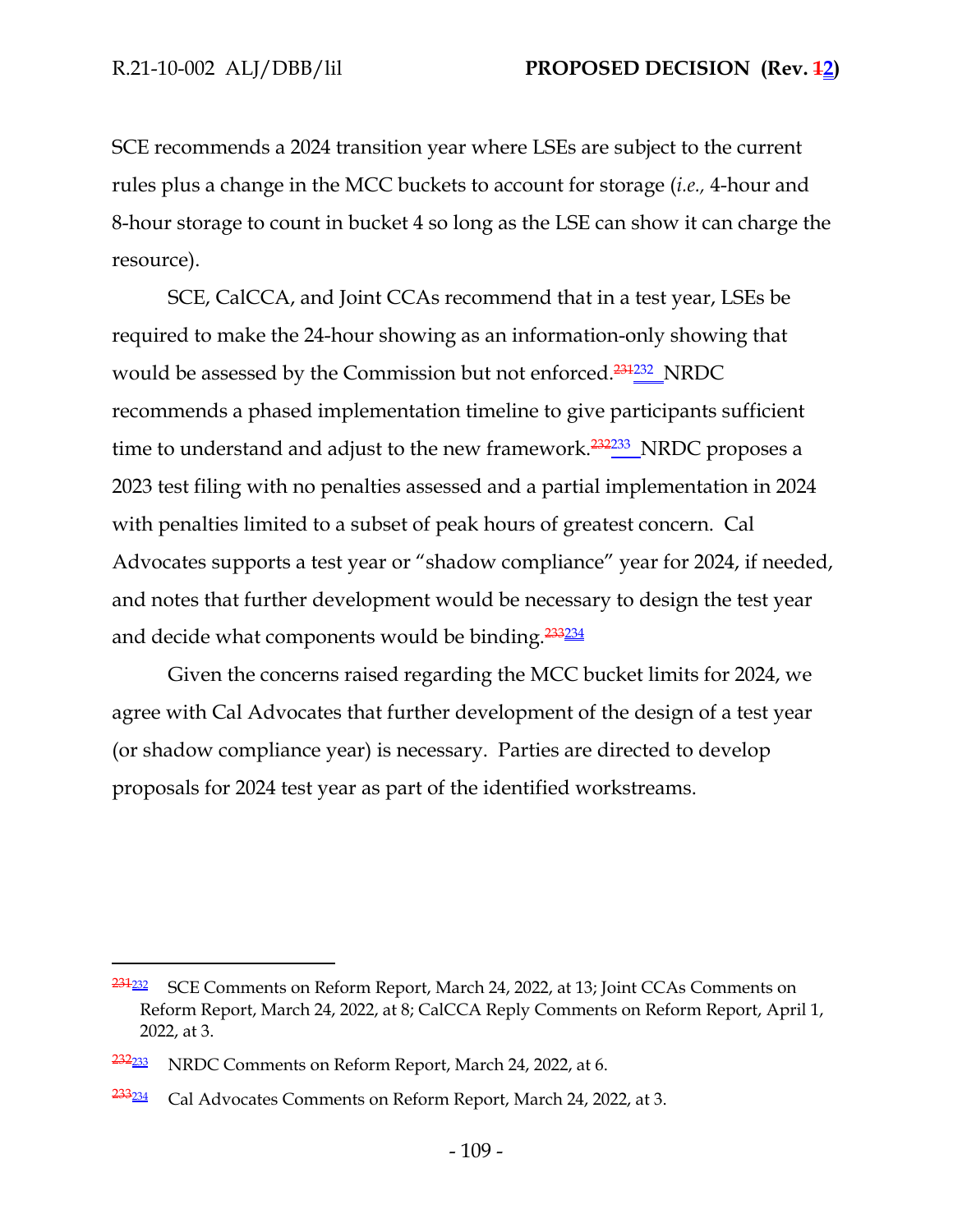# **4.7. Process and Schedule for Further Development**

## **4.7.1. Workstreams**

For the outstanding items to be developed under the 24-hour slice

framework, SCE proposes detailed workstreams, summarized below:<sup>234235</sup>

(1) Workstream 1: Tools and Profiles:

- a. Tools: RA Resource Master Database, Solar and Wind Profile Master Database, LSE Requirement Database, LSE Showing Tool, and Commission Verification Tool.
- b. Hourly load profiles after the CEC finalizes monthly, 24-hour load shape for each LSE.
- c. Energy Storage profiles to account for losses and multiple cycles.
- (2) Workstream 2: Determine PRM and Counting Rules:
	- a. Appropriate PRM with single PRM.
	- b. Counting rules for hybrid and co-located resources for partially deliverable solar and wind.
	- c. Hourly profiles for wind and solar, including how many profiles for each technology based on variations in technology types and location.
	- d. CAM process and RA allocation to consider availability and capability of CAM-eligible resources and LSEs' load share during those slices.
- (3) Workstream 3: CAISO and Commission Validation and Compliance:
	- a. Confirm elements of CAISO and Commission validation and compliance that do not require modification in the near term.
	- b. Identify and resolve administrative changes to the RA program at both CAISO and the Commission (*e.g.,* must-offer reporting, outage substitution).

<sup>234</sup><sup>235</sup> SCE Comments on Reform Report, March 24, 2022, at 6.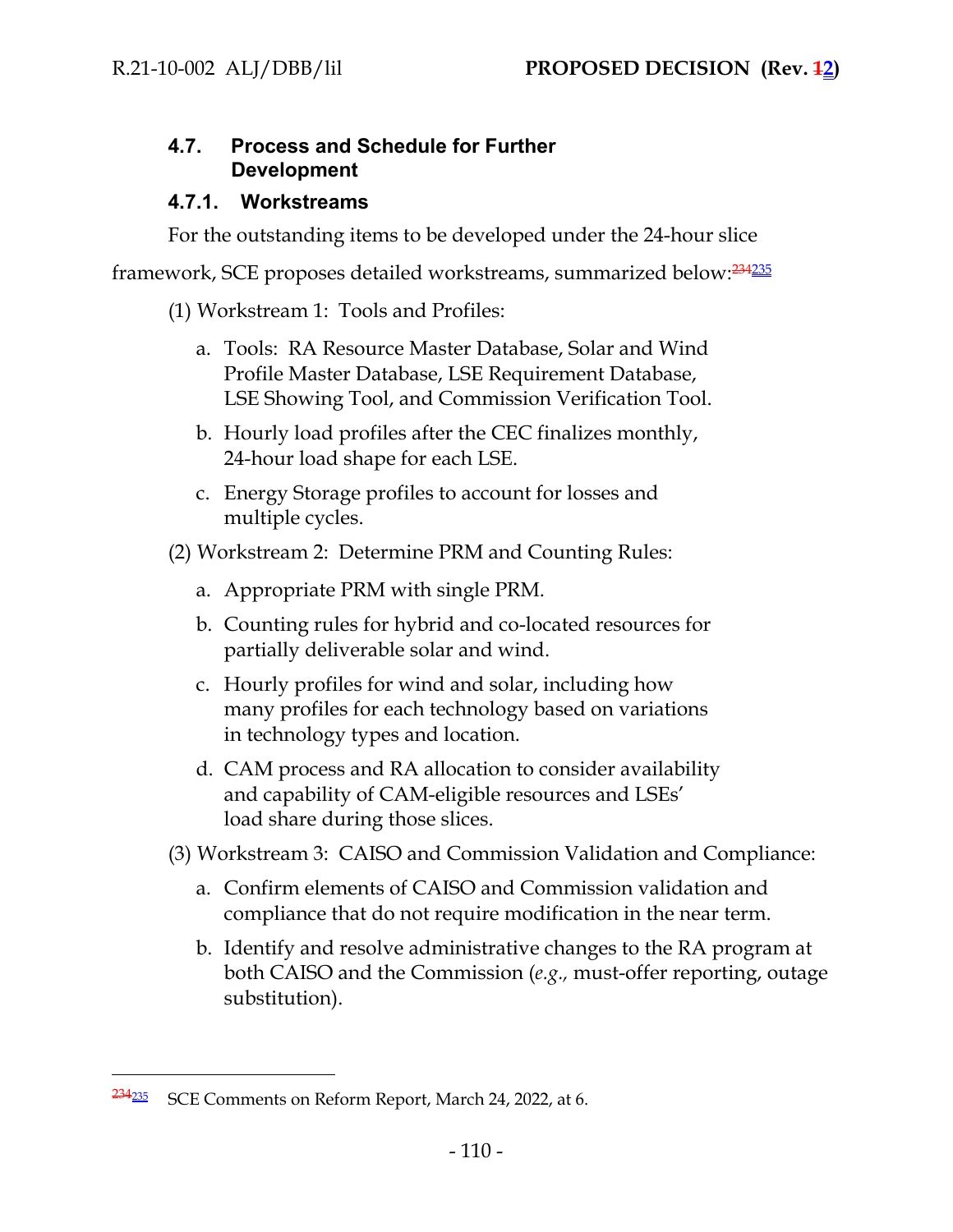The Commission finds that SCE's proposed workstreams are a solid starting point for further development of the implementation framework. We modify these workstreams to be consistent with the guidance discussed and determinations made in this decision. Accordingly, the Commission adopts the following workstreams for further development of the 24-hour framework.

- (1) Workstream 1. Develop 24-hour framework compliance tools:
	- a. RA Resource Master Database to be coordinated with CAISO.
	- b. LSE Showing Tool (template to be used by the LSE to make its filing to the Commission) and Commission Verification Tool (tool to be used by Energy Division to verify compliance).
	- c. LSE Requirement Database to be coordinated with the CEC. This will utilize outputs generated by the CEC's load forecast proposal, including a dry run filing that may inform any necessary changes.
	- d. CAM process and RA allocation to consider availability and capability of CAM-eligible resources and LSEs' load share during those slices.
- (2) Workstream 2. Determine PRM and Counting Rules:
	- a. Appropriate exceedance level and/or hourly profiles for wind and solar at technology and location level.
	- b. Counting rules for hybrid, co-located, and LDES resources, as well as development of a UCAP-light (ambient derate) mechanism to be applied to dispatchable resources.
	- c. Elimination of the MCC buckets.
	- d. Test year details.
	- e. Appropriate PRM with single PRM initially for all months and hours informed by LOLE study, including NRDC's calibration tool.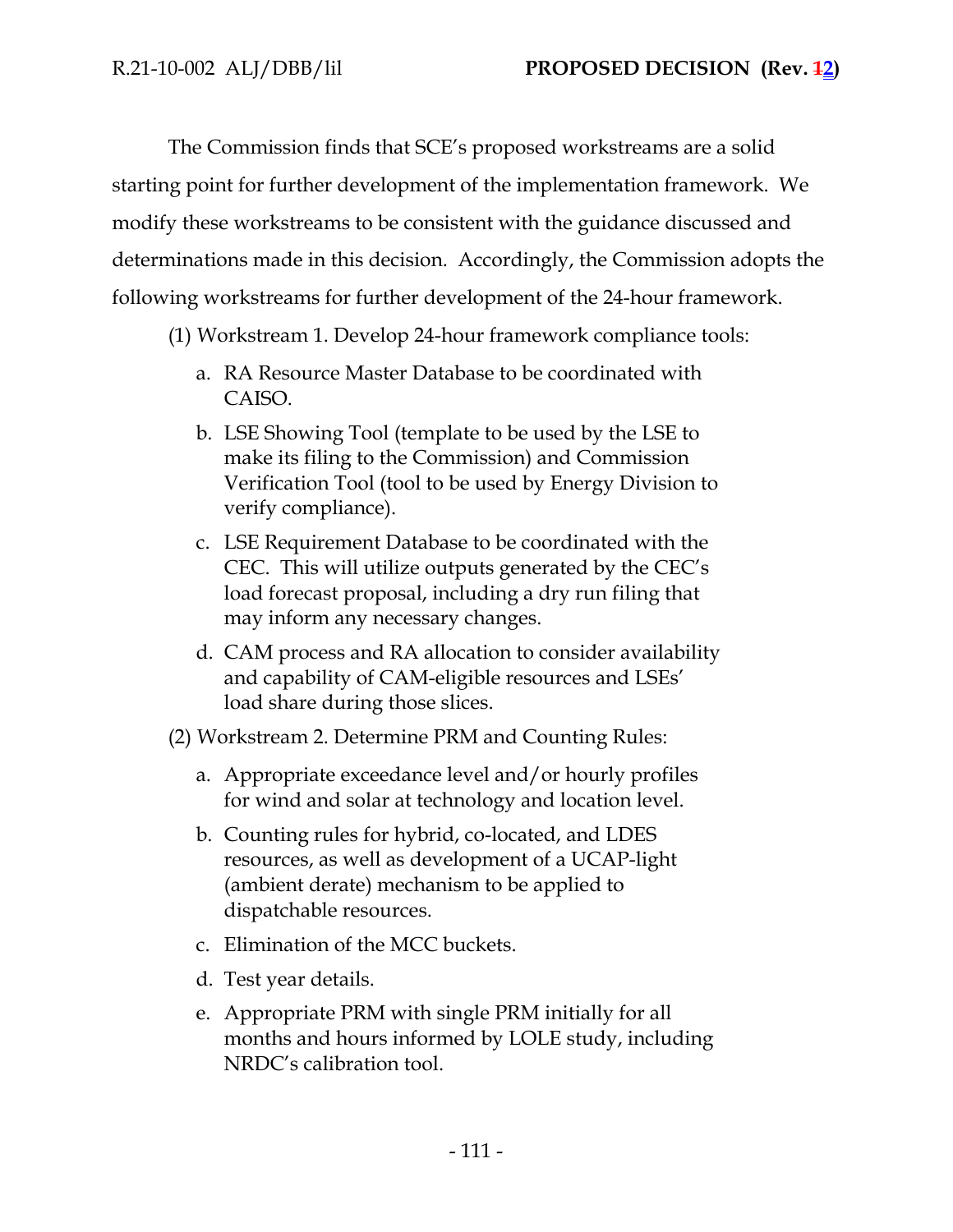- (3) Workstream 3. CAISO and Commission Validation and Compliance as follows:
	- a. Confirm elements of CAISO and Commission validation and compliance that do not require modification in the near term.
	- b. Identify and resolve administrative changes to the RA program at both CAISO and the Commission (*e.g.*, must-offer reporting, outage substitution).
	- c. Elimination of the flexible RA requirements.

## **4.7.2. Schedule for Further Development**

Several parties propose schedules to further develop the outstanding items in the 3rd and 4th Quarter of 2022.<sup>235236</sup>\_PG&E and SCE recommend a proposed decision on the implementation details in the 1st Quarter of 2023, while Cal Advocates suggests June 2023 for a decision and CEERT proposes the 3rd Quarter of 2023 for a decision. The Commission finds SCE's proposed timeline to be reasonable, with modifications, as it contemplates workstreams to be developed from July to October 2022, comments on proposals in December 2023, and a proposed decision on additional implementation details in the 1st Quarter of 2023.

Accordingly, the below workstream timeline is adopted, with the caveat that the schedule may be revised depending on the progress made in workshops or as necessary to promote the efficient management and fair resolution of the proceeding. The workstreams and schedule adopted in this decision shall be referred to as Reform Track Phase 2.

<sup>235</sup><sup>236</sup> *See, e.g.,* PG&E Comments on Reform Report, March 24, 2022, at 4; SCE Comments on Reform Report, March 24, 2022, at 12; Cal Advocates Comments on Reform Report, March 24, 2022, at 3; CEERT Comments on Reform Report, March 24, 2022, at 4.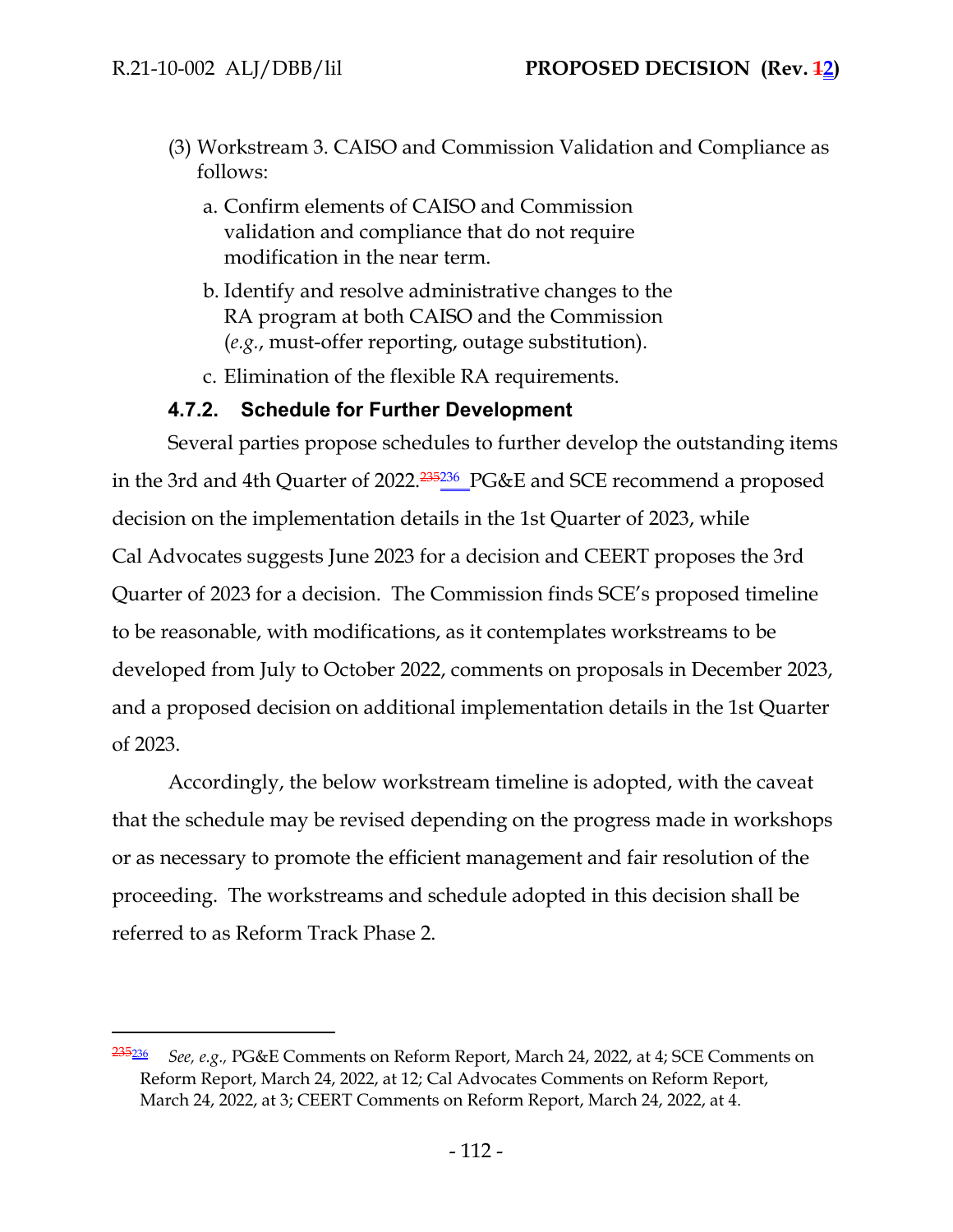| <b>Reform Track Phase 2 Schedule</b>                                               |                       |  |  |
|------------------------------------------------------------------------------------|-----------------------|--|--|
| <b>Milestone</b>                                                                   | Date                  |  |  |
| Workstreams 1 - 3 to resolve remaining implementation<br>details and methodologies | July - October 2022   |  |  |
| Final proposals from Workstreams 1 - 3 filed and served                            | November 15, 2022     |  |  |
| Opening comments on final proposals                                                | December 1, 2022      |  |  |
| Reply comments on final proposals                                                  | December 12, 2022     |  |  |
| Proposed decision on Reform Track Phase 2                                          | First Quarter of 2023 |  |  |

The Commission does not specify the number of workshops to be undertaken to discuss the three workstreams. We encourage parties that served as co-facilitators during Phase 1 of the Reform Track to continue to co-facilitate the Phase 2 workshops. Parties should work together to arrive at an optimal final proposal that addresses the Commission's guidance and concerns set forth in this decision.

The Commission requests that CAISO and the CEC directly participate in these workshops, particularly on issues that pertain to their direct involvement (*e.g.,* load forecast issues, CAISO validation and compliance), and that CAISO identify any required tariff modifications as early as practicable to allow for full implementation prior to 2025. Energy Division shall be consulted and included throughout the workshop process.

At the conclusion of the workshops, an identified party/parties shall prepare and submit a Workshop Report that provides the final proposals for each workstream (identifying consensus and non-consensus items). The Workshop Report shall be filed and served in the RA proceeding by November 15, 2022. Following the submission of the Workshop Report, parties will have an opportunity to comment.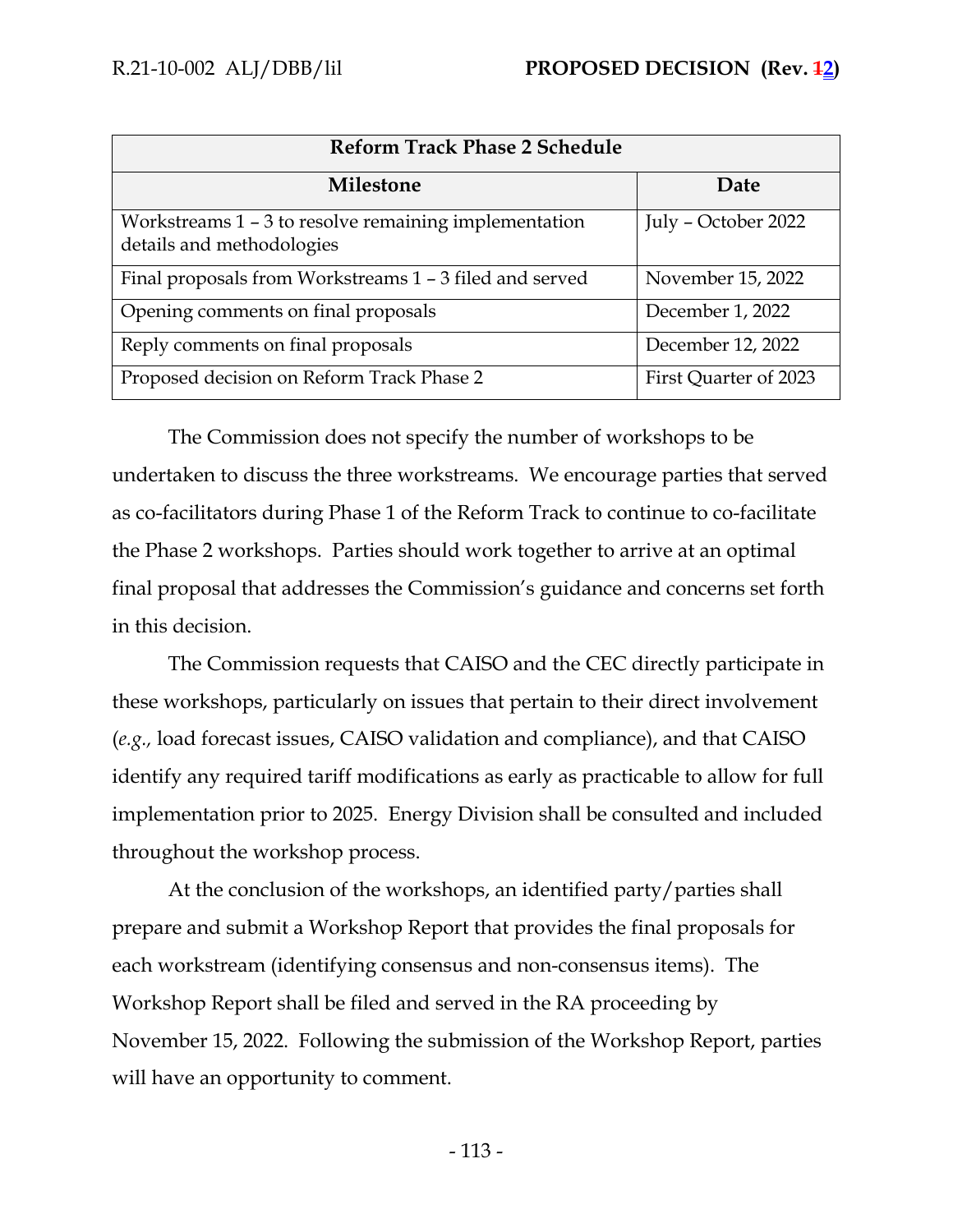Within 20 days of the effective date of this decision, parties shall reach agreement and inform the Commission (with service to the service list) of the following:

- (1) The date for the first workshop and placeholder dates for at least two subsequent workshops;
- (2) The scope of issues for each workshop;
- (3) Identified part(ies) to facilitate each workshop; and
- (4) Identified part(ies) to prepare and submit the Workshop Report to the Commission.

When developing the content and schedule for the workshops, parties should consider the order in which the implementation details should be addressed, or if certain issues should be considered jointly.

## **5. Comments on Proposed Decision**

The proposed decision of ALJs Chiv and O'Rourke in this matter was mailed to the parties in accordance with Section 311 of the Public Utilities Code and comments were allowed under Rule 14.3 of the Commission's Rules of Practice and Procedure. Comments were filed on June 9, 2022 by: ACP-CA; AEE; CAISO; Cal Advocates; CalCCA; Calpine; CalWEA; CEDMC; CEERT; CEJA; CESA; CESA, San Jose Clean Energy, and Peninsula Clean Energy (Joint Parties); CLECA; GPI; Hydrostor; IEP; Joint DER Parties; Leapfrog Power; MRP; NRDC, Pattern/SWPG; PG&E; REV; SCE; SDG&E; SEIA/LSA; Shell; Vistra; and WPTF. Reply comments were filed on June 14, 2022 by ACP-CA, AEE, AReM, CAISO, Calpine, CalCCA, CEERT, CESA, CLECA, IEP, MRP, NRDC, PG&E, SCE, SEIA/LSA, and Shell.

All comments have been carefully considered. Significant aspects of the proposed decision that have been revised in light of comments are mentioned in this section. However, additional changes have been made to the proposed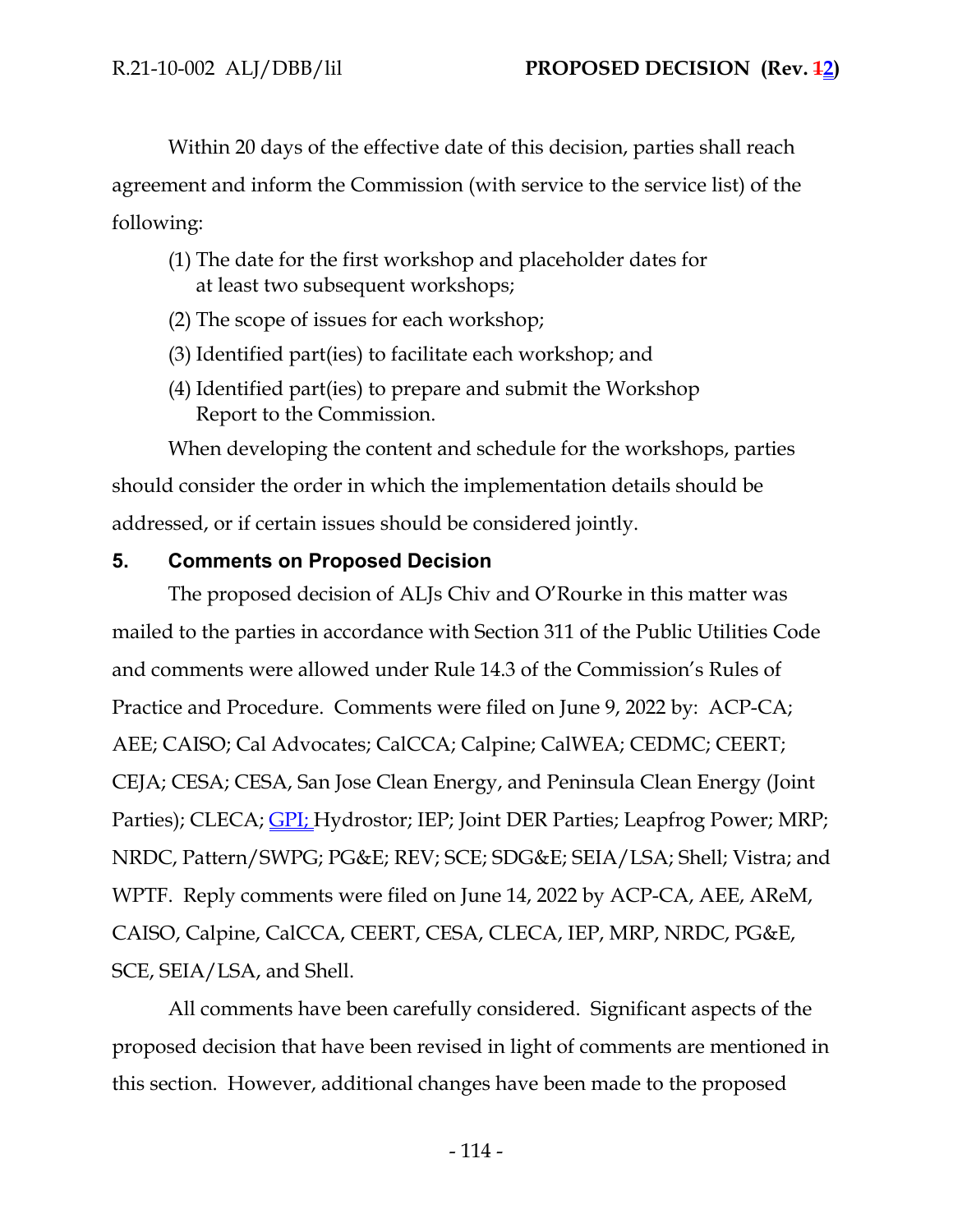decision in response to comments that may not be discussed here. We do not summarize every comment but focus on major arguments made in which the Commission did or did not make revisions in response to party input. We remind parties that under Rule 14.3(c), comments on a proposed decision must focus on factual, legal, or technical errors in the proposed decision, and make specific reference to the record or applicable law; comments that fail to meet the requirements will be accorded no weight.

SCE comments that the current RA framework (including the MCC buckets) does not properly represent standalone energy storage capabilities that will be deployed by the 2024 RA year. SCE states that it will exceed MCC bucket 1 limits based on current limitations, resulting in a derate to actual storage availability. SCE recommends that for the 2024 test year, IOUs should be permitted to count standalone energy storage as a bucket 4 resource as long as an LSE demonstrates it has sufficient excess capacity in other hours to charge its standalone storage resources.

CalCCA comments that the MCC bucket issue is exacerbated for CCAs due to CAM, as CAM resources are taken "off the top" of LSEs' RA requirements rather than allocated to the applicable MCC bucket. As new clean resources come online, resources that could be used for RA may be crowded out of their MCC bucket due to the CAM allocations. CalCCA recommends that CAM resources be allocated to their applicable MCC buckets; or alternatively, a working group should be established on the proper MCC treatment of storage and CAM resources.

As stated in the decision, we recognize the concerns regarding the MCC bucket limits for 2024 and agree that further development of the design of a test year is necessary. Therefore, we encourage parties to develop proposals for the

- 115 -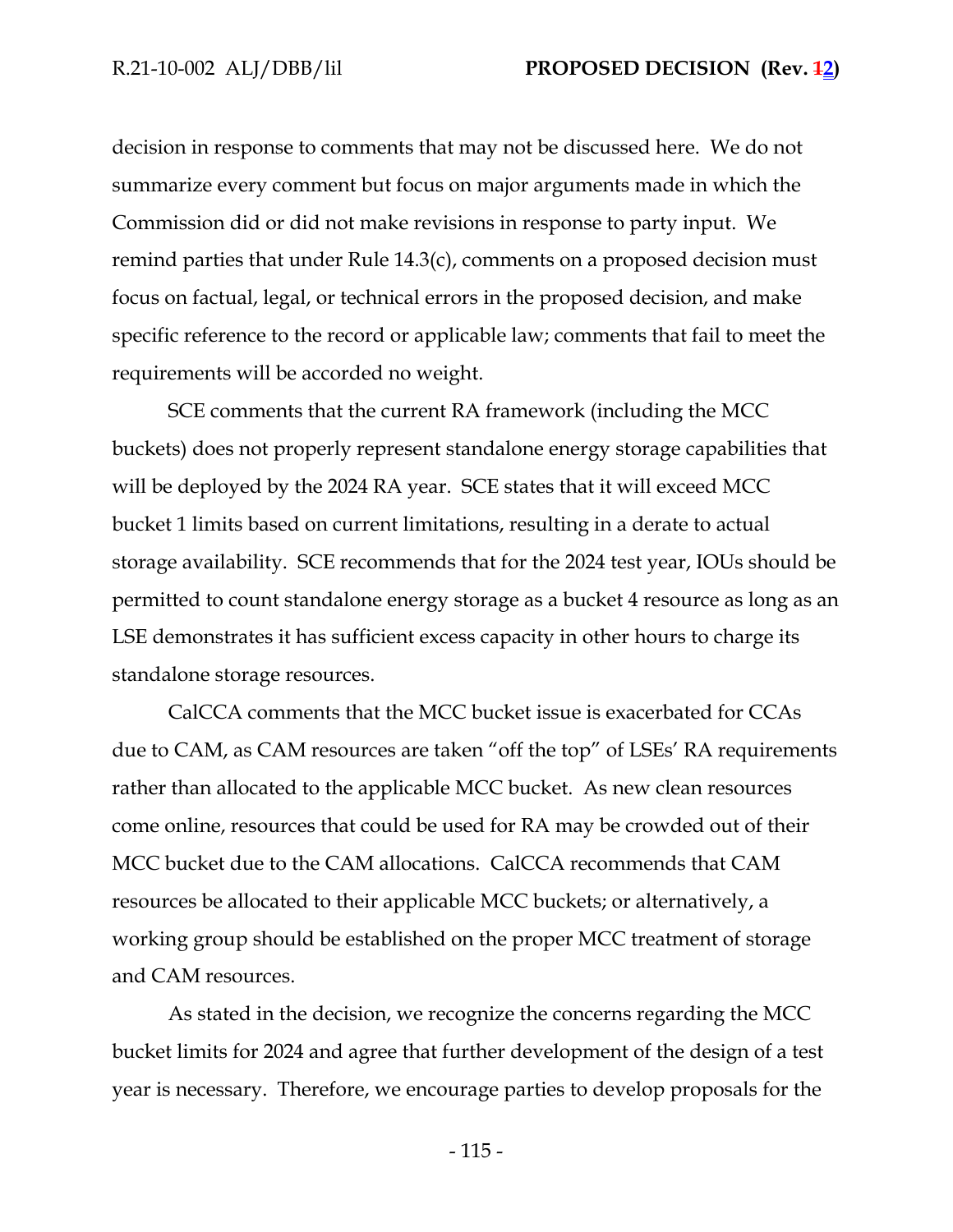test year as part of the identified workstreams. In addition, we note that Energy Division has discretion to consider CAM credits by MCC bucket in determining compliance with MCC Bucket requirements, if necessary.

Some parties attempt to relitigate arguments in favor of hourly load or resource trading, such as CalCCA, Shell, SEIA/LSA, and Joint Parties. CalCCA and Joint Parties comment that hourly obligation trading and resource trading are different mechanisms and that parties have conflated these concepts. Shell and SEIA/LSA recommend that the topics should be considered in workstreams to better develop the solutions. Other parties reiterate opposition to hourly resource and obligation trading, including PG&E, SCE, and MRP. PG&E states that very few details on the mechanics of resource or obligation trading have been provided and trading would impact other proceedings, such as the PCIA and ERRA proceedings. MRP comments that there is insufficient record to assess the implementation issues raised. CAISO states that it does not oppose hourly trading in principle but reiterates the significant implementation challenges.

As discussed herein, the Commission observes numerous implementation challenges with hourly resource and obligation trading, and finds that the 24-hour framework allows LSEs to match load shapes with storage and other use-limited resources to allow LSEs to meet 24-hour obligations. We also find that there may be unintended consequences with allowing hourly resource and obligation trading as the 24-hour framework continues to be developed and implemented. That said, if transactability and inefficiency concerns arise once the 24-hour framework is implemented, the Commission may consider proposals on hourly obligation trading at that time. The decision has been modified to reflect this.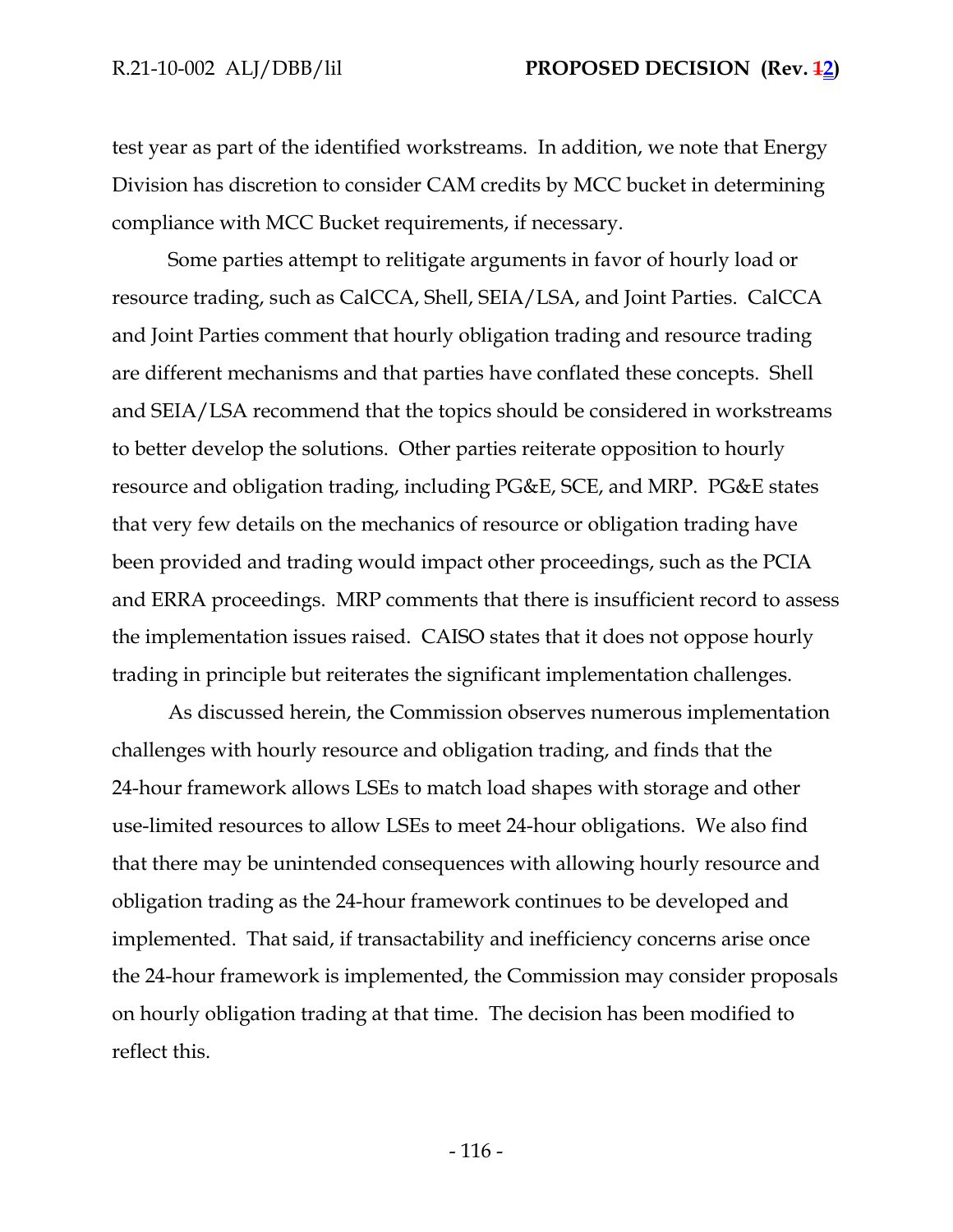ACP, IEP, CalWEA, and Pattern/SWPG state that selection of an exceedance methodology to apply to wind and solar resources under the 24-hour framework conflicts with Pub. Util. Code Section 399.26(d). Section 399.26(d) provides that:

In order to maintain electric service reliability and to minimize the construction of fossil fuel electrical generation capacity to support the integration of intermittent renewable electrical generation into the electrical grid, by July 1, 2011, the commission shall determine the effective load carrying capacity of wind and solar energy resources on the California electrical grid. The commission shall use those effective load carrying capacity values in establishing the contribution of wind and solar energy resources toward meeting the resource adequacy requirements established pursuant to Section 380.

CESA, SCE, and SEIA/LSA dispute that an exceedance approach conflicts with Section 399.26(d). SCE states that the statute does not specify a methodology for determining ELCC of RA resources and gives the Commission the authority to determine how to calculate the ELCC. CESA asserts that ELCC is not a concept narrowly defined within the Commission. SCE and SEIA/LSA contend that under the 24-hour framework, the Commission must modify the current single monthly ELCC methodology to determine an hourly contribution for 24 hours of each month, and applying an exceedance approach to establish hourly ELCC values for wind and solar is consistent with the statute.

The Commission disagrees that applying the exceedance approach to establish hourly ELCC values under the 24-hour framework conflicts with Section 399.26(d). The decision has been modified to include a discussion of this issue in Section 4.6.2.

CAISO states that the LOLE study process should be prioritized in Workstream 2 to determine the inputs for the study, including the portfolio to be

- 117 -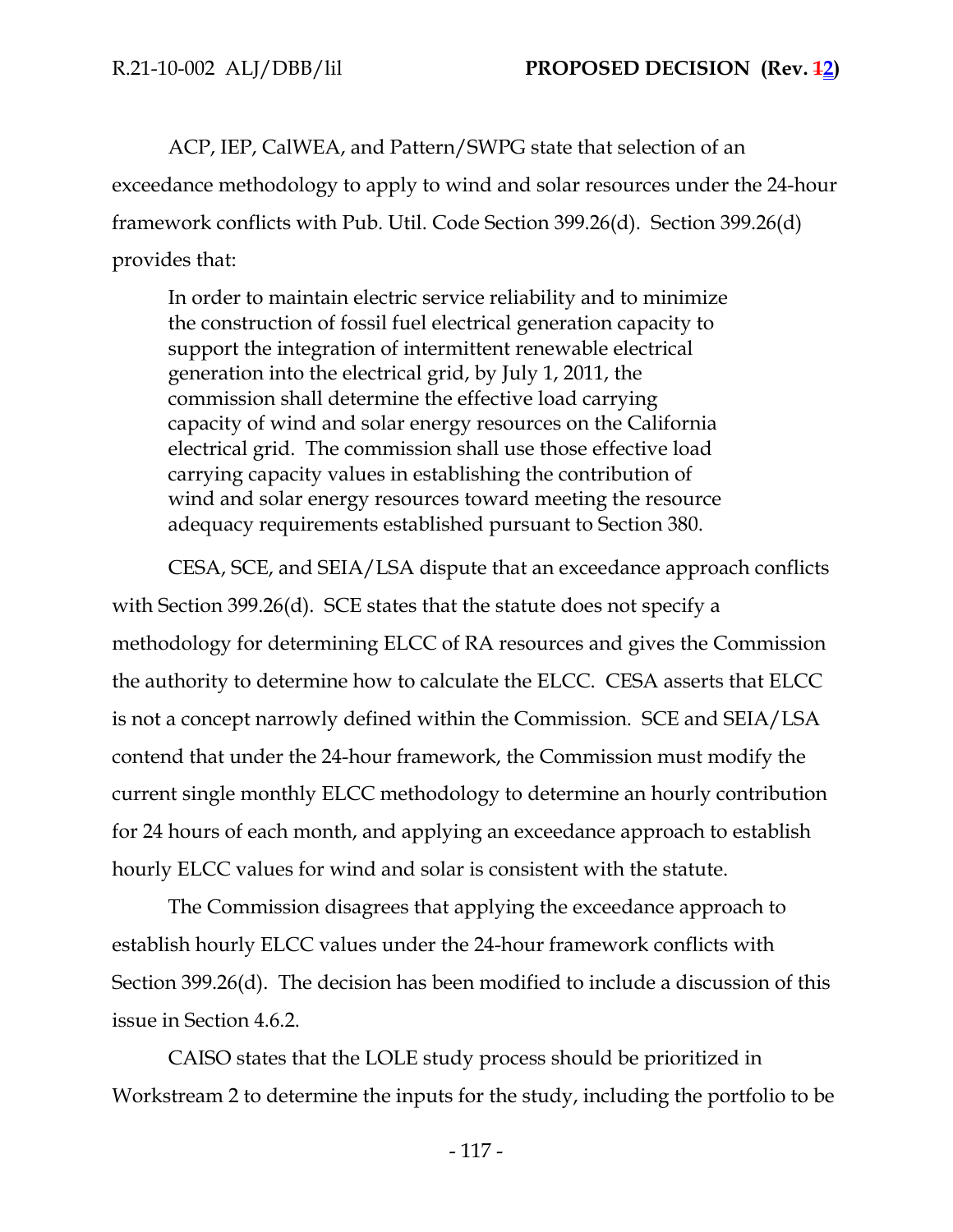assessed or the load forecast. The Commission agrees that it is critical to determine the inputs for the LOLE study as soon as practicable. As discussed in the decision, a reliability study is currently being developed in the IRP proceeding and we encourage parties to engage in the vetting process in that proceeding, including participating in the Modeling Advisory Group. Energy Division's updated LOLE study is expected to be issued in the IRP proceeding in Fall 2022 and once the study is issued, we intend to prioritize consideration and evaluation of the study.

CAISO recommends removing the discussion of flexible capacity from the workstreams, stating that the need for flexible capacity falls under the CAISO tariff and requires a CAISO stakeholder process to modify. CAISO states that flexible capacity should be discussed in a separate phase of the proceeding, in parallel with a CAISO stakeholder process. CalCCA disagrees and states that the original flexible RA program was designed in close coordination between CAISO and the Commission, and a collaborative approach should be taken to consider the need for flexible RA under the new framework.

The Commission recognizes that removal of the flexible capacity requirements will require modifications to the CAISO tariff and a CAISO stakeholder process. We agree, however, with CalCCA that a collaborative approach should be undertaken in considering potential removal of the flexible capacity requirements and that it is beneficial for parties to begin discussions through the workstreams, in parallel with a CAISO stakeholder process.

CEDMC, CLECA, and Leap state that DR resources should not be subject to either the four-hour availability requirement or a 24-hour MOO under the 24-hour framework if resources are not contracted to deliver in those hours or provide capacity for less than four hours. SDG&E requests that the CEC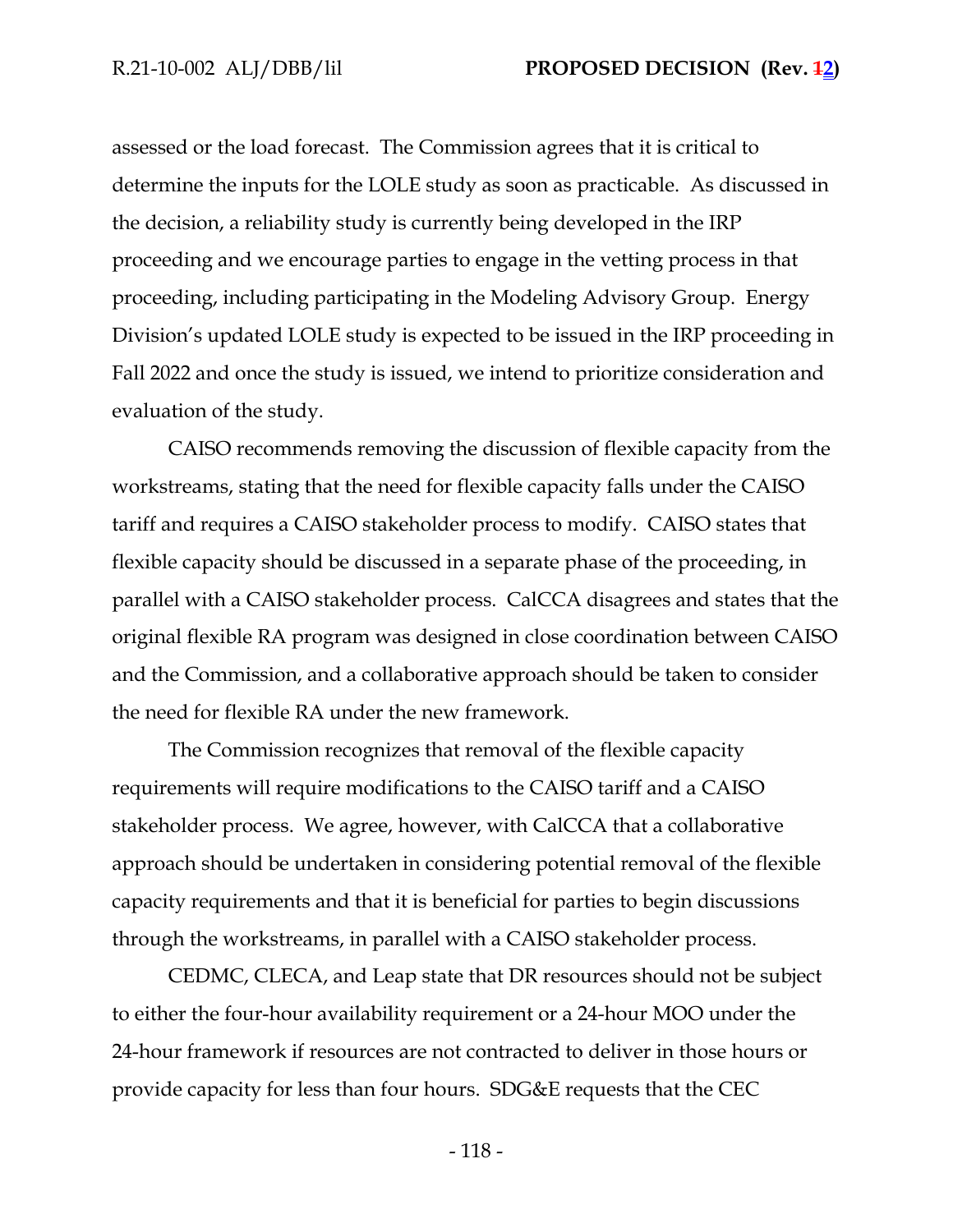Working Group consider the issues of: how to count DR resources available during hours outside of the RA window and whether DR must be available for every day of the month or just the peak day of each month.

As stated in the decision, use-limited resources will be subject to the four-hour availability requirement and the  $24 \times 7$  MOO (up to the resource's use limitations), as is currently required of DR resources under the existing RA framework. The Commission clarifies that DR resources must be available every day of the month, not just on peak days, as is currently required in the RA program. The decision also provides that before eliminating the MCC buckets, Workstream 2 will discuss the availability requirement for resources with monthly use limitations, such as DR.

CESA seeks clarification that under the 24-hour framework, energy storage resources will be counted at the maximum power output they are capable of providing over the number of hours shown by the respective LSE. We agree with the clarification and the decision has been modified to reflect this.

SCE seeks clarification that by applying the existing QC methodology for hydro resources under the 24-hour framework, the QC methodology optionality for dispatchable hydro resources is retained, as set forth in D.20-06-031. We agree with the clarification and the decision has been modified to reflect this.

AEE seeks clarification that regionally-specific exceedance estimates will be developed for wind resources under the 24-hour framework, as they have been for the 2023 RA year. We encourage parties to consider regionally-specific exceedance estimates as part of the identified workstreams.

MRP recommends that Reform Track Phase 2 proposals should be submitted by June 30 prior to workshops in order to have an opportunity to discuss the proposals during the workshops. We do not have an opinion as to

- 119 -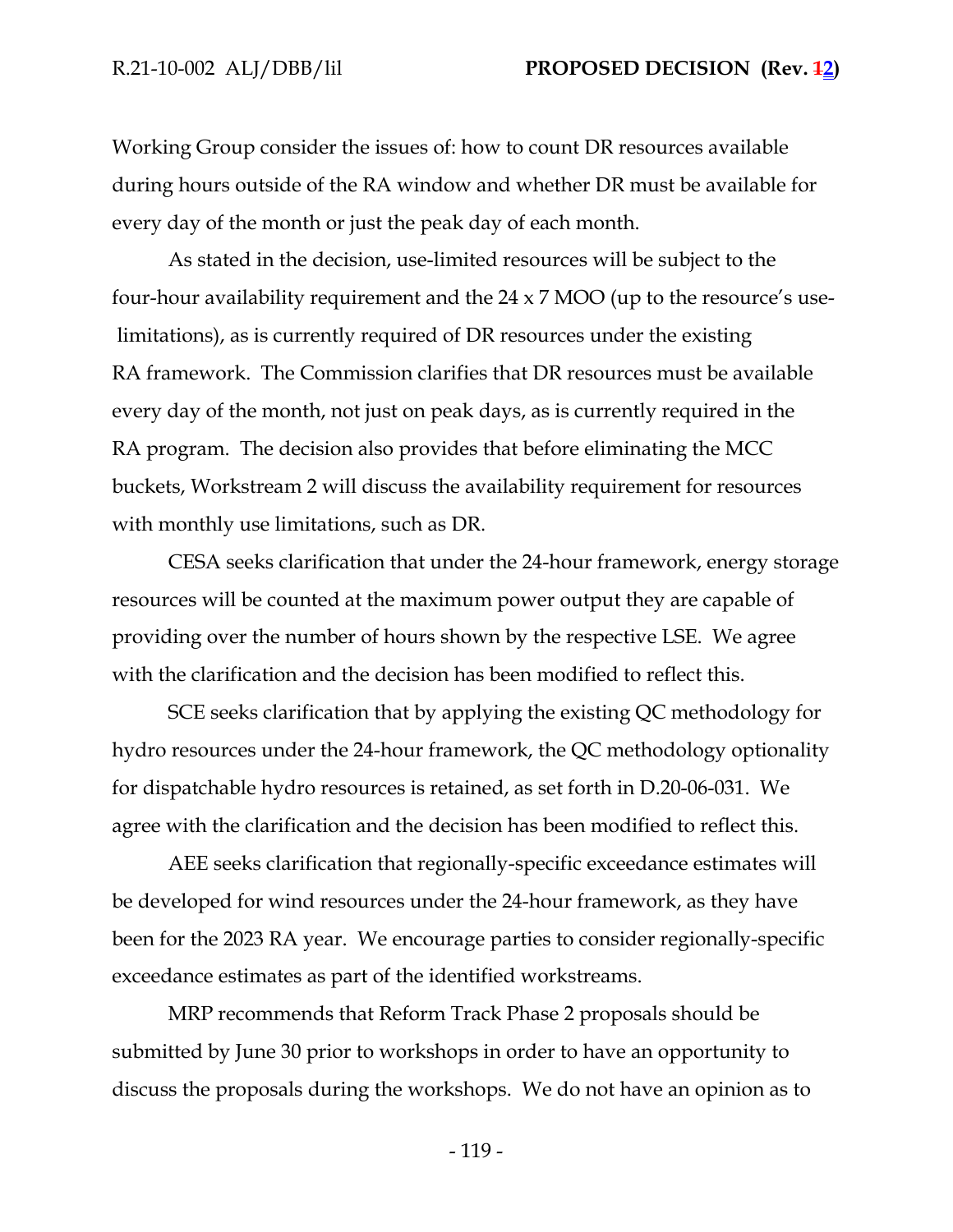whether parties submit informal proposals prior to workshops, if time permits, and we leave this process consideration to the co-facilitators of the identified workstreams.

Several parties favor a greater increase to the PRM, including Calpine, IEP, Shell, MRP, Vistra, and WPTF. These parties state that a higher PRM is supported by Energy Division's LOLE study, as well as the effective PRM established in the Summer Reliability decision. These parties propose a range of alternative PRMs: Calpine recommends a minimum 20 percent for 2023 and 2024; IEP, MRP, and WPTF support a minimum 21 percent PRM for 2023 and 2024; and Vistra supports a minimum 17.5 percent in 2023 and 22.5 percent in 2024. CAISO and CalCCA support the increased PRM adopted in the proposed decision, while CAISO states that a LOLE study process should be prioritized in order to update the PRM for the 2024 RA year.

The Commission declines to further increase the PRM for 2023 and 2024. As stated in the decision, the Commission supports a higher PRM but recognizes that additional LOLE modeling must first be undertaken. The PRM for the 2024 RA year may be further revised in a June 2023 decision, after a review of Energy Division's updates to the LOLE modeling by stakeholders and the Commission.

CLECA and ACP-CA comment that the new ELCC values for wind and solar reduce the amount of QC for wind and solar contributions and would require replacement by other resources at great cost. CLECA recommends phasing in the new ELCC values over 2023 and 2024, and ACP-CA recommends a grace period for system shortfalls due to ELCC changes. CAISO supports the new ELCC values and states that it is necessary to update ELCC values for 2023 and beyond to more accurately reflect resources' reliability contributions. IEP comments that deferring a reduction of ELCC values for wind and solar would

- 120 -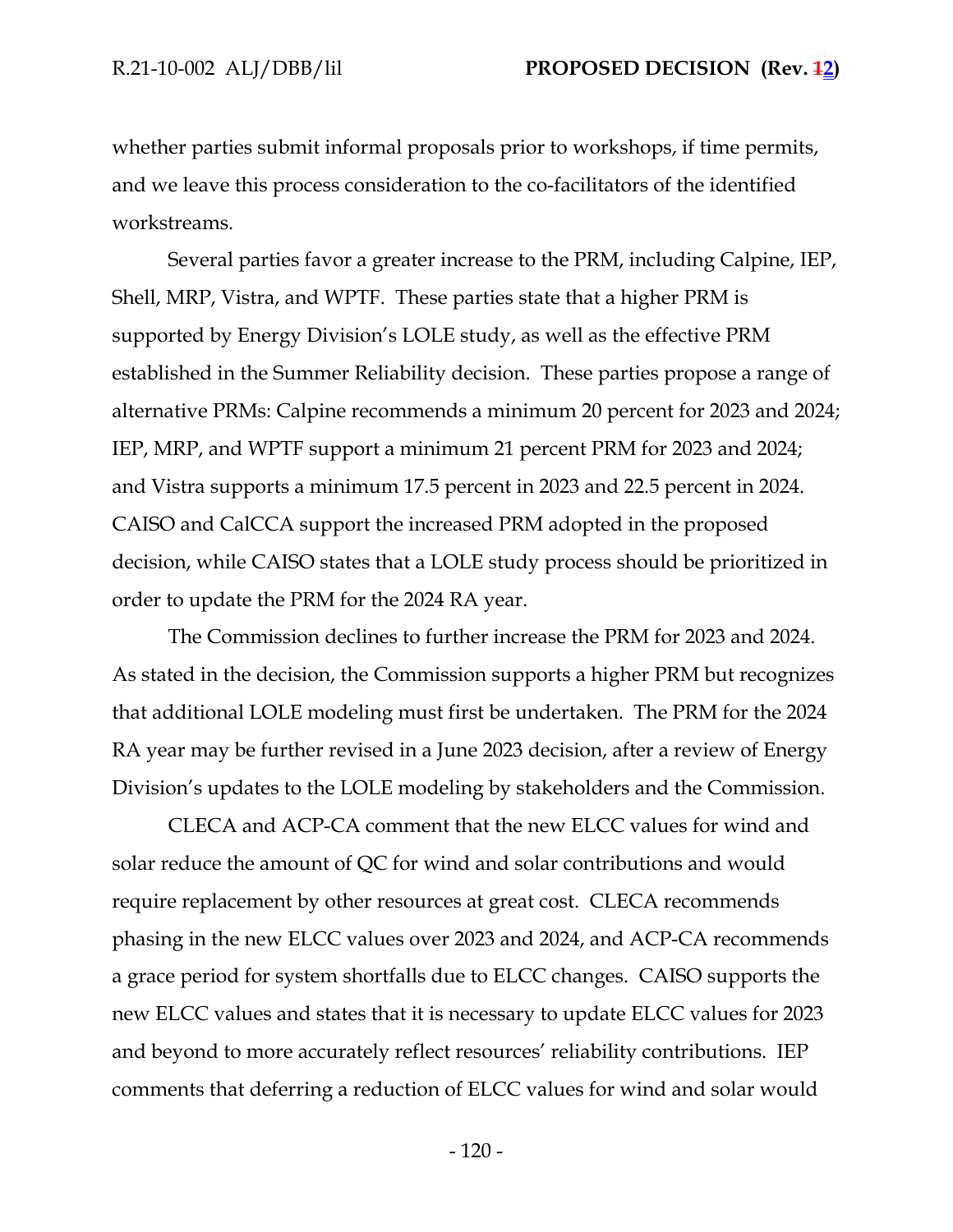threaten reliability by associating greater capacity to solar and wind than they provide.

As pointed out by ACP-CA, the Commission stated in D.21-06-029 that updates to the ELCC values were forthcoming and parties were on notice of these changes. The Commission declines to delay implementation of the ELCC values.

Leap seeks clarification as to whether the changes to the AAH will be implemented across all MCC buckets, including DR. We note that the DR bucket only applies from May to September and is thus not impacted by the adopted changes to the RA measurement hours.

CEDMC and Leap recommend deferring application of the RA measurement hour changes for DR resources to 2024, stating that LIP evaluations have been completed for 2023 based on the current measurement hours. CEDMC proposes that CAISO defer updating AAHs when submitting tariff revisions to FERC. CAISO opposes these recommendations and reiterates that the AAH changes are necessary to align with the actual and forecast CEC data. CAISO adds that the AAH changes were vetted through CAISO's FCR stakeholder process, which included opportunities for stakeholder participation and that no parties objected to adding a new spring season.

The Commission agrees with CAISO that the RA measurement changes should not be deferred and that concerns should have been addressed in CAISO's stakeholder process. However, as mentioned, the DR bucket is not impacted by the adopted changes to the RA measurement hours.

CLECA and SEIA/LSA oppose the rejection of Joint DER Parties' BTM proposal, arguing that the proposal was based on the Commission's direction. Joint DER Parties recommend that development of another BTM proposal should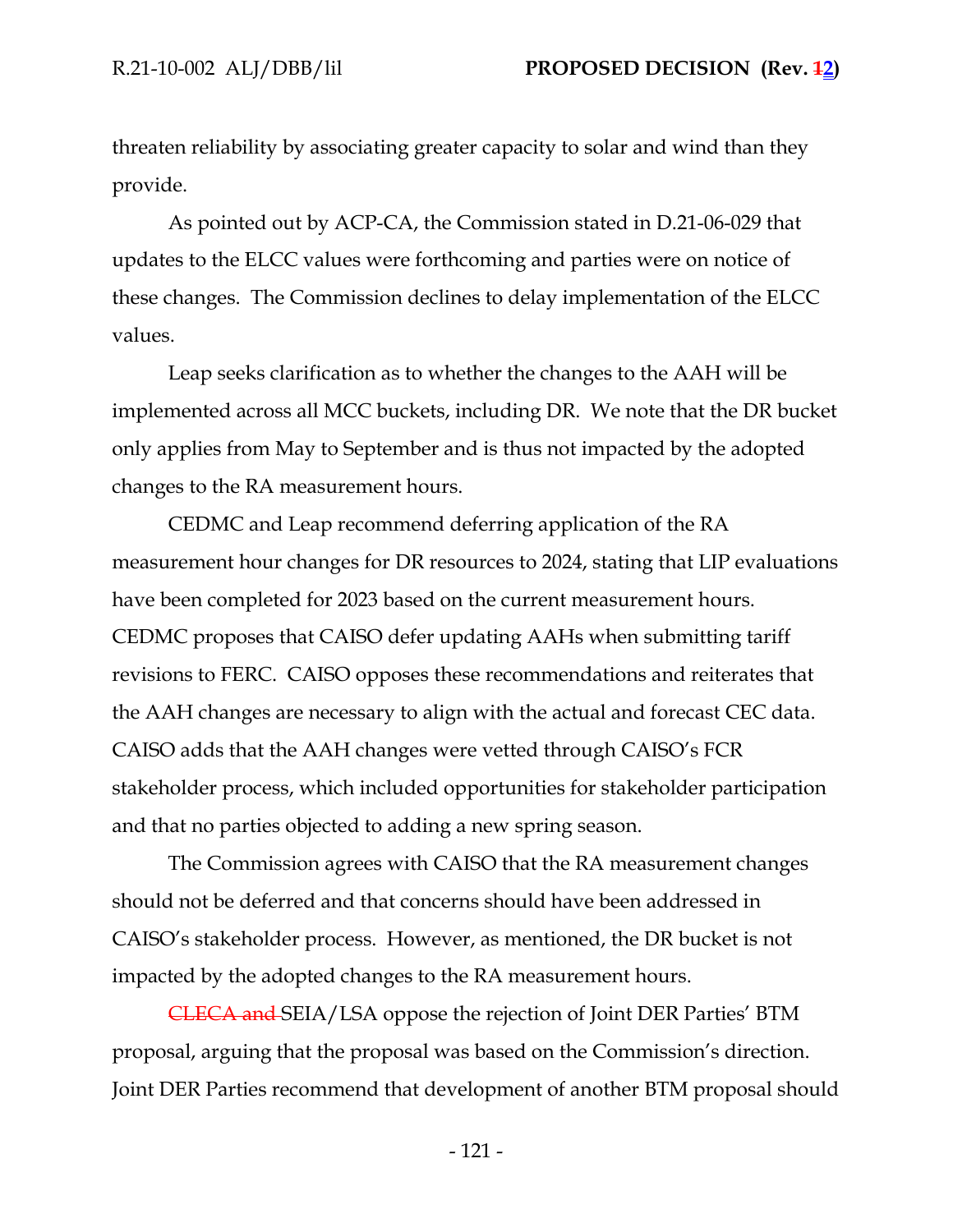be included in the CEC Working Group or Reform Track workstreams. As stated in the decision, parties may put forth a future proposal that addresses the threshold issues identified in D.20-06-031 and D.21-06-029.

# **6. Assignment of Proceeding**

Alice Reynolds is the assigned Commissioner and Debbie Chiv and Shannon O'Rourke are the assigned ALJs in this proceeding.

# **Findings of Fact**

1. CAISO recommended that the existing capacity needed for all local areas is 25,449 MWs for 2023, 23,902 MWs for 2024, and 24,221 MWs for 2025.

2. CAISO recommended system-wide flexible capacity requirements that range from 23,448 MWs in November to 17,971 MWs in July.

3. Modifying the RA measurement hours to align with CAISO's revised AAHs is reasonable.

4. It is appropriate to adjust the hours for MCC buckets 1, 2, and 3 based on revisions to the RA measurement hours.

5. To balance the recognized and urgent need to increase the PRM for 2023 with the acknowledgement that additional LOLE modeling must be undertaken, it is prudent and appropriate to adopt a marginally increased PRM for the 2023 and 2024 RA years that falls within the 15 to 17 percent PRM range initially adopted in D.04-01-050.

6. Energy Division's Scenario D ELCC values for solar and wind resources are the best representation of resources likely to be online for 2023 and are appropriate values to apply to solar and wind resources.

7. It is appropriate for the CEC Working Group to develop long-term recommendations for DR QC counting conventions. Given the short time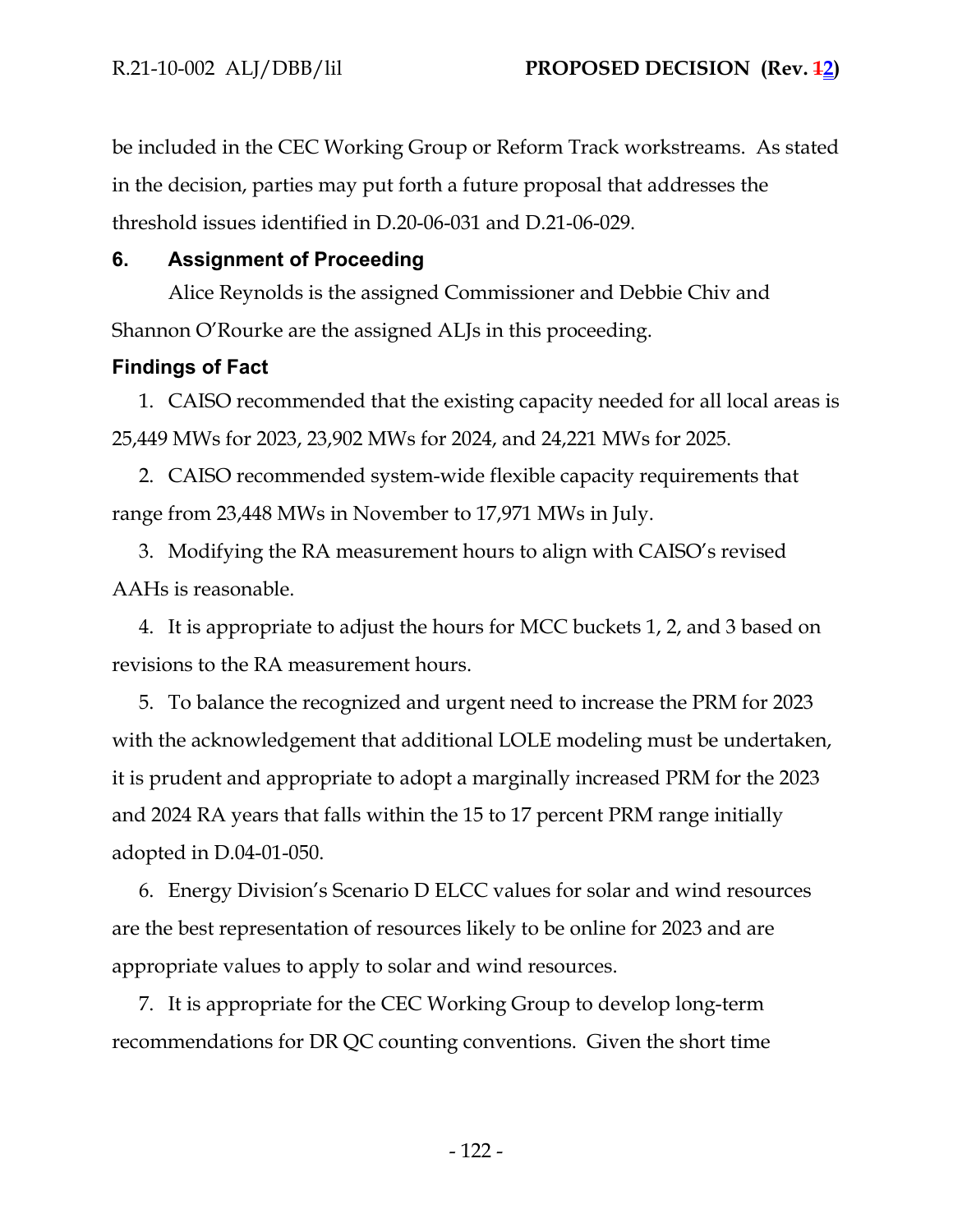remaining, it is more realistic for the CEC Working Group to develop recommendations for the 2025 RA year and beyond.

8. Energy Division's proposal to apply third-party DR testing requirements to all LSEs promotes consistency in testing requirements and maintains a level playing field in the RA market. It is reasonable to apply the requirements beginning for the 2023 RA year, subject to certain exemptions.

9. Energy Division's proposal that DRPs conduct testing in the month with the highest aggregate QC for each sub-LAP is reasonable.

10. SCE's 24-hour slice proposal to reform the current RA program best satisfies the principles and concerns identified in D.21-07-014.

11. Given the complexities of implementing a new statewide RA framework, it is prudent to establish a 2024 test year to allow additional time for implementation and potential adjustments, prior to full implementation in the 2025 RA year.

12. The "worst day" approach is the appropriate method to establish individual LSE hourly load forecasts under the 24-hour slice framework. It is reasonable to apply the CEC's load forecast proposal to the 24-hour framework.

13. PG&E's proposed exceedance methodology is a sufficient means to determine solar and wind profiles that are benchmarked to stressed system conditions.

14. For dispatchable resources, it is reasonable to apply the existing Pmax value as a counting methodology.

15. For use-limited dispatchable resources, it is reasonable to include hourly limits due to noise, pollution or other permit-related limits in a broader set of data that Energy Division makes available on RA units.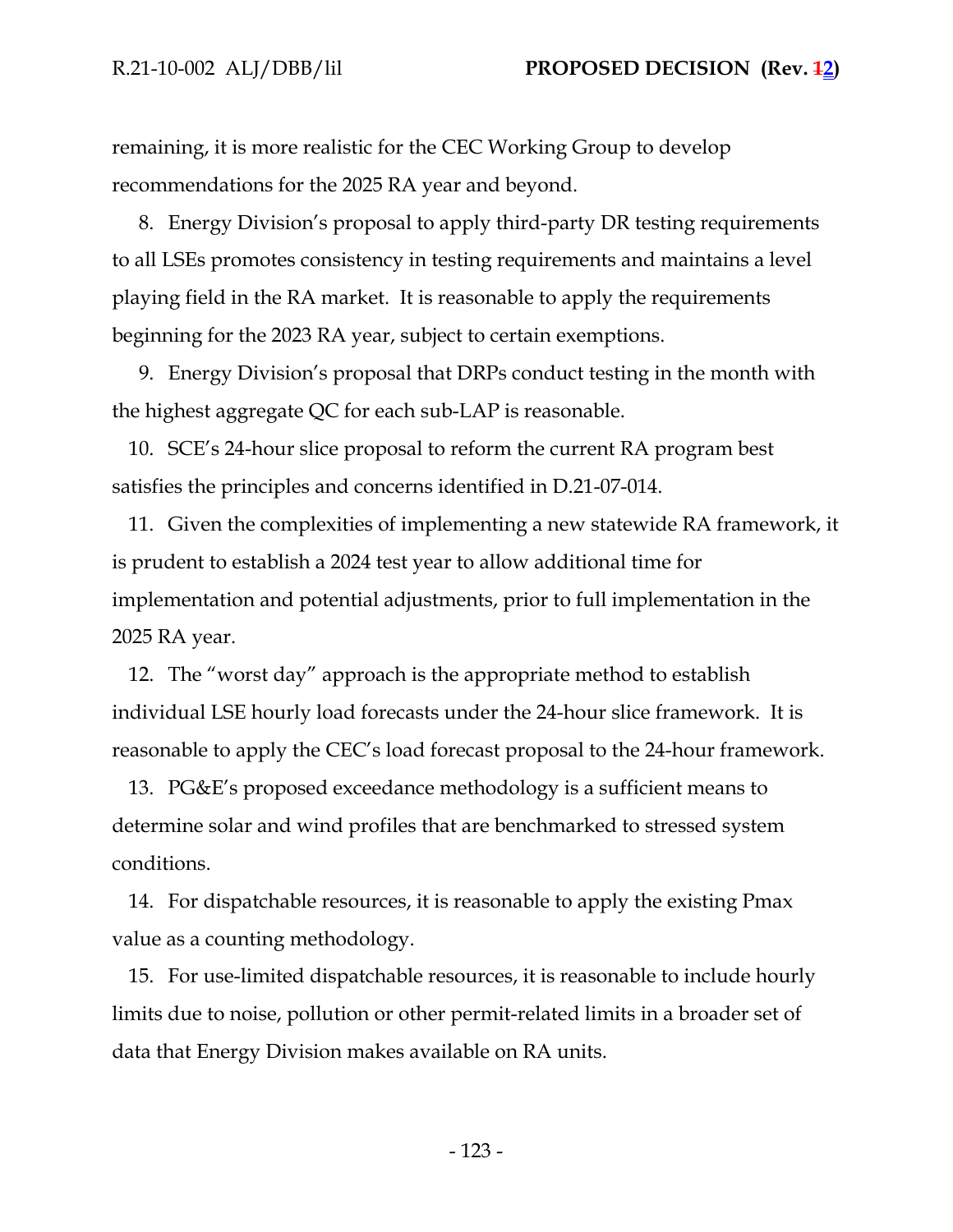16. SCE's storage counting proposal for use of Pmax or UCAP-light (if developed) over the number of hours shown by the respective LSE, restricted to daily resource capabilities, is reasonable.

17. SCE's proposal to retain the existing hydro QC methodology and apply the monthly value to all hours is appropriate for the 24-hour framework.

18. PG&E's proposal to retain the existing QC methodology for non-dispatchable resources, with a single value applied to all hours, is a reasonable approach.

19. SCE's proposed QC methodology for imports and PG&E's proposed QC methodology for imports, taken together, are reasonable in ensuring that imports provide a monthly capacity reflective of their monthly use limitations.

20. SCE's proposal to retain the existing compliance and penalty structure is an appropriate penalty mechanism that does not double-penalize LSEs for multiple hour deficiencies.

21. SCE's proposed workstreams, with modifications, are an appropriate starting point for further development of the implementation framework.

#### **Conclusions of Law**

1. CAISO's recommended LCR study results for 2023-2025 should be adopted.

2. CAISO's recommended systemwide FCR figures for 2023 should be adopted.

3. Revised RA measurement hours for the spring months of March and April should be adopted.

4. Hours for MCC buckets 1, 2, and 3 should be adjusted based on the revised RA measurement hours.

5. A 16 percent PRM should be adopted for the 2023 RA year.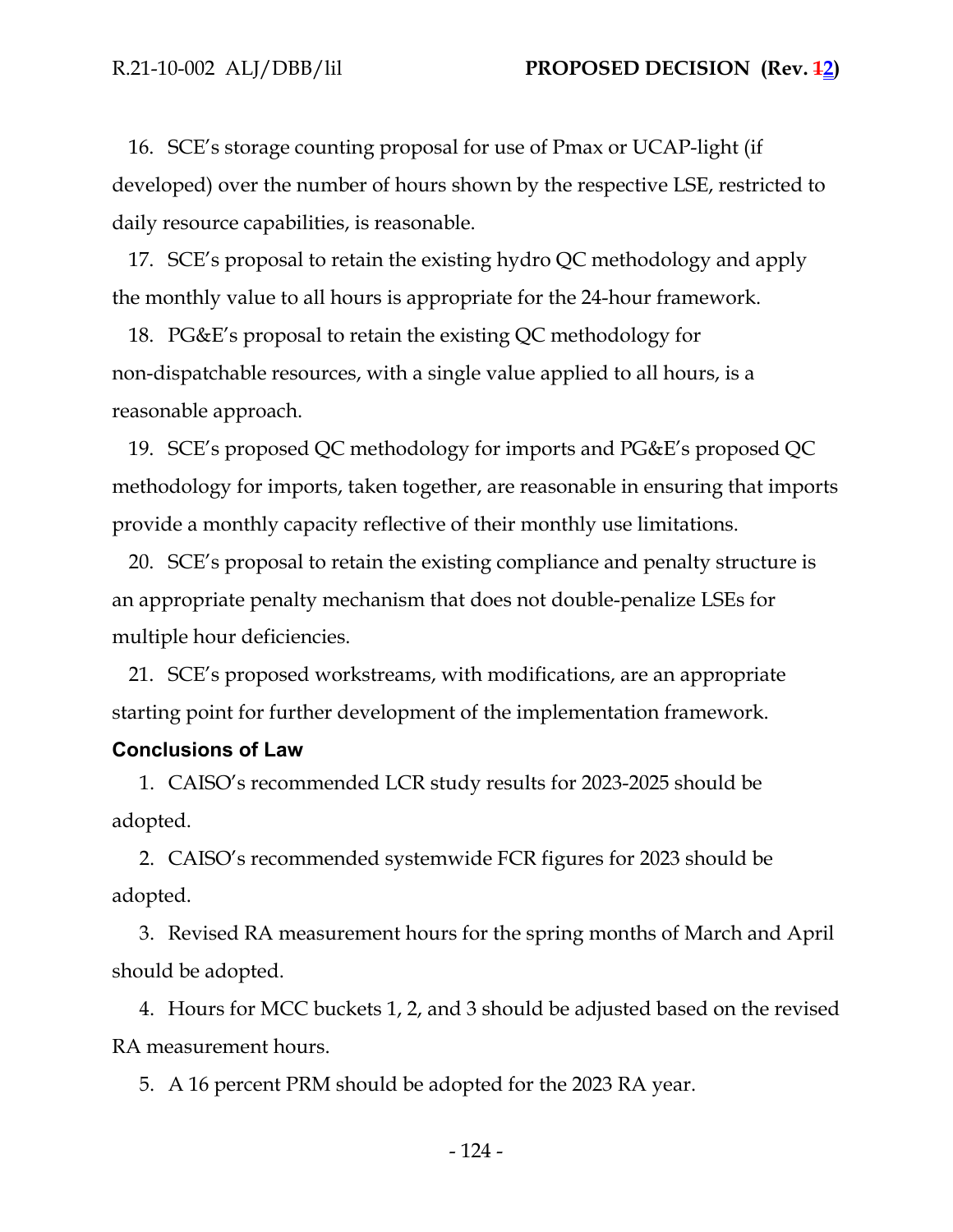6. A minimum 17 percent PRM should be adopted for the 2024 RA year.

7. Energy Division's Scenario D ELCC values for solar and wind resources should be adopted.

8. The CEC Working Group should continue to develop long-term recommendations on DR QC methodologies for the 2025 RA year, consistent with the adopted Reform Track framework.

9. Energy Division's proposal to apply DR testing requirements to third-party DR under contract with all LSEs should be adopted.

10. Energy Division's proposal to conduct DR testing requirements in the month with the highest aggregate QC for each sub-LAP should be adopted.

11. SCE's 24-hour slice proposed framework should be adopted, with modifications, for further development in workshops. Appendix A should be adopted.

12. The CEC's load forecast proposal to establish individual LSE hourly load forecasts for the 24-hour slice framework should be adopted.

13. PG&E's proposed exceedance methodology should be used to determine wind and solar profiles, with the appropriate exceedance level to be determined as part of workstreams.

14. The existing QC methodology should be retained for dispatchable resources for the 24-hour framework.

15. For use-limited dispatchable resources, hourly limits due to noise, pollution or other permit-related limits should be included in a broader set of data that Energy Division makes available on RA units.

16. SCE's storage counting proposal regarding use of Pmax or UCAP-light (if developed) over the number of hours shown by the respective LSE, restricted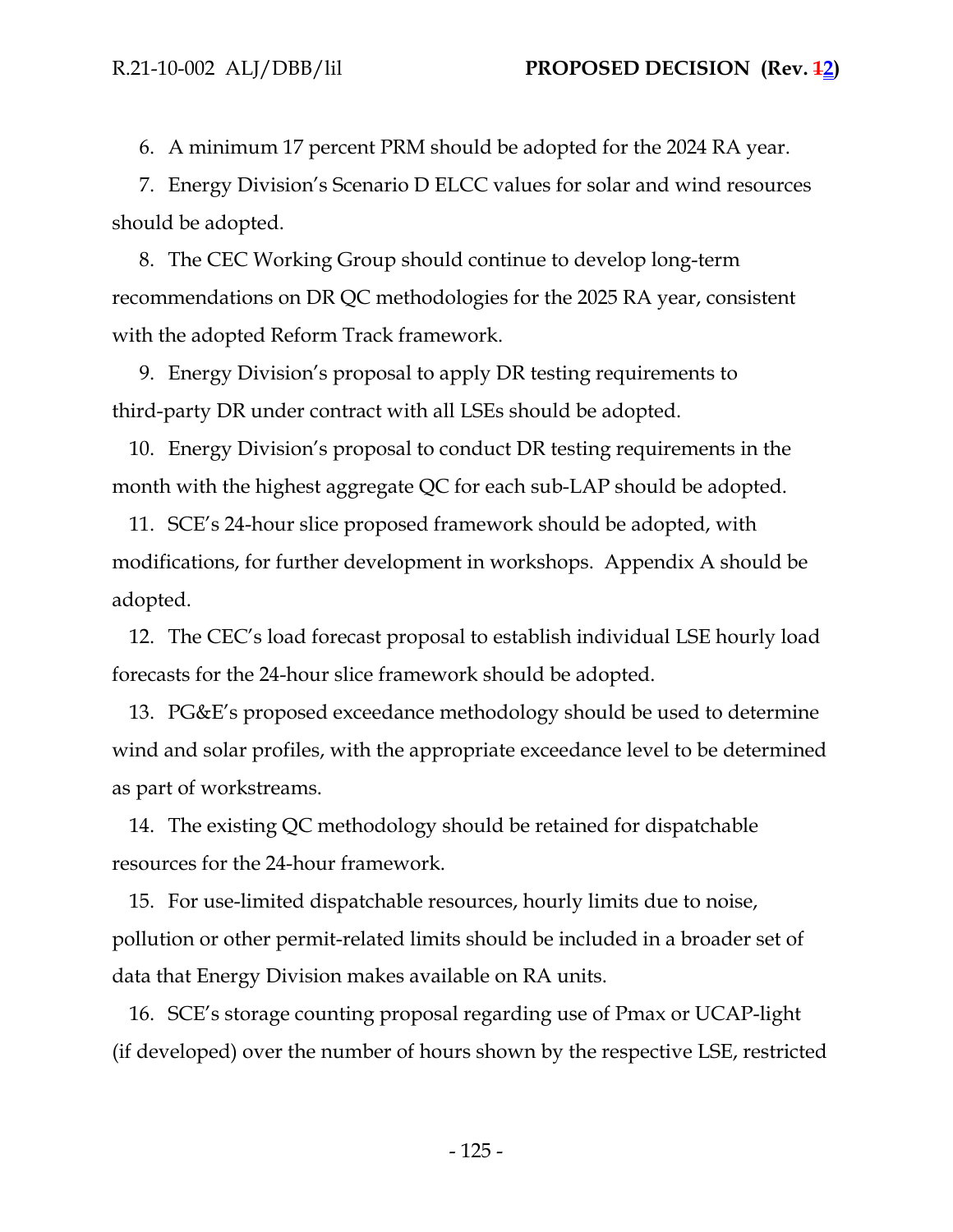to daily resource capabilities, should be adopted for energy storage resources under the 24-hour framework.

17. The existing QC methodology optionality for dispatchable hydroelectric resources under D.20-06-031 should be retained under the 24-hour framework.

18. The existing QC methodology should be retained for non-dispatchable resources under the 24-hour framework.

19. Both PG&E's and SCE's respective QC methodology proposals for import resources should be adopted for the 24-hour framework.

20. SCE's proposal to retain the existing compliance and penalty structure should be adopted.

21. SCE's proposed workstreams for further development of the implementation framework, with modifications, should be adopted.

## **O R D E R**

#### **IT IS ORDERED** that:

1. The Commission approves 25,449 megawatts as the existing capacity needed for the Local Capacity Requirement for 2023.

2. The Commission approves 23,902 megawatts as the existing capacity needed for the Local Capacity Requirement for 2024.

3. The Commission approves 24,221 megawatts as the existing capacity needed for the Local Capacity Requirement for 2025.

4. The California Independent System Operator's recommended Flexible Capacity Requirements for 2023 are adopted.

5. The Resource Adequacy (RA) measurement hours are modified to 5:00-10:00 PM for March and April, and 4:00–9:00 PM for all other months. The modified RA hours shall be effective beginning in the 2023 RA compliance year.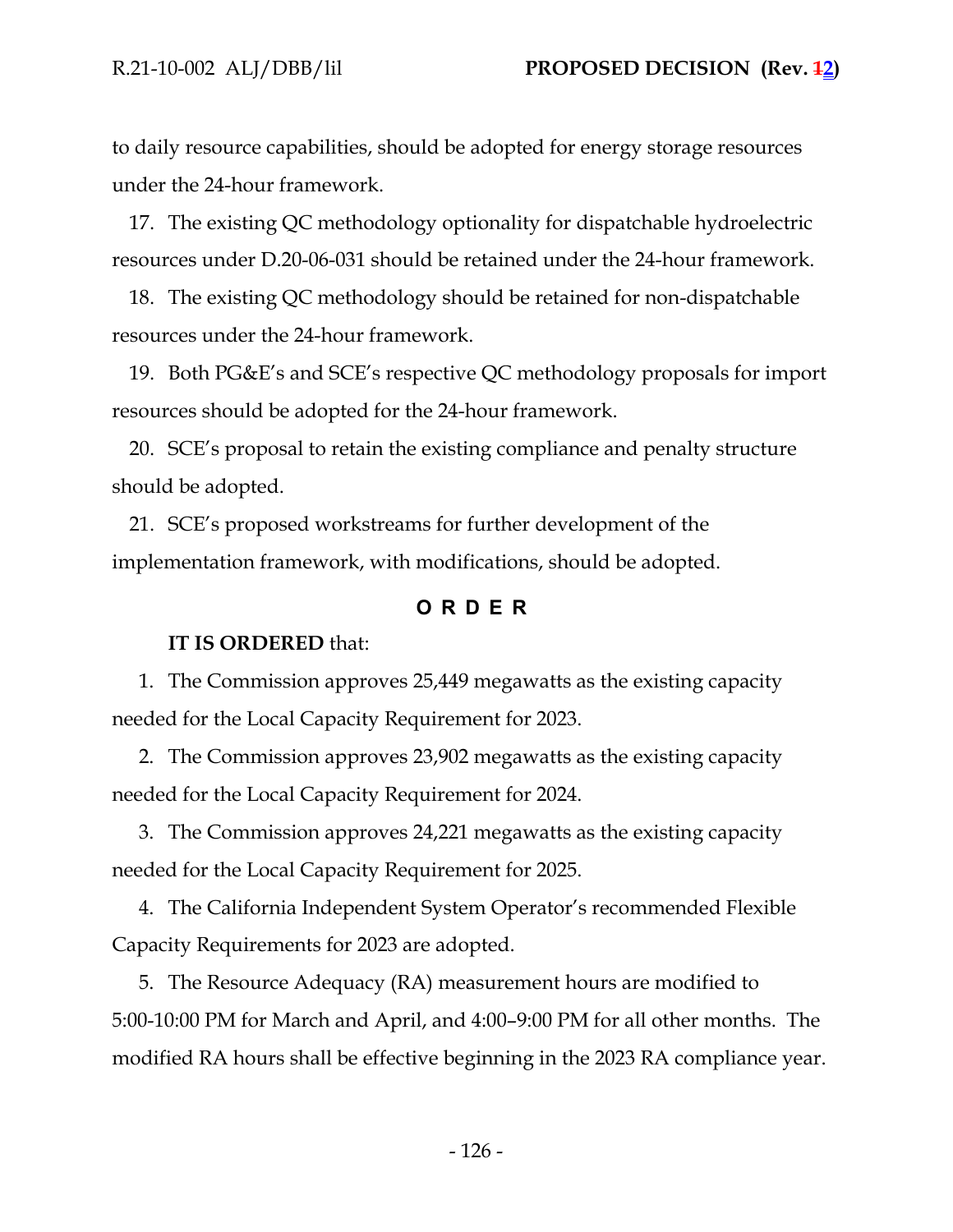6. In adopting Ordering Paragraph 5, the maximum cumulative capacity (MCC) bucket categories 1, 2, and 3 are modified to reflect the new Resource Adequacy measurement hours. The revised MCC buckets are as follows:

| Category       | Availability                                                                      | Maximum               |
|----------------|-----------------------------------------------------------------------------------|-----------------------|
|                |                                                                                   | Cumulative            |
|                |                                                                                   | Capacity for Bucket   |
|                |                                                                                   | and Buckets Above     |
| <b>DR</b>      | Varies by contract or tariff provisions, but must be                              | 8.3%                  |
|                | available Monday - Saturday, 4 consecutive hours                                  |                       |
|                | between 4 PM and 9 PM, and at least 24 hours per                                  |                       |
|                | month from May - September.                                                       |                       |
| $\mathbf{1}$   | Monday - Saturday, at least 100 hours per month.                                  | 17.0%                 |
|                | For the month of February, total availability is at                               |                       |
|                | least 96 hours. January - February, May - December,                               |                       |
|                | 4 consecutive hours between 4 PM - 9 PM. March -                                  |                       |
|                | April, 4 consecutive hours between 5 PM - 10 PM.                                  |                       |
| $\overline{2}$ | Every Monday - Saturday. January - February, May                                  | 24.9%                 |
|                | - December, 8 consecutive hours that include 4 PM                                 |                       |
|                | - 9 PM. March-April, 8 consecutive hours that                                     |                       |
|                | include 5 PM - 10 PM.                                                             |                       |
| 3              | Every Monday - Saturday. January-February, May -                                  | 34.8%                 |
|                | December, 16 consecutive hours that include 4 PM                                  |                       |
|                | - 9 PM. March-April, 16 consecutive hours that                                    |                       |
|                | include 5 PM - 10 PM.                                                             |                       |
| $\overline{4}$ | Every day of the month. Dispatchable resources<br>must be available all 24 hours. | 100% (at least 56.1%) |
|                |                                                                                   | available all 24      |
|                |                                                                                   | hours)                |

7. A 16 percent planning reserve margin is adopted for the 2023 Resource Adequacy year.

8. A minimum 17 percent planning reserve margin (PRM) is adopted for the 2024 Resource Adequacy year. The PRM for the 2024 RA year may be further revised in a June 2023 decision after a review of Energy Division's updates to the loss of load expectation modeling by stakeholders and the Commission.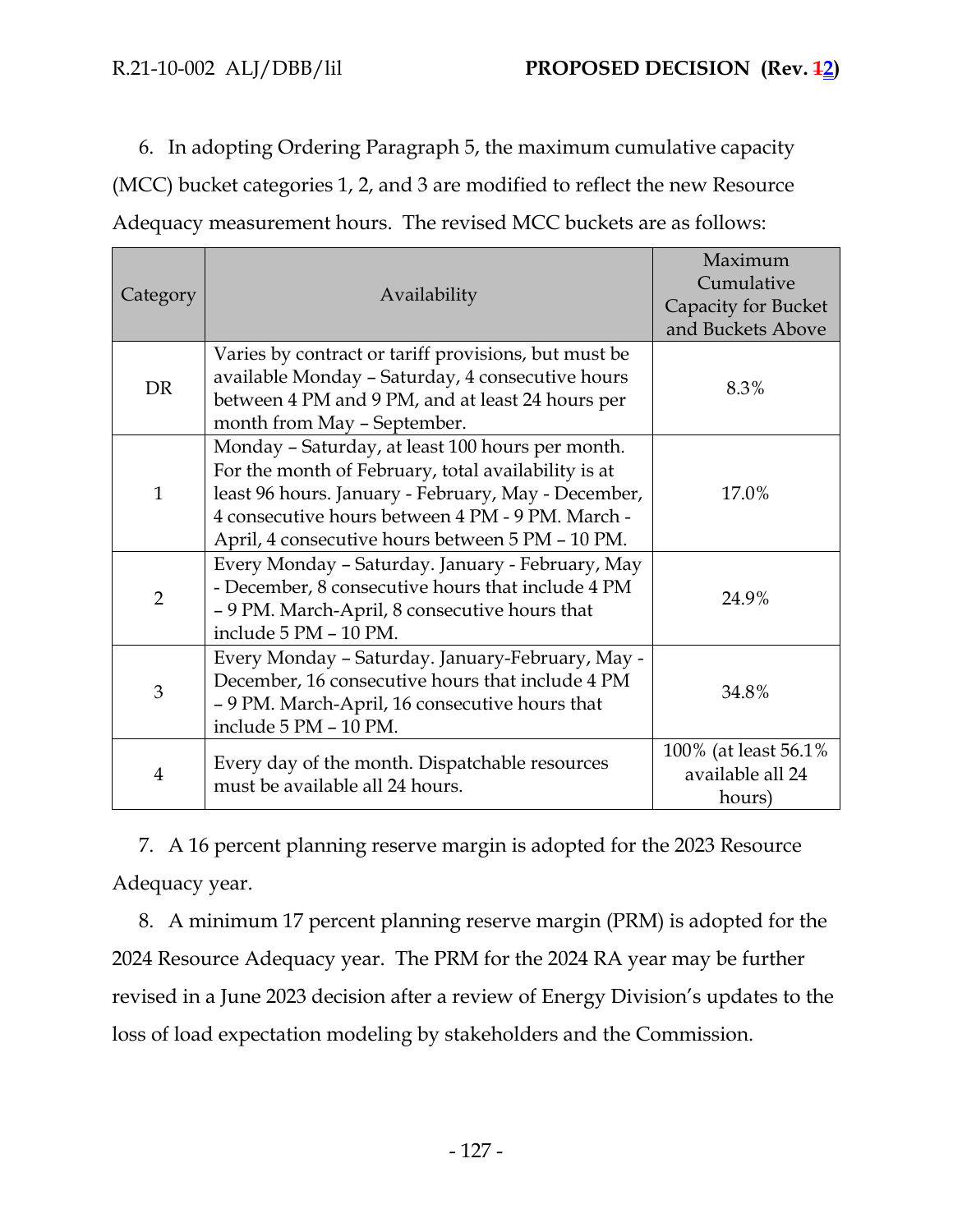9. Ordering Paragraph 70 of Decision 21-12-015 provides: "Only costs associated with RA resources in excess of an IOU's own 15% PRM should be charged to all benefiting customers in the IOU's service territory via the Cost Allocation Mechanism." This direction is replaced with "Only costs associated with RA resources in excess of an IOU's own PRM, as adopted in the Resource Adequacy program, should be charged to all benefiting customers in the IOU's service territory via the Cost Allocation Mechanism."

10. The following Effective Load Carrying Capability values for solar and wind resources are adopted beginning in the 2023 Resource Adequacy year:

| 2023 ELCC Values |       |       |  |  |
|------------------|-------|-------|--|--|
| Month            | Solar | Wind  |  |  |
| January          | 0.4%  | 21.9% |  |  |
| February         | 3.0%  | 23.4% |  |  |
| March            | 3.5%  | 20.7% |  |  |
| April            | 4.4%  | 20.7% |  |  |
| May              | 6.4%  | 21.8% |  |  |
| June             | 13.1% | 18.2% |  |  |
| July             | 14.4% | 16.6% |  |  |
| August           | 12.4% | 13.8% |  |  |
| September        | 11.1% | 14.2% |  |  |
| October          | 7.4%  | 12.6% |  |  |
| November         | 5.7%  | 16.5% |  |  |
| December         | 3.5%  | 20.5% |  |  |

11. The California Energy Commission (CEC) Working Group is requested to continue to develop long-term recommendations for a new demand response (DR) qualifying capacity (QC) methodology, consistent with the Reform Track framework adopted in this decision. The CEC Working Group is requested to develop recommendations that consider the following issues for the 2025 Resource Adequacy (RA) year: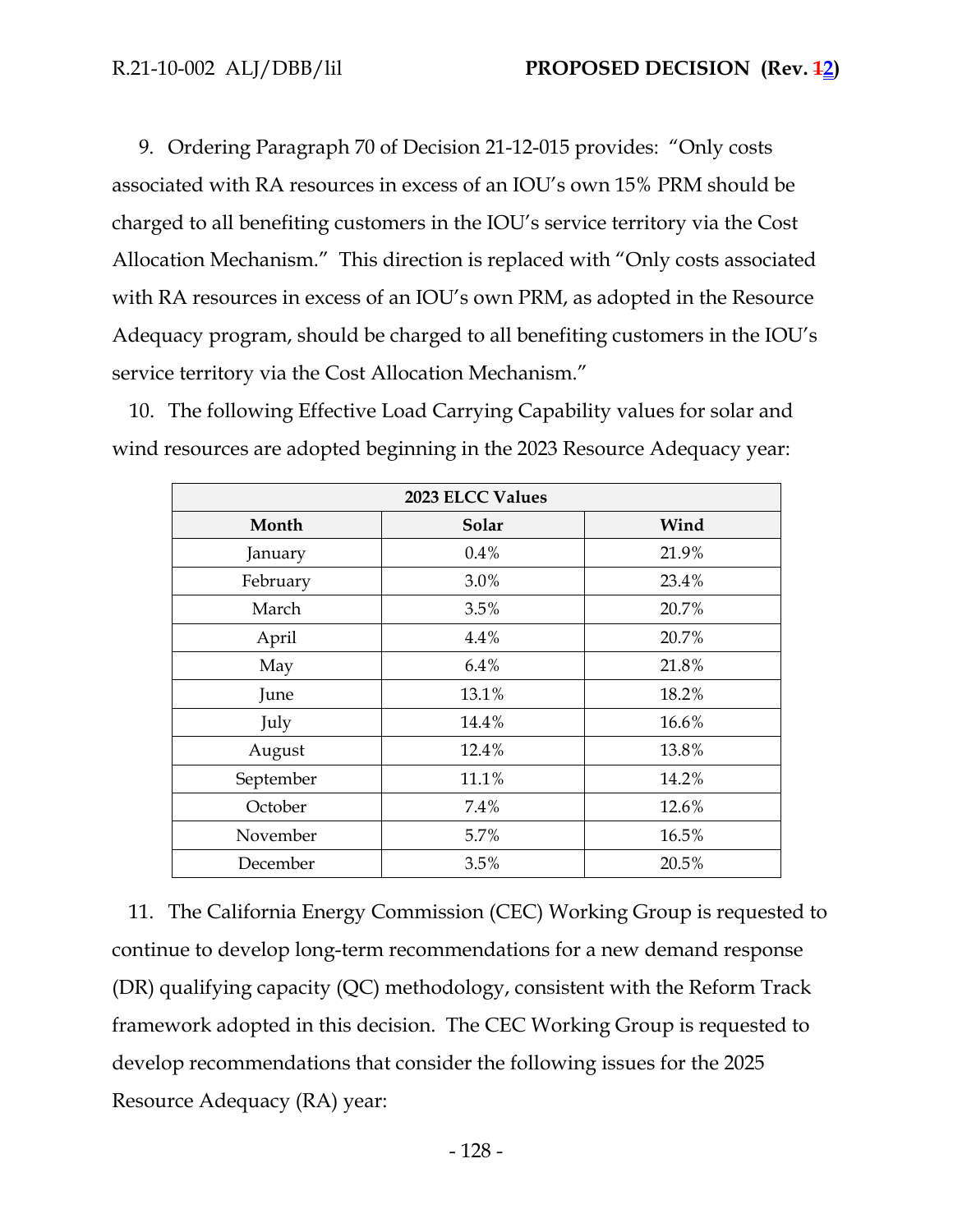- (a) Whether the proposals that are presented in the CEC's stakeholder process are reasonable and appropriate to determine the QC of DR resources;
- (b) Whether the DR QC methodology reflects the contributions of DR resources to reliability;
- (c) Whether the DR QC methodology is compatible with the new RA framework for the 2025 RA year and beyond;
- (d) Whether the DR QC methodology is transparent and how it could be implemented in a time-efficient manner;
- (e) Whether and to what extent alignment of DR measurement and verification methods in the operational space for the California Independent System Operator market settlement purposes with methods to determine DR QC in the planning space should be achieved, and if so, how;
- (f) Whether, and if so what, enhancements to intra-cycle adjustments to DR QC during the RA compliance year, as adopted in Decision 20-06-031, are feasible and appropriate to account for variability in the DR resource in the month-ahead and operational space; and
- (g) Whether, and if so how, any changes to DR adders should be reflected in DR QC methodology.

The CEC Working Group is requested to submit recommendations into

this proceeding by February 1, 2023 for consideration for the 2025 RA year.

12. Third-party demand response (DR) resources procured by all load-serving

entities shall be subject to the following testing requirements:

- (a) The DR resource must dispatch for four consecutive hours during the Resource Adequacy (RA) measurement hours in every quarter of the delivery year.
- (b) The test must be done at the resource ID level and all resources within the same sub-Load Aggregation Point must be dispatched concurrently. If qualifying capacity values vary by month, within each quarter, the test shall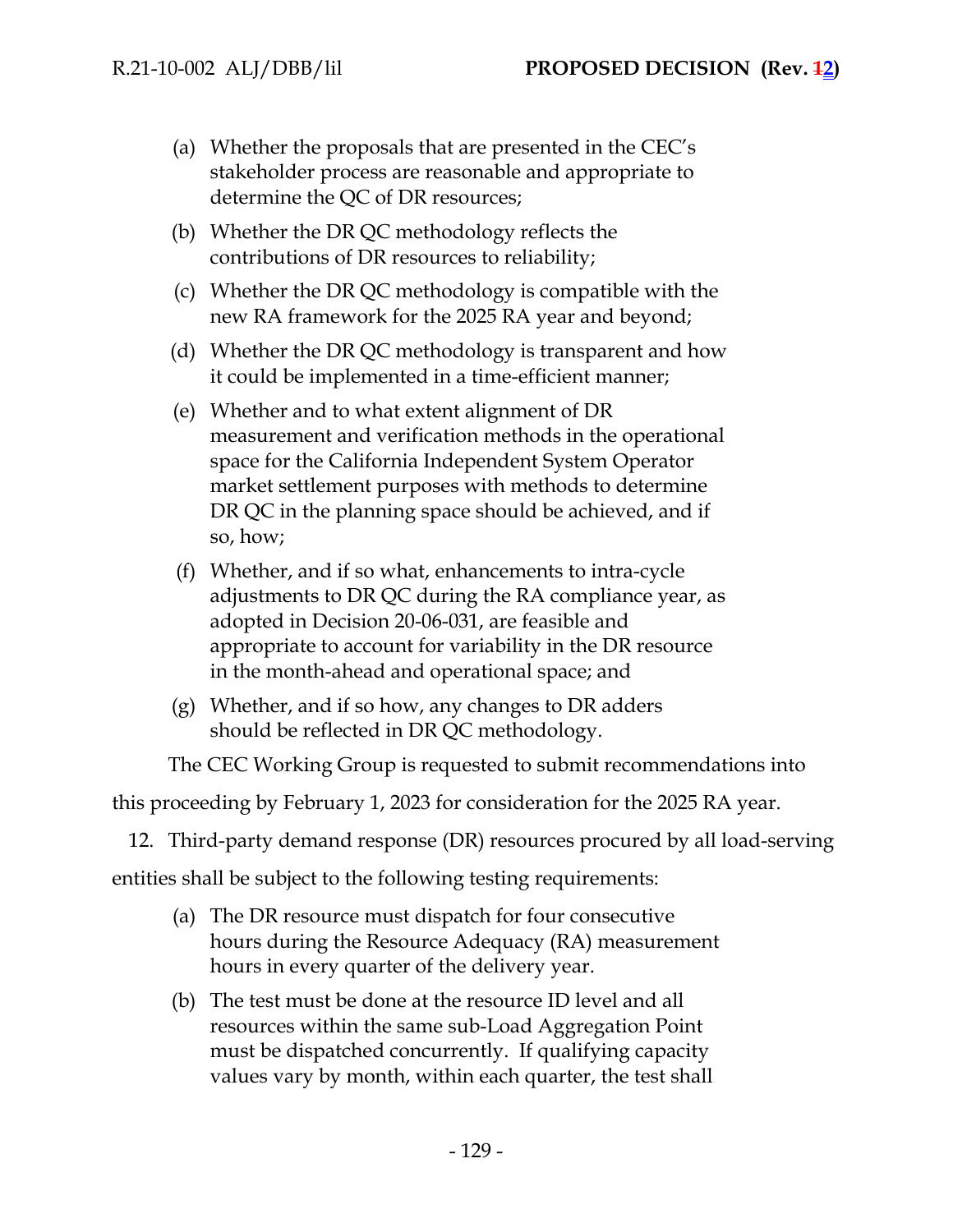be done in the month with the highest qualifying capacity for each sub-Load Aggregation Point.

The testing requirement for third-party DR resources shall be effective for the 2023 RA compliance year. The testing requirements do not apply to: (1) third-party DR resources procured via investor-owned utility (IOU) programs, such as the Capacity Bidding Program and Base Interruptible Program, or contracted by an IOU under Commission-approved contracts prior to the effective date of this decision; and (2) third-party DR resources in the 2023 Demand Response Auction Mechanism pilot. This Ordering Paragraph replaces Ordering Paragraph 13 of Decision 20-06-031.

13. The results of test dispatches required of third-party demand response (DR) resources, procured by load-serving entities, shall be submitted as follows:

- (a) The scheduling coordinator shall submit the hourly test results to the DR buyer, DR provider, Energy Division, and the California Independent System Operator by the end of the quarter following the quarter in which the test dispatch occurs.
- (b) Third-party DR providers shall submit the hourly test results in their Load Impact Protocol analysis and reports submitted to the Commission.

This Ordering Paragraph replaces Ordering Paragraph 14 of Decision 20-06-031.

14. Southern California Edison Company's 24-hour slice framework is adopted, with modifications, as outlined in Appendix A. Appendix A is adopted in its entirety. To the extent that the decision contains requirements or guidance for the 24-hour slice framework, in addition to those in Appendix A, the additional requirements or guidance shall be complied with.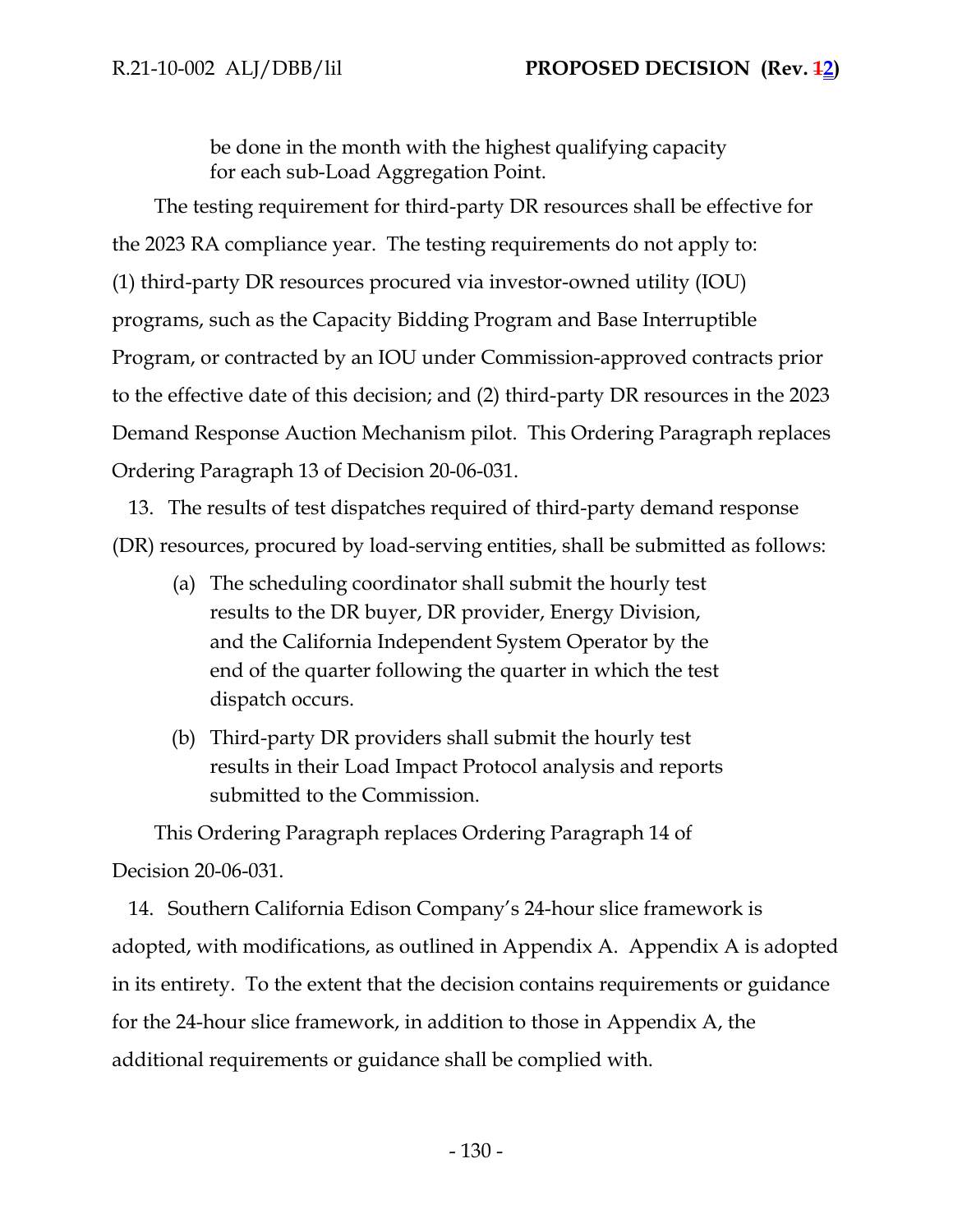15. A 2024 test year shall be considered for the 24-hour framework prior to full program implementation for the 2025 Resource Adequacy year.

16. The California Energy Commission's (CEC) load forecast proposal shall be utilized for individual load-serving entities' hourly load forecasts in the 24-hour framework. Energy Division is requested to conduct a dry run load forecast in 2022 for 2023, in coordination with the CEC, to identify challenges and determine if refinements to the methodology are needed.

17. Pacific Gas and Electric Company's exceedance-based methodology shall be used to determine solar and wind profiles under the 24-hour framework. Parties are directed to continue development of the exceedance methodology to determine the appropriate exceedance level.

18. For dispatchable resources under the 24-hour framework, the existing maximum generating capability value shall apply. Parties are directed to develop an Unforced Capacity Evaluation-light mechanism to apply to dispatchable resources as part of the identified workstreams.

19. For use-limited dispatchable resources under the 24-hour framework, hourly limits due to noise, pollution or other permit-related limits shall be included in a broader set of data that Energy Division makes available on Resource Adequacy (RA) units. Parties and Energy Division are directed to capture use limitations in the RA Resource Master Database, to the extent possible.

20. For energy storage resources under the 24-hour framework, the existing qualifying capacity methodology of maximum generating capability value, restricted to daily resource capabilities, shall apply. Excess capacity must be shown to cover battery capacity with efficiency losses. Parties are directed to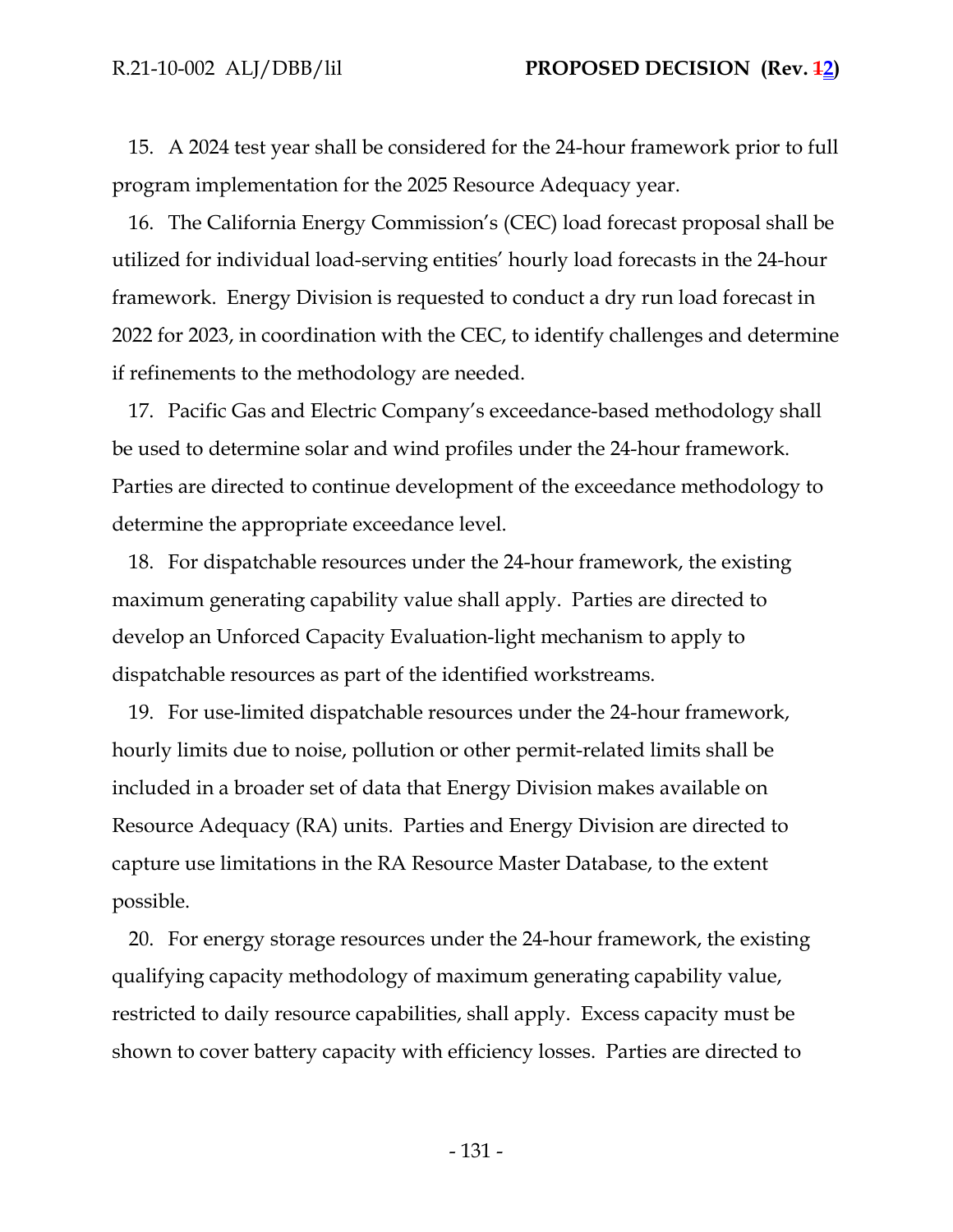develop an Unforced Capacity Evaluation-light mechanism to apply to energy storage resources as part of the identified workstreams.

21. For hydroelectric resources under the 24-hour framework, the existing qualifying capacity methodology shall apply, with monthly single value applied to all hours.

22. For non-dispatchable resources under the 24-hour framework, the existing qualifying capacity methodology shall apply, with a monthly single value applied to all hours, subject to availability constraints.

23. For import resources under the 24-hour framework, the following qualifying capacity counting rules shall apply:

- (a) Resource-specific imports shall use the counting rules applicable to that resource type.
- (b) Non-resource-specific imports shall count based on their contract amount and duration.

24. All use-limited resources shall be subject to a minimum four-hour daily output availability.

25. The existing penalty framework for the Resource Adequacy (RA) program, including the point system adopted in Decision 21-06-029, shall apply to the 24-hour framework for load-serving entities (LSEs) that fail to meet the monthly RA requirements. LSEs shall be penalized based on the hour with the largest deficiency.

26. Once Energy Division collects and evaluates energy hedging data from load-serving entities, as directed in Decision 21-07-014, Energy Division is authorized to submit its analysis into this proceeding for consideration of a hedging requirement to be incorporated into the 24-hour framework.

27. The following workstreams are adopted for further development of the 24-hour framework: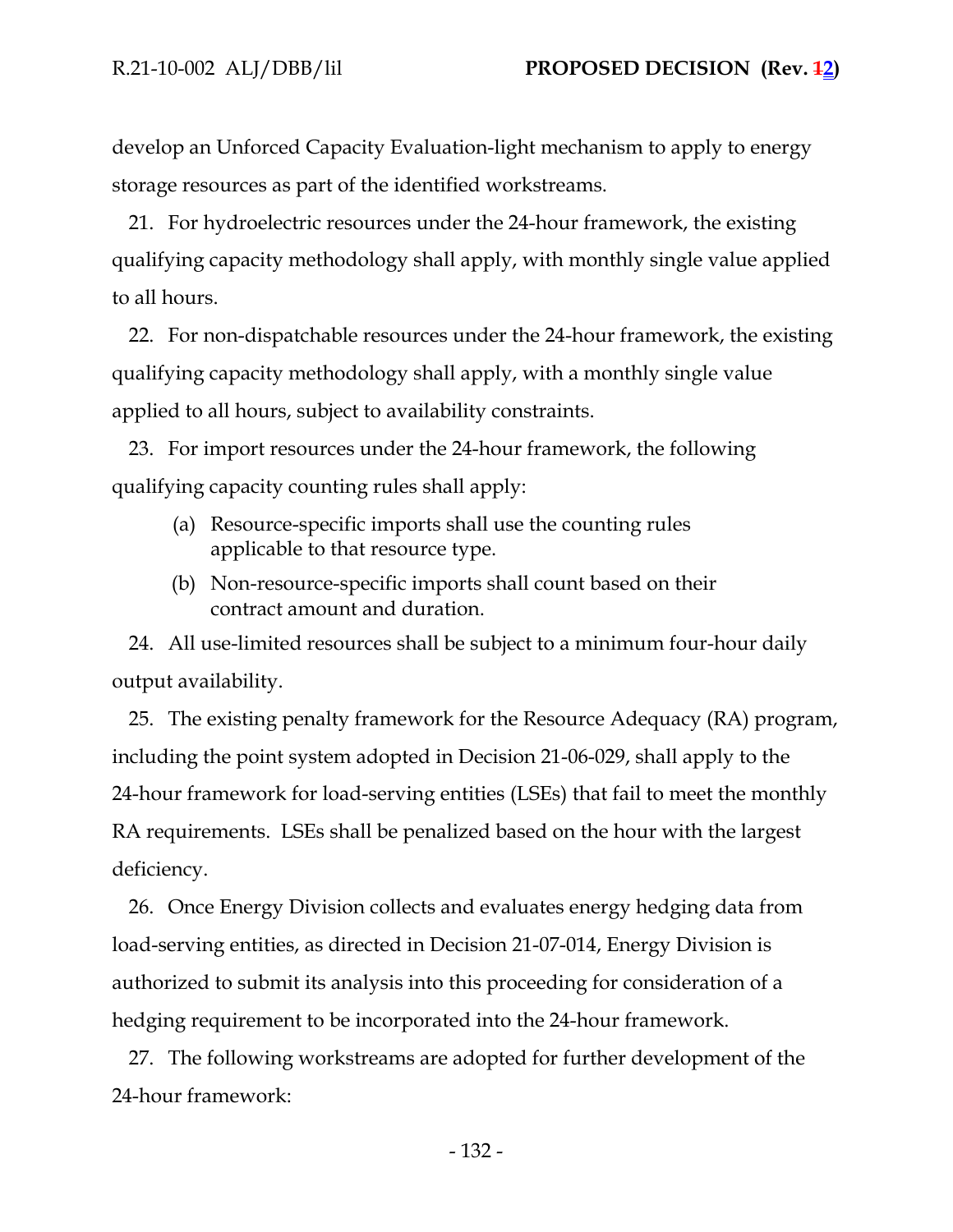(1) Workstream 1. Develop 24-hour framework compliance tools:

- a. Resource Adequacy (RA) Resource Master Database to be coordinated with California Independent System Operator (CAISO).
- b. Load-Serving Entity (LSE) Showing Tool (template to be used by the LSE to make its filing to the Commission) and Commission Verification Tool (tool to be used by Energy Division to verify compliance).
- c. LSE Requirement Database to be coordinated with the California Energy Commission (CEC). This will utilize outputs generated by the CEC's load forecast proposal, including a dry run filing that may inform any necessary changes.
- d. Cost Allocation Mechanism (CAM) process and RA allocation to consider availability and capability of CAM-eligible resources and LSEs' load share during those slices.
- (2) Workstream 2. Determine Planning Reserve Margin (PRM) and Counting Rules:
	- a. Appropriate exceedance level and hourly profiles for wind and solar at technology and/or location level.
	- b. Counting rules for hybrid, co-located, and long-duration energy storage resources, as well as development of a Unforced Capacity Evaluation-light (ambient derate) mechanism to be applied to dispatchable resources.
	- c. Elimination of the maximum cumulative capacity buckets.
	- d. Test year details.
	- e. Appropriate PRM with single PRM initially for all months and hours informed by a loss of load study, including National Resources Defense Council's calibration tool.
- (3) Workstream 3. CAISO and Commission Validation and Compliance as follows: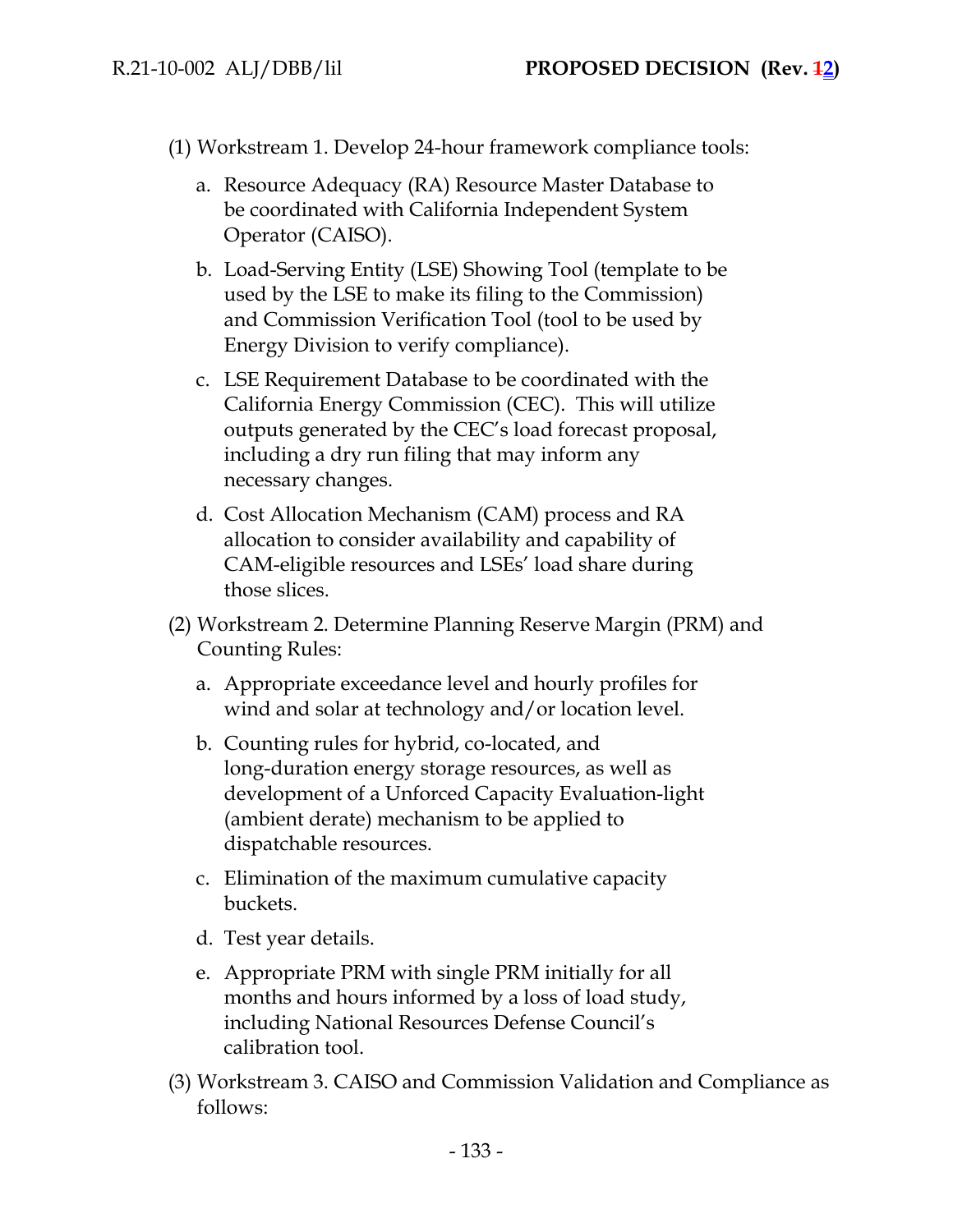- a. Confirm elements of CAISO and Commission validation and compliance that do not require modification in the near term.
- b. Identify and resolve administrative changes to the RA program at both CAISO and the Commission (*e.g.*, must-offer reporting, outage substitution).
- c. Elimination of the flexible RA requirements.

28. The following workstream schedule is adopted for further development of the 24-hour framework. The schedule may be revised depending on the progress made in workshops or as necessary to promote the efficient management and fair resolution of the proceeding.

| <b>Reform Track Phase 2 Schedule</b>                                               |                       |  |  |
|------------------------------------------------------------------------------------|-----------------------|--|--|
| Milestone                                                                          | Date                  |  |  |
| Workstreams 1 – 3 to resolve remaining implementation<br>details and methodologies | July - October 2022   |  |  |
| Final proposals from Workstreams 1 - 3 filed and served                            | November 15, 2022     |  |  |
| Opening comments on final proposals                                                | December 1, 2022      |  |  |
| Reply comments on final proposals                                                  | December 12, 2022     |  |  |
| Proposed decision on Reform Track Phase 2                                          | First Quarter of 2023 |  |  |

29. Rulemaking 21-10-002 remains open.

This order is effective today.

Dated **Material Contract Contract Contract Contract Contract Contract Contract Contract Contract Contract Contract Contract Contract Contract Contract Contract Contract Contract Contract Contract Contract Contract Contract**